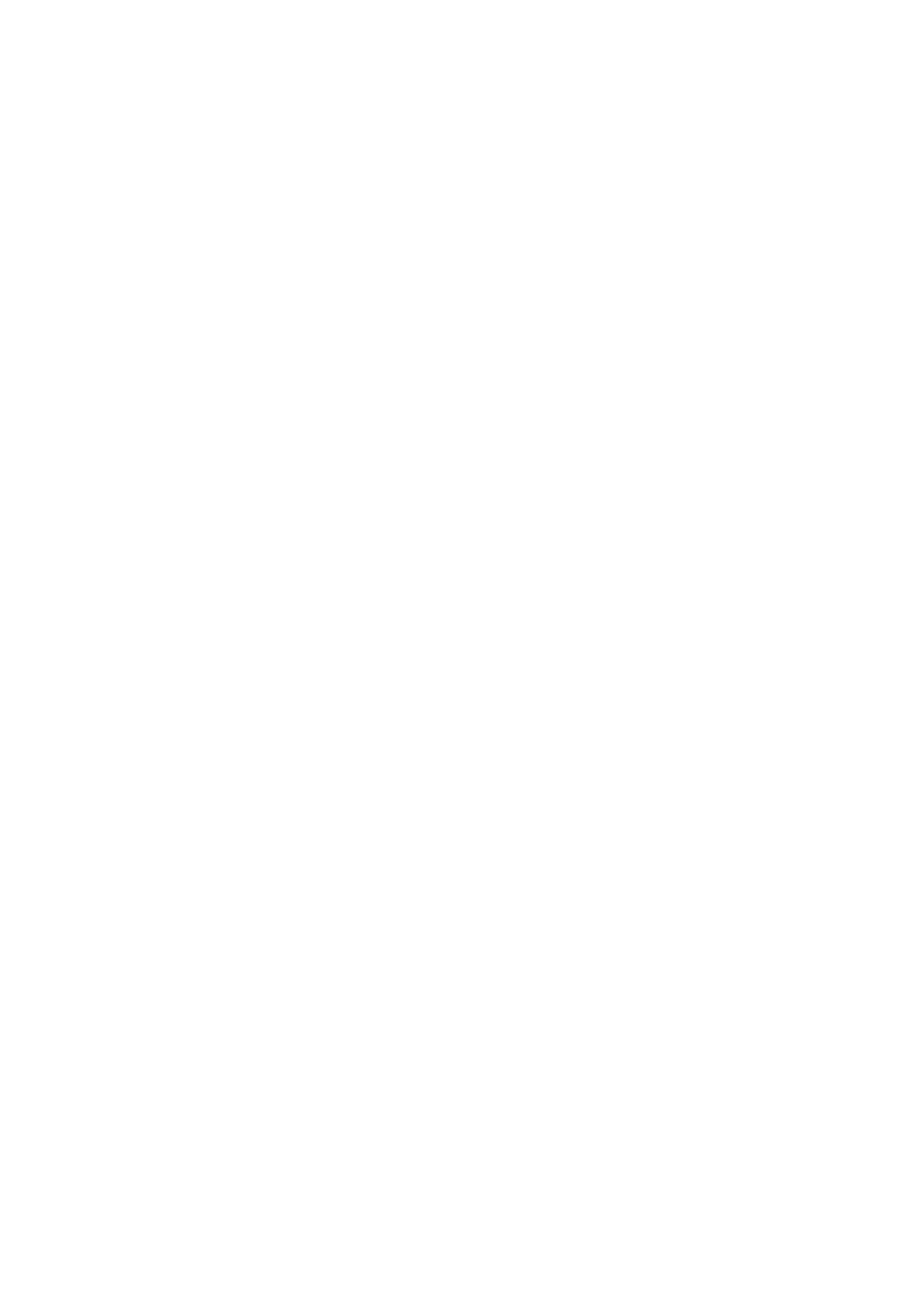# Abstract

Software applications continue to grow in terms of the number of features they offer, making personalization increasingly important. Research has shown that most users prefer the control afforded by an adaptable approach to personalization rather than a system-controlled adaptive approach. Both types of approaches offer advantages and disadvantages. No study, however, has compared the efficiency of the two approaches.

In two controlled lab studies, we measured the efficiency of static, adaptive and adaptable interfaces in the context of pull-down menus. These menu conditions were implemented as split menus, in which the top four items remained static, were adaptable by the subject, or adapted according to the subject's frequently and recently used items. The results of Study 1 showed that a static split menu was significantly faster than an adaptive split menu. Also, when the adaptable split menu was not the first condition presented to subjects, it was significantly faster than the adaptive split menu, and not significantly different from the static split menu. The majority of users preferred the adaptable menu overall. Several implications for personalizing user interfaces based on these results are discussed.

One question which arose after Study 1 was whether prior exposure to the menus and task has an effect on the efficiency of the adaptable menus. A second study was designed to follow-up on the theory that prior exposure to different types of menu layouts influences a user's willingness to customize. Though the observed power of this study was low and no statistically significant effect of type of exposure was found, a possible trend arose: that exposure to an adaptive interface may have a positive impact on the user's willingness to customize. This and other secondary results are discussed, along with several areas for future work. The research presented in this thesis should be seen as an initial step towards a more thorough comparison of adaptive and adaptable interfaces, and should provide motivation for further development of adaptable interaction techniques.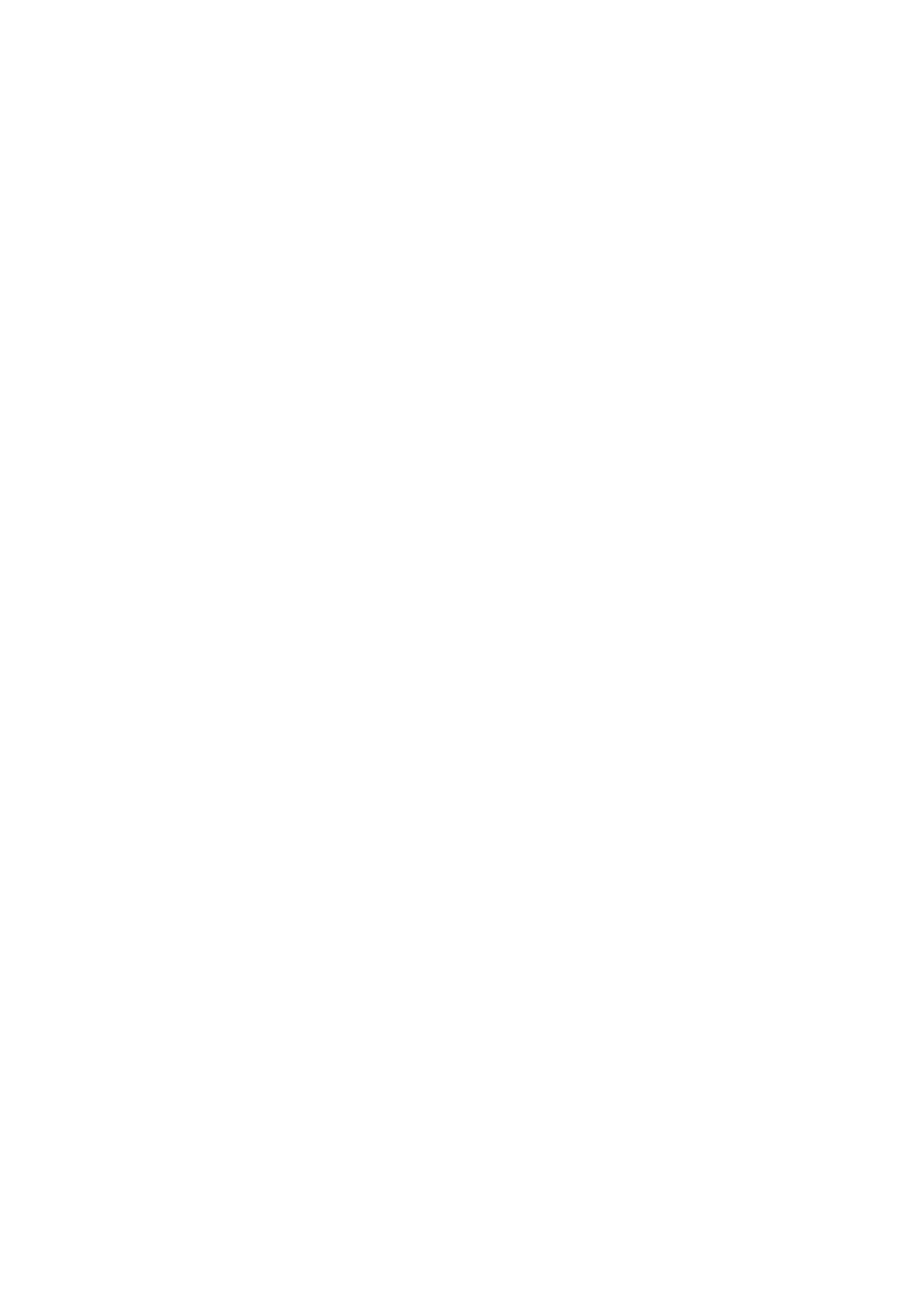# **Contents**

|                                 | ${\bf Abstract}$ |                                                 | iii            |  |
|---------------------------------|------------------|-------------------------------------------------|----------------|--|
|                                 | Contents         |                                                 | $\mathbf{v}$   |  |
|                                 | List of Tables   |                                                 |                |  |
|                                 |                  | List of Figures                                 | хi             |  |
|                                 |                  | Acknowledgements                                | xiii           |  |
| Introduction<br>$\mathbf{1}$    |                  |                                                 | $\mathbf 1$    |  |
|                                 | 1.1              |                                                 | $\overline{2}$ |  |
|                                 | 1.2              |                                                 | 3              |  |
| <b>Related Work</b><br>$\bf{2}$ |                  |                                                 |                |  |
|                                 | 2.1              |                                                 | $\overline{7}$ |  |
|                                 | 2.2              |                                                 | 8              |  |
|                                 | 2.3              |                                                 | 11             |  |
|                                 | 2.4              |                                                 | 14             |  |
|                                 | 2.5              |                                                 | 17             |  |
|                                 | 2.6              | Evaluation of Adaptive and Adaptable Interfaces | 18             |  |
|                                 | 2.7              | Summary                                         | 20             |  |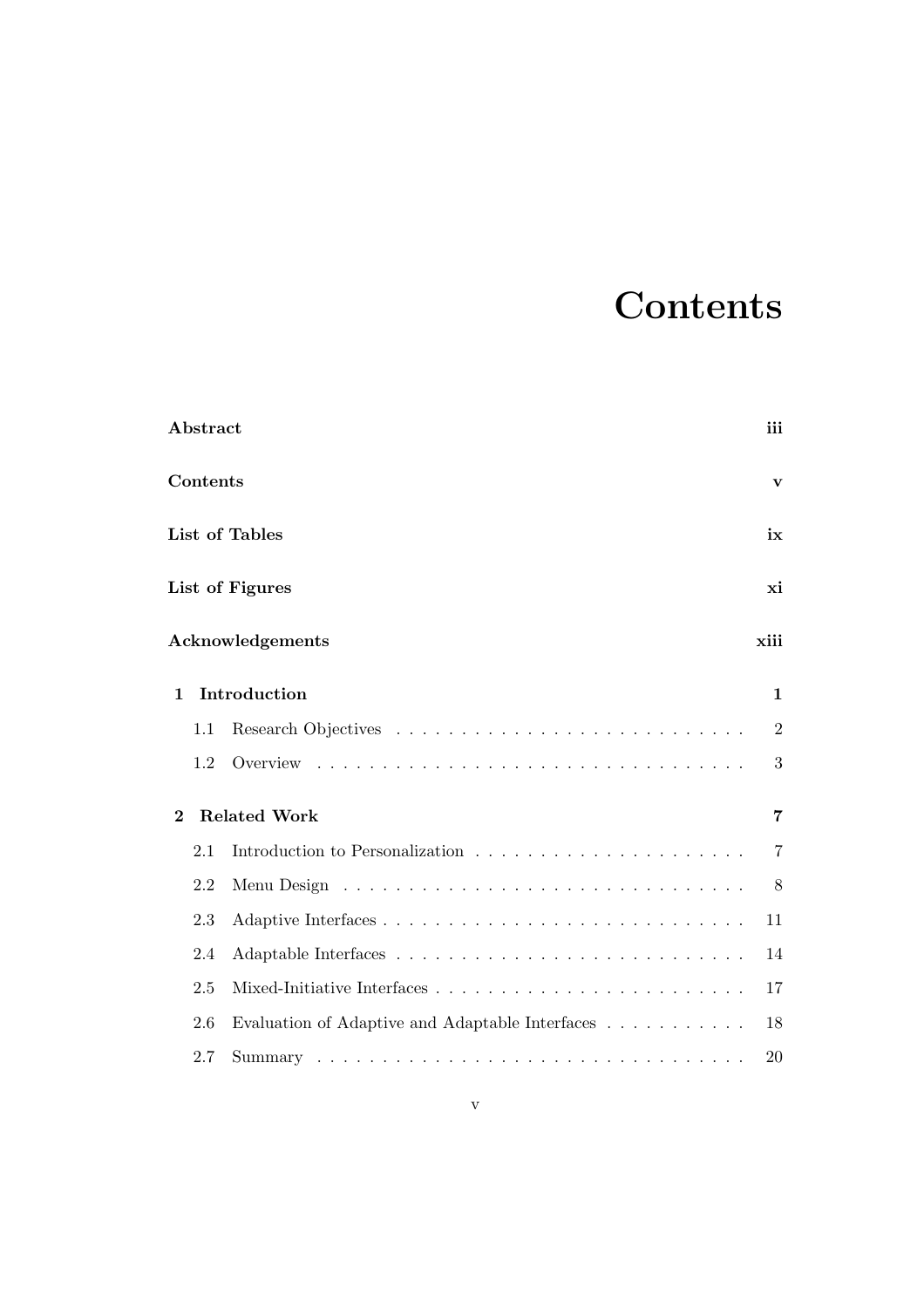| 3 |         |       | <b>Experimental Approach</b>                                      | 21 |
|---|---------|-------|-------------------------------------------------------------------|----|
|   | 3.1     |       |                                                                   | 21 |
|   |         | 3.1.1 |                                                                   | 23 |
|   |         | 3.1.2 |                                                                   | 23 |
|   |         | 3.1.3 |                                                                   | 25 |
|   |         | 3.1.4 |                                                                   | 26 |
|   | 3.2     |       |                                                                   | 26 |
|   | 3.3     |       |                                                                   | 31 |
|   |         | 3.3.1 |                                                                   | 31 |
|   |         | 3.3.2 |                                                                   | 32 |
|   | 3.4     |       |                                                                   | 32 |
|   |         | 3.4.1 |                                                                   | 32 |
|   |         | 3.4.2 |                                                                   | 33 |
|   |         | 3.4.3 |                                                                   | 33 |
|   |         | 3.4.4 |                                                                   | 34 |
|   | $3.5\,$ |       |                                                                   | 35 |
| 4 |         |       | Study 1: Efficiency of Static, Adaptive and Adaptable Split Menus | 37 |
|   | 4.1     |       |                                                                   | 37 |
|   |         | 4.1.1 |                                                                   | 38 |
|   |         | 4.1.2 |                                                                   | 38 |
|   |         | 4.1.3 |                                                                   | 38 |
|   |         |       | 4.1.4 Procedure                                                   | 39 |
|   |         | 4.1.5 |                                                                   | 40 |
|   |         | 4.1.6 |                                                                   | 41 |
|   | 4.2     |       |                                                                   | 42 |
|   |         | 4.2.1 |                                                                   | 43 |
|   |         | 4.2.2 |                                                                   | 47 |
|   |         | 4.2.3 |                                                                   | 49 |
|   |         |       |                                                                   |    |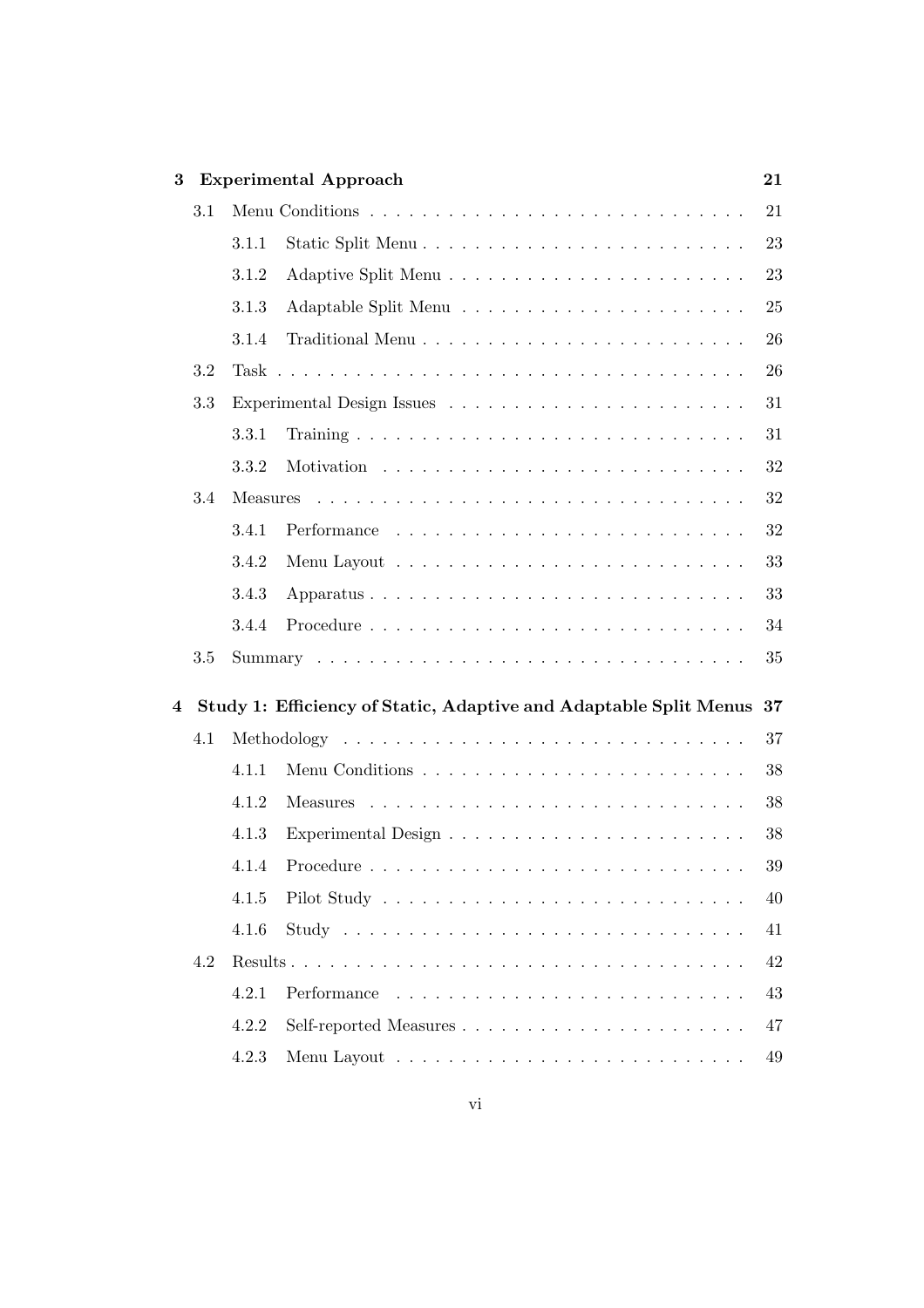|                  |     | 4.2.4               |                                              | 50 |
|------------------|-----|---------------------|----------------------------------------------|----|
|                  | 4.3 |                     |                                              | 50 |
|                  | 4.4 |                     |                                              | 53 |
| $\bf{5}$         |     |                     | Study 2: Effect of Exposure on Customization | 55 |
|                  | 5.1 |                     |                                              | 56 |
|                  |     | 5.1.1               |                                              | 57 |
|                  |     | 5.1.2               |                                              | 57 |
|                  |     | 5.1.3               |                                              | 57 |
|                  |     | 5.1.4               |                                              | 57 |
|                  |     | 5.1.5               |                                              | 58 |
|                  |     | 5.1.6               |                                              | 59 |
|                  | 5.2 |                     |                                              | 59 |
|                  |     | 5.2.1               |                                              | 59 |
|                  |     | 5.2.2               |                                              | 60 |
|                  | 5.3 |                     |                                              | 60 |
|                  |     | 5.3.1               |                                              | 61 |
|                  |     | 5.3.2               |                                              | 64 |
|                  |     | 5.3.3               | Customization (Menu Layout)                  | 64 |
|                  | 5.4 |                     |                                              | 65 |
|                  | 5.5 |                     |                                              | 66 |
| $\boldsymbol{6}$ |     |                     | <b>Conclusions and Future Work</b>           | 67 |
|                  | 6.1 |                     |                                              | 67 |
|                  | 6.2 |                     |                                              | 69 |
|                  | 6.3 |                     |                                              | 71 |
|                  | 6.4 |                     |                                              | 73 |
|                  |     | <b>Bibliography</b> |                                              | 75 |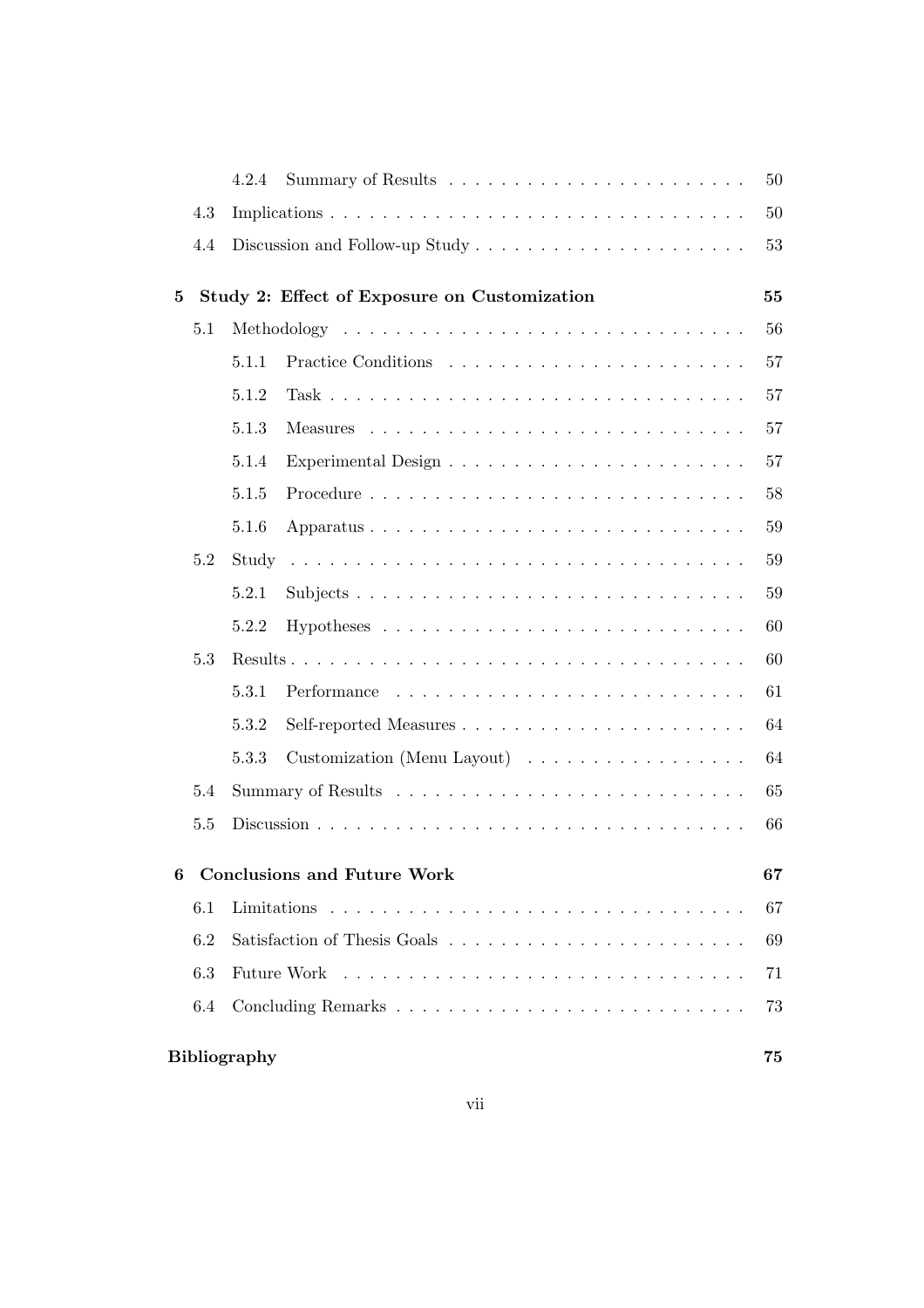| Appendix A Study 1 Questionnaires |  |
|-----------------------------------|--|
| Appendix B Online Instructions    |  |
|                                   |  |
|                                   |  |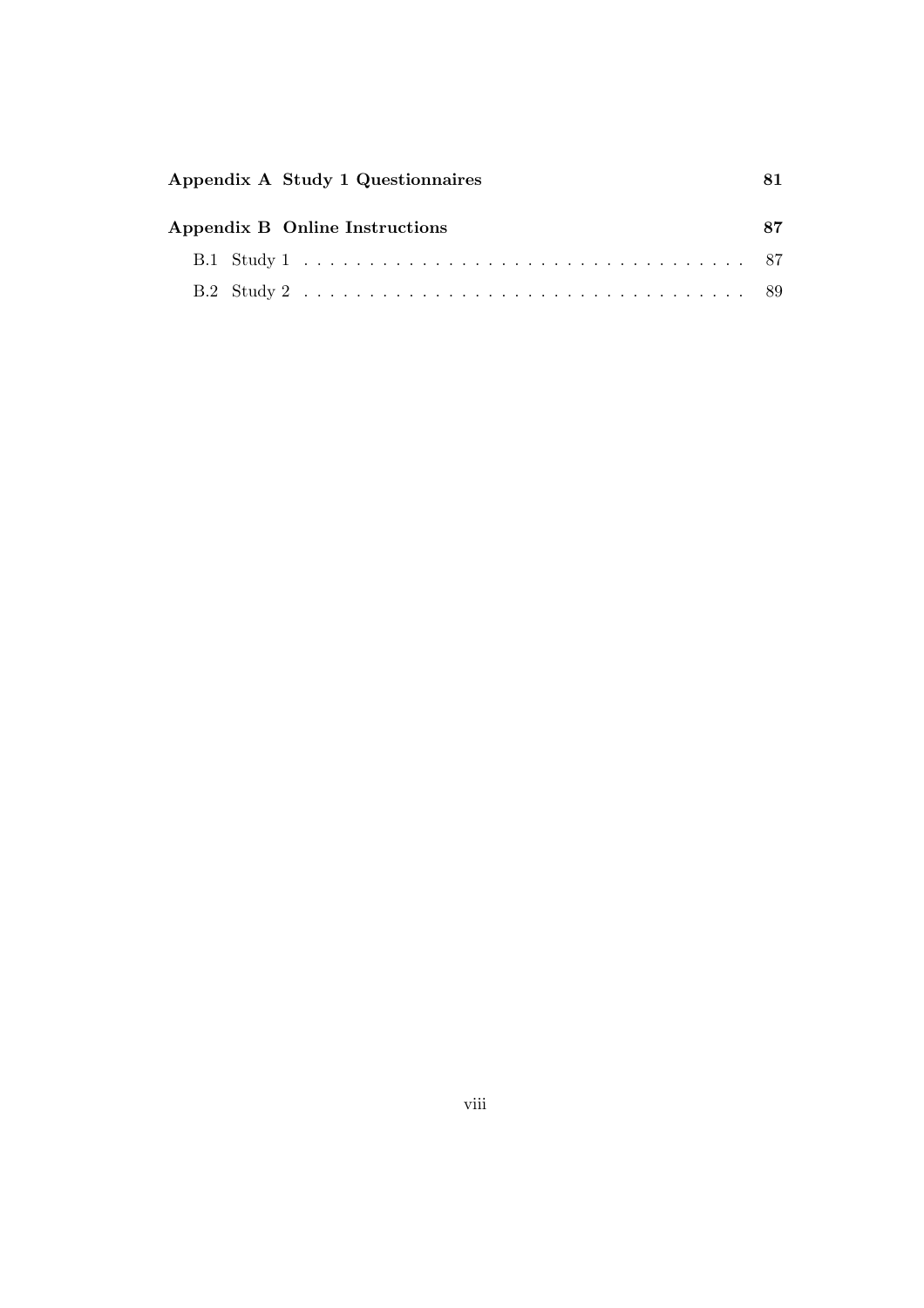# List of Tables

| Two-way ANOVA (order x menu) for the speed dependent variable.              | 44 |
|-----------------------------------------------------------------------------|----|
| Pairwise comparisons for the speed dependent variable.                      | 45 |
| Means for selection speed of all subjects, and for only those subjects      |    |
|                                                                             | 46 |
| Chi-square statistic for qualitative results (S=static; AV=adaptive;        |    |
|                                                                             | 48 |
| Mean layout scores for customization for the 22 subjects who cus-           |    |
| tomized based on the task sequence. (Selection sequences were ran-          |    |
| domly generated, so subjects had slightly different menu layout scores      |    |
| from one another, even for the traditional menu.) $\ldots \ldots \ldots$    | 49 |
| Means for selection speed for Blocks 1 and 2 of the adaptable condi-        |    |
| tion, comparing those subjects who did not customize according to           |    |
| the task sequence to those subjects who did customize $(N=30)$              | 62 |
| Pairwise comparisons for speed dependent variable for Block 2 of the        |    |
|                                                                             | 63 |
| Summary of self-reported preference measures $(N=30)$ .                     | 63 |
| Layout scores for customization for the 24 subjects who customized          |    |
| based on the task sequence in Study $2. \ldots \ldots \ldots \ldots \ldots$ | 65 |
|                                                                             |    |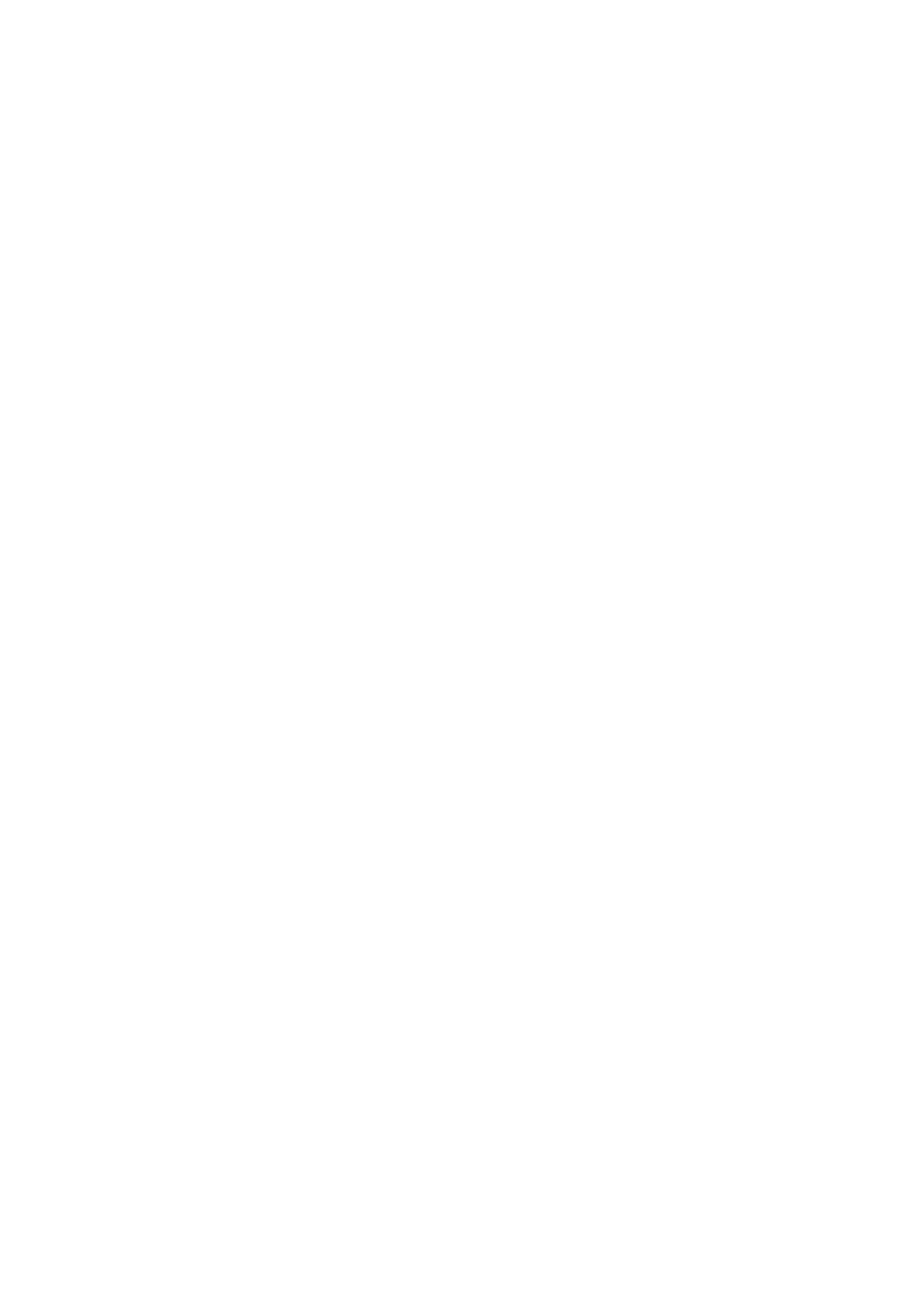# List of Figures

| 3.1 | A traditional menu layout and a corresponding static split menu. In                            |    |
|-----|------------------------------------------------------------------------------------------------|----|
|     | the static split menu the most frequently used items appear above                              |    |
|     | the split (divider). $\dots \dots \dots \dots \dots \dots \dots \dots \dots \dots \dots \dots$ | 22 |
| 3.2 |                                                                                                | 24 |
| 3.3 | Coarse-grained and fine-grained customization of the split menu. $\ldots$                      | 26 |
| 3.4 | Frequencies of item selection from usage log data (total of 788 selec-                         |    |
|     |                                                                                                | 28 |
| 3.5 | The three menu schemes used to create isomorphic tasks                                         | 30 |
| 3.6 | Screenshot of experimental system, showing the prompt area on the                              |    |
|     |                                                                                                | 34 |
| 4.1 | Latin squares used for the blocking variables of scheme and order                              | 39 |
| 4.2 | Boxplot of menu type versus speed $(N=27)$ , showing relative medians                          |    |
|     | of the three conditions, and the greater variation in the Adaptable                            |    |
|     | condition than the other two conditions. $\dots \dots \dots \dots \dots \dots$                 | 44 |
| 4.3 | Interaction of speed dependent variable. $\dots \dots \dots \dots \dots \dots$                 | 46 |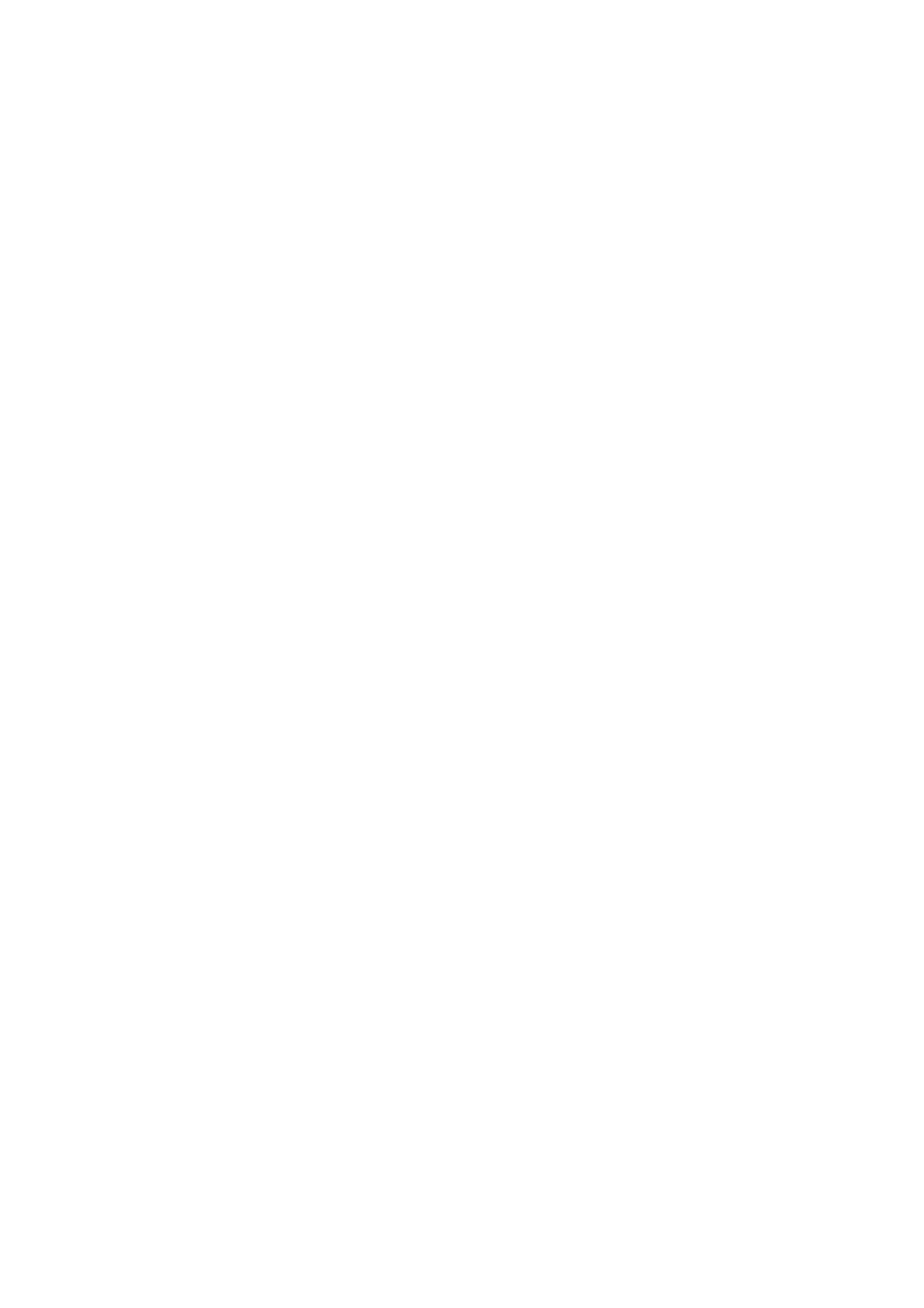# Acknowledgements

I would like to first of all thank my supervisor, Dr. Joanna McGrenere, for her guidance and leadership. Joanna was always ready to answer questions and provide feedback whenever I needed it, and had an uncanny sense of exactly how long it should take for me to get something done. My supervisory committee members, Dr. Kellogg Booth and Dr. Brian Fisher, also provided advice throughout all stages of this research and were influential in shaping the direction it took. Finally, as second reader, Dr. Cristina Conati provided invaluable input on the last few versions of this thesis.

Many people were also indirectly involved in this research. Thanks to Dr. Ron Rensink and other members of the Visual Cognition Lab at UBC, who granted me use of the lab for running these studies and patiently answered all of my questions. Several members of Imager Lab and the Interaction Design Reading Group helped out along the way, as pilot study participants or through informal discussions. Many informal discussions (some of which were even about research) were also had with Karyn Moffatt, Dana Sharon, and Matt Williams, who have shared an office with me for the last year. Financial support was supplied in part through the Natural Sciences and Engineering Research Council of Canada (NSERC), and through the B.C. Advanced Systems Institute (ASI).

Leah K. Findlater

The University of British Columbia August 2004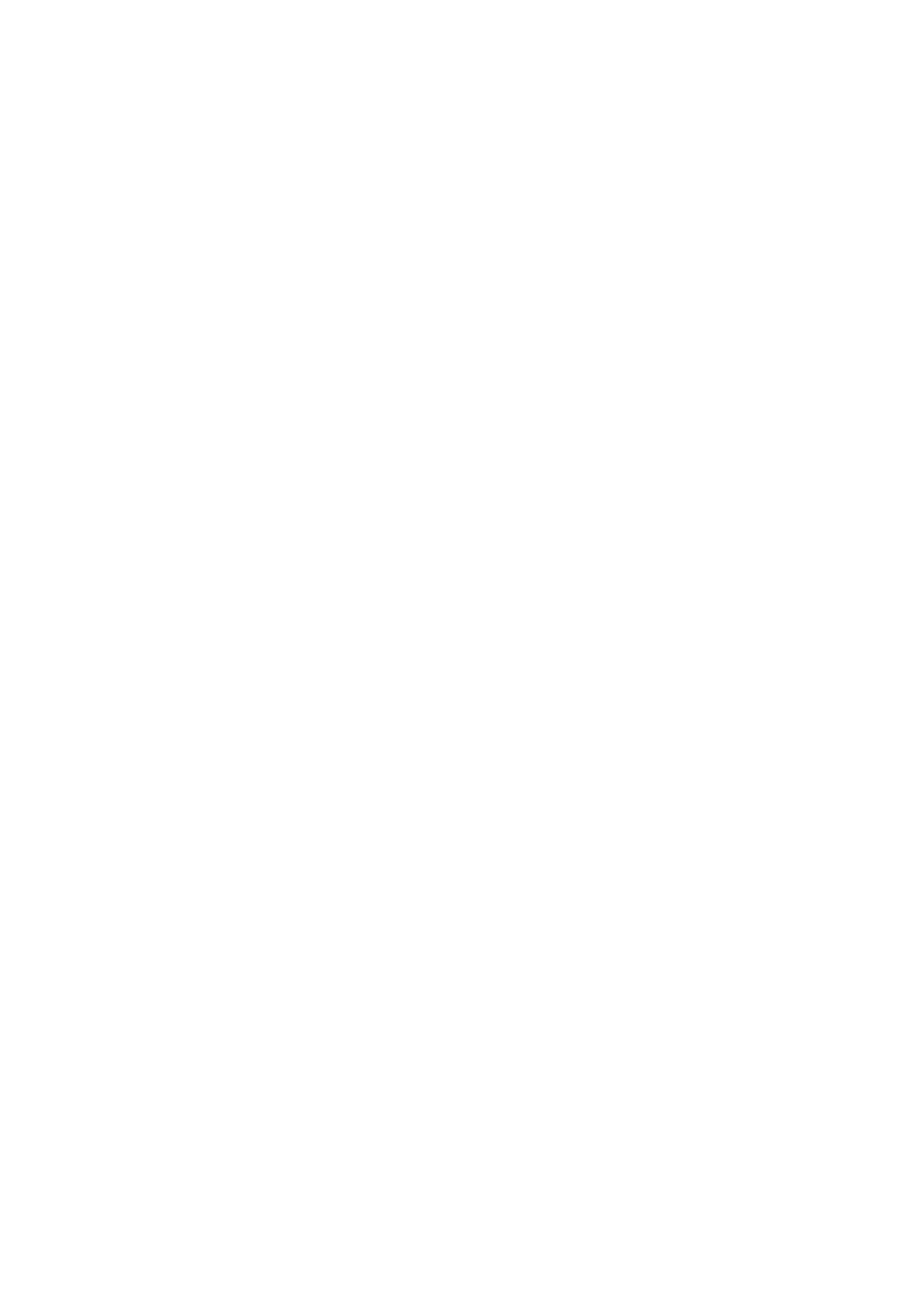### Chapter 1

# Introduction

Everyday applications, such as the word processor and the spreadsheet, provide users with additional functionality in each new version release. Some have referred to this phenomenon as creeping featurism [25, 48] or bloatware [28]. One impact of this trend is that graphical user interfaces are increasing in complexity — menus, toolbars, and dialog boxes are all multiplying in size. On the positive side, the addition of new features can provide benefit to the user; for example, a feature may modernize an application, as in the case of a word processor that adds support for creating an html document for web publishing. The downside, however, is that most users only use a small fraction of the available functions [35, 43], while wading through many unused functions. In addition, users tend to use different functions from one another, even when they are performing similar tasks [16]. More so than ever before, there is a need to manage the interface, providing users with easy access to the functions that they do use. Therefore, this suggests the need for interfaces to be personalized to each individual user.

Adaptive and adaptable interfaces are two major approaches to personalization. The goal of both adaptive and adaptable interfaces is to provide personalization for the user; however, these two approaches differ in who is in control of the adaptation process. Adaptive interfaces automatically adjust the interface in a way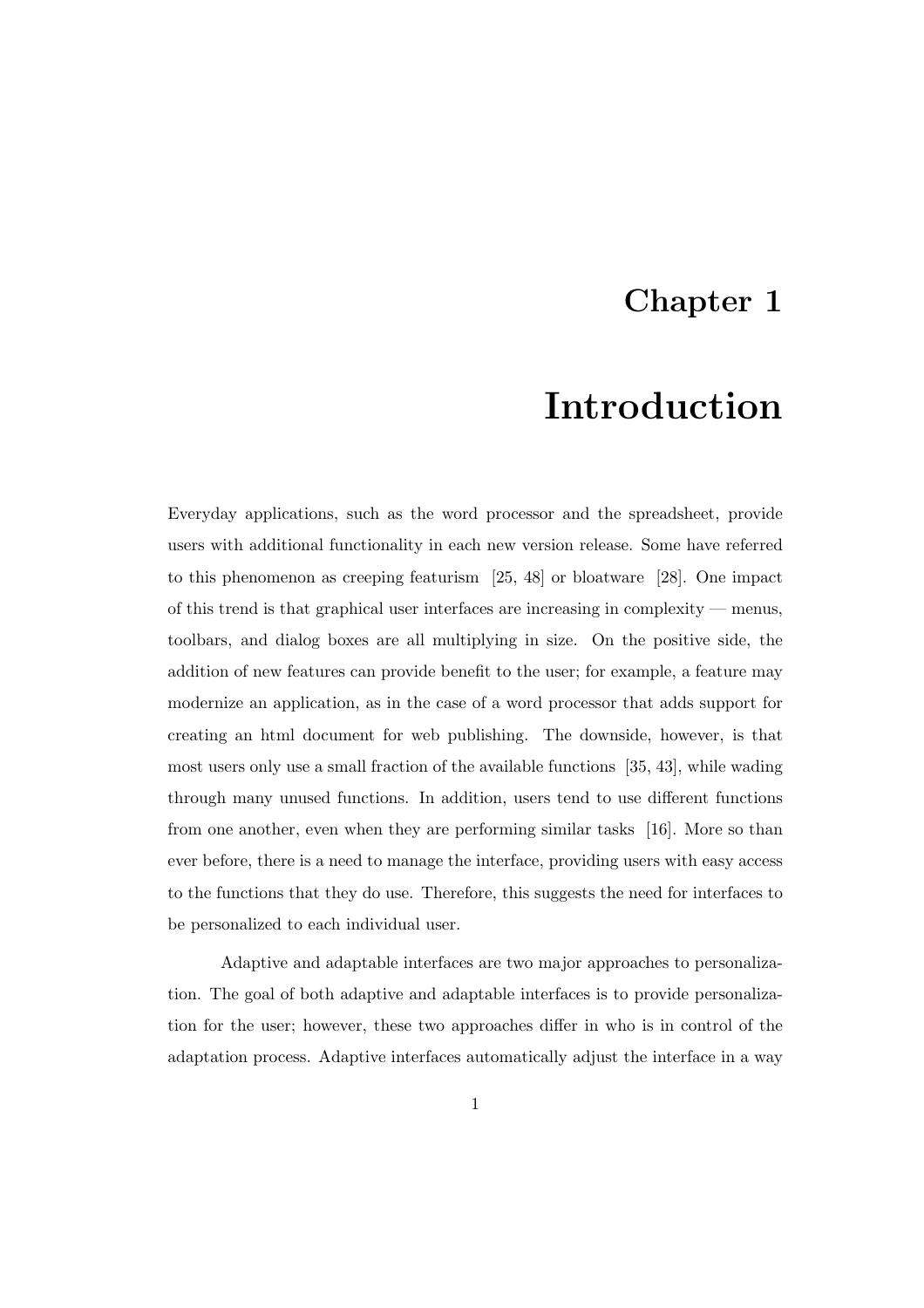that is intended to support the user. By contrast, adaptable interfaces provide customization mechanisms but rely on the user him or herself to use those mechanisms to do the adaptation. Though traditionally the system designer or administrator has also played a role in adapting the interface to the needs of a particular user or group, adaptable and adaptive interaction techniques are likely the only scalable approaches to personalization [62].

There has been some debate in the human-computer interaction and intelligent user interface communities as to which approach is best [53]. One side argues that we should provide easy-to-use predictable mechanisms that keep users in control of their system, while the other side believes that if the right adaptive algorithm can be found, users will be able to focus on their tasks, rather than on managing their tools. Despite this debate, there has never been an empirical comparison of the efficiency of adaptive and adaptable interaction techniques. Most research has focused on developing systems, with little formal evaluation and even less comparative evaluation of the two. One exception is a field study, performed by McGrenere, Baecker and Booth [42], which qualitatively compared the native Microsoft Word 2000 adaptive interface to an adaptable alternative. Our work builds on this more qualitative work by providing controlled lab evaluation of the two types of interaction, and including a static condition. In addition, to maintain a strong connection to the previous work, much of our methodology is based on the Microsoft Word 2000 interface.

### 1.1 Research Objectives

This thesis documents work done to compare the efficiency of static, adaptive, and adaptable interaction techniques. While adaptive and adaptable user interfaces differ with respect to who is in control of the personalization, they are both examples of dynamic interfaces and relate to the concept of interface variability. Interface variability refers to whether or not an interface changes over time, and can have one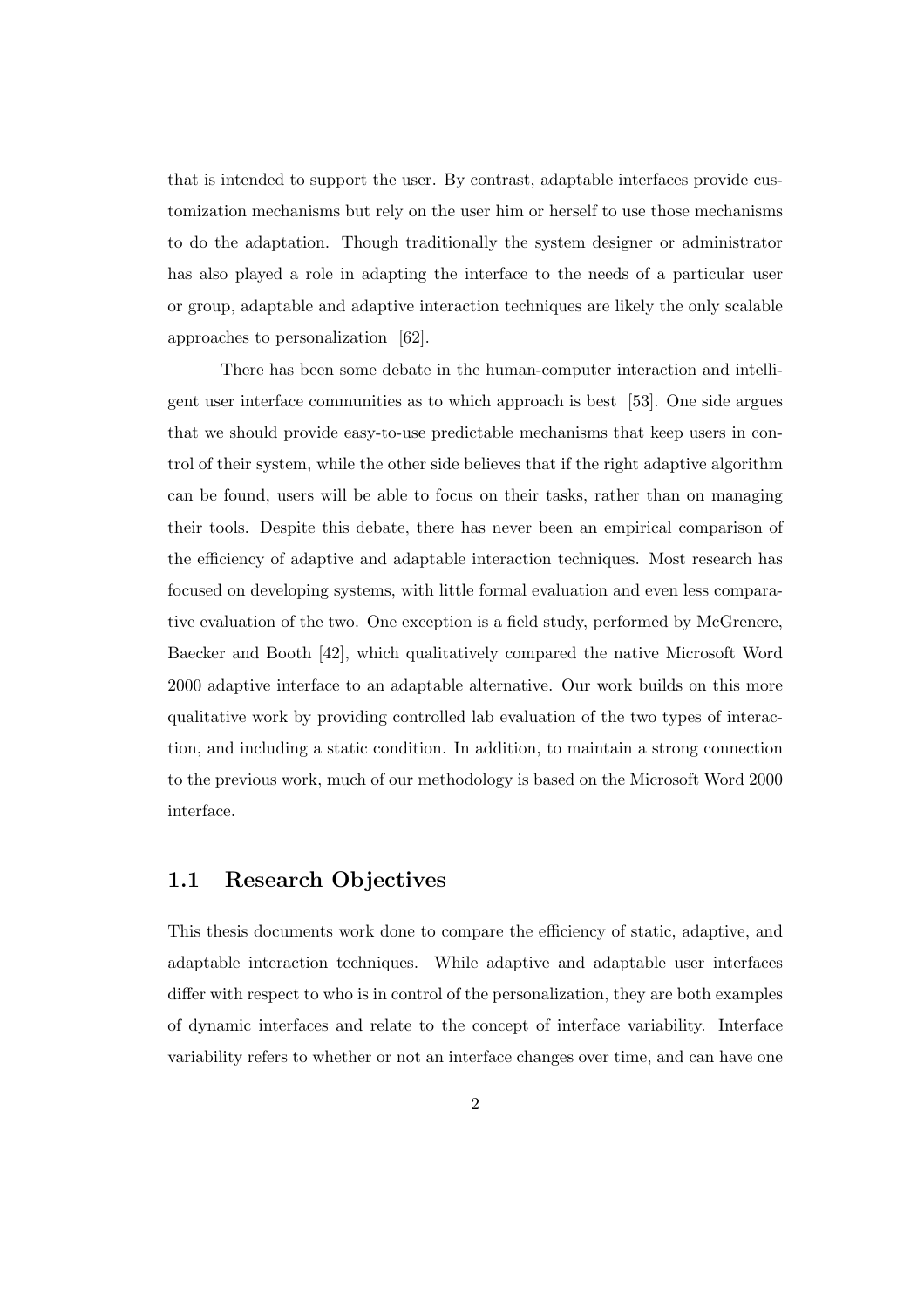of two values:

- Static: The interface does not change during the course of use.
- Dynamic: The interface changes during the course of use. For dynamic interfaces, there are three possibilities for controlling changes to the interface.
	- 1. Adaptive: The system controls change.
	- 2. Adaptable: The user controls change. (Another term for this is customizable.)
	- 3. Mixed-initiative: Control is shared between the user and the system.

In this work, we focus on the pure adaptive and adaptable ends of the dynamic interface spectrum, which we consider to be an important step in the overall evaluation of dynamic interfaces.

The objectives of this research address the lack of comparative literature for static, adaptive, and adaptable interaction techniques. The principal goal of this research is to formally compare the efficiency of these three types of interfaces. In the process of attaining this goal, we also hoped to identify secondary trends which could aid our understanding of how users customize their menus and interact with these types of systems.

### 1.2 Overview

This research is divided into two studies that were designed to explore static, adaptive, and adaptable interaction techniques in the context of pull-down menus. Previous work relevant to this research is summarized in Chapter 2. We chose to use pull-down menus for these studies because menus are a common, relatively simple interface component and there are several industry and research examples of adaptive and adaptable menus. In particular, by basing our structure on the Microsoft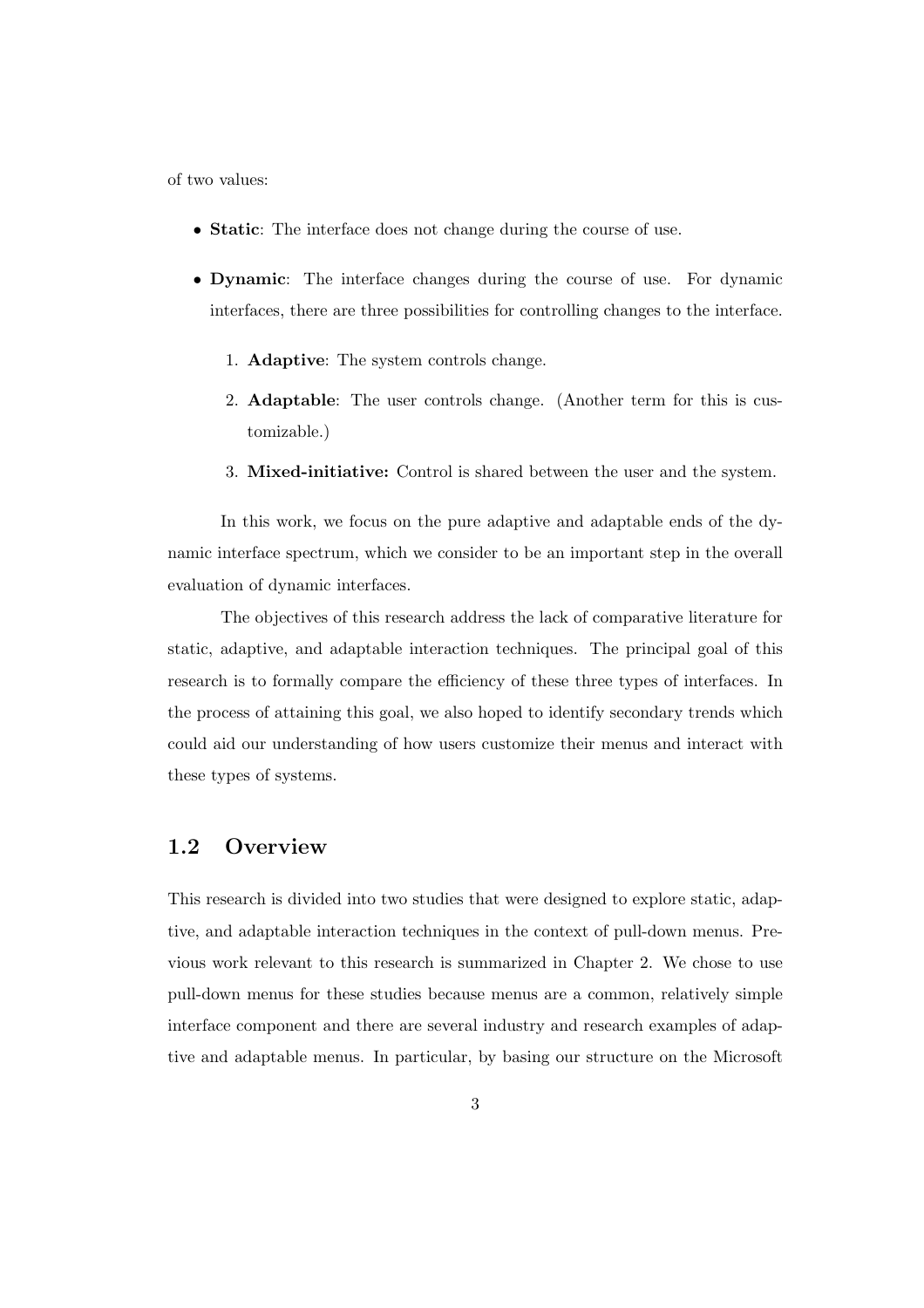Word 2000 menu system, this research complements previous work by McGrenere, Baecker and Booth [42].

Many methodological decisions were made in the design of the two studies documented in this thesis. Chapter 3 discusses several of these decisions, such as the choice of menu conditions. The core static, adaptive, and adaptable menu conditions used were implemented as split menus, in which the top four menu items remained static, were adaptable by the subject, or adapted according to the subject's most frequently and recently used items.

Study 1, discussed in Chapter 4, was designed to measure performance by recording the respective speed and error rates of using static, adaptive and adaptable split menus. Qualitative feedback was also elicited to gain an understanding of subjective components such as preference and perceived efficiency. The study itself involved 27 participants. The results showed that the static menu was significantly faster than the adaptive menu, and that there was an interaction effect involving order of presentation; that is, under certain conditions the adaptable menu was also faster than the adaptive menu and not found to be significantly different from the static menu. The majority of users preferred the adaptable menu and perceived it to be the most efficient of the three types of menu. Several implications for interface design were derived from these results.

One conclusion of Study 1 was that it would be necessary to understand the nature of this interaction effect to predict the efficiency of adaptable menus in a more global sense. The experimental design of that study, however, did not allow us to isolate which specific component(s) caused this effect. After hypothesizing several explanations for the interaction, we chose to explore the possibility that prior exposure to different types of menus has an effect on the efficiency of the adaptable menu. Chapter 5 discusses this follow-up experiment, Study 2, in which 30 subjects were randomly assigned to one of three conditions, each providing a different type of exposure: traditional menu (one which does not contain a split), static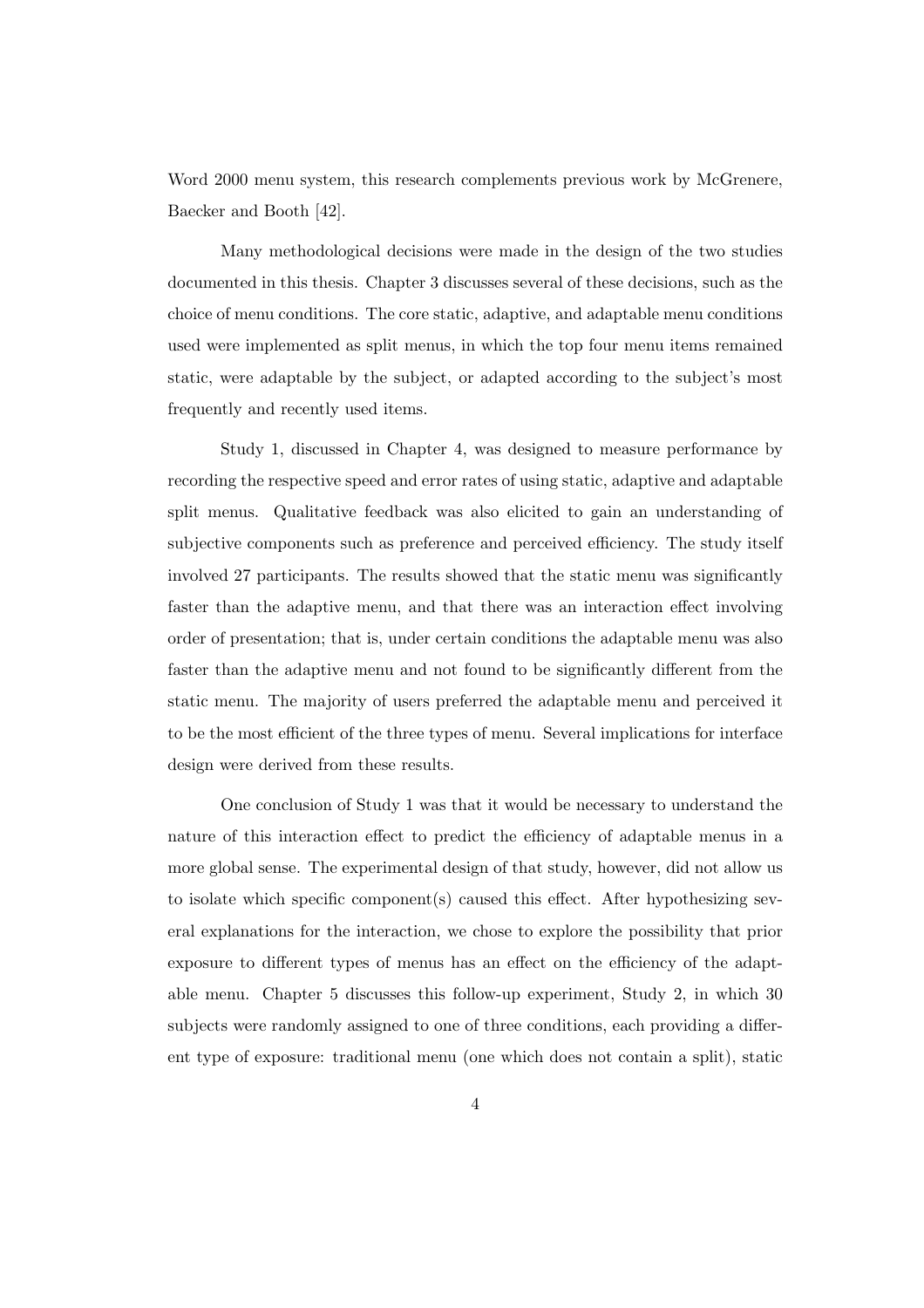split menu, and adaptive split menu. After subjects completed selection sequences with the exposure condition, they were given adaptable menus and an opportunity to customize. Though no significant effect was found for type of exposure on customization, possibly due to low statistical power, other secondary results were explored and ideas for future work developed.

To summarize, this thesis is organized as follows. Chapter 2 discusses related work and provides background for this research. Before presenting the studies themselves, Chapter 3 documents our experimental approach. The design and results of Study 1 are provided in Chapter 4, along with implications of those results. Chapter 5 documents Study 2 from design to results. Finally, Chapter 6 discusses limitations of the work and several ideas for future research, concluding the thesis.

Substantial portions of this thesis have already been published in the 2004 proceedings of the SIGCHI conference on Human factors in computing systems [10].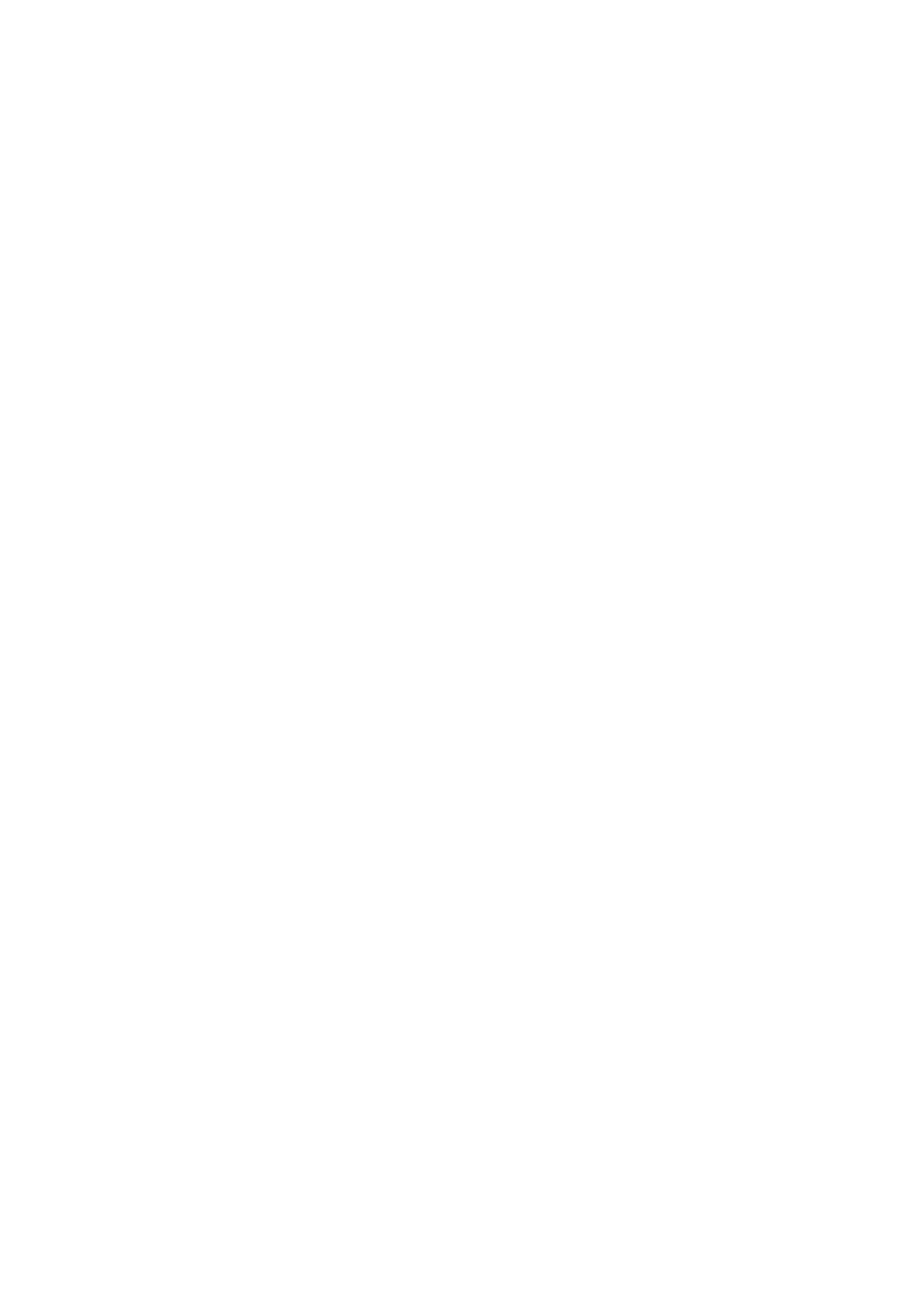### Chapter 2

# Related Work

In this chapter we introduce adaptation and provide a general background on menu design. This is followed by a discussion on the advantages and disadvantages of various adaptation mechanisms, and relevant evaluation. Throughout, there is a focus on how these techniques have been applied to menu design.

### 2.1 Introduction to Personalization

There are several approaches to personalizing a user interface. Adaptive, or systemcontrolled interfaces, automatically change the interface based on knowledge of the user's needs and goals. Adaptable, or user-controlled interfaces, provide mechanisms with which the user can customize the interface him or herself. Between these two extremes lies a variety of mixed-initiative interfaces, where control over the adaptation process is shared between the system and the user. Finally, there has traditionally been a role for the system administrator to adapt the interface to specific users and workgroups. This last approach, however, may not be as scalable as adaptive or adaptable techniques [62].

Recent research on adaptive and adaptable interfaces has been motivated by several factors, including increasing software complexity [34, 42], the problem of information overload, particularly on the World Wide Web and in hyperlinked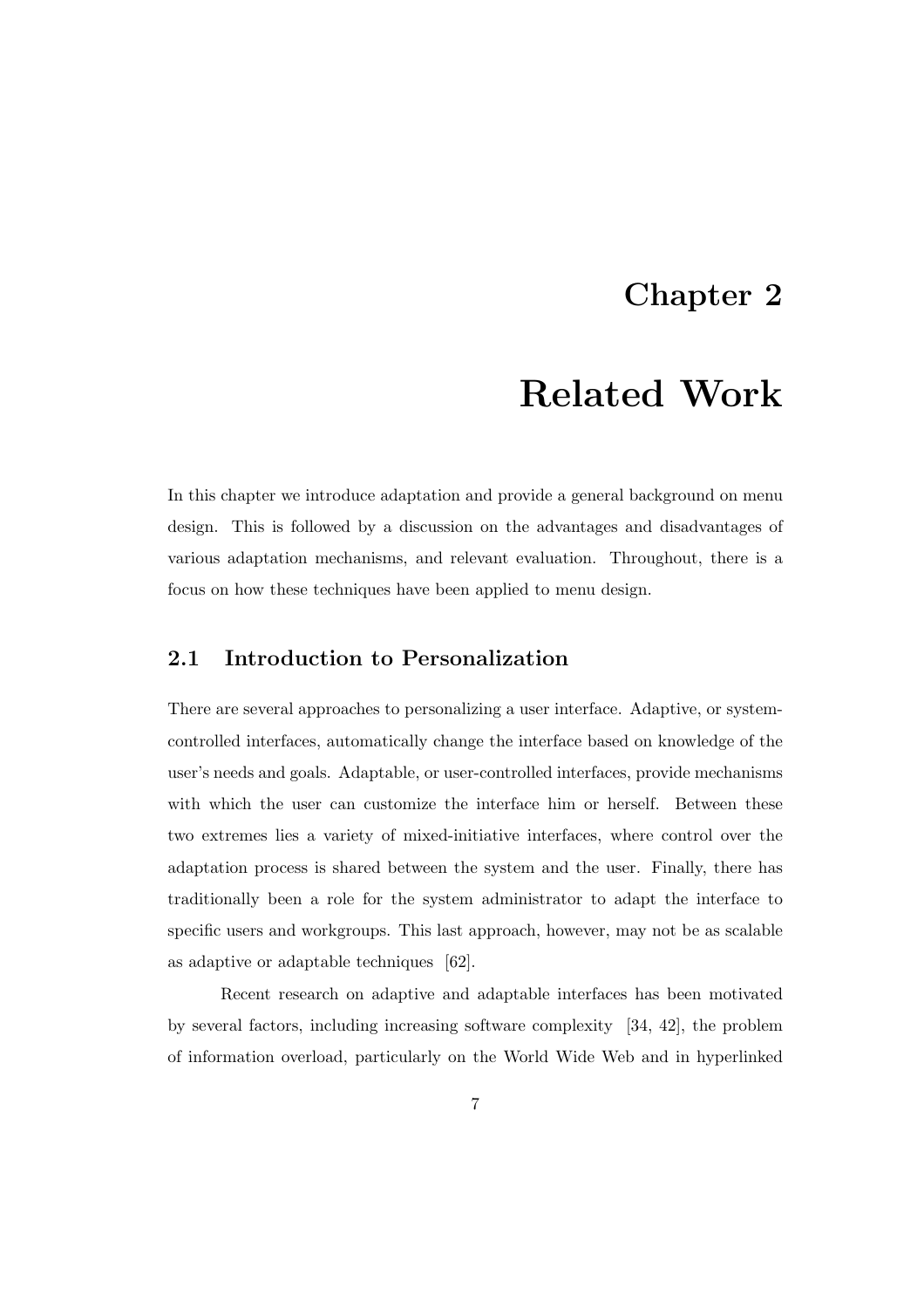libraries [4, 23, 59], a shift towards more inclusive design, where interfaces are designed to be more universally accessible than they traditionally have been [11, 55, 56, 58], and the growth of ubiquitous computing [2, 62]. Additionally, Blom groups motivations for personalizing into three categories: enabling access to information content, accommodating work goals, and accommodating individual differences [3]. Personalization generally focuses either on control structures or information content. Graphical user interface components fall under the category of control structures; for example, buttons, menu items, or toolbars can be personalized. In contrast, personalized web sites, news delivery, and search engine results could be classified as personalization of information content. The division is not entirely straightforward; for example, personalizing hyperlinks to show or hide some links has elements of both content and control structures. Since personalization of content is not as relevant to the work presented in this thesis, it will not be discussed in depth.

### 2.2 Menu Design

Menus are a core control structure of complex software systems, and as such, they provide an important target for research on user interface adaptation. There has been a significant amount of research done on menu design in general, much of which is summarized in a comprehensive 1991 book on the psychology of menu design by Norman [49]. Some points from Norman's book which are especially relevant to our work are listed here:

• Speed and accuracy must be considered when measuring the performance of a menu system. Measures of speed can include (1) time to select an item from a single menu frame, (2) time to locate a target in a hierarchical structure of menus and submenus, and (3) time to complete an entire task within the system.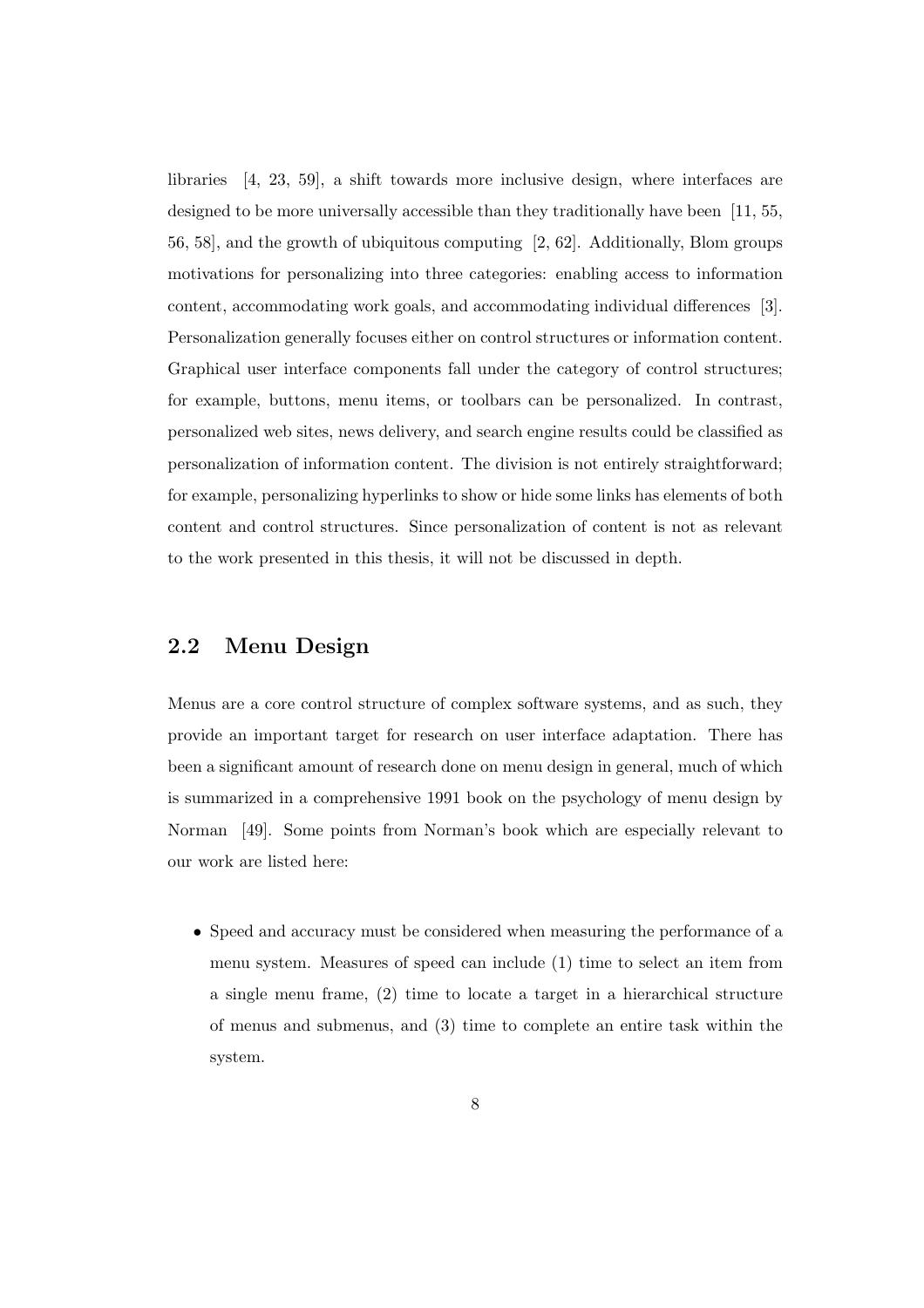- Ordering of menu items can be used to facilitate searching, convey relationships between items, or simply create consistency with a user's knowledge base. Examples of orderings are random, alphabetic, numeric, frequency of use, and categorical grouping. Results show that alphabetic and categorical orderings are better than random ordering.
- Practice improves both speed and accuracy of menu selections, and may help users develop efficient methods for searching. The greatest improvement occurs when the exact item name is explicitly given as a cue, as opposed to using an implicit cue, such as the description of an item.
- Users take more time to answer questions about information that appears in inconsistent locations on the screen compared to a consistent location. (Teitelbaum and Granda (1993), reported in [49]). This may lead to frustration and confusion in the user.
- When menus change based on context it can be confusing or frustrating for the user. Graying-out menu items in this case is preferable to hiding them because it maintains positional consistency.
- Given the same level of practice and expertise, users vary greatly in their ability to find a command within a menu structure. This is dictated to a large extent by spatial visualization ability and vocabulary and comprehension abilities.

In recent years, several styles of menus have been proposed to better organize the increasing number of functions in software systems. For example, fisheye visualization has been applied to menu design to facilitate the display of extremely long menus [1]. In a fisheye menu, the entire menu is displayed at once, while items in a focus area around the mouse pointer are magnified for reading and selection. Another example of menu reorganization is simultaneous, or multiple active menus, which have been proposed as an alternative to the traditional hierarchical sequential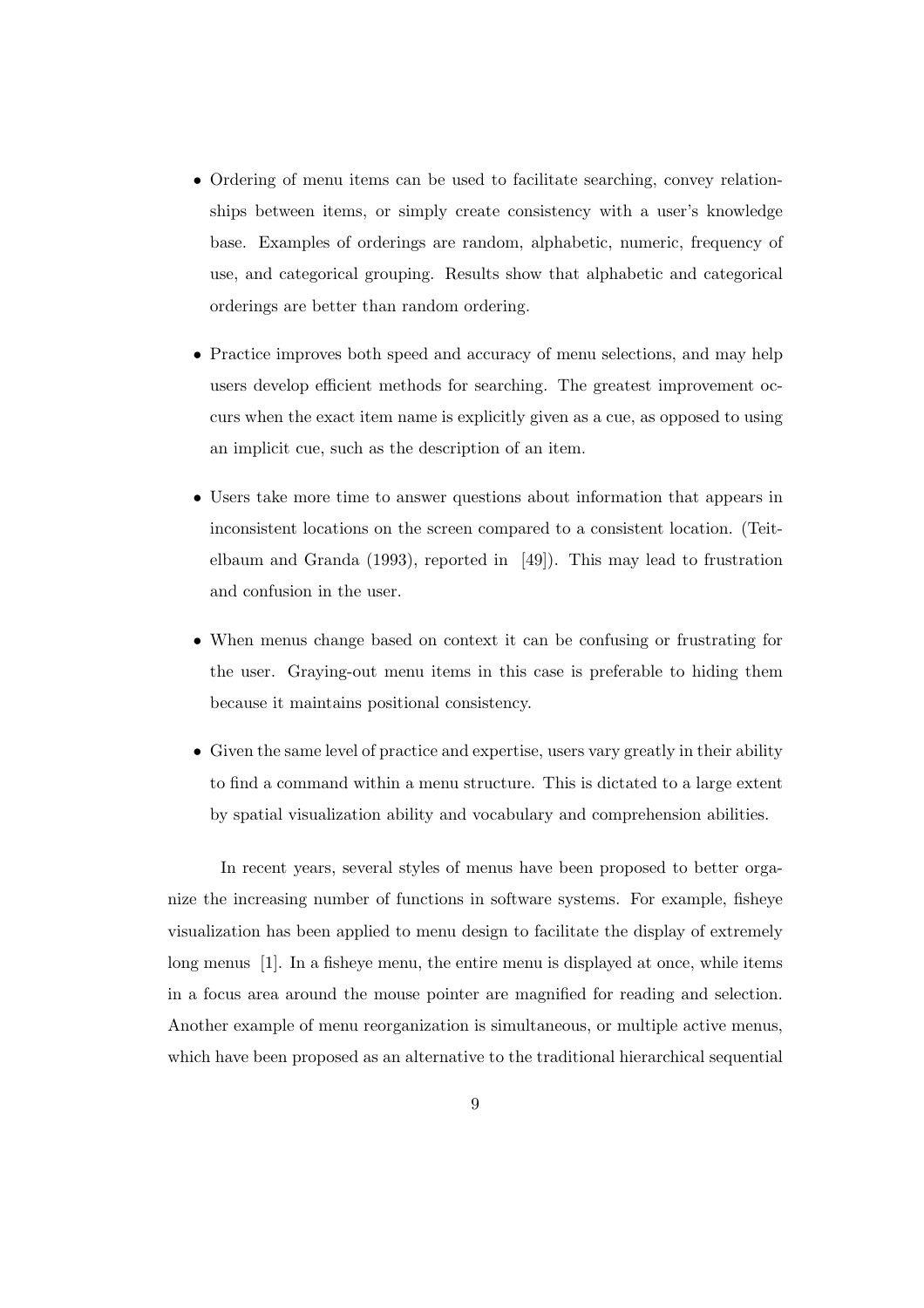menu layout [21]. With simultaneous menus, several levels in the menu hierarchy are presented at once, allowing the user to select multiple items at different levels in the hierarchy without having to backtrack.

One design which appeared earlier than the previous two examples is the marking menu [31]. The marking menu combines gesture input with pie menus (circular menus with pie-piece shaped items) to increase the speed with which practiced users can select menu items. Novice users can invoke the visual menu to determine how to select an item before making the mark (physical mouse gesture) required to actually select that item. Expert users, however, can simply make the mark without taking the extra time to invoke the visual menu. Results showed that expert users were able to use the marks, and that marking-only was significantly faster than using the visual menus. Even so, these types of menus have not been widely adopted in commercial applications.

Split menus are another approach to facilitating faster access to frequently used menu items, by dividing the menu into two partitions [51]. The items that are accessed frequently are located in the top partition, above "the split". In both a controlled experiment and a field study, Sears and Shneiderman [51] showed that a static split menu, which contained predetermined frequent menu items in the top partition and did not change during the course of use, was at least as fast as a static traditional menu, and in most cases significantly faster. Their work suggested the need for an adaptive split menu, where the items in the top partition dynamically adapt based on a user's usage pattern, but they did not evaluate such a design in their studies. In the experiments reported in this thesis, we use an adaptive variant as they suggest, and extend their split menu design to include an adaptable variant, where the user can specify the items in the top partition.

As an approach to organizing an extremely large number of menu items (1200 commands), the "Hotbox" combines several common techniques, such as popup/pulldown menus, modal dialog boxes, and radial (circular) menus, into one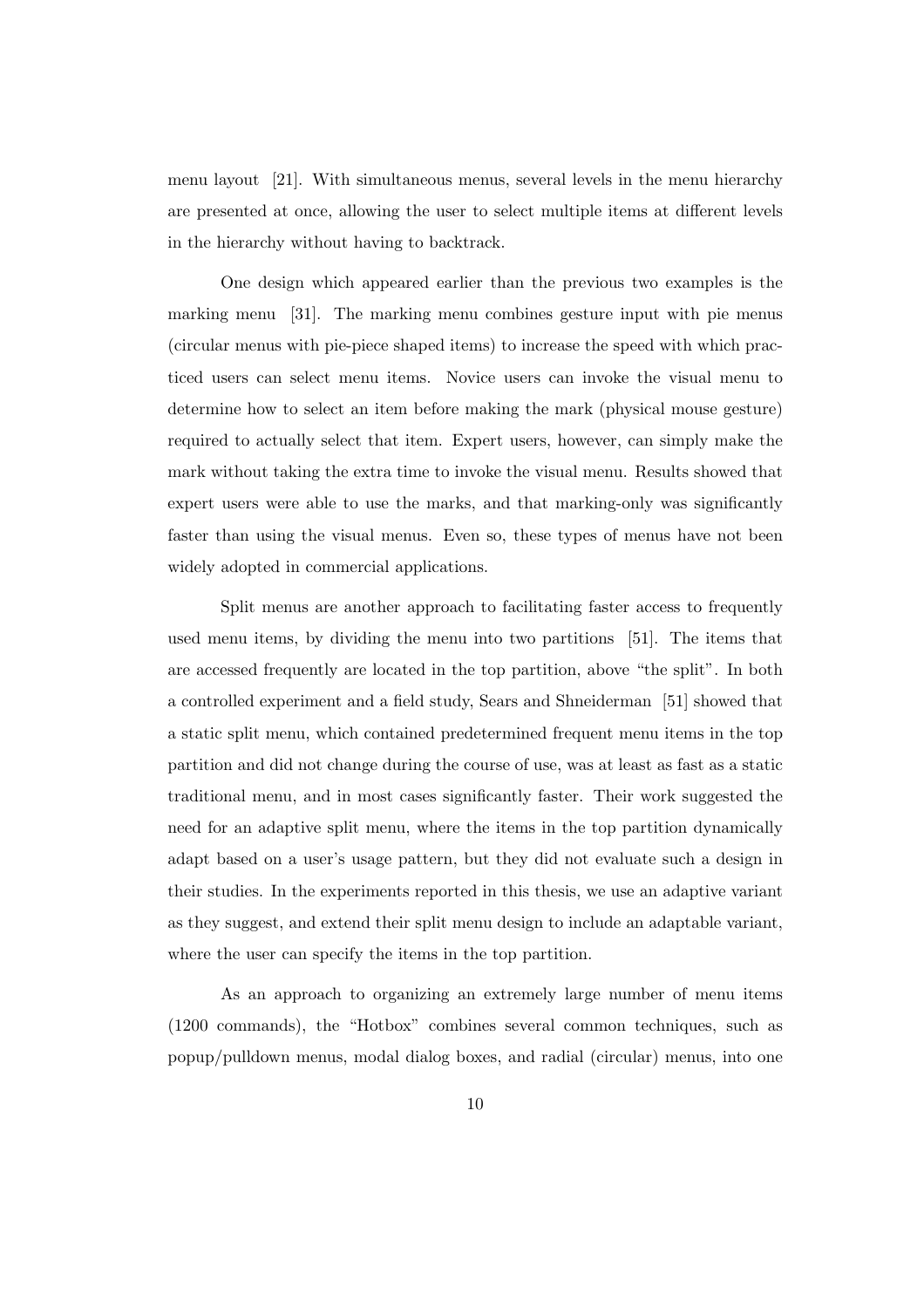system [32]. The Hotbox was designed for a professional 3D animation application with the goal of providing both novice and expert users with efficient access in a single GUI widget system. Although no formal testing results have been published, beta users of the Hotbox reported perceived benefit, showing that the Hotbox design is useful at least for highly specialized applications. Such a complicated menu system is likely not required for more mainstream applications which generally contain far fewer commands.

As a final example, tracking menus, introduced by Fitzmaurice et al., are designed for use with mouse- or pen-based computers and PDAs [13]. A tracking menu contains graphical menu items, similar to a traditional menu, yet also uses transparency and can "track" or follow the cursor. Fitzmaurice et al. [13] implement the tracking menu using a pen-based interface and a menu that contains several tools. Once the user invokes the menu and selects a tool, the menu becomes transparent until the user lifts the pen off the input surface. The menu is then immediately available at the current location for the user to select a new tool. This technique has potential for tool palette-style menus or other menus where clusters of similar functionality are directly applicable to spatial components on the screen. As yet it is not a substitute for complex pull-down menu systems.

### 2.3 Adaptive Interfaces

The majority of work on adaptive interfaces appears in the research literature, and does not make comparisons with non-adaptive designs [41]. Adaptive interfaces employ user models, an internal representation of the user, to improve the user's interaction with the system. One definition of an adaptive system is:

"An interactive system that adapts its behavior to individual users on the basis of processes of user model acquisition and application that involve some form of learning, inference, or decision making." [26]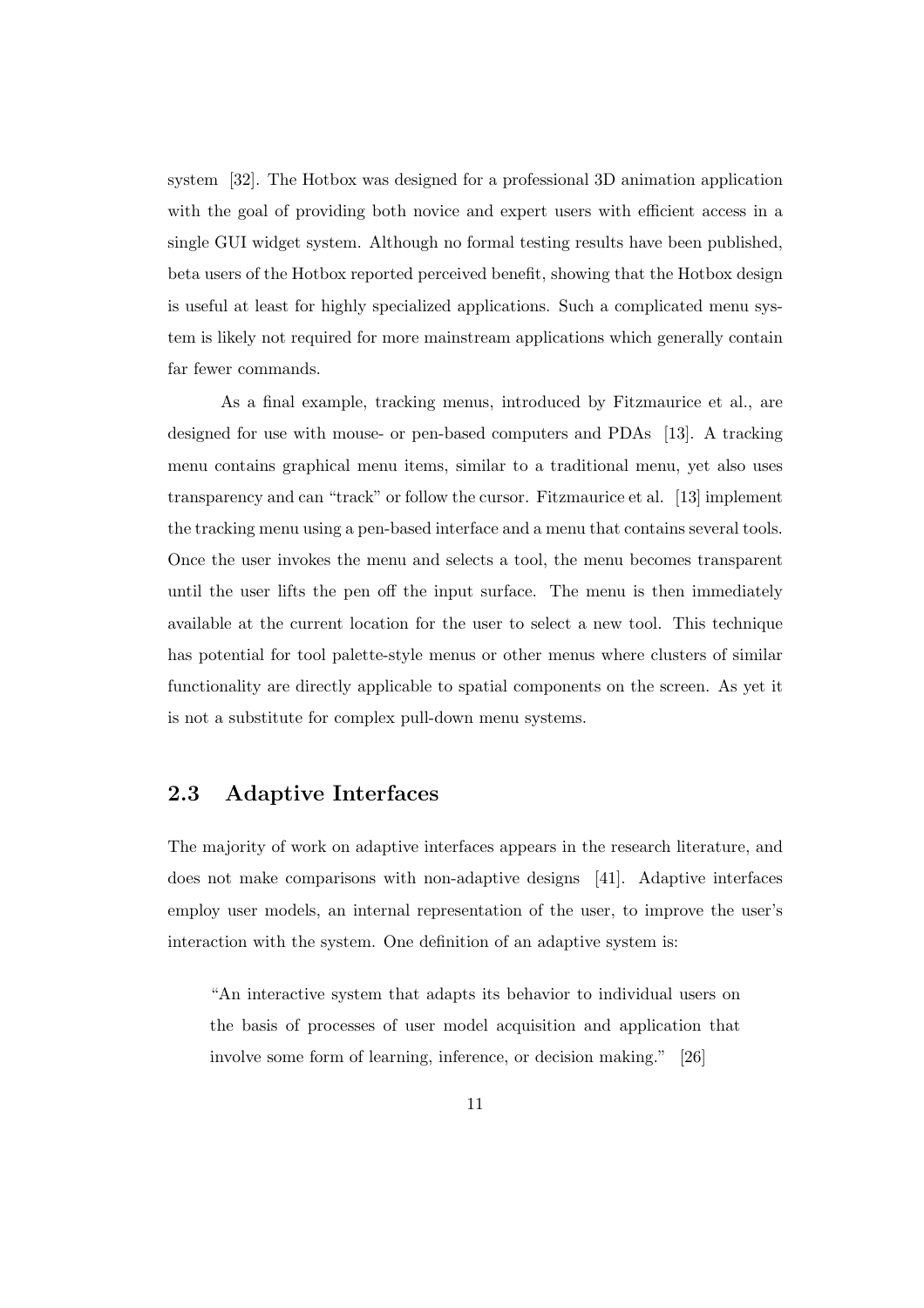It is important to note that adapting the interface is only one application of adaptive systems.

In a discussion of user modelling, Fischer identifies the major potential strengths of adaptive interfaces to be that (1) the adaptation process requires little or no effort on the part of the user, and (2) the user does not need specialized knowledge to use the system (i.e., to adapt the interface) [12]. While there has not been much reported success on the use of adaptive control structures, there is more evidence of success for adaptation of content and provision of help, such as with Intelligent Tutoring Systems (for examples, see [7, 54]). As an example of adapting content, Gustafson et al. examined the impact of adaptive assistance on the task of grouping and classification of news stories for a large college daily newspaper, and found that sorting time per story dropped 23.7% when an agent was introduced to the interface [20]. Though the study was small (three users), the results show the potential for real benefits with agent-assistance.

Adaptive interfaces are, however, commonly criticized because they threaten several well-known usability principles. In a summary of the current state of adaptive interfaces, Höök identifies the following problems [23]:

- Lack of control: Adaptive interfaces may not provide the user with control over the adaptive process. Providing mechanisms to modify the user model has proved problematic at times.
- Unpredictability: Since the user does not directly control the interface, he or she may not be able to predict the consequences of certain actions.
- Transparency: Often, the user does not understand how the adaptivity works in an interface. One issue in designing adaptive interfaces is to decide how much to make visible to the user.
- Privacy: The user must accept that a system which is based on user models will be maintaining a representation of his or her interaction with the system.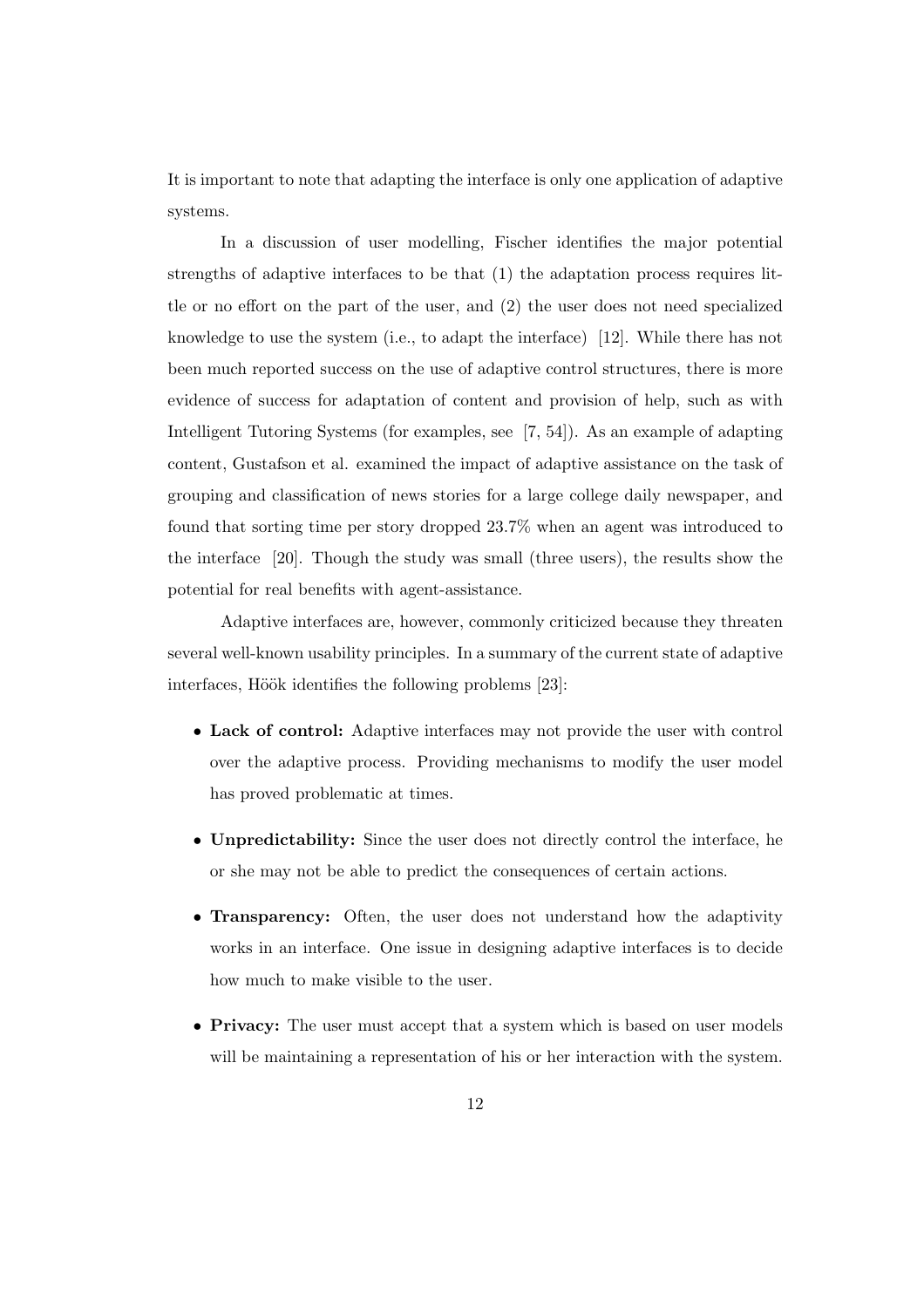• Trust: The user's trust in a system is volatile and can decrease rapidly if an adaptive system gives the wrong advice, or otherwise adapts in a manner which is problematic to the user.

Shneiderman, an advocate of direct manipulation interfaces, echoes these criticisms, stating that interfaces need to be predictable, controllable, and comprehensible to the user [52, 53]. He suggests that direct manipulation is better because it gives the user control and a sense of responsibility with regard to the interface. Another usability challenge stated by Jameson is the issue of unobtrusiveness; that is, the need to make adaptive interfaces less distracting and irritating, drawing attention away from the user's primary task [26].

Many adaptive user interfaces have been developed and discussed in the research literature. Here, we mention a few examples related to the adaptation of control structures. There has been little or no user testing documented on most of these systems. One such example is adaptive prompting, introduced by Kühme, Malinowski and Foley [30]. Direct manipulation interfaces provide the advantage that visible objects on the screen can be used as a memory prompt for the user to facilitate recognition of how to use that object. The adaptive tool prompter leverages this advantage by displaying tools as visible objects, yet dynamically chooses which subset of tools to display based on the user's current context. The goal is to provide relevant functionality to the user while hiding functionality which is less likely to be used.

Another example of adapting functionality to facilitate novice and expert use is with the skill adaptive interface, proposed by Gong and Salvendy [15]. The skill adaptive interface was designed to combine the advantages of command line interfaces and direct manipulation interfaces by initially providing the user with the direct manipulation access to a command, then displaying a command prompt for that command once a certain threshold selection frequency has been reached. User studies showed that the approach is potentially useful.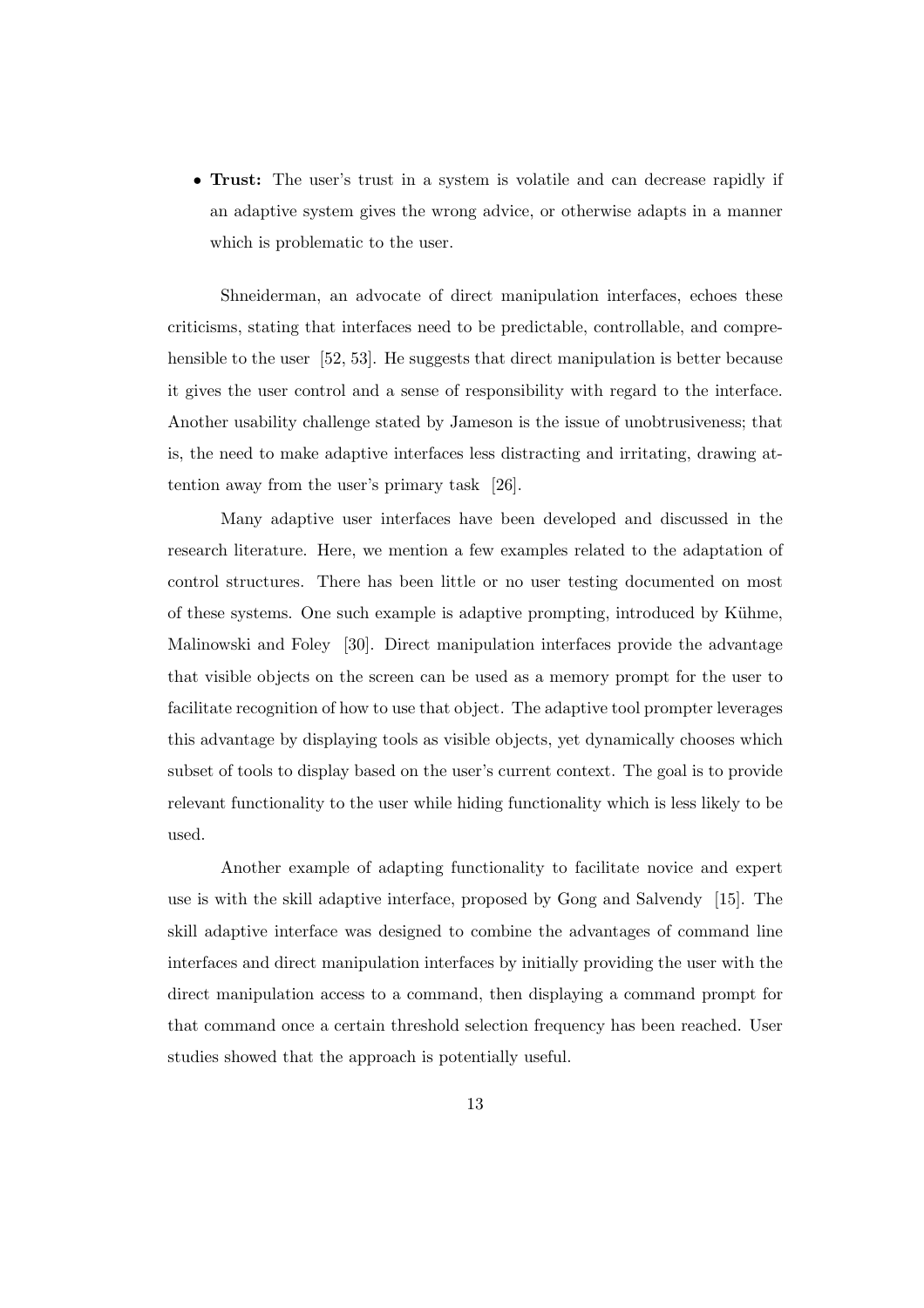More recent work has been done by Gajos and Weld to develop SUPPLE, a tool that automatically adapts user interfaces to different computing platforms [14]. SUPPLE treats the adaptation process as an optimization problem, by searching for the interface that best meets device constraints while minimizing the user's expected effort to interact with the system. Sample interface renderings are given to show how SUPPLE adapts the same software to pointer and touch-panel based devices, to a WAP cell phone simulator, and to a computing device with a small screen. Although a small, informal user evaluation suggests that SUPPLE may be able to render an interface similar to that designed by a human expert, no formal user evaluations have been performed.

A well-known commercial example of an adaptive user interface is the menu system in the Microsoft Office 2000 (MS Office 2000) suite, which was significantly redesigned from that in MS Office 97, and adapts to an individual user's usage [44]. When a menu is initially opened, a "short" menu containing only a subset of the menu contents is displayed by default. To access the "long" menu one must hover in the menu with the mouse for a few seconds or click on the arrow icon at the bottom of the short menu. When an item is selected from the long menu, it will then appear in the short menu the next time the menu is invoked. After some period of non-use, menu items will disappear from the short menu but will always be available in the long menu. Users cannot view or change the underlying user model maintained by the system; their only control is to turn the adaptive menus on/off and to reset the data collected in the user model.

### 2.4 Adaptable Interfaces

There has been little research on adaptable, or customizable, interfaces [41]. Programmatic customization involves scripting or programming languages that allow advanced users to modify features of an application in detail, while non-programmatic customization provides easier-to-use customization support through configuration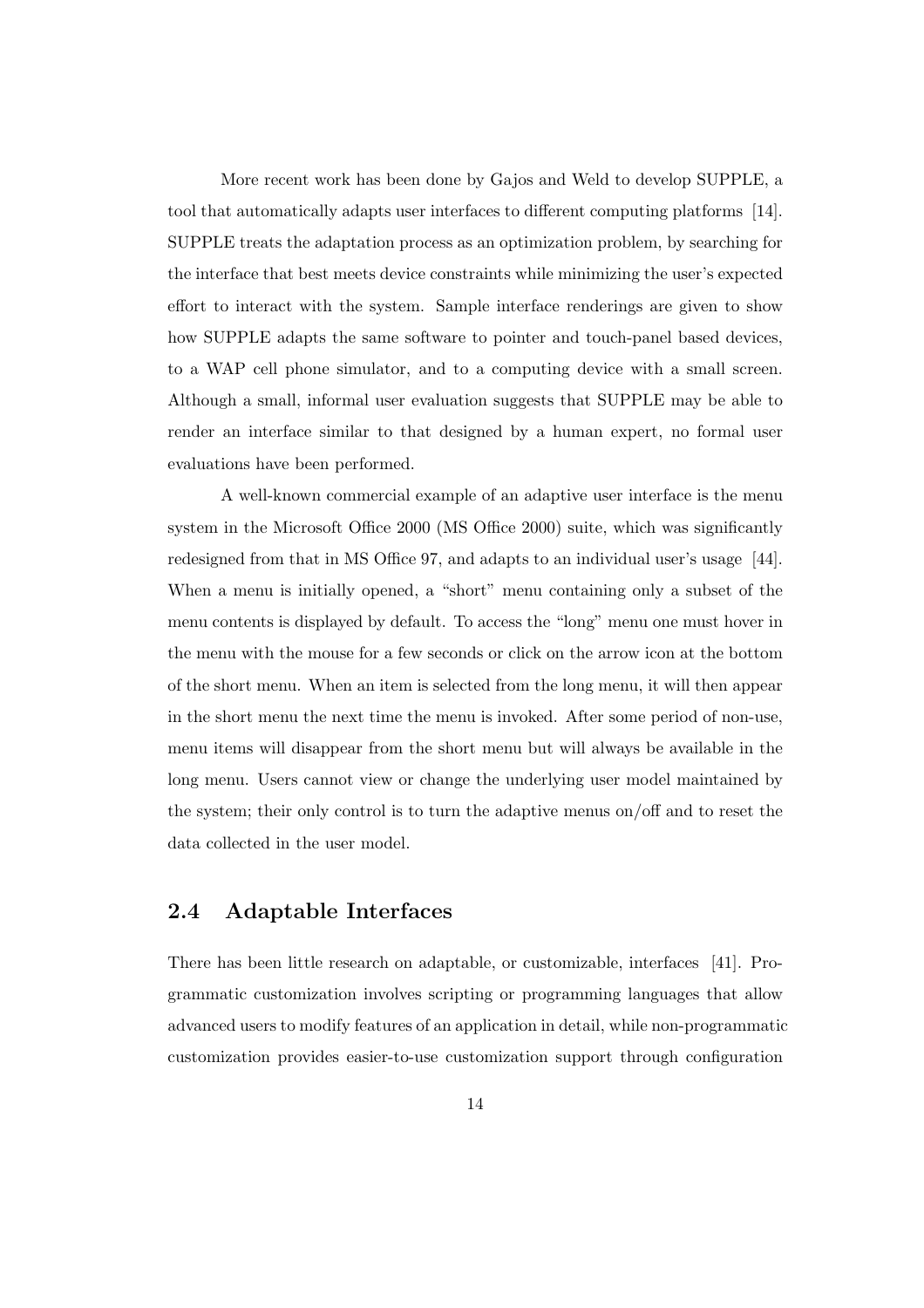files or direct manipulation of GUI elements [36]. Some examples of programmatic customization can be found in systems that support end user programming, or in some component-based systems which allow applications to be built from reusable software components [9, 19]. Our work focuses on non-programmatic customization mechanisms, rather than programmatic mechanisms.

The advantages of customization often complement the disadvantages of adaptive user interfaces. Since non-programmatic customizable systems often provide graphical user interface mechanisms to control the customization, these systems have many of the same advantages of direct manipulation interfaces in general. As mentioned in the previous section, Shneiderman summarizes the three main advantages of direct manipulation interfaces to be comprehensibility, predictability, and controllability [52]. Since the interface is comprehensible, users may experience less anxiety than they would using a system where they have difficulty understanding the interaction. In addition, they may gain confidence and a feeling of control over the system because their actions are predictable; a given action will result in a consistent outcome. A result of this increase in perceived control is that users may feel a sense of responsibility over the interaction, which can be important not only for giving users a sense of accomplishment about completing tasks, but also in situations where responsibility needs to be assigned to the user of a critical system.

Fisher states that one potential advantage of adaptable interfaces is that the user may know his or her task better than adaptive reasoning can determine [12]. This ensures that adaptations made to the interface are always done with the goal of supporting the user's actual task, rather than with the goal of supporting a potentially incorrect prediction of the task. However, in comparison to adaptive interfaces, a substantial amount of work generally needs to be done on the part of the user to adapt the interface. As well, customization mechanisms themselves increase the complexity of the system, with the potential to make it less usable, especially if these mechanisms are poorly designed [29].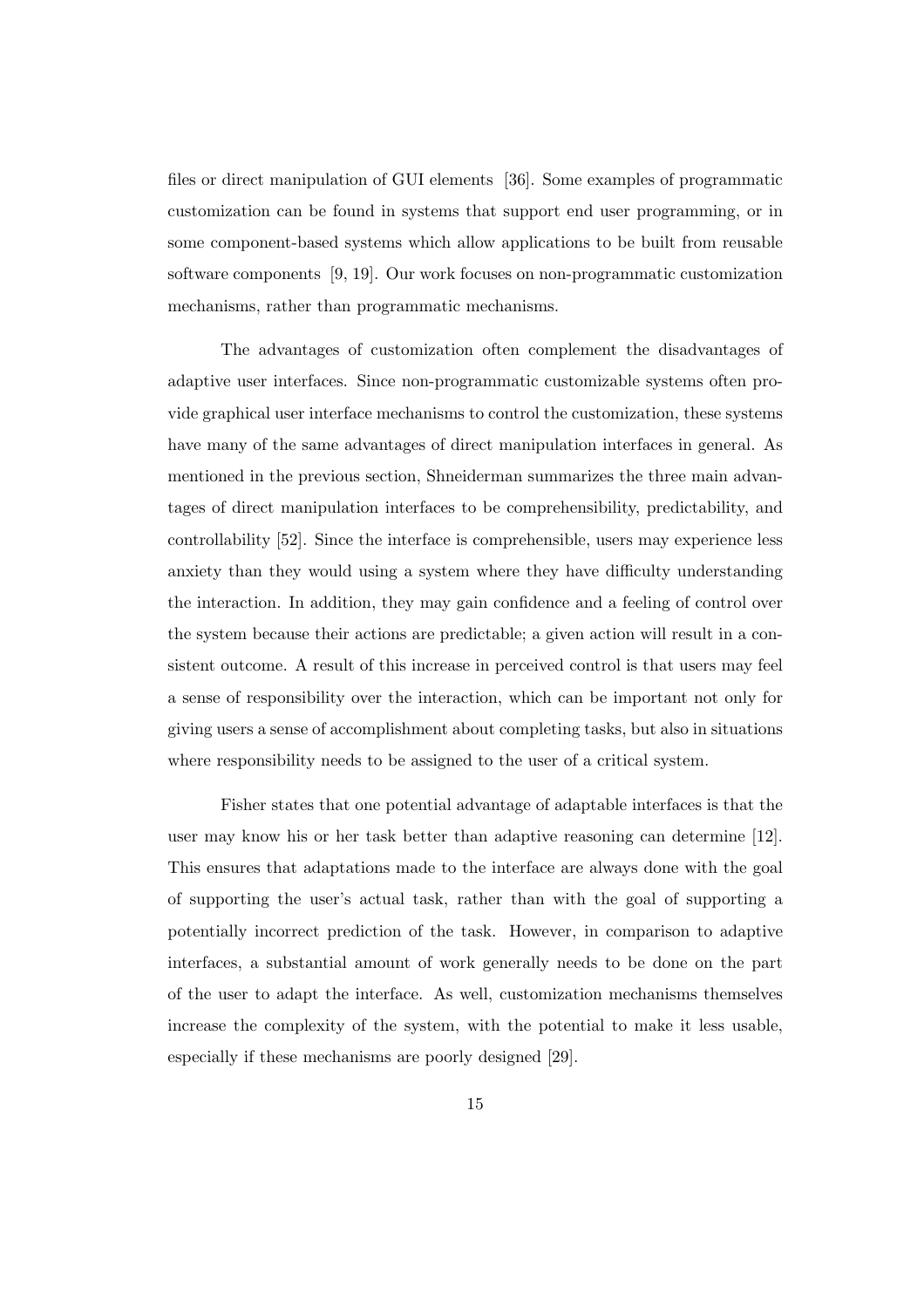Studies have found that the extent to which people customize is dependent on their skill levels and interest. For example, MacLean et al. identify three types of people: workers, tinkerers, and programmers [39]. Workers do not expect to be able to tailor the system, while programmers are highly-skilled in customizing the system. Programmers are not often directly accessible to workers, which makes transfer of knowledge from programmers to workers difficult. Filling this gap are tinkerers, a type of worker who enjoys exploring the computer system, and lies in between regular workers and programmers. Mackay also distinguishes between users who customize and those who do not [37]. A further distinction is made within those who customize: highly skilled engineers experiment and share customizations regardless of whether they are useful to others, while translators, who are less skilled technically, create customizations that are tailored to the needs of others.

Mackay examined the customization process in a study of 51 users of the UNIX operating system [38]. She found that customization was affected by external events (e.g., job changes), social pressure, software changes (e.g., upgrades), and internal factors (e.g., excess free time). Actual customization was minimal because of time, difficulty, and lack of interest. Two of the most common reasons to customize were to retrofit when the system changed, and to customize when the user noticed that he or she was frequently repeating a pattern of interaction and wanted to improve efficiency. One way to interpret Mackay's work is that customization facilities need to be easy to use, if we are to expect users to customize. Although this may seem obvious, it is a principle that has not generally been adopted in industry.

In a study of 101 users of a word processor, Page et al. have shown that almost all users (92%) did some form of customization [50]. This high number could be because the definition of customization was broad; many of the customizations were small, such as showing or hiding the ruler bar. The results also showed that the more the software was used, the higher the level of customization, and that customization features that were simple to use tended to be used more often.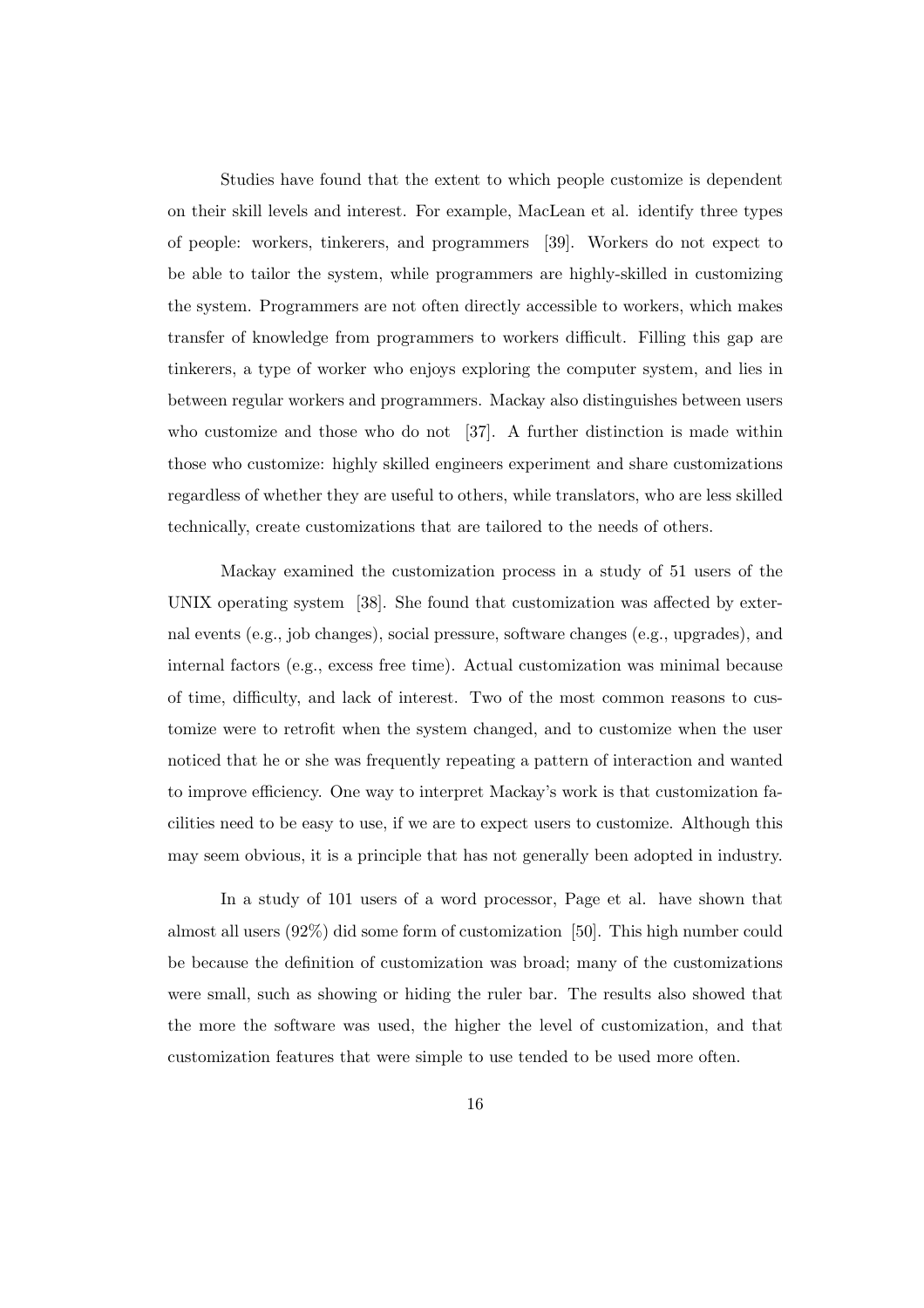### 2.5 Mixed-Initiative Interfaces

There has been a small amount of research into interfaces that combine adaptive and adaptable elements. Horvitz has identified several principles for the design of mixed-initiative systems that address how to best merge direct manipulation with interface agents [24]. The goal is to incorporate user direction into intelligent agent systems to resolve ambiguities about the user's goals and focus of attention. The interpretation of mixed-initiative user interfaces can vary widely, and since this type of interface is not the main focus of this thesis, we give only a few examples here.

One application example was introduced by Thomas and Krogsœter, who extended the user interface of a common spreadsheet application and showed that an adaptive component which suggests potentially beneficial adaptations to the user could motivate users to adapt their interface [57]. More recently, Jameson and Schwarzkopf studied the issue of controllability in an adaptive recommendation system for choosing conference itineraries [27]. Their results were inconclusive.

Another earlier example is the adaptive bar, introduced by Debevc et al. [8]. The adaptive toolbar is a modification of the customizable toolbar supplied in Microsoft Word for Windows. The system adaptively suggests additions or deletions of items on the toolbar based on a history of selection frequency. Results comparing the adaptive toolbar to the fixed Microsoft Word toolbar suggest that the adaptive prompting helped users more efficiently build their toolbar; however, this testing was done over two controlled sessions and there is no reported evaluation of more longitudinal use.

Taking a more theoretical approach, Bunt, Conati and McGrenere have used GOMS (Goals Operators Methods Selection rules) modeling to explore whether there are significant performance gains to be realized from customization [5]. The GOMS modeling showed that performance benefits could be achieved through effective customization, especially for novices. Combining this finding with previous work that shows many users do not customize efficiently suggests that there is a role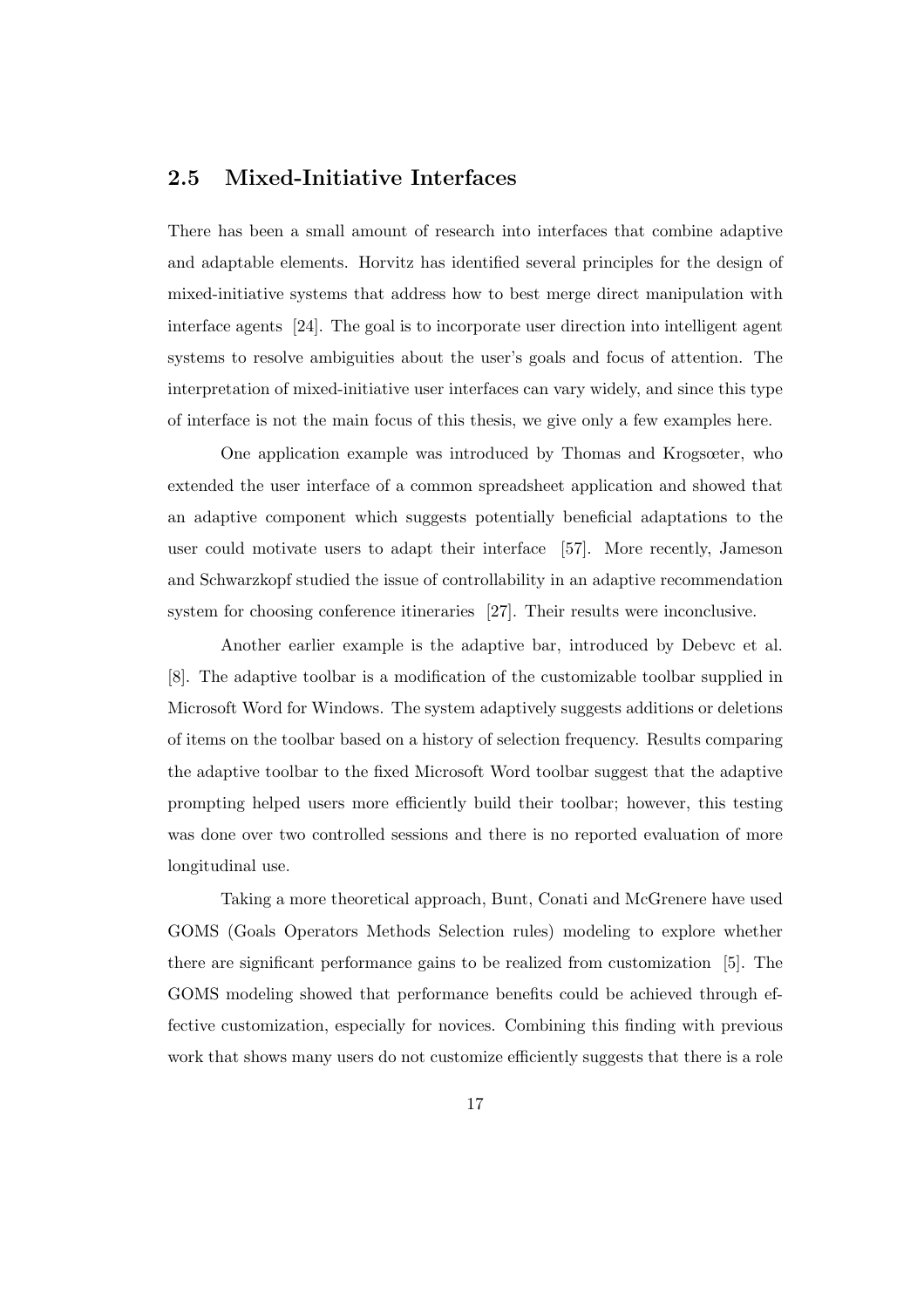for adaptive support in recommending when and what to customize, as well as in helping users maintain their personalized interface.

### 2.6 Evaluation of Adaptive and Adaptable Interfaces

There has been little evaluation of adaptive and adaptable interfaces in the research literature. Recently though, there has been increased recognition in the adaptive user interface community of the importance of empirical evaluations [6, 26, 61]. Empirical evaluations are not generally expected for contributions in the user modeling community, and the criteria for the success of adaptive systems have not been well established [61]. This lack of standard criteria makes it difficult to interpret results and generalize across studies. One issue, for example, is whether user modeling can be deemed worthwhile if users significantly prefer an adaptive system [6], or whether it is necessary to use efficiency measures as well.

Another issue cited by Höök is that many studies compare adaptive user interfaces to static systems, in which the adaptivity was meant to be an integral component of those systems [22]. Designers need to be careful to evaluate a fully functional static interface which provides static functionality comparable to that found in the adaptive interface. Höök also states that most adaptive systems will only be really useful when they are part of the user's work process for a longer period of time, which points to a need for longitudinal evaluations. Such evaluations are difficult and time-consuming, which is why they are relatively rare, even in the HCI community.

One evaluation which has appeared in the human-computer interaction literature is a study by Greenberg and Witten, which compared the performance of an adaptive menu to a static menu [17]. In a controlled experiment, users were asked to search for names in a telephone directory in each of the two menu conditions. Results showed that the adaptive structure, which provided a shorter search path to the most frequently accessed items, was faster than the static structure. The study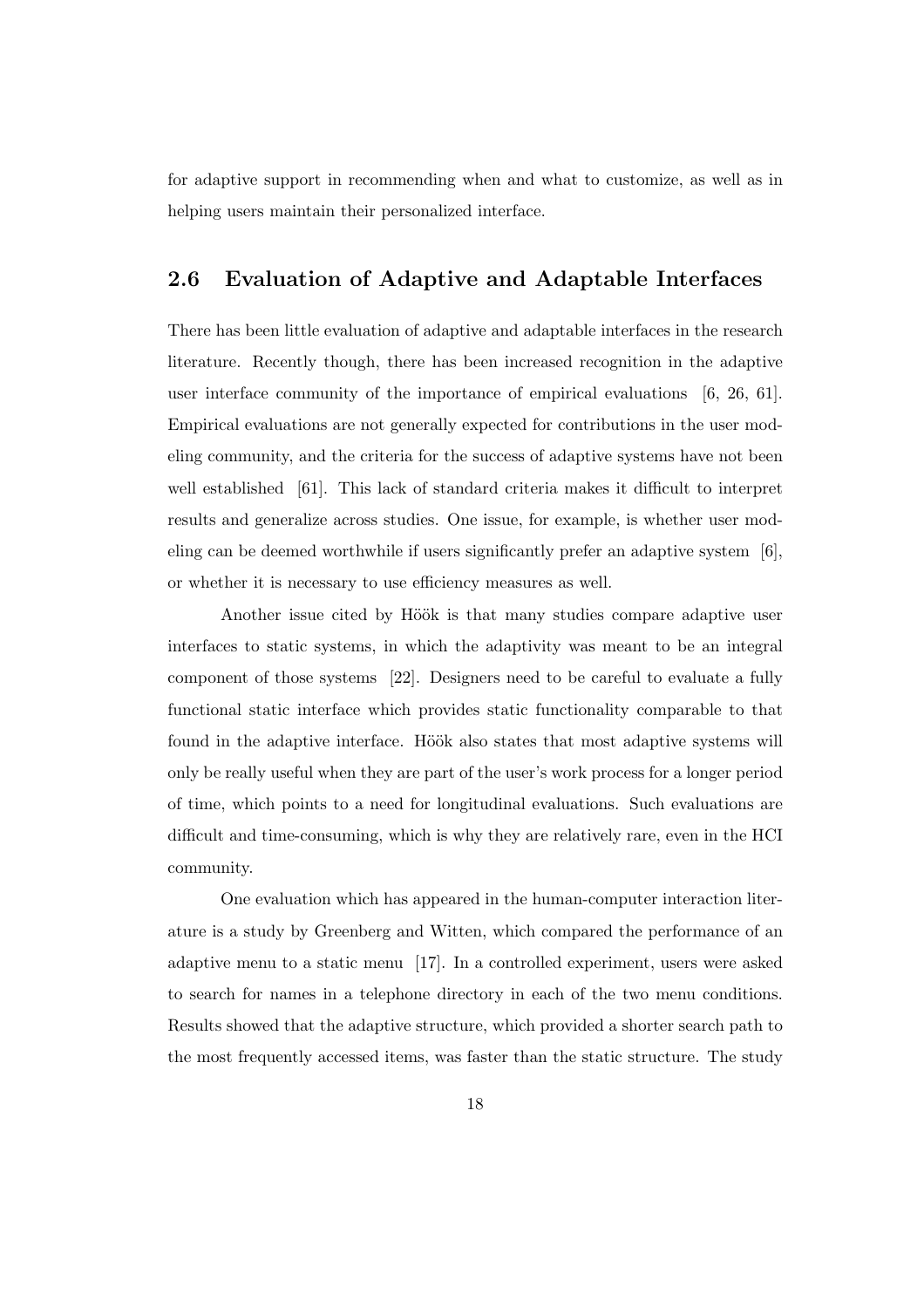was designed to be a proof of concept for the viability of adaptive interfaces. As such, certain characteristics of the task, such as a relatively simple and stable user model, were especially appropriate for an adaptive approach.

Conversely, Mitchell and Shneiderman presented a controlled experiment comparing adaptive (or dynamic) menus to static menus, and found that 80% of participants preferred the static menus [46]. The adaptive menus in this case were continuously reordered so that the more frequently an item was selected, the closer it would appear to the top of the menu. Speed and error rate were recorded and the results showed that the static menu condition was significantly faster than the adaptive condition. In contrast to the Greenberg and Witten study above, the adaptive menus in this study were not as amenable to efficient performance.

Cognitive modeling has also been used to study adaptive systems. Warren used the Model Human Processor to predict the cost or benefit of using an "intelligent" or adaptive split menu over a static split menu in a diagnosis system for physicians [60]. Results from applying the model showed that the adaptive system was beneficial in theory, however, their model is conservation and assumed that the user does not have enough familiarity with the menu to anticipate item locations. No adaptable design was evaluated.

While there has been little evaluation of adaptive systems, there has been even less work done to evaluate adaptable systems, or to compare the two interaction techniques to each other. One evaluation of an adaptable interface was done on the Favorite Folders file browser, developed by Lee and Bederson [34]. Favorite Folders is based on Windows Explorer but shows only a user-specified subset of directories, which are often the most frequently accessed ones. The goal of the system is to allow users to select the directory they want more easily and quickly. A simple direct manipulation customization process uses an "ellipsis" node in which users can hide folders. A preliminary field study showed positive user response, however, the study was too short to determine whether there would be long-term adoption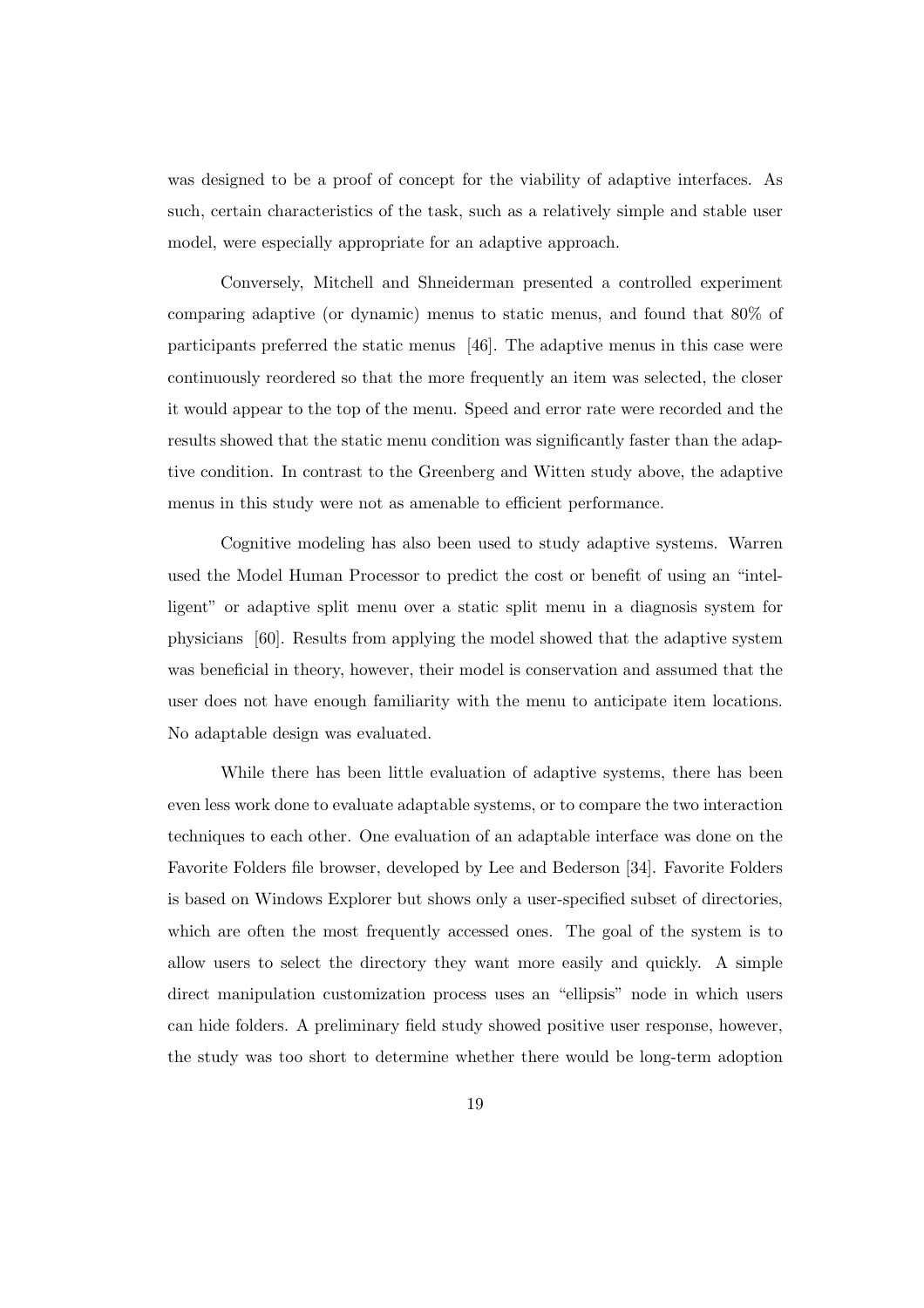of the system.

In a longitudinal field study, McGrenere, Baecker and Booth compared a prototype adaptable interface for Microsoft Word 2000 to the native adaptive interface of the same application [42]. Their adaptable interface included two interfaces between which the user could easily toggle: a personalized interface that the user constructed to include only desired functions, and the static full interface of Word 2000. The native interface provided users with an adaptively determined "short" menu as described in Section 2.3. The study showed that, given an easy-to-use customization facility, the majority of participants were able to customize their personal interfaces according to the functions they used. Most participants also preferred the adaptable interface to the native adaptive interface.

### 2.7 Summary

There have not been many studies to evaluate adaptive and adaptable interaction techniques, either on their own or as a comparison. The results which have been published are often conflicting, and as a whole can be considered inconclusive. Until now, the only comparison that has been performed of adaptable and adaptive interfaces was the field work conducted in McGrenere, Baecker and Booth's study [42]. Their work, however, did not compare the performance of these approaches and due to the field nature of the evaluation, they were not able to counterbalance the two conditions. Our study extends this research by specifically addressing the efficiency of the menu designs. The combination of results from McGrenere, Baecker and Booth's longitudinal field study and our controlled lab experiments provides a more complete understanding of the adaptable versus adaptive debate than either study on its own. By providing evidence to show that users can customize effectively, we hope to motivate further development of easy-to-use customization facilities so that users can play a role in the adaptation process.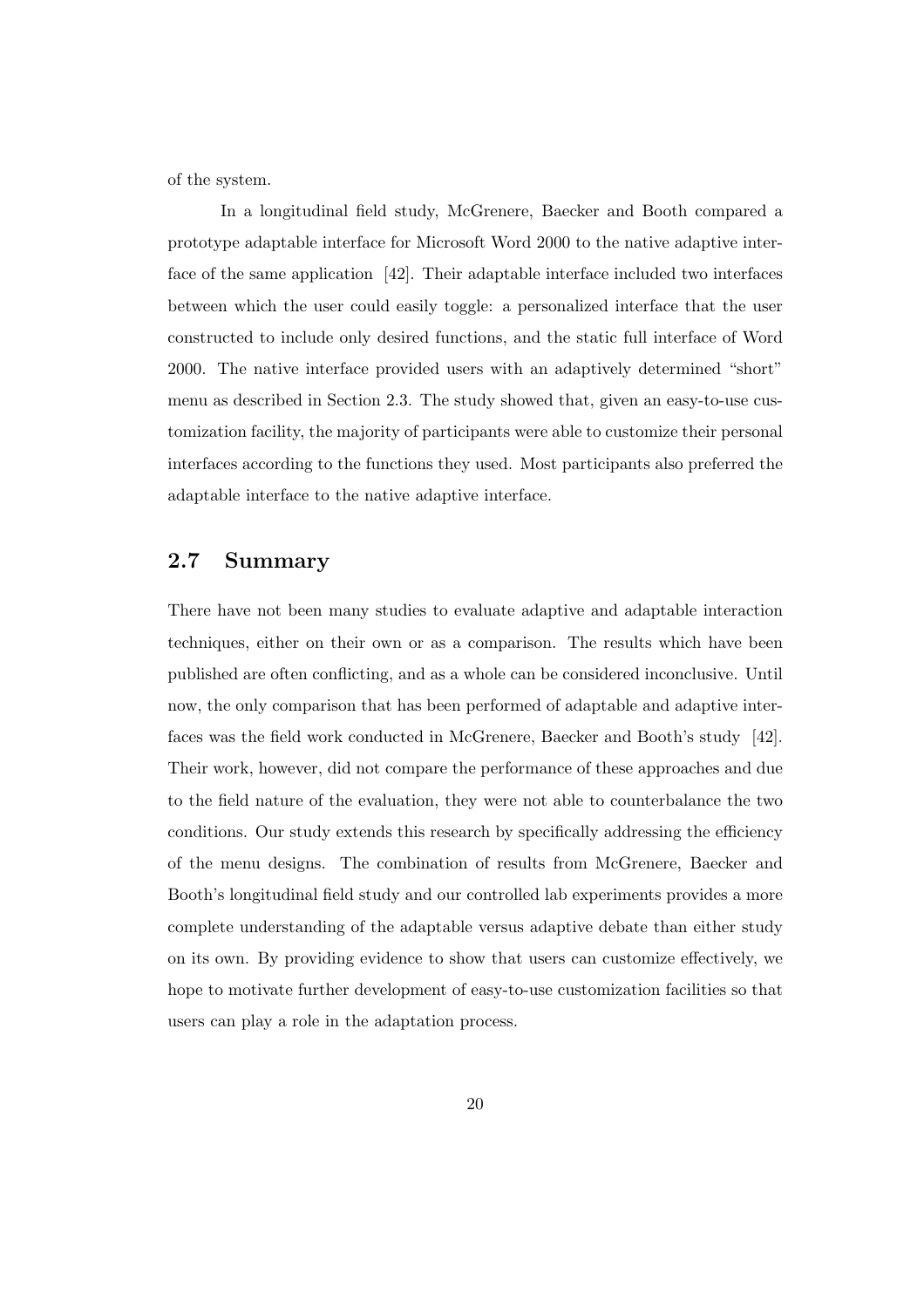### Chapter 3

# Experimental Approach

The primary goal of this research is to compare the efficiency of static, adaptive, and adaptable menus in a controlled experiment. In the design of such an experiment, several methodological choices had to be made, such as how to define the menu conditions and task. To compare the efficiency of different types of menu items, the time to complete a sequence of menu selections and the number of errors made were recorded. This chapter documents the core experimental approach taken in our research. Although the focus is on design decisions made for our initial user study, almost identical methods were used for the follow-up study. The specific motivation and experimental design of each study along with other methodological differences will be given in further chapters.

#### 3.1 Menu Conditions

The static, adaptive and adaptable menu conditions used throughout this research were implemented as split menus, a design briefly introduced in Chapter 2. While split menus were originally proposed as static menus, the layout provided in a split menu design can easily accommodate adaptive or adaptable behaviour. Items in a static split menu are placed in the top or bottom partition of the menu based on the frequency with which each item has been selected in the past. This is not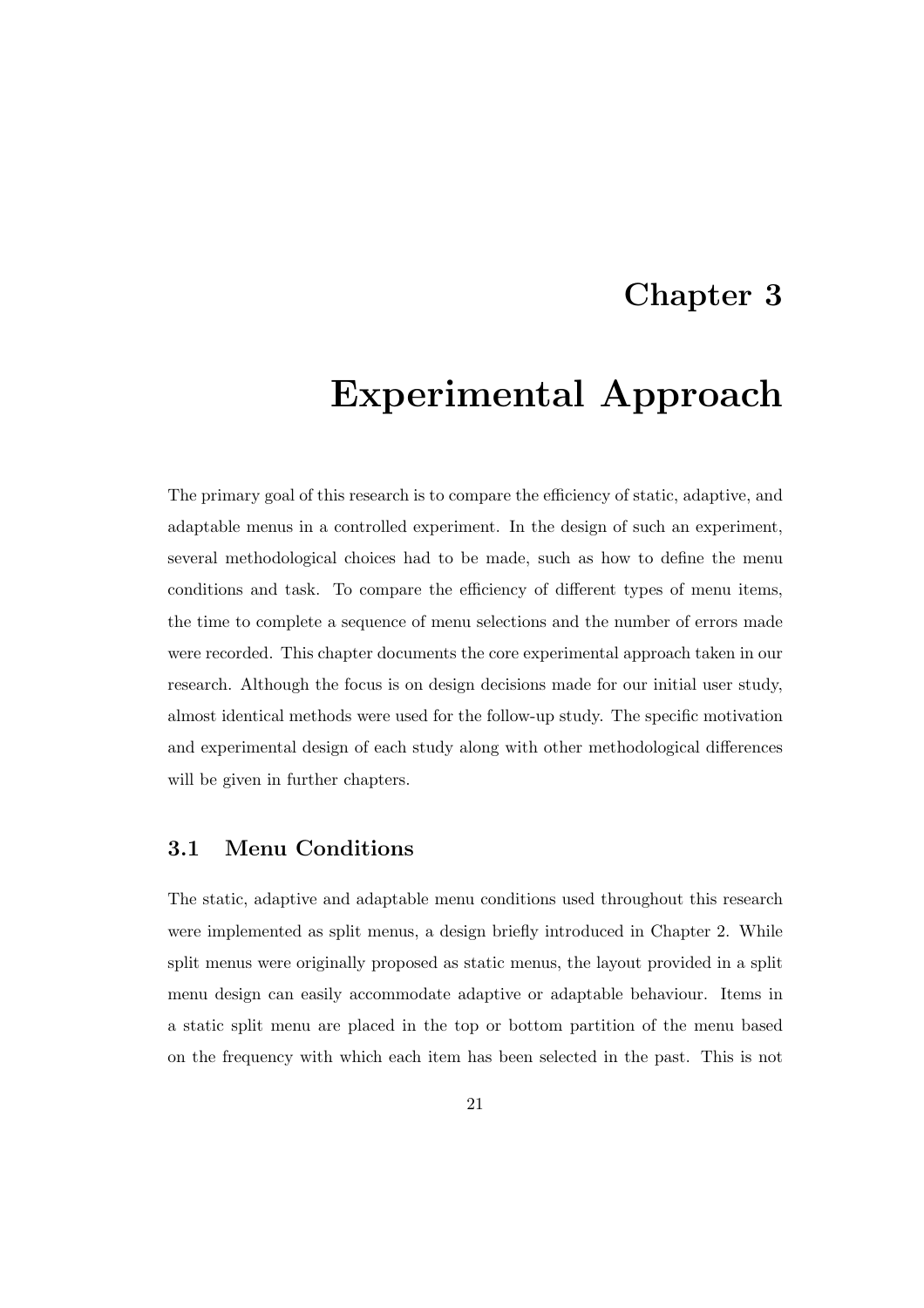

Figure 3.1: A traditional menu layout and a corresponding static split menu. In the static split menu the most frequently used items appear above the split (divider).

done dynamically, but rather when the menu is initially setup as a split menu. In a traditional static menu (one that does not contain a split), items may be ordered by strategies such as alphabetic or functional ordering. In a split menu, this relative ordering of items is maintained within each partition. For example, if St. John's appears before Montreal in the traditional menu layout, it will appear before Montreal if both are in the top or bottom partition of the split menu. Figure 3.1 shows an example of a traditional menu layout and a corresponding split menu.

Sears and Shneiderman used the following two preliminary design guidelines for their studies with split menus [51]:

- 1. At most four items should appear in the top partition.
- 2. The partitioning function first sorts items by frequency. Starting with the lowest frequency item, the list is scanned until the point when the difference between successive frequencies is greater than the mean of all frequencies. The top items on the high frequency side of that point are assigned to the top partition, up to a maximum of 4.

We adopted the first guideline, but relaxed the second one such that four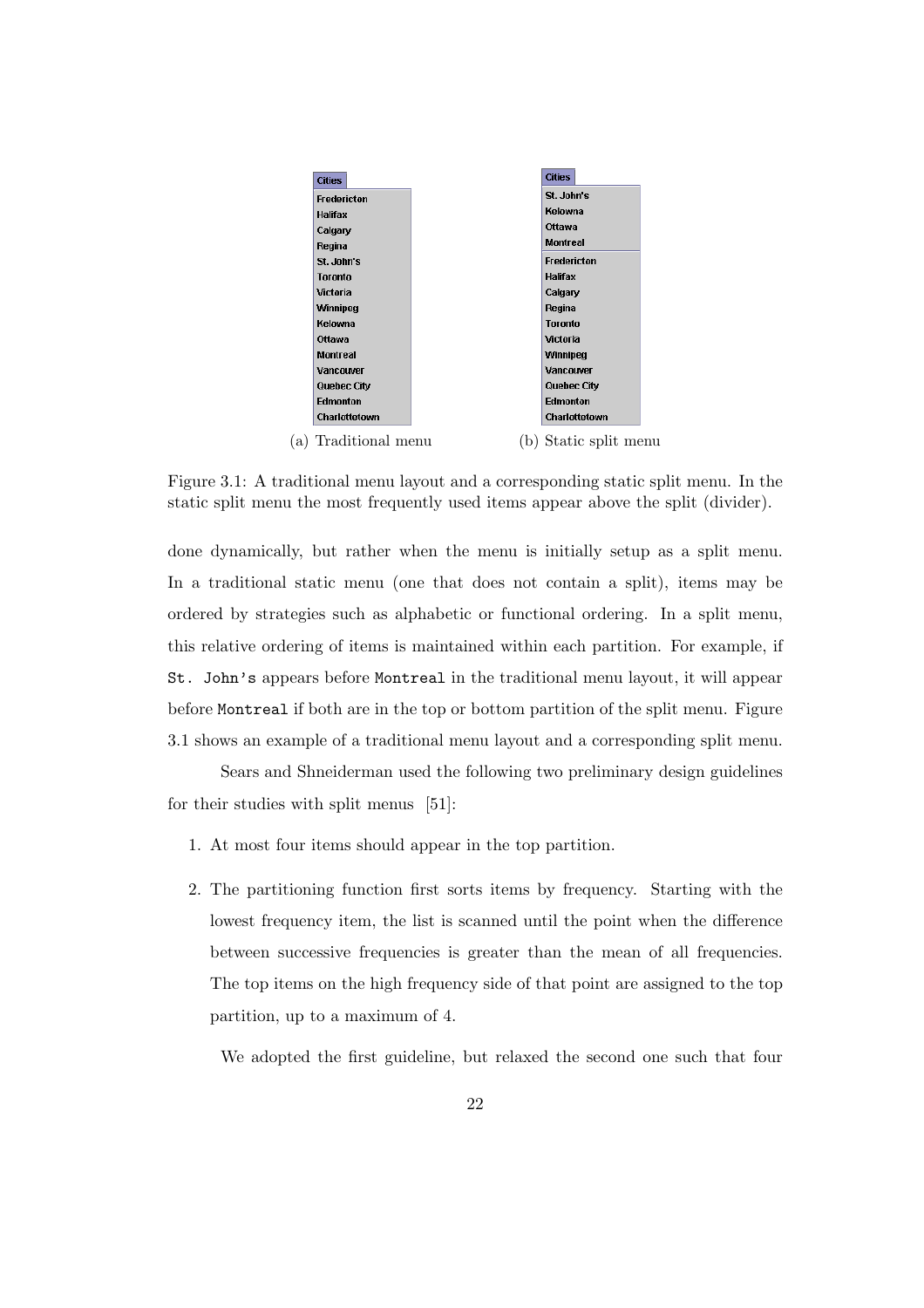items always appeared in the top partition for all three menu conditions. This was done so that the size of the top partition would not be a confounding factor. Although not explicitly listed as a guideline, Sears and Shneiderman implemented static split menus. The following subsections describe the three split menu conditions we used in greater detail, along with a fourth traditional menu condition that was used in our second study.

#### 3.1.1 Static Split Menu

This is a classic split menu whose layout does not change during the course of use. The four most frequently occurring items in the selection sequence of the experimental task are determined in advance, and are placed in the top partition of the menu. Thus, this menu represents the ideal static split menu for the task. We chose to use a split menu for our static menu condition since Sears and Shneiderman had shown that static split menus were at least as fast as traditional menus [51]. Any result that shows an adaptive or adaptable menu to be at least as efficient as a static split menu would therefore suggest that the same would hold for traditional menus as well.

## 3.1.2 Adaptive Split Menu

An adaptive algorithm dynamically determines which items should appear in the top partition of the menu, based on the user's most frequently and recently used items. Frequency and recency are two characteristics that should be used for developing history mechanisms, as suggested by empirical observations of Greenberg and colleagues [16, 18]. Incorporating only the most frequently used items in the adaptive algorithm may be sufficient for selection sequences where individual items are evenly distributed over the entire sequence; however, temporal groupings of several menu items exist within our input data, so representing recently used items may also be useful.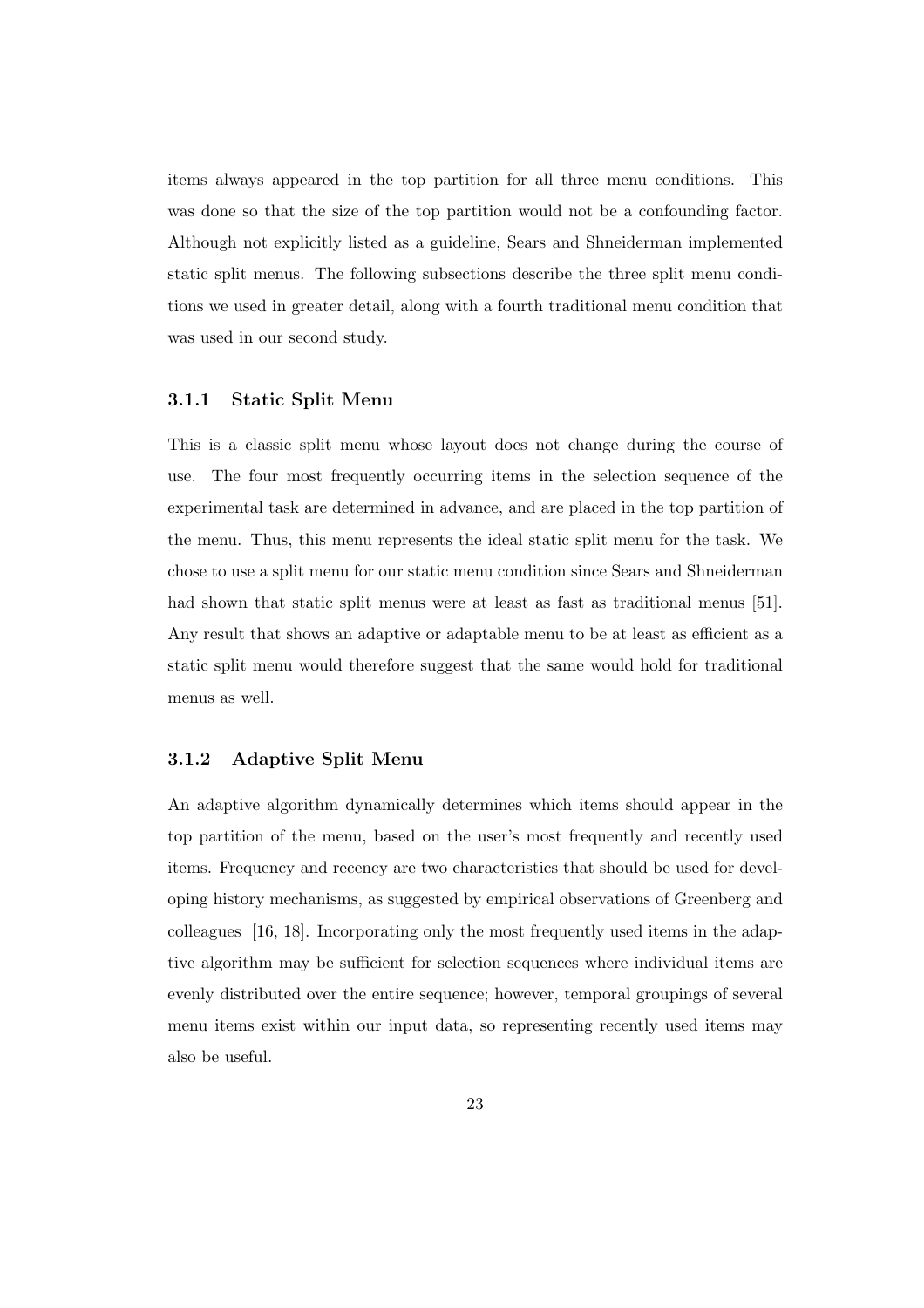Recency and frequency are also the two main characteristics of the Microsoft adaptive algorithm [44]. Since the primary focus of this research was not on developing an adaptive algorithm (a research problem which could be enough work for an entire thesis on its own), we chose to create a reasonable algorithm that would be practical to implement. Though there are problems with the Microsoft adaptive algorithm, it is the most well-known example of an adaptive menu system. We did not intend to model the Microsoft adaptive algorithm exactly; that algorithm allows the size of the short menu (analogous to the top partition in a split menu) to change dynamically, which is not supported in the split menu.

Our adaptive algorithm is shown in Figure 3.2. It designates two items in the top partition to be frequency items, and two to be recency items, and always ensures that there are four items in the top partition. The frequency items are the two items that have been accessed the most, while the recency items are the two most recently accessed of the remaining menu items.

```
(initially: item.frequency = item.recency = 0)
selectedItem.frequency++
selectedItem.recency = 0
for each remaining item[i] in the menu
     item[i].recency++
    if the selected item is in the top partition already
         do nothing
     else
         leastRecItem = least recently used of the recency items
         leastFreqItem = least frequent of the frequency items
         if leastRecItem.frequency < leastFreqItem.frequency
             move leastRecItem to bottom partition
         else
             move leastFreqItem to bottom partition
              set leastRecItem.type = frequency item
         move selectedItem to top partition of menu
         set selectedItem.type = recency item
```
Figure 3.2: Adaptive algorithm.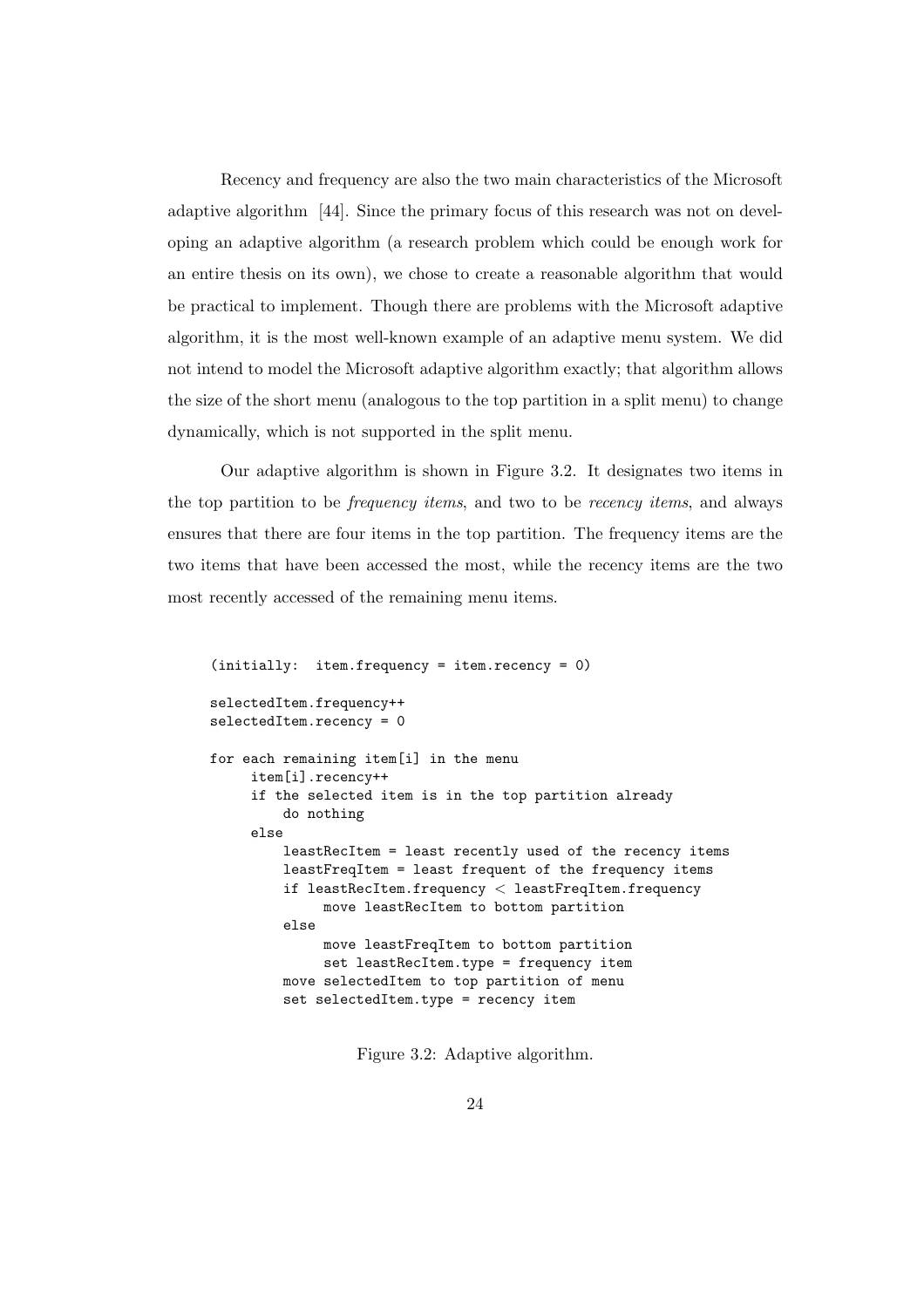The initial layout of the adaptive menu is meant to provide a reasonable starting point for the interface. Instead of priming the adaptive algorithm with the full set or a random sample of the task data, it is initially setup in the same way as the static split menu (i.e., the four most frequent items in the task sequence are placed above the split). We chose to do this rather than to leave the top part initially empty because it provides the user with a well-setup, though not fully-trained interface. This is similar to the experience of using a newly installed software package and is the approach taken with such commercial applications as Microsoft Word 2000.

#### 3.1.3 Adaptable Split Menu

The adaptable menu is a dynamic menu controlled by the user. An important goal of the adaptable menu design was to make the adaptation process as simple as possible. Two levels of customization are provided: coarse-grained customization allows items to be moved to the top or bottom partition of the menu; fine-grained customization allows items to be positioned in specific locations within the top partition. This functionality also allowed users to move items back to the bottom of the menu if they decided they would rather choose a different item. As shown in Figure 3.3, arrow buttons allow the user to perform this customization with a single click. Note that the fine-grained customization allows an extra degree of precision not available in the other two menu conditions. The order of items in the bottom partition, however, remains static.

The top partition of the adaptable split menu is initially left empty and it is the user's responsibility to add items (to a maximum of four). The reason for this is that the literature suggests users are reluctant to customize unless forced to do so [38]. By placing default items into the top partition, subjects would not have been forced to customize, and therefore we expected they would have been less willing to do so.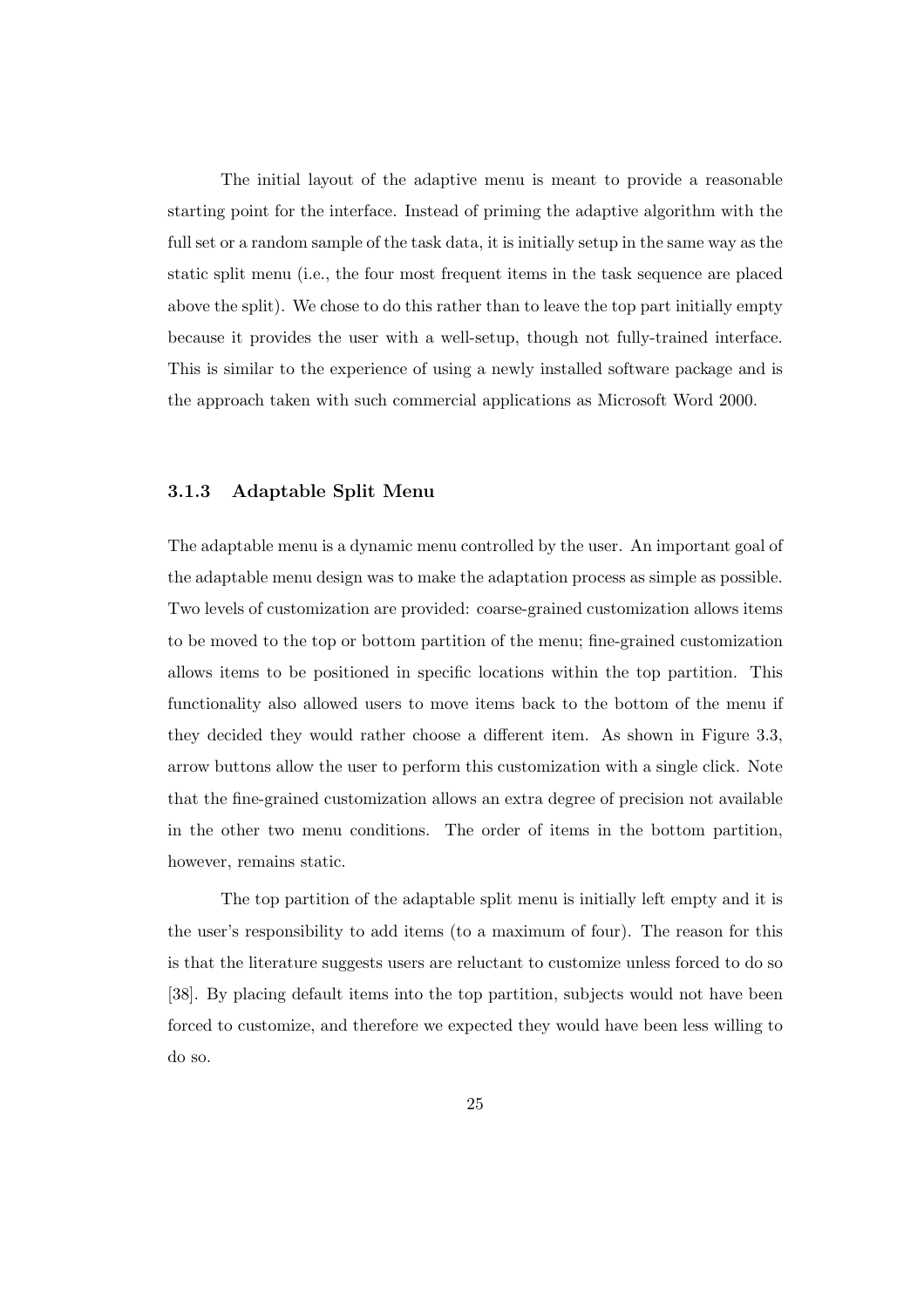

Figure 3.3: Coarse-grained and fine-grained customization of the split menu.

## 3.1.4 Traditional Menu

In addition to the split menu conditions just described, Study 2 used a traditional menu. This is simply a static menu which uses the original menu layout and no split. It is identical to the adaptable split menu before the adaptable menu is customized, but does not change dynamically through user or system control. Figure 3.1 shows a traditional menu.

## 3.2 Task

We took a similar approach to task construction as Greenberg and Witten [17]. Namely, we simulated a real-world task by constructing the experimental task based on real menus and real menu selection data. We used 20 weeks of log data from an office administrative assistant's use of Microsoft Word 2000 (MS Word 2000). The log data from this administrative assistant was collected in the year 2000, with the adaptive menus in MS Word 2000 turned off. She identified herself as an intermediate MS Word user. She had been using MS Word since 1987 and on average spent 3 to 5 hours per day word processing. The original 11,000 entries in the log included toolbar and shortcut key selections as well as menu selections.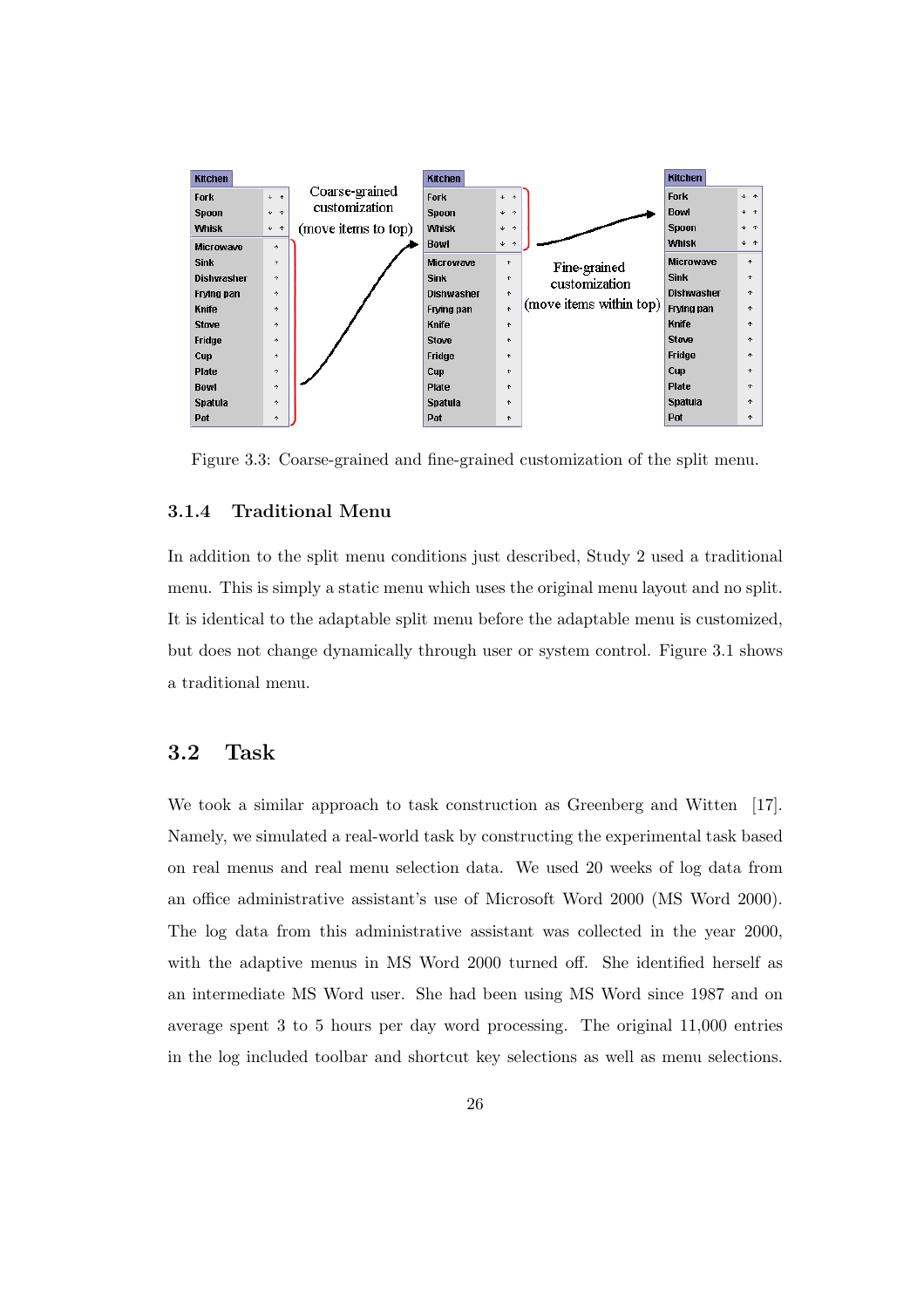After removing the other items, 1387 menu selections remained.

Basing the task on the MS Word menu structure and usage data allowed us to assess the efficiency of the menu conditions on realistic menu lengths and complexities. While the use of a real task scenario would have given users context to help them understand the benefit of adapting their menus, this could have confounded performance results. For example, if the task were to format a document in MS Word, subjects' existing familiarity with the software and ability to format documents could have accounted for most of the variability in performance. For this reason, we abstracted away the task scenario, and set the task as a sequence of menu selections. This is similar to Sears and Shneiderman's second experiment [51].

Given that in our first user study we wanted to compare three types of menus (static, adaptive, and adaptable) using a within-subjects design, we required three isomorphic, or structurally equivalent, tasks. This was done by creating three similar menu *schemes*, or layouts, to use with a single underlying task sequence. This was most easily accomplished with a multiple of three menus; therefore, we selected the three most frequently accessed MS Word menus from the log data: File, Format and Insert, which together accounted for 788 menu selections. We chose not to include submenus because this would have introduced another variable into the study design, complicating interpretation of the results. Instead, selections from submenus were treated as a selection from the parent top-level menu item. The resulting aggregate selection rates are shown in Figure 3.4. File, Format and Insert represent a variety of item selection frequency distributions: File has a highly skewed distribution; Insert has a less skewed distribution; Format has a relatively even distribution.

Three menu schemes, shown in Figure 3.5, were created by the following steps:

1. We counterbalanced the location of the menus themselves by permuting the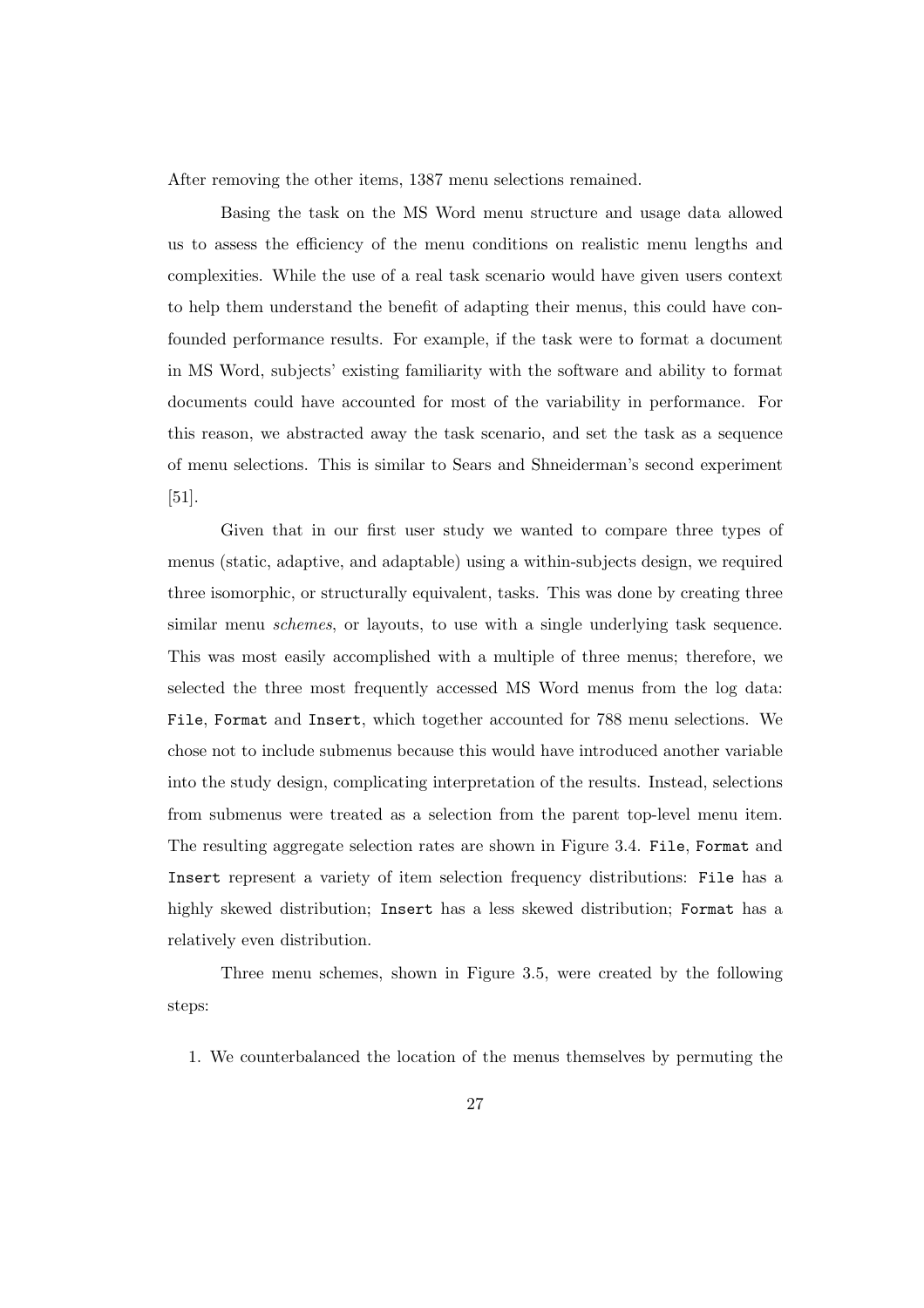

Figure 3.4: Frequencies of item selection from usage log data (total of 788 selections).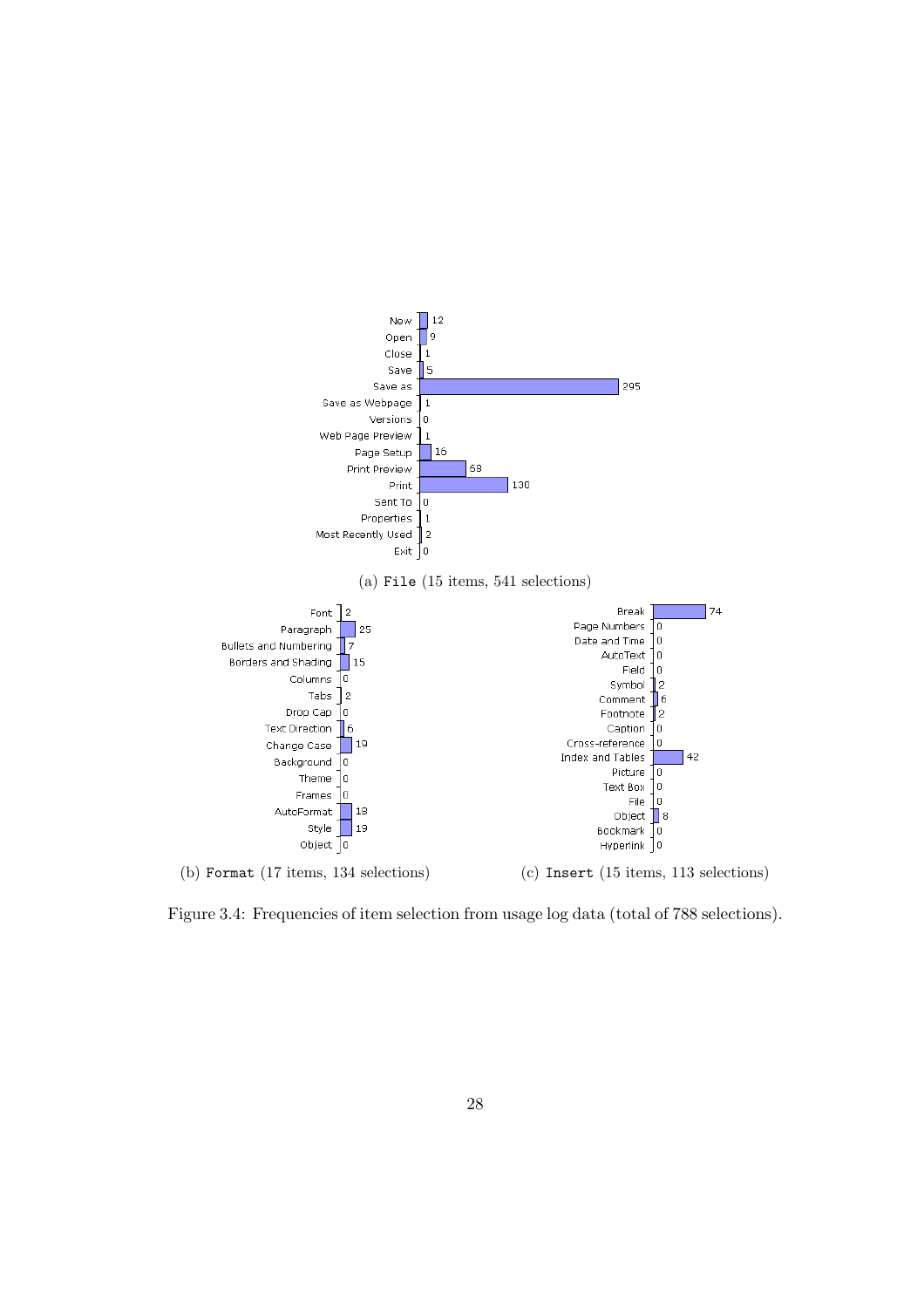order of the underlying MS Word menus as follows: {File, Format, Insert}, {Format, Insert, File}, and {Insert, File, Format}. The result was that menu selections from the underlying File menu, for example, would not always come from the leftmost menu in our experimental setup.

- 2. For each of the three permuted orders, we masked the menus to reduce the learning effect across conditions. Each mask was simply a renaming of the menu and the menu items. For example, the File→New menu item became the Cities→Paris menu item. The masks for the three orders were:
	- (a) {File, Format, Insert}→{Cities, Drinks, Occupations}
	- (b) {Format, Insert, File}→{Countries, Furniture, People}
	- (c) {Insert, File, Format}→{Kitchen, Food, Animals}

A mask is a one-to-one mapping, so each masked menu had the same number of items as the original menu. As well, since the original menu items were not organized alphabetically, we did not order the masked items alphabetically either. Although the original Word menus employed some semantic grouping  $(e.g., \text{ Save}, \text{Save } \text{As} \dots, \text{and } \text{Save } \text{as } \text{Webpage} \dots \text{ appeared consecutively}),$ no grouping of items within a menu was done for the menu masks in our experiment. This is because our task was meant to be abstract, thus not allowing for semantic grouping of items.

A task block consisted of a 200-item selection sequence. This corresponded to roughly a 4-week period from the original data. The sequence was a contiguous block of selections from the 788 File, Format, and Insert selections, thus reflecting temporal patterns in the original data which could be important to the adaptation process. The starting index for each subject's sequence was chosen randomly between 1 and 588, to mitigate the influence of any specific 200-item sequence. Sequences were considered valid if they had at least four unique menu items and 20 selections in any given menu. A selection sequence could be combined with each of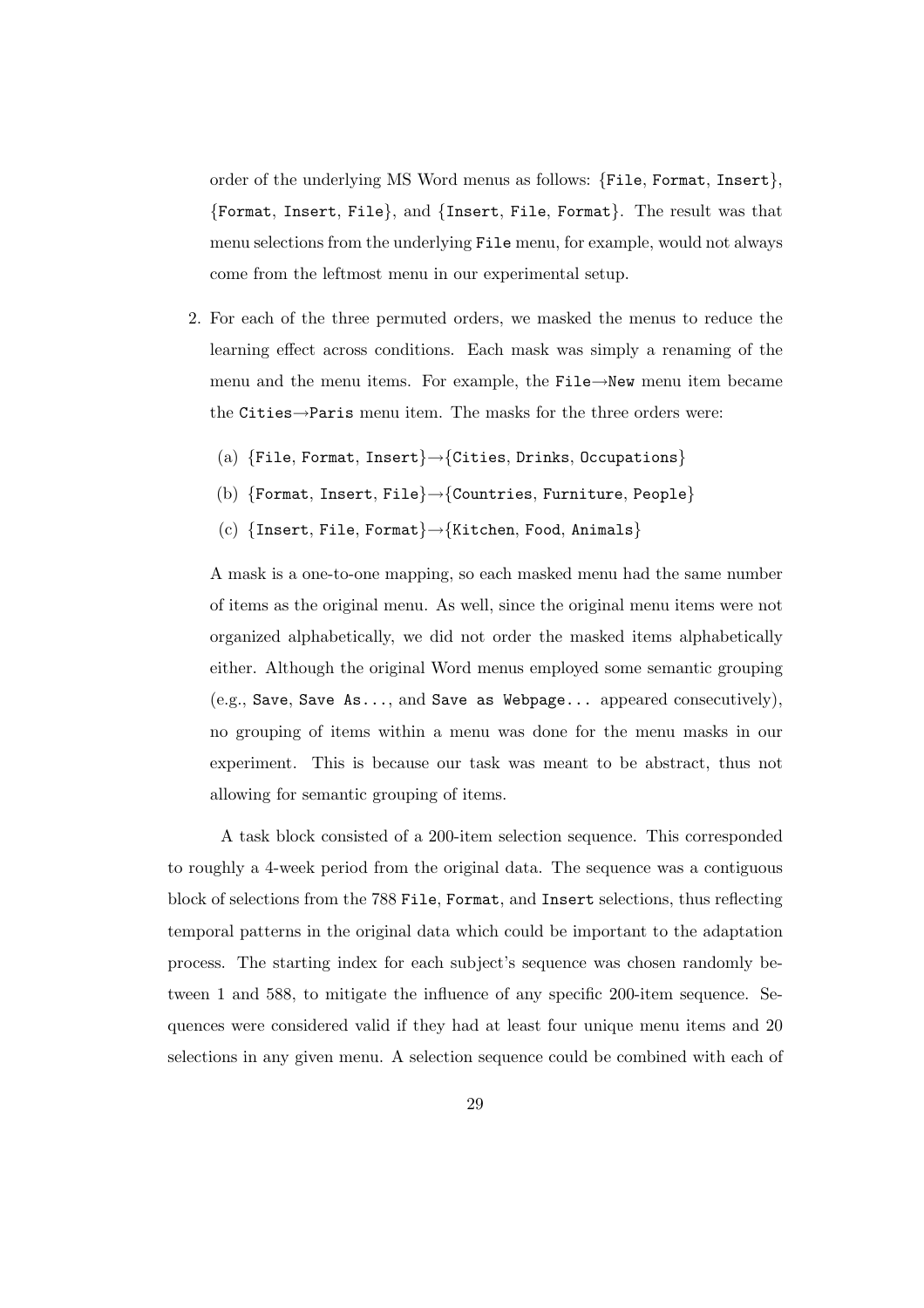

Figure 3.5: The three menu schemes used to create isomorphic tasks.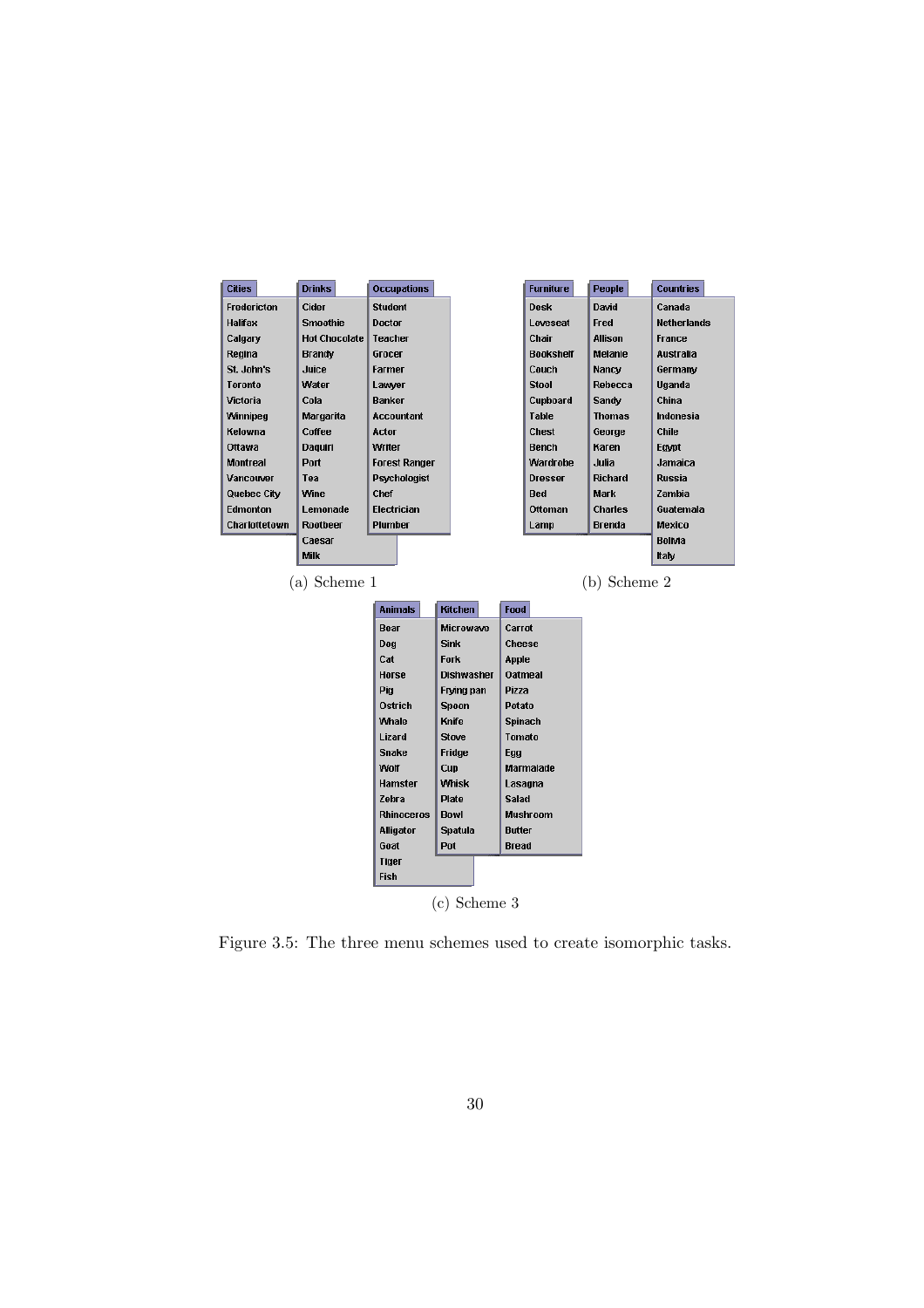the three schemes to create three isomorphic tasks. For example, in Study 1 where each subject participated in multiple conditions, the same underlying sequence was used for that subject, although with a different scheme for each condition.

## 3.3 Experimental Design Issues

Designing a controlled lab experiment to test adaptive and adaptable interaction techniques presented unique challenges. Here, we highlight two such important challenges.

## 3.3.1 Training

Training is central for both adaptive and adaptable interaction techniques. The two issues to be addressed with respect to training are: (1) how to pre-train the adaptive system, and (2) how to help the user build a mental model of the task. With an adaptive interface, a user model can only function well if it has had sufficient exposure to the user's interaction, while with an adaptable interface, a user relies on previous exposure to a system or task to formulate predictions for future use. Issue (1) was discussed partly in Section 3.1.2, where we described the initial setup of the adaptive menu. The adaptive menus were reset to this initial setup at the beginning of each selection block. Some temporal patterns exist within the selection block data (e.g., grouped usage of Save As...) which means that selections of individual menu items may not be evenly distributed over the entire selection sequence. As such, items which appear in the top of the adaptive menu at the end of the entire selection sequence may not be relevant to the beginning of the selection sequence, so we chose to reset the adaptive menus at the beginning of both Block 1 and Block 2.

Issue (2) was addressed through the use of a split-block design in our experimental procedure. For each condition, subjects repeated the selection block twice; Block 1 acted as a training component, while Block 2, an exact repetition of Block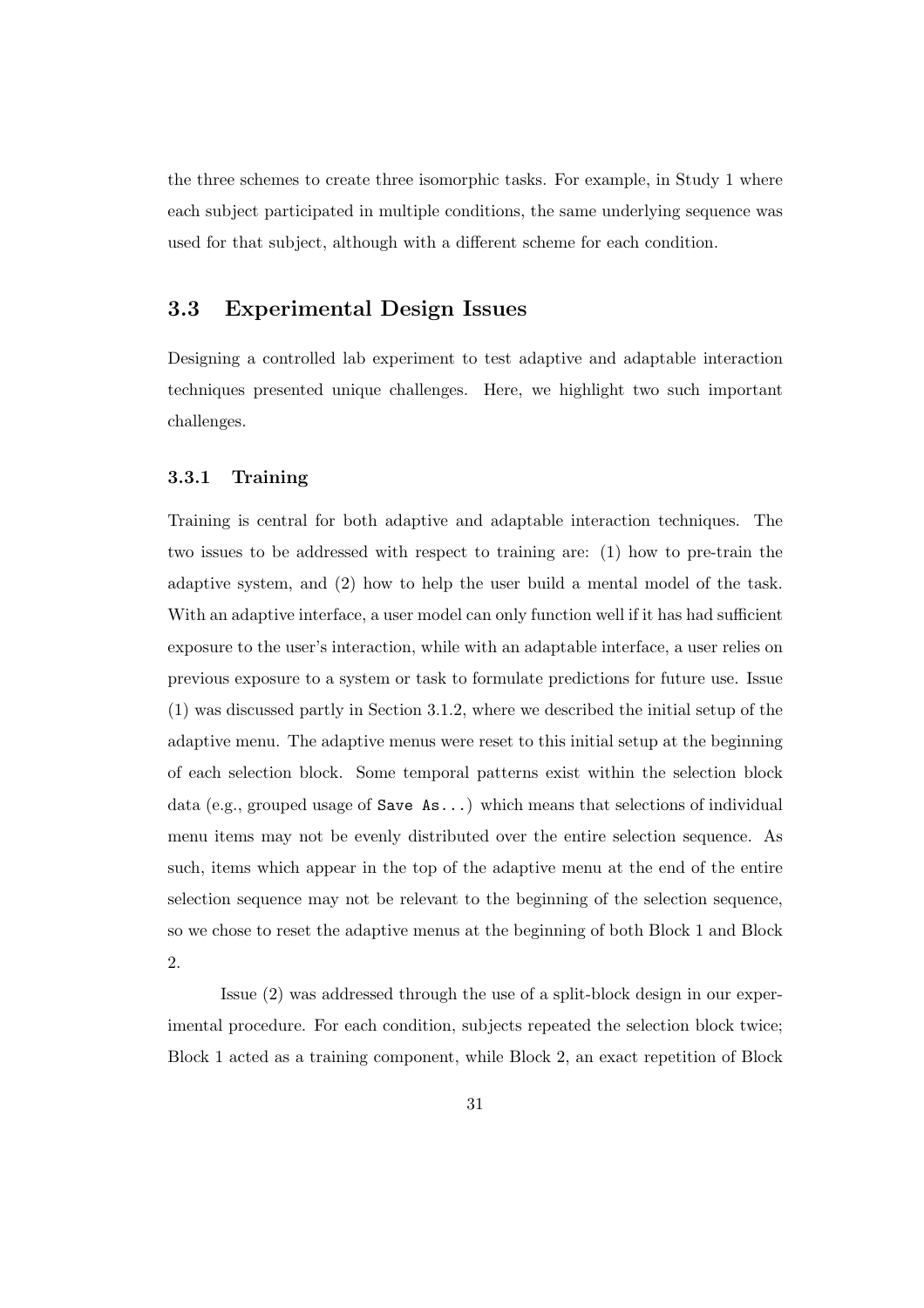1, was the testing component. For the adaptable menu, an opportunity to customize was given during the break between the training and testing blocks. Since subjects were told prior to starting any menu condition that they would be repeating the exact same selection sequence twice, they were able to build a mental model of the interaction before being given the opportunity to customize. We chose to allow for customization at only one point because our main goal was to test the efficiency of the final customized menus, rather than the customization process.

### 3.3.2 Motivation

Users need to feel motivated if they are to customize. In a realistic setting, this motivation could be provided by a long-term understanding of a task and the potential effect of customization on that task. To simulate the desire for efficiency in a lab setting, subjects were told that an extra \$10 would be provided to the 1/3 of subjects who completed the selection blocks the fastest. The goal was to encourage users to perform the task quickly, thereby motivating them to customize if they recognized that doing so would make them more efficient. The 1/3 ratio was chosen to encourage subjects to believe they had a reasonable chance of being paid the additional \$10.

## 3.4 Measures

Both quantitative and qualitative measures were used for our two studies. Here, we present the quantitative measures; the qualitative measures were more dependent on the individual study and will be discussed in each respective study chapter.

## 3.4.1 Performance

Speed and error rate are the two most obvious performance measures for this research. We chose to use speed as the main dependent variable, and included an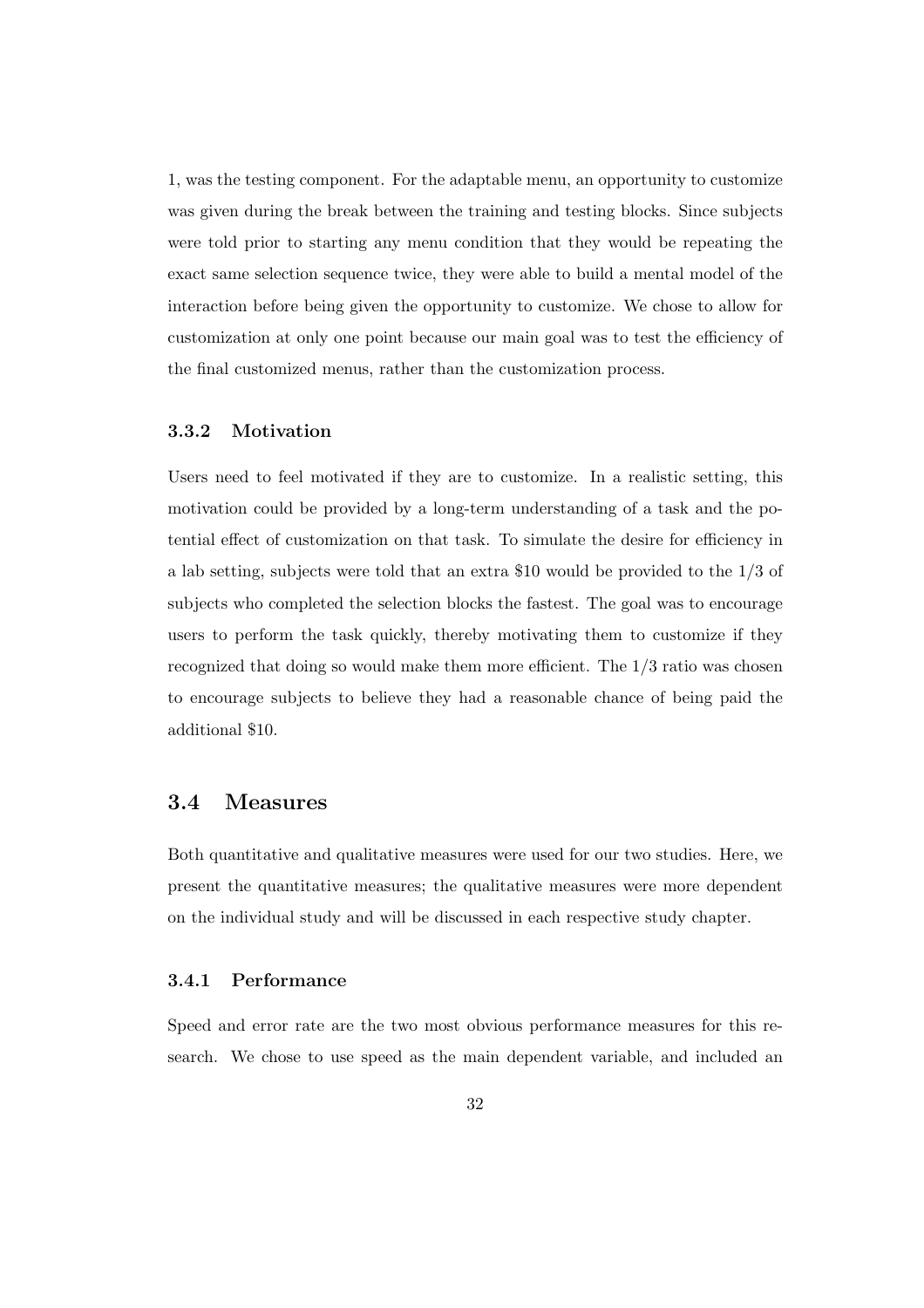implicit error penalty; that is, subjects were required to correctly select an item before continuing on to the next menu selection. Speed is then defined as the total time to select all 200 items in the selection sequence. The use of an implicit error penalty increases the ecological validity of the experiment. This type of system behaviour corresponds more closely to real-world user interaction than if we had measured a more traditional speed versus accuracy trade-off. Error rate was, however, recorded independently for completeness.

## 3.4.2 Menu Layout

To further assess the effectiveness of customization, a straightforward menu layout score can be derived based on the location of each item and the frequency with which it occurred in the 200-item selection sequence. Although somewhat arbitrary, this is a simple metric that also enables two menu layouts to be compared for quality. The formula to derive a menu layout score is shown in Equation 3.1, where  $i$  is an item,  $n$  is the total number of items,  $frequency_i$  is the frequency with which item i is selected, and *location*<sub>i</sub> is the location weighting of item i. The top item in the menu receives a location weighting of 1, while the second item receives a location weighting of 2, and so on.

$$
score = \sum_{i=1}^{n} frequency_i * location_i \tag{3.1}
$$

Using this formula, the score of a menu is an estimation of the minimum total distance the mouse has to travel to make all selections in the task sequence. Lower scores represent better layouts.

#### 3.4.3 Apparatus

Both studies were conducted on five Apple eMacs running Mac OS 10.1.4 with Power PC G4 processors and 128 MB RAM. The experimental systems, including all menus, were fully automated and were coded in Java 1.3.1. A screenshot of the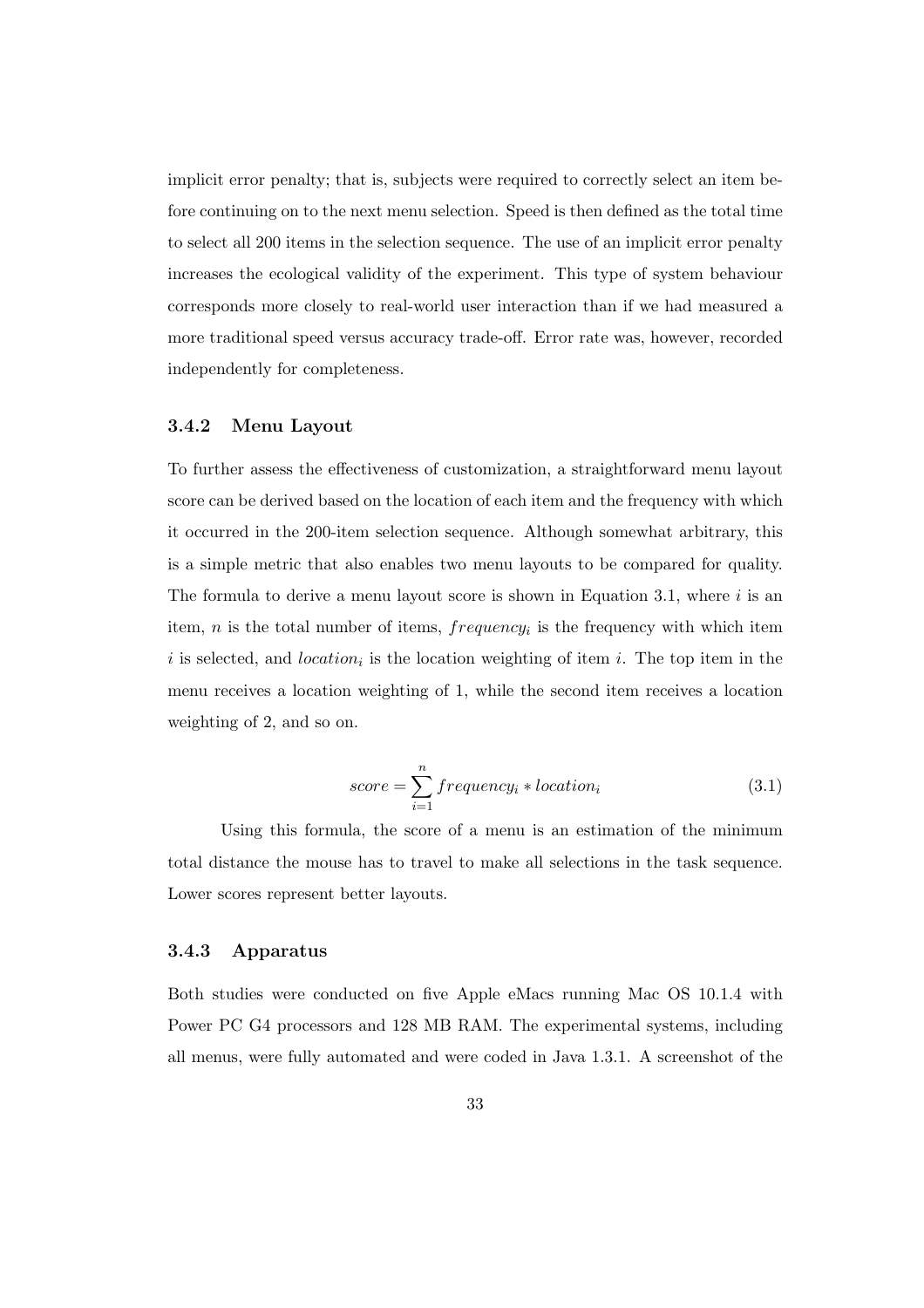

Figure 3.6: Screenshot of experimental system, showing the prompt area on the right-hand side and the menus at the top-left.

system used for Study 1 is shown in Figure 3.6. For each selection, a prompt specifying a menu and item was presented on the screen, for example, Drinks→Rootbeer. When the subject selected this item, the prompt changed to the next item in the selection sequence. Errors were indicated by the addition of a red 'X' next to the prompt, and the subject had to correctly select the prompted item before continuing. All instructions used in the experimental system are given in Appendix B, including the descriptions of the four menu conditions.

## 3.4.4 Procedure

While the overall procedure in each study will be discussed in the respective study chapters, the method for presenting a menu condition to the subject is the same for both studies. For each menu condition, the system provided a one or two sentence description and indicated that two identical sequences of selections would be given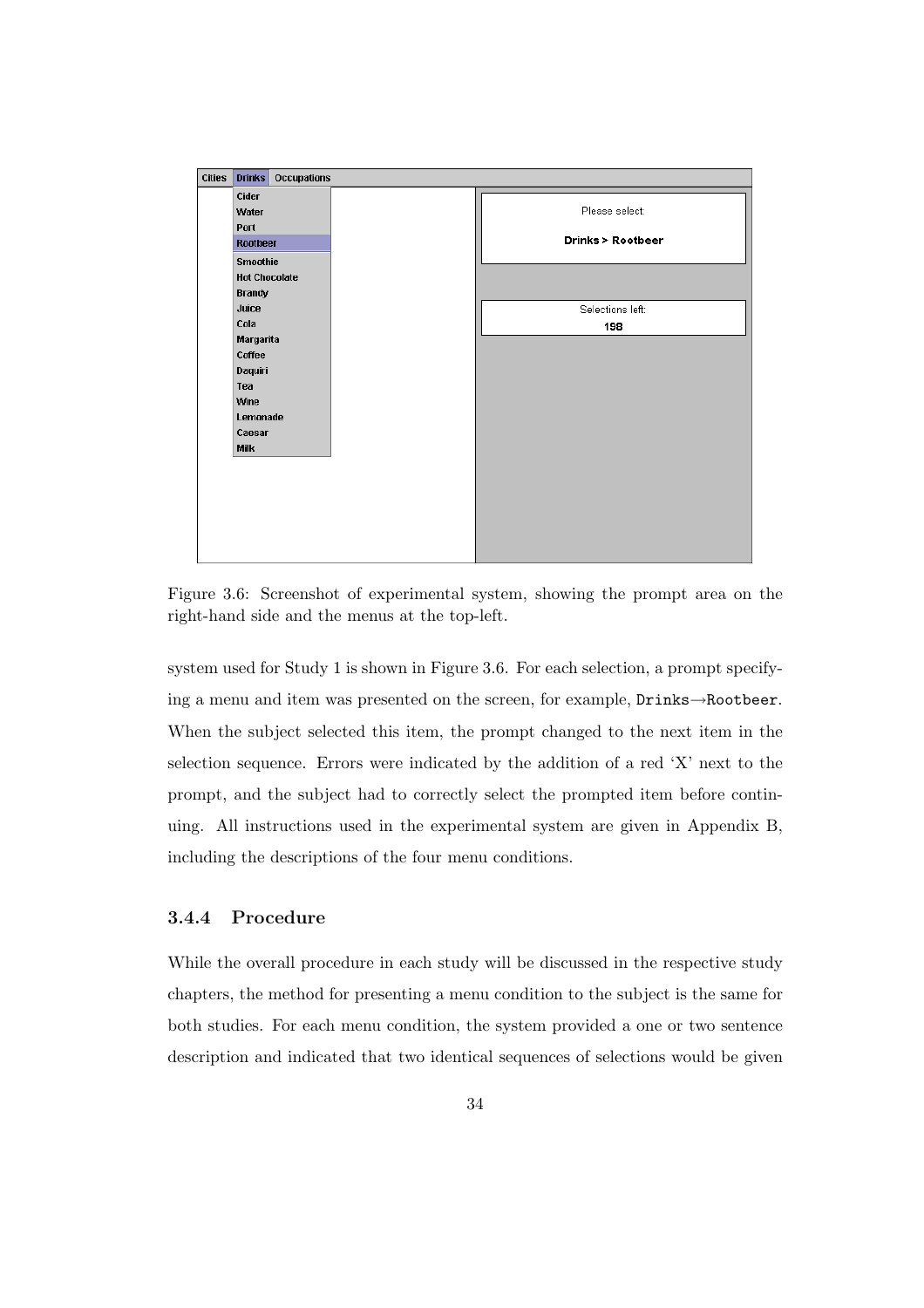with a short break in between. Each condition was presented in the split-block design introduced in Section 3.3.1. Between the training and testing blocks, subjects were given a 2 minute break. For the adaptable condition, subjects were allowed to take extra time during the break to customize their menus if they wished to do so. That was their only opportunity to customize. Each condition took approximately 12 minutes from start to finish, and there was a 5 minute break in between conditions.

The background questionnaires used for Study 1 and Study 2 are almost identical (see Appendix A). Although it would have been interesting to determine if there was a correlation between performance on the adaptive split menus in these studies and previous exposure to the adaptive menus in Microsoft Office or Windows XP, we felt this specific type of question might have biased subjects' responses to the post-evaluation questionnaire by drawing their attention specifically to the adaptive menu condition. As a result, the background questionnaire includes only a more general question about what operating systems subjects regularly use.

## 3.5 Summary

The experimental approach outlined in this chapter provides the foundation for our two controlled lab experiments. We have outlined static, adaptive and adaptable split menu and traditional menu conditions, and have described the process of designing isomorphic tasks based on actual log data from Microsoft Word 2000. Design issues such as training and motivation, and the way in which these have been addressed are applicable to a wide range of research on adaptable and adaptive interaction techniques, not just to the studies discussed in the following chapters.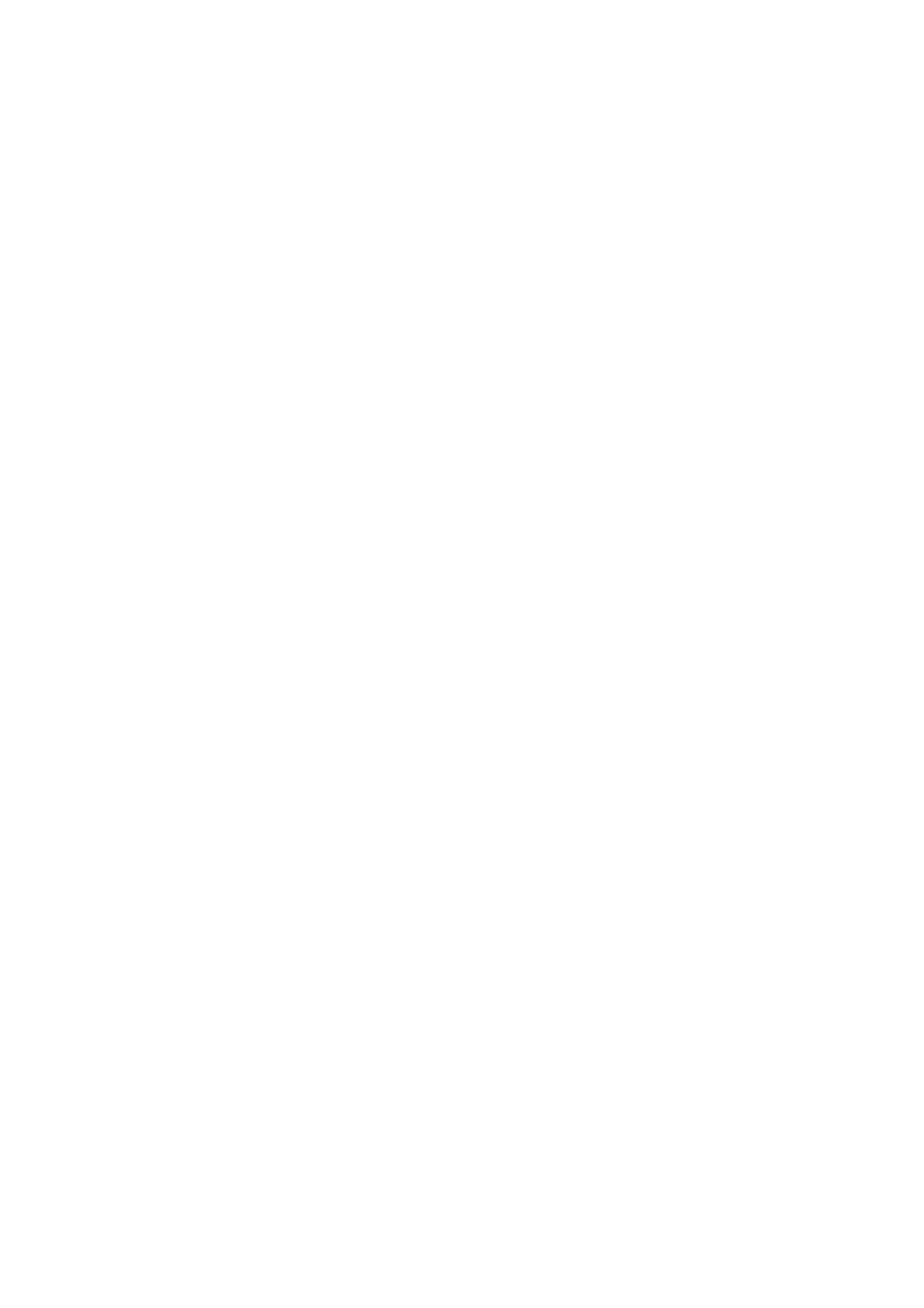## Chapter 4

# Study 1: Efficiency of Static, Adaptive and Adaptable Split Menus

Study 1 reflects the primary goal of this research: to compare the efficiency of static, adaptive and adaptable menus in a controlled environment. The data gathered here is complementary to previous work by McGrenere, Baecker and Booth [42], and the results provide guidance for the remainder of the thesis. This chapter presents the study design, the results, and a discussion motivating a smaller follow-up study, namely Study 2 (Chapter 5).

## 4.1 Methodology

The methodology used for this study is based on the core experimental approach documented in the previous chapter. Only additions and clarifications are highlighted here.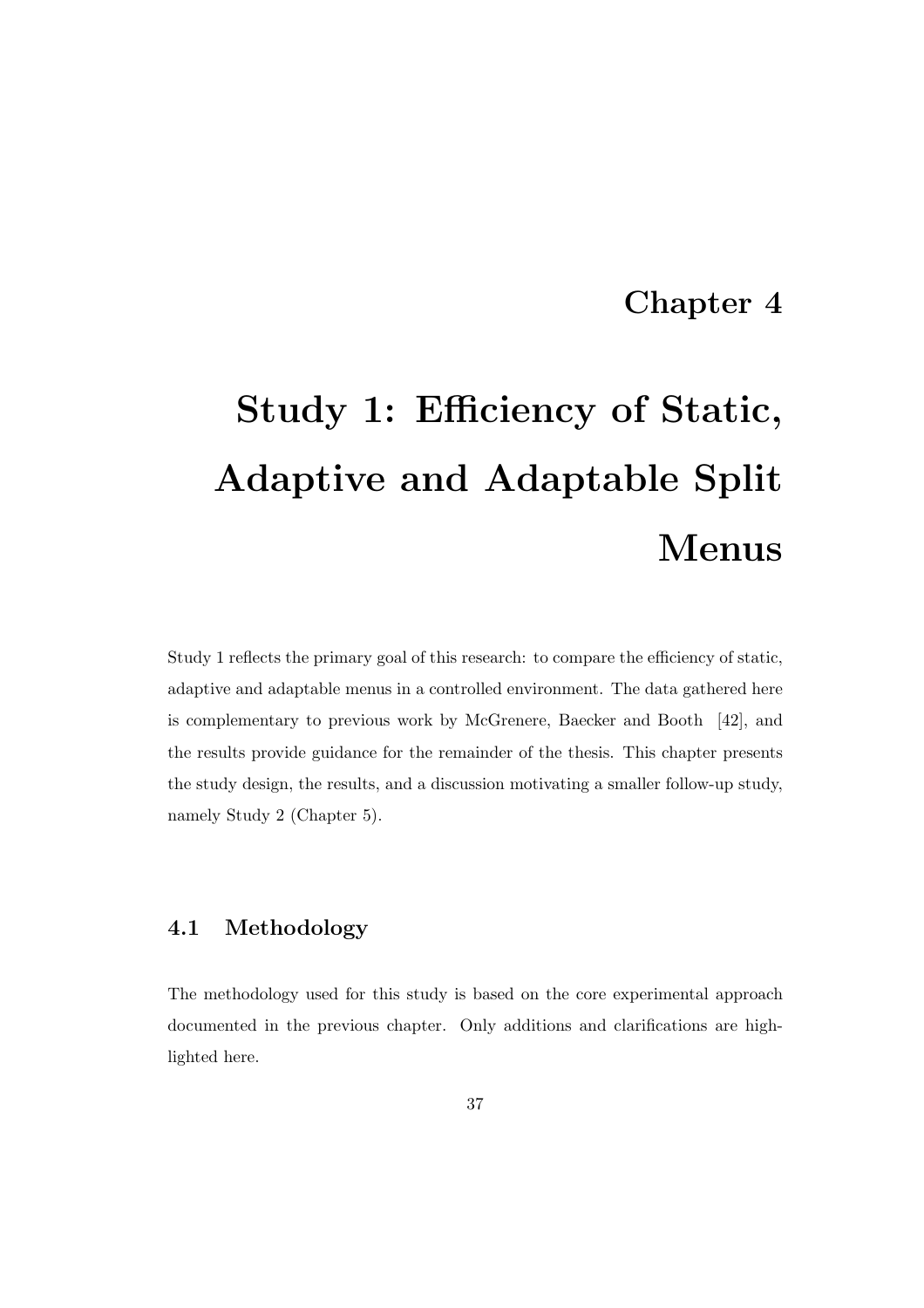## 4.1.1 Menu Conditions

Three menu conditions were used: static, adaptive, and adaptable split menus. We did not explicitly include a traditional static menu specifically because previous results showed that a static split menu is at least as efficient as a traditional static menu [51].

#### 4.1.2 Measures

In addition to the quantitative measures of speed (which included an implicit error penalty) and actual error rate, a poll-style questionnaire was administered to assess qualitative measures once all conditions had been completed. Subjects were asked to rank order each menu condition according to the following criteria: overall preference, efficiency, error rate, frustration, and initial ease of use.

## 4.1.3 Experimental Design

This study used a repeated measures design with menu type and scheme as withinsubjects factors (3 levels each), and blocked on order of presentation for both factors. Menu type was chosen to be a within-subjects factor because this increased the power of the design, and allowed for comparative comments on the three types of menus. To provide isomorphic tasks, subjects were presented with a different scheme for each menu type (although the underlying selection sequence was the same), thus requiring that scheme be a within-subjects factor as well.

To minimize learning effects, we counterbalanced the order of presentation for menu type and scheme, which we refer to as menu order and scheme order respectively. The factors of menu type and scheme both have three levels, so fully counterbalancing the orders would have required  $3! \times 3! = 36$  cells in the design. Due to cost and time constraints, a design this large was not desirable. To address this, we used Latin squares to block on the two orders of presentation. As shown in Figure 4.1, each Latin square had three levels: M1, M2 and M3 for menu order,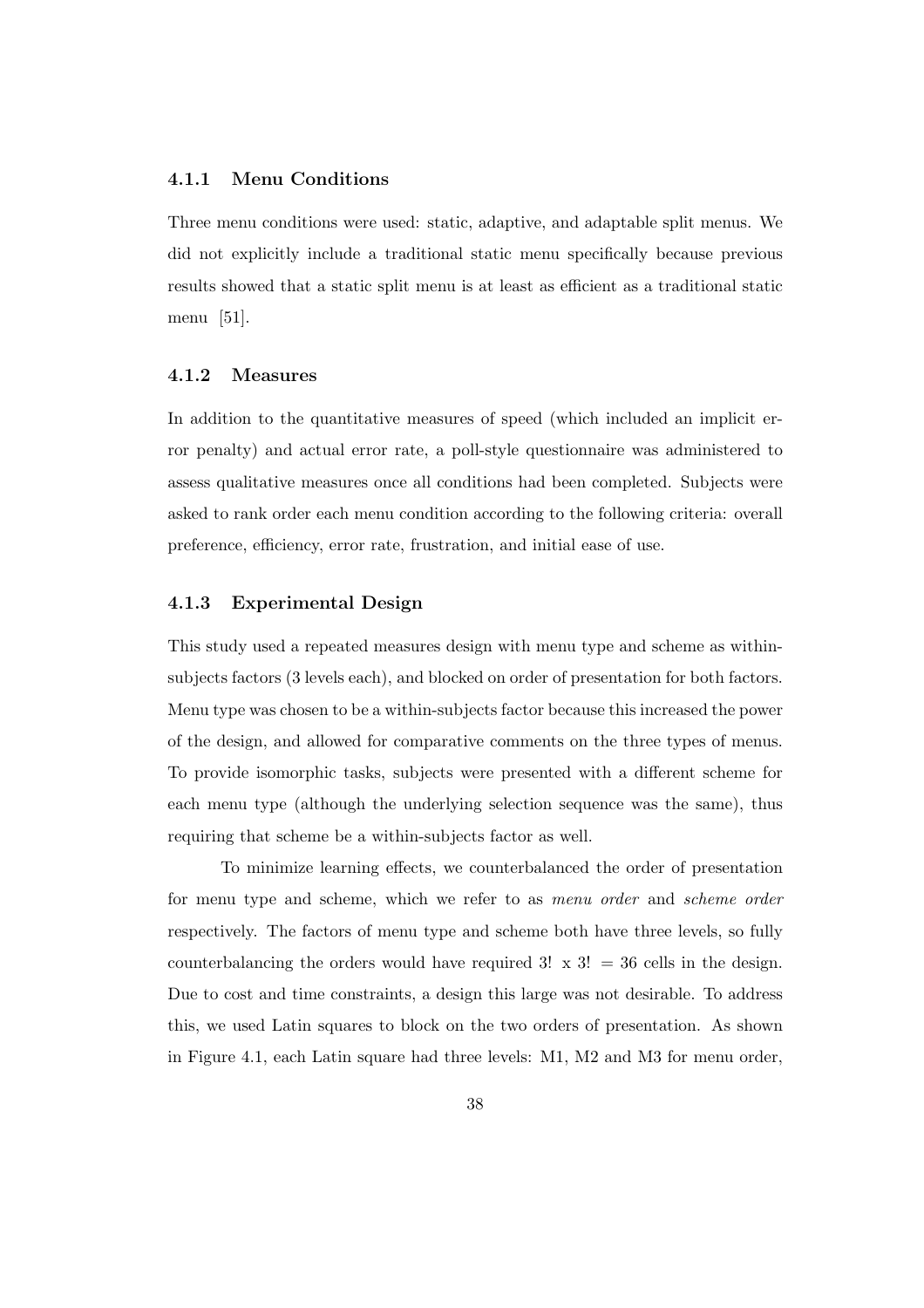| Order of                                      |    | <i>Block</i> |                |                     |
|-----------------------------------------------|----|--------------|----------------|---------------------|
| $Presentation$ <sup><math>\lceil</math></sup> | M1 | M2           | - M3           | $A = \text{Static}$ |
|                                               |    |              |                | $B =$ Adaptive      |
| 2                                             |    |              |                | $C =$ Adaptable     |
| 3                                             |    |              |                |                     |
|                                               |    |              | (a) Menu order |                     |

| Order of $\Box$         |                | Block     |                  |                |
|-------------------------|----------------|-----------|------------------|----------------|
| $\mathit{Presentation}$ | $\vert$ S1     | <b>S2</b> | S3               | $D =$ Scheme 1 |
|                         |                | - E       |                  | $E =$ Scheme 2 |
| $\overline{2}$          | $E_{\rm}$      |           |                  | $F =$ Scheme 3 |
| 3                       | $\overline{F}$ |           | E                |                |
|                         |                |           | (b) Scheme order |                |

Figure 4.1: Latin squares used for the blocking variables of scheme and order.

and S1, S2 and S3 for scheme order. When the two Latin squares were fully crossed with each other, the number of required cells was reduced from 36 to 9, allowing us to use a multiple of 9 subjects in the experiment. Using this approach, a sample presentation order for one subject could be M1-S1, M2-S2, M3-S3, that is, the static menu paired with scheme 1, followed by the adaptive menu paired with scheme 2, and finally the adaptable menu paired with scheme 3.

## 4.1.4 Procedure

The experiment was designed to fit in a single one hour session. The procedure was as follows:

- 1. A questionnaire (see Appendix A) was used to obtain information on user demographics and computer experience.
- 2. Verbal instructions, supplementary to the online instructions, were given to subjects. These provided an overview of the experiment and stressed the importance of speed, introducing the extra \$10 cash prize based on speed.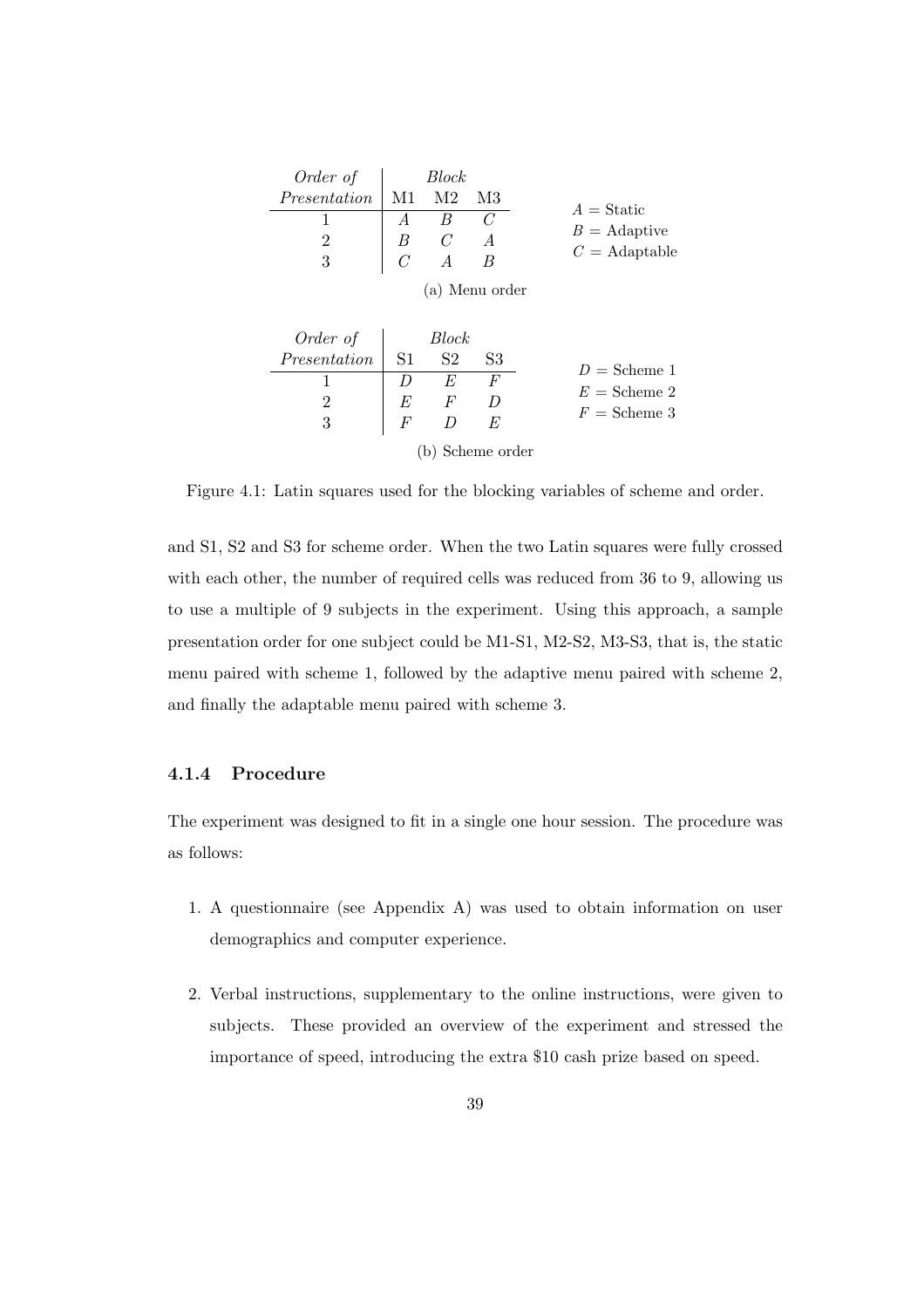- 3. Users were given a short block of 20 selections on a static split menu to introduce them to the experimental system. This was followed by a 1 minute break.
- 4. The three menu conditions were presented one at a time, with a 5 minute break between each. For the adaptable condition, additional time was given for customization.
- 5. A feedback questionnaire (see Appendix A) was used to rank the menu conditions on the qualitative dependent variables and to record additional comments. Brief, informal interviews were also conducted with some of the subjects based on their questionnaire data.

Instructions for customization were included in the experimental system after Block 1 of the adaptable condition as follows:

"To customize the menus above, move items to the top section of the menu using the single up arrows. There can be at most four items in the top section. When an item is in the top section of the menu, two arrows will appear beside it. These can be used to move the item within the top section, or to move it back down to the original menu. When you are done customizing, click the button below to continue."

## 4.1.5 Pilot Study

Prior to running the full experiment, we performed two iterations of pilot testing with a total of 8 subjects. All subjects were computer science or psychology students who volunteered to participate and were paid \$10 or \$15 (corresponding to two testing locations). The first iteration, with 3 subjects, was used primarily to test our experimental procedure. Based on feedback, modifications were made to clarify written instructions in the system and questionnaires. In addition, the data collection process proved tedious and was further automated.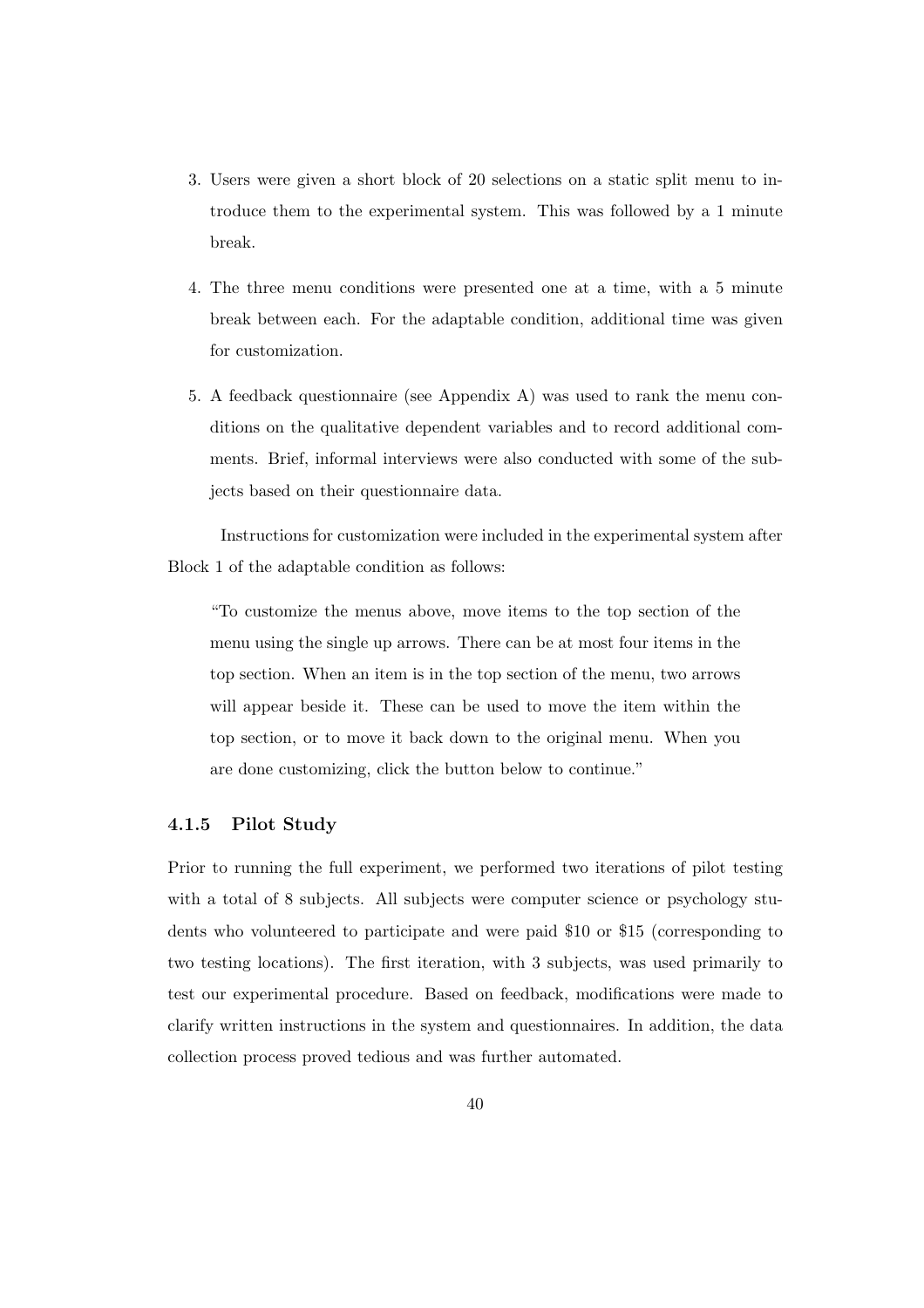During the customization break (see Step 4 of Section 4.1.4), subjects did not immediately realize when the menus were available to be customized. The menus were not usually visible during break periods, so it was inconsistent that they were visible during this break period. To solve this, we added a red box around the menu bar, attracting the user's attention. We also added a dialog box to confirm when the customization process was done.

The second pilot study, with 5 subjects, was used to get a sense of whether our experimental conditions had been well chosen and would yield significant differences. The mean completion times for the testing block of the static, adaptive, and adaptable conditions were 332.5, 369.1, and 330.8 seconds respectively. In addition, all subjects customized their menus when given the opportunity to do so. The results suggested that our experimental design was sufficient, so we proceeded with the full study.

#### 4.1.6 Study

The study was run over three days in September and October 2003.

## Subjects

Subjects were recruited through the Department of Psychology at the University of British Columbia and were paid \$10 to participate for one hour. In total, 27 subjects participated, resulting in 3 subjects per cell. All were between the ages of 18 and 39; there were 6 males and 21 females. Ten described themselves as novice computer users, 16 as intermediate users, and 1 as an expert user. All subjects regularly used a Microsoft Windows operating system (ranging from Windows 98 to Windows XP); in addition, Mac OS X and UNIX were used regularly by one subject each. Five specified they used a computer 1-5 hours per week, while 13 used a computer from 5-10 hours per week, and 9 used a computer more than 10 hours per week.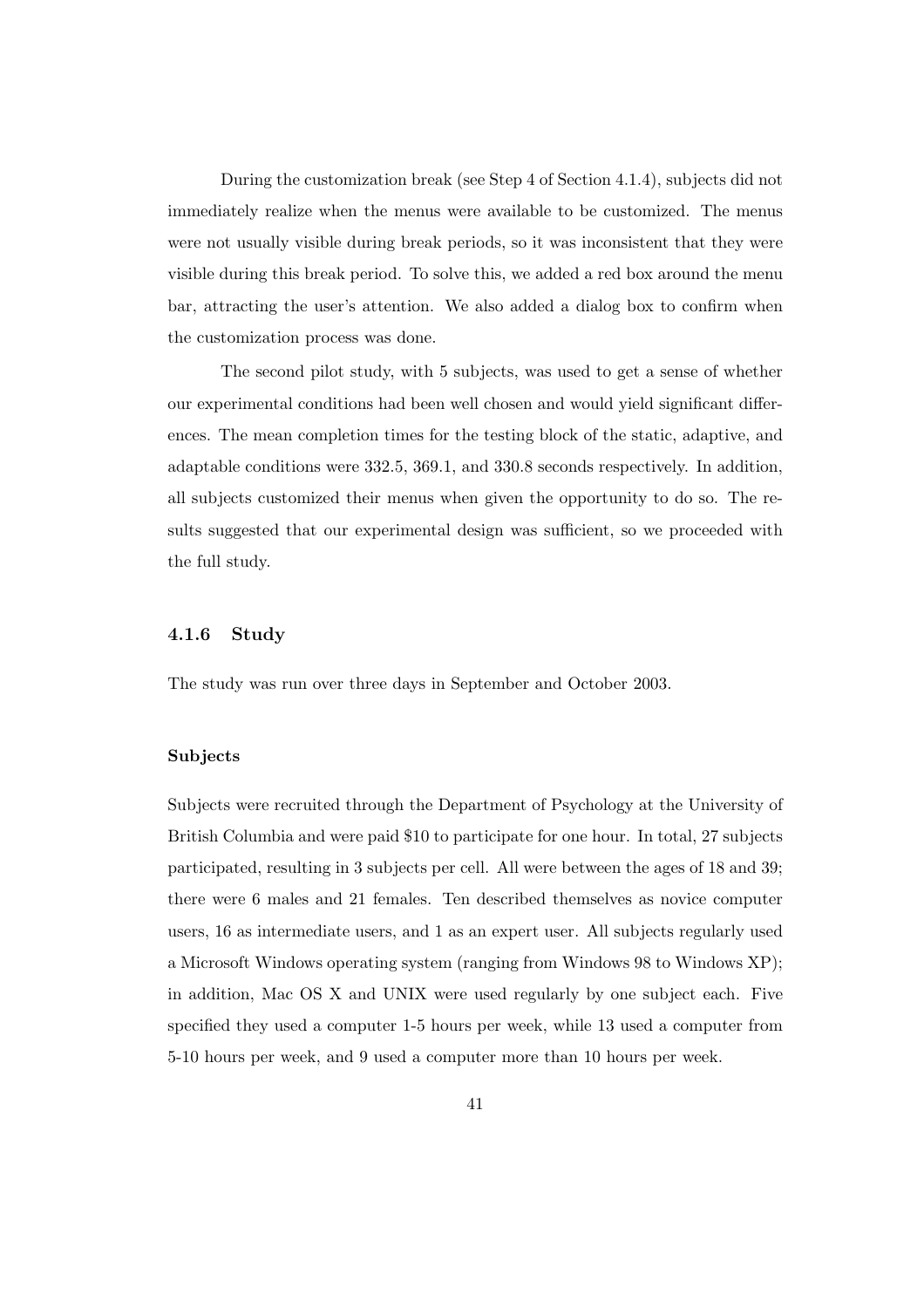## Hypotheses

Based on our survey of related work, we wanted to test the following hypotheses:

- **H1**: Adaptive is slower than both static and adaptable. Since previous results have shown that the majority of users prefer adaptable menus to adaptive ones [42], we predicted that efficiency would be correlated. In addition, we predicted that the dynamic nature of the adaptive menu would cause it to be slower than an efficiently laid-out static split menu.
- **H2**: Adaptable is not slower than static. After an initial training period, users would be able to customize their menus well enough for the adaptable menus to compete with the static menus.

We also tested the following qualitative hypotheses to replicate previous results by McGrenere, Baecker and Booth [42]:

- H3: Adaptable is preferred to both adaptive and static.
- H4: Static is preferred to adaptive.

## 4.2 Results

To obtain measures for 27 subjects, 31 subjects completed the experiment. Three data sets were discarded because of incomplete results (the experimental system crashed midway through the experiment, most likely due to a resource issue with one of the machines). The fourth data set was discarded because the subject did not follow the given procedure, taking a 20-minute break in the middle of the experiment. This extended rest period could have confounded results.

Of the 27 subjects who were retained, only 22 customized based on the task sequence. Three subjects did not customize at all, and two did not appear to understand the customization process, each placing four items in the top partition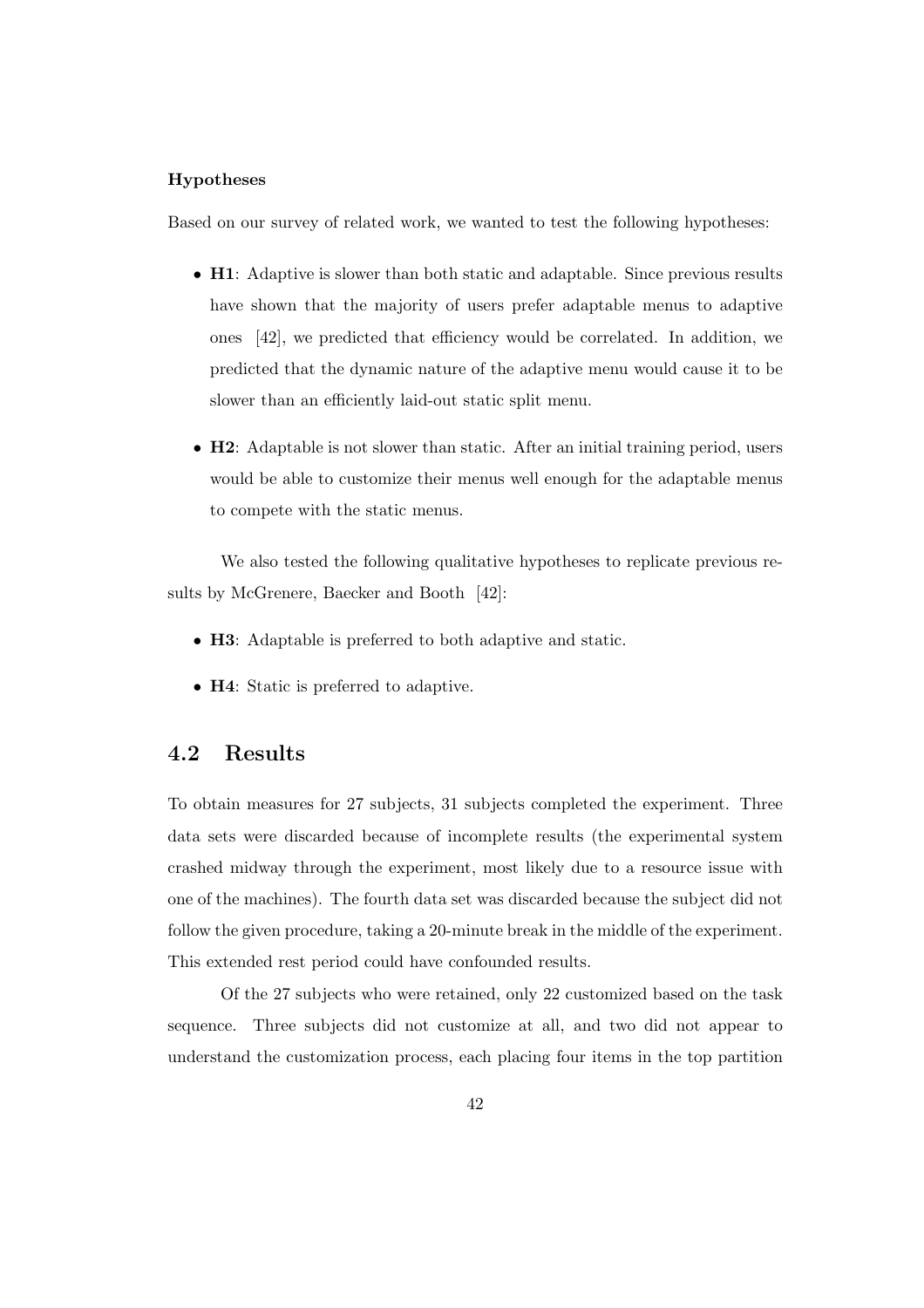of one out of the three menus before continuing to Block 2. For one subject, none of the customized items were ever used in the selection sequence, and for the other, two of the items were never used. The average time spent on customization for all 27 subjects was 142 seconds; for only the 22 who customized, it was 150 seconds.

As expected, because we had used an isomorphic task, no significant main, interaction or ordering effects were found for scheme. Therefore, we collapsed across scheme and all further analysis of the quantitative data was performed only on menu and menu order. For simplicity, throughout the remainder of this thesis order refers to menu order only.

#### 4.2.1 Performance

Separate two-way ANOVA's (order x menu) and post-hoc pair-wise comparisons were calculated for both the speed and error dependent measures on the data recorded in Block 2. Along with statistical significance, we report partial eta-squared (partial  $\eta^2$ )), a measure of effect size. Effect size is a measure of practical significance, and is often more appropriate than statistical significance in applied research in human-computer interaction [33]. To interpret partial eta-squared, .01 is a small effect size, .06 is medium, and .14 is large.

#### Speed

The ANOVA results for the speed dependent variable are shown in Table 4.1; a graphical representation is given in Figure 4.2. There was a significant difference in speed based on the menu type used; that is, a significant main effect of menu  $(F(1.44, 34.64) = 12.54, p < .001,$  partial  $\eta^2 = .343$ ). Additionally, the order in which the menu conditions were presented disproportionately affected the speed of performance for each menu type, that is, there was a significant interaction effect between order and menu  $(F(2.89, 34.64) = 6.14, p = .002,$  partial  $\eta^2 = .338$ ).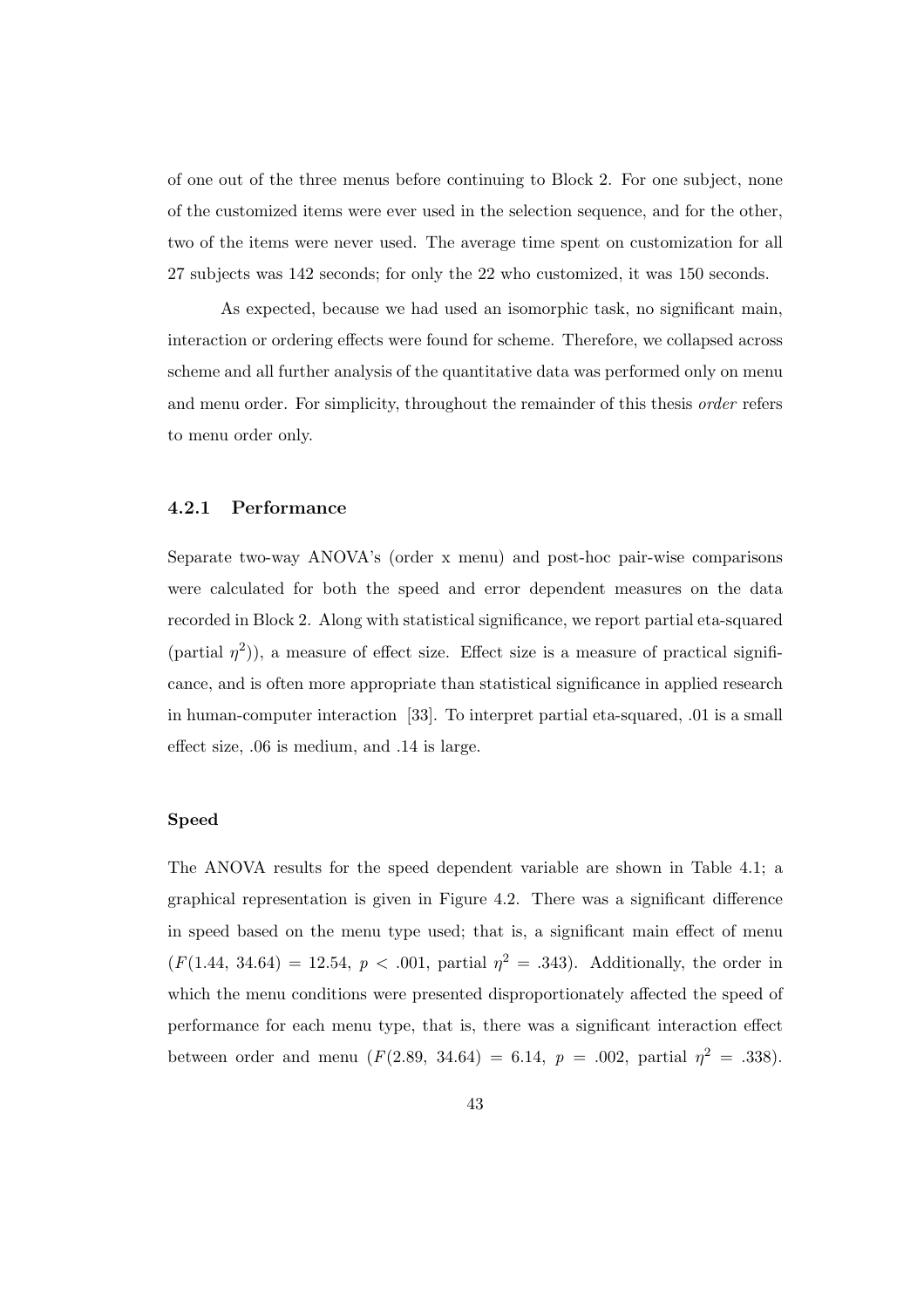Table 4.1: Two-way ANOVA (order x menu) for the speed dependent variable.

| <b>Source</b>                                         | SS.                                        | df | МS | $\mathbf{F}$ |               | Sig. Partial $\eta^2$ |
|-------------------------------------------------------|--------------------------------------------|----|----|--------------|---------------|-----------------------|
| Menu                                                  | 8509.34 1.44 5895.31 <b>12.54</b> 001 .343 |    |    |              |               |                       |
| Menu * order $8322.34$ $2.88$ $2882.87$ <b>6.13</b> * |                                            |    |    |              | $.002 - .338$ |                       |
| Error(Menu) 16278.45 34.64 469.90                     |                                            |    |    |              |               |                       |

\* Significant at  $p < .05$ 



Figure 4.2: Boxplot of menu type versus speed  $(N=27)$ , showing relative medians of the three conditions, and the greater variation in the Adaptable condition than the other two conditions.

The data was non-spherical<sup>1</sup>, so we used the Greenhouse-Geisser adjustment to the degrees of freedom to compensate for this. We had expected to find an ordering effect, whereby subjects would perform more quickly as the experiment progressed, but we had not expected an interaction effect between order and menu.

To examine the interaction effect in more detail, we compared each possible pair of menu types for each of the three orders. The results are shown in Table 4.2. This was done with post-hoc pair-wise comparisons, computed using a Bonferroni adjustment. The three levels of order were: (1) Static-Adaptive-Adaptable, (2)

 $1$ One assumption of a repeated measures ANOVA is that the data be spherical. When this assumption is violated, the Greenhouse-Geisser adjustment is commonly used to compensate for non-spherical data.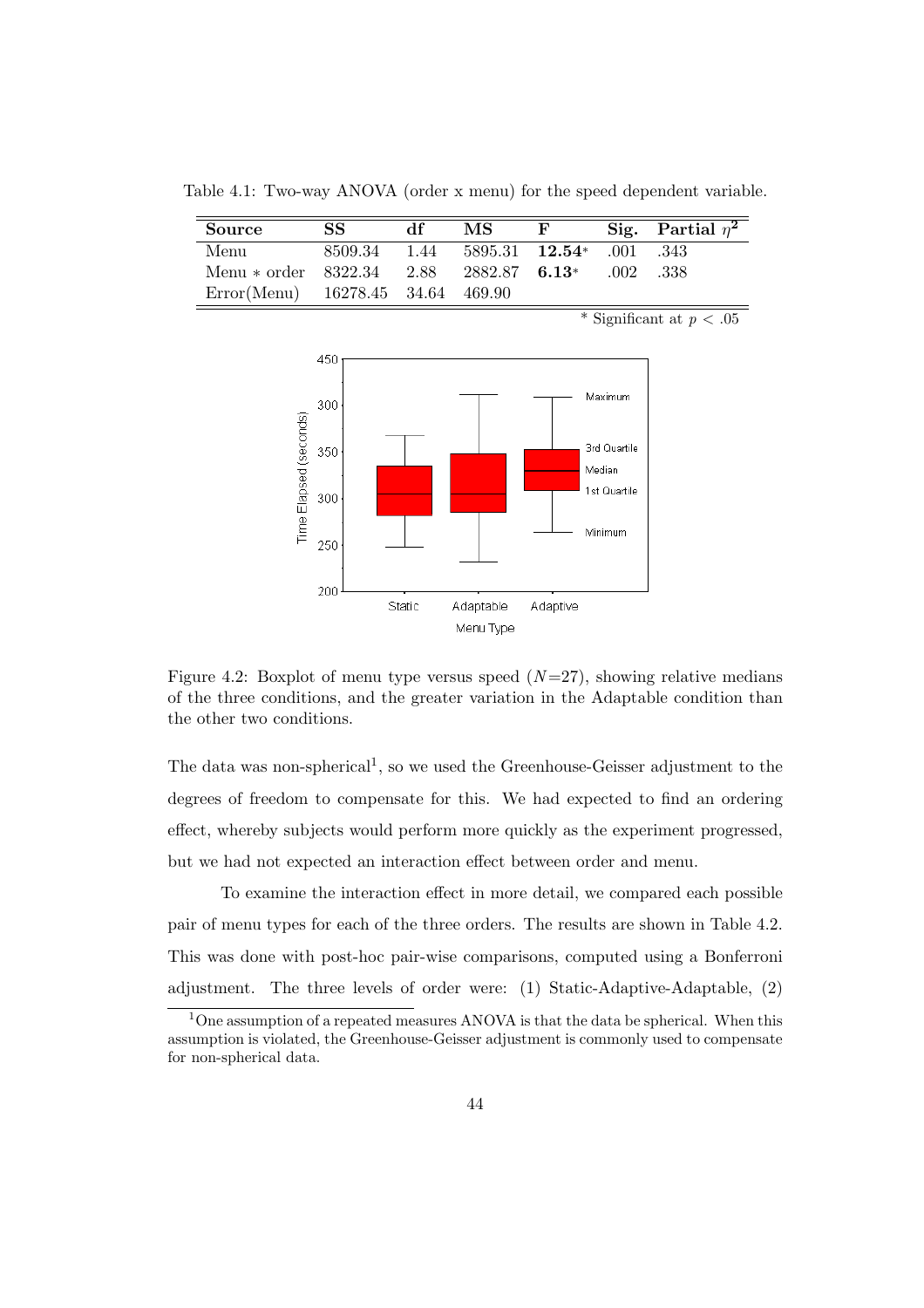| Menu $(i)$                         | Menu $(j)$                         | Mean Diff-     | Std.   | $\mathrm{Sig.}^{\mathrm{a}}$ | Partial $\overline{\eta^2}$ |  |  |
|------------------------------------|------------------------------------|----------------|--------|------------------------------|-----------------------------|--|--|
|                                    |                                    | erence $(i-j)$ | Error  |                              |                             |  |  |
|                                    | Order 1: Static-Adaptive-Adaptable |                |        |                              |                             |  |  |
| Static                             | Adaptable                          | 6.084          | 9.785  | 1.00                         | .065                        |  |  |
| Static                             | Adaptive                           | $-20.787*$     | 5.356  | .002                         | .681                        |  |  |
| Adaptable                          | Adaptive                           | $-26.871*$     | 10.082 | .041                         | .556                        |  |  |
| Order 2: Adaptive-Adaptable-Static |                                    |                |        |                              |                             |  |  |
| <b>Static</b>                      | Adaptable                          | $-.623$        | 9.785  | 1.00                         | .001                        |  |  |
| Static                             | Adaptive                           | $-29.478*$     | 5.356  | .001                         | .719                        |  |  |
| Adaptable                          | Adaptive                           | $-28.854*$     | 10.082 | .026                         | .500                        |  |  |
| Order 3: Adaptable-Static-Adaptive |                                    |                |        |                              |                             |  |  |
| <b>Static</b>                      | Adaptable                          | $-42.327*$     | 9.785  | .001                         | .672                        |  |  |
| Static                             | Adaptive                           | $-25.048*$     | 5.356  | .001                         | .810                        |  |  |
| Adaptable                          | Adaptive                           | 17.278         | 10.082 | .298                         | .225                        |  |  |

Table 4.2: Pairwise comparisons for the speed dependent variable.

\* The mean difference is significant at  $p < .05$ 

a Adjusted for multiple comparisons using Bonferroni

Adaptive-Adaptable-Static, and (3) Adaptable-Static-Adaptive. The comparisons showed that static was significantly faster than adaptive for all three orders ( $p =$ .002,  $p < .001$ , and  $p < .001$  for orders 1, 2, and 3 respectively).

The interaction effect can be explained by looking at the relationship between the adaptable menu condition and order. To aid in understanding the following discussion, Figure 4.3 shows a graphical representation of the interaction. When adaptable was not presented first, it was significantly faster than adaptive ( $p = .041$ ) and  $p = .026$  for orders 1 and 2 respectively). In addition, it was not significantly different from the static condition. When adaptable was presented first (order 3), however, it was significantly slower than static  $(p = .001)$ , and not significantly different from adaptive. In other words, those subjects who saw the adaptable condition first were significantly slower, relative to the other conditions, than those subjects who saw the adaptable condition as the second or third condition. In fact, 4 out of the 5 subjects who did not customize were in the adaptable condition first (order 3). Table 4.3 shows that the mean speed for the adaptable condition in Block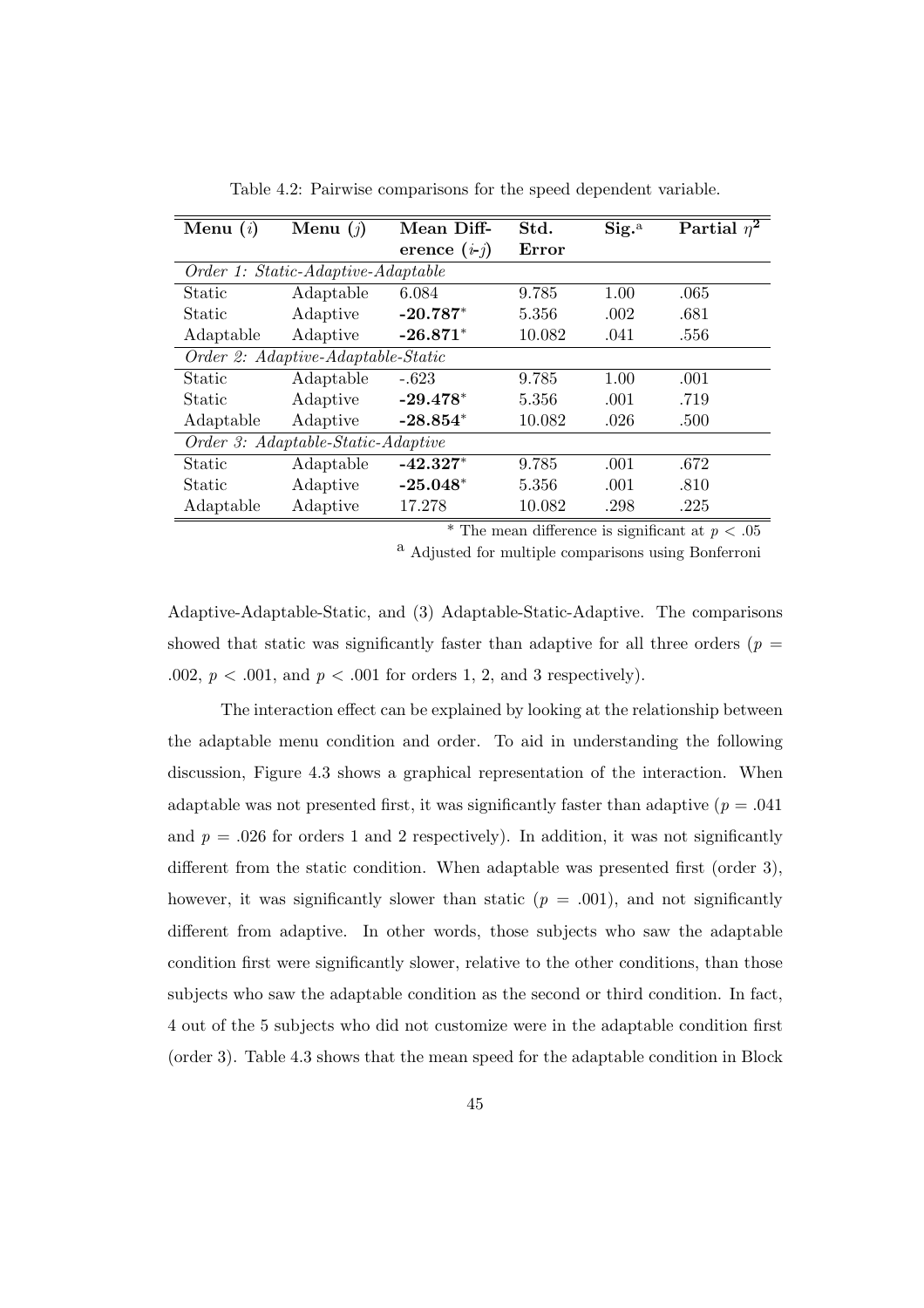

Figure 4.3: Interaction of speed dependent variable.

Table 4.3: Means for selection speed of all subjects, and for only those subjects who customized  $(N=27)$ .

|           |         | All 27 Subjects | 22 Who Customized |         |  |
|-----------|---------|-----------------|-------------------|---------|--|
| Menu      | Block 1 | Block 2         | Block 1           | Block 2 |  |
| Static    | 327.23  | 306.51          | 323.79            | 301.76  |  |
| Adaptable | 410.71  | 318.80          | 402.28            | 300.72  |  |
| Adaptive  | 354.22  | 331.62          | 352.37            | 326.86  |  |

2 drops from 318.80 to 300.72 seconds when only the 22 subjects who customized are considered. This is almost identical to the static condition (301.76 seconds). Implications of this finding are considered in Section 4.3.

## Error rate

Since this study design used an implicit error penalty, we cannot analyze a traditional speed versus accuracy tradeoff. However, to justify our use of an implicit penalty in the speed measure, error rates had to be relatively flat across conditions. For example, if two conditions had a similar mean speed but the second had a higher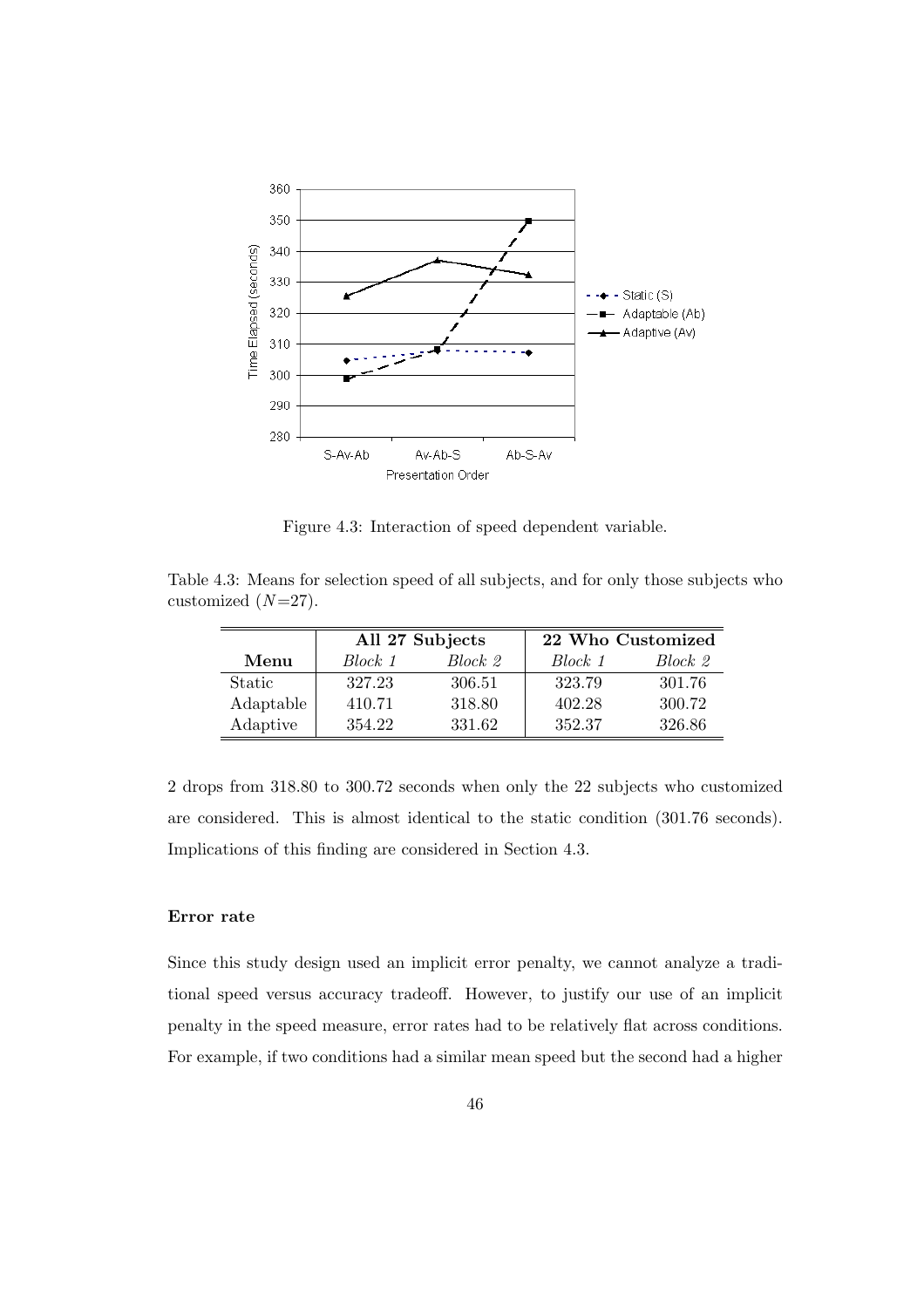error rate, the second may actually have been faster once the time to recover from errors is factored out. A two-way ANOVA (order x menu) was run for error rate and no significant main effect was found  $(F(2, 48) = .139, p = .870,$  partial  $p^2$ = .006). Though this result cannot be considered conclusive because the observed power was low (.070), it does not contradict the choice of study design. On average, 6.8, 6.6, and 6.9 errors were made during Block 2 of the static, adaptable, and adaptive menu conditions respectively. A significant interaction effect was found between order and menu  $(F(4, 48) = 2.94, p = .030,$  partial  $p^2 = .197$ , suggesting that subjects made more errors at different points in the experiment, perhaps as they were learning, or as they got tired. Using a Bonferroni adjustment, however, no pair-wise comparisons were significant.

We note that the error rate results may not reflect real error rates because subjects were told to maximize speed, rather than minimize error rate. A separate study would need to be done to explore whether there is an actual difference in error rate between the three menu conditions.

## 4.2.2 Self-reported Measures

For each of the five self-reported variables, we analyzed the frequency with which each menu condition was ranked first. This was done by calculating the Chi-square statistic to determine if actual frequencies were significantly different from the case in which all frequencies are equal. A summary of the results is shown in Table 4.4. There were no significant correlations between order and the results for any of these variables.

Chi-square was significant for four out of the five self-reported measures. The adaptable menu was ranked the most positive for each of these four variables. For overall preference, the most popular choice was the adaptable menu (15 subjects,  $\chi^2(2,27) = 6.89, p = .032$ . Sixteen subjects also perceived adaptable to be the most efficient condition  $(\chi^2(2,27) = 8.22, p = .016)$ . Only one person found adaptable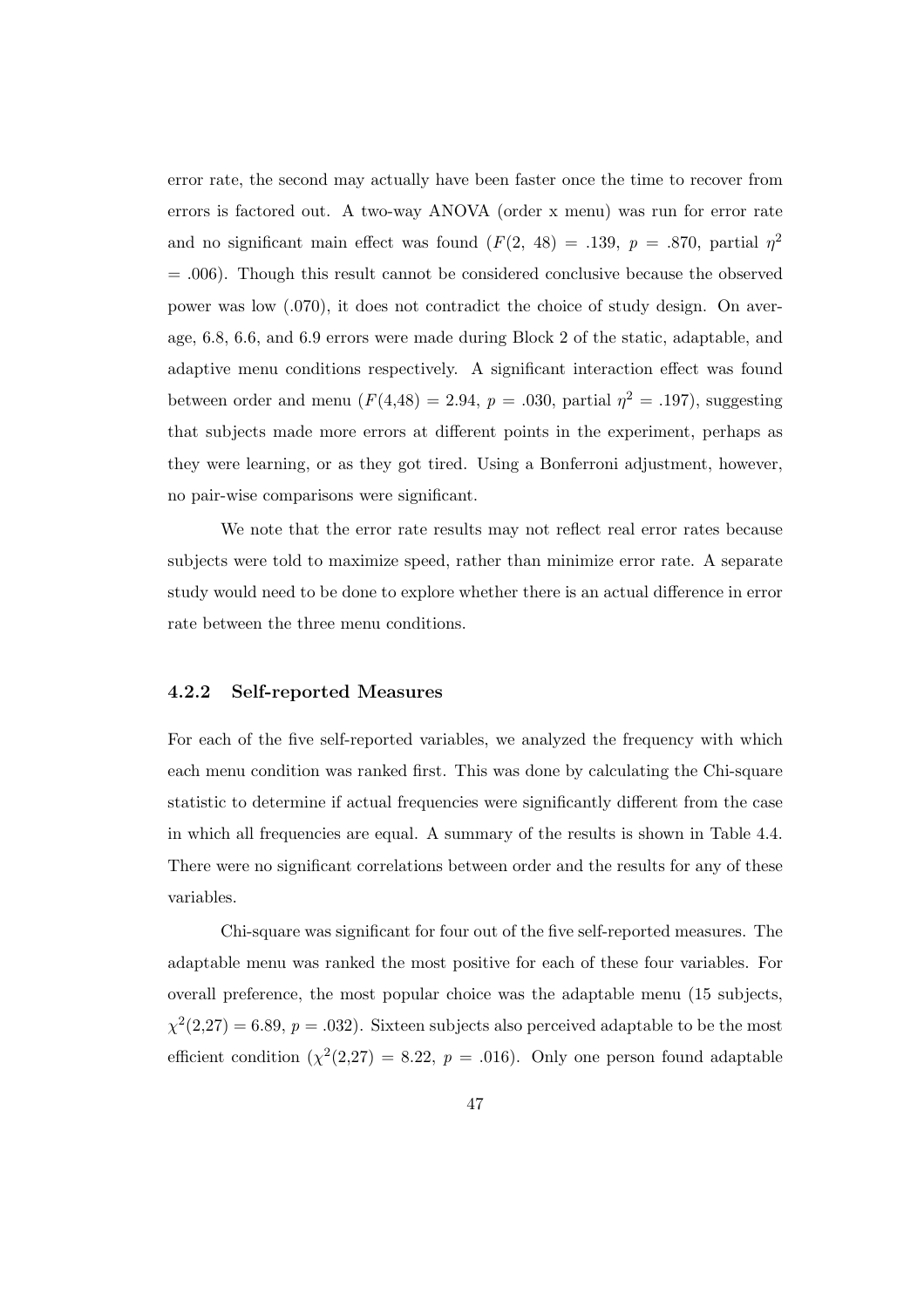| Dependent Variable       | Ranked 1st  |                |    | df                          | Chi-square | Sig.  |
|--------------------------|-------------|----------------|----|-----------------------------|------------|-------|
|                          | (frequency) |                |    |                             |            | Level |
|                          |             | AV             | AB |                             |            |       |
| Preferred overall        |             | 8              | 15 | $\mathcal{D}_{\mathcal{L}}$ | $6.89*$    | .032  |
| Most efficient           | 6           | $\overline{5}$ | 16 | $\overline{2}$              | $8.22*$    | .016  |
| Fewest errors            | 9           | 6              | 10 | $\overline{2}$              | 1.04       | .595  |
| Most frustrating         | 10          | 15             |    | 2                           | $11.62*$   | .003  |
| Initially easiest to use | 5           |                | 17 | $\mathcal{D}_{\mathcal{A}}$ | $12.08*$   | .002  |

Table 4.4: Chi-square statistic for qualitative results (S=static; AV=adaptive; AB=adaptable)  $(N=27)$ .

\* Significant at  $p < .05$ 

to be the most frustrating  $(\chi^2(2,27) = 11.62, p = .003)$ . Seventeen people found the adaptable condition to be initially the easiest to use  $(\chi^2(2,27) = 12.08, p =$ .002). This was also reflected in additional comments, where several subjects noted that the adaptive condition was initially more difficult to use until they had become familiar with it (it is possible this is due to the initial period that it takes for the adaptive menus to stabilize (see Section 6.1 for discussion)). No significant deviation from the expected equal frequencies was found for perceived error rate, reflecting the quantitative error results.

To test hypotheses H3 and H4 (preference hypotheses) we compared the preference ratings using pre-planned comparisons. There was a significant difference between adaptable and static for the overall preferred dependent variable  $(\chi^2(2,27))$  $= 6.37, p = .012$ , where 15 subjects specified adaptable as their most preferred menu type and 4 specified static as their most preferred. No other significant differences were found, although the frequencies of preference rankings for adaptable versus adaptive (15 vs. 8) suggest that with a larger number of subjects this would also be a statistically significant difference.

Additional comments that subjects included in the post questionnaire reflected a division between those who liked the adaptive menus and those who did not. Several people made positive comments, for example, saying the adaptive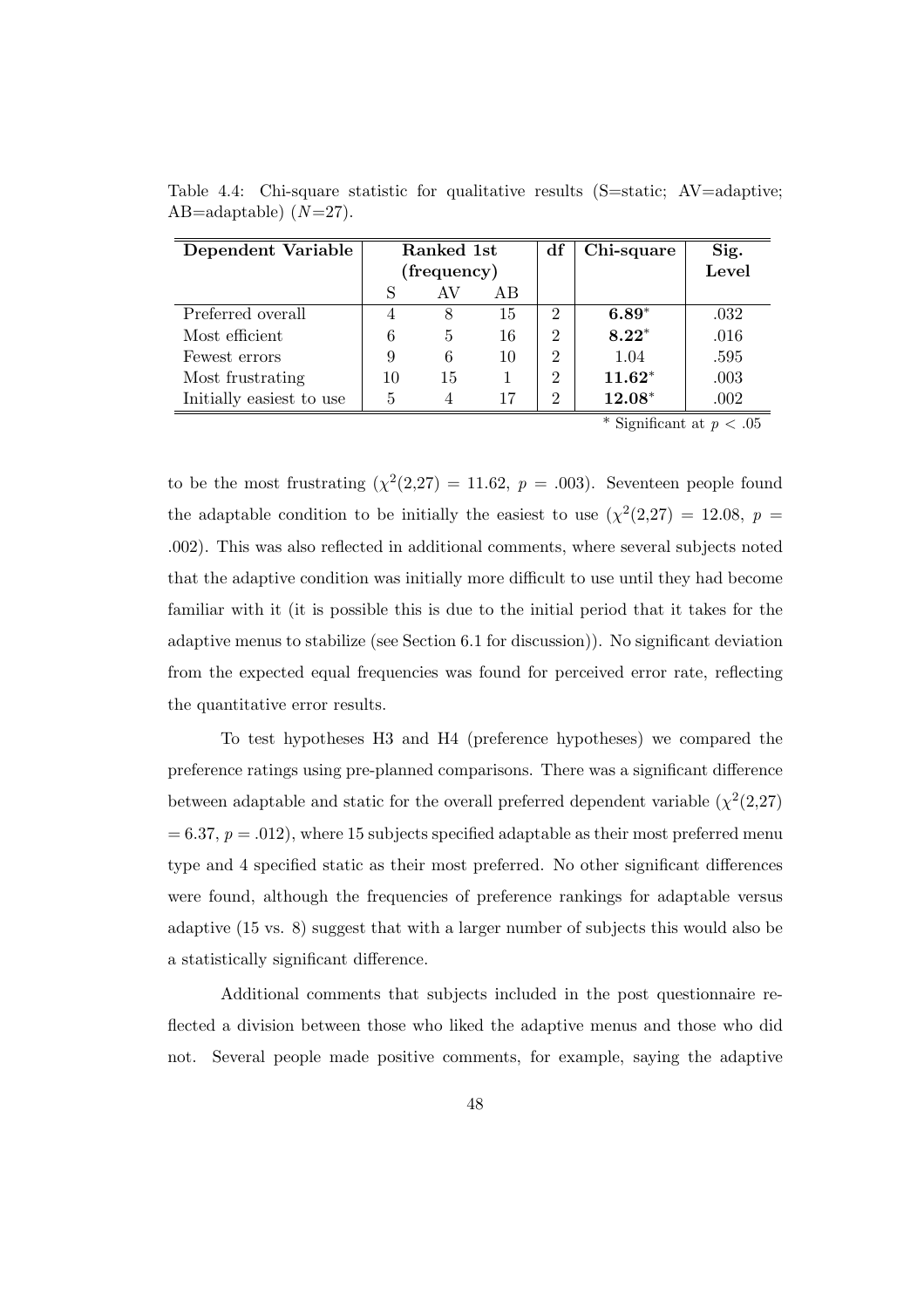Table 4.5: Mean layout scores for customization for the 22 subjects who customized based on the task sequence. (Selection sequences were randomly generated, so subjects had slightly different menu layout scores from one another, even for the traditional menu.)

| Menu Layout           | Mean         | <b>Standard</b> | Improvement over |  |
|-----------------------|--------------|-----------------|------------------|--|
|                       | <b>Score</b> | Deviation       | Traditional      |  |
| Adaptable             | 446.7        | 70.1            | 66.9%            |  |
| Traditional (MS Word) | 1349.1       | 119.4           |                  |  |
| Ideal adaptable       | 386.9        | 27.3            | 71.3%            |  |
| Static                | 453.1        | 42.8            | 66.4%            |  |

menus are fast "...before you know where things are really". This refers to the fact that one has to familiarize oneself with the menu structure before the adaptable and static menus can be used efficiently. On the other hand, six people commented on the inconsistency of the adaptive menus, saying that this made the menus frustrating to use.

## 4.2.3 Menu Layout

As mentioned at the beginning of this chapter, only 22 of 27 subjects customized based on the task sequence. Using these 22 data sets, menu layout scores were calculated for each subject's adaptable condition. In addition, a layout score was computed for each of the following: traditional menu (original MS Word menu), static split menu, and ideal adaptable split menu. Each of these was calculated based on the specific 200-item selection sequence for a given subject. With the ideal adaptable menu, the four items above the split were ordered from most to least frequently used within the sequence; with the static split menu, the original relative ordering of items (i.e., the ordering from the menu masks described in Section 3.2) was maintained above the split. Table 4.5 shows a summary of the layout scores.

The results show that although subjects did not reach the optimal menu layout afforded by the ideal adaptable menu ( $M = 446.7$  and  $M = 386.9$  for adaptable and ideal adaptable respectively), they were able to achieve menu layouts that were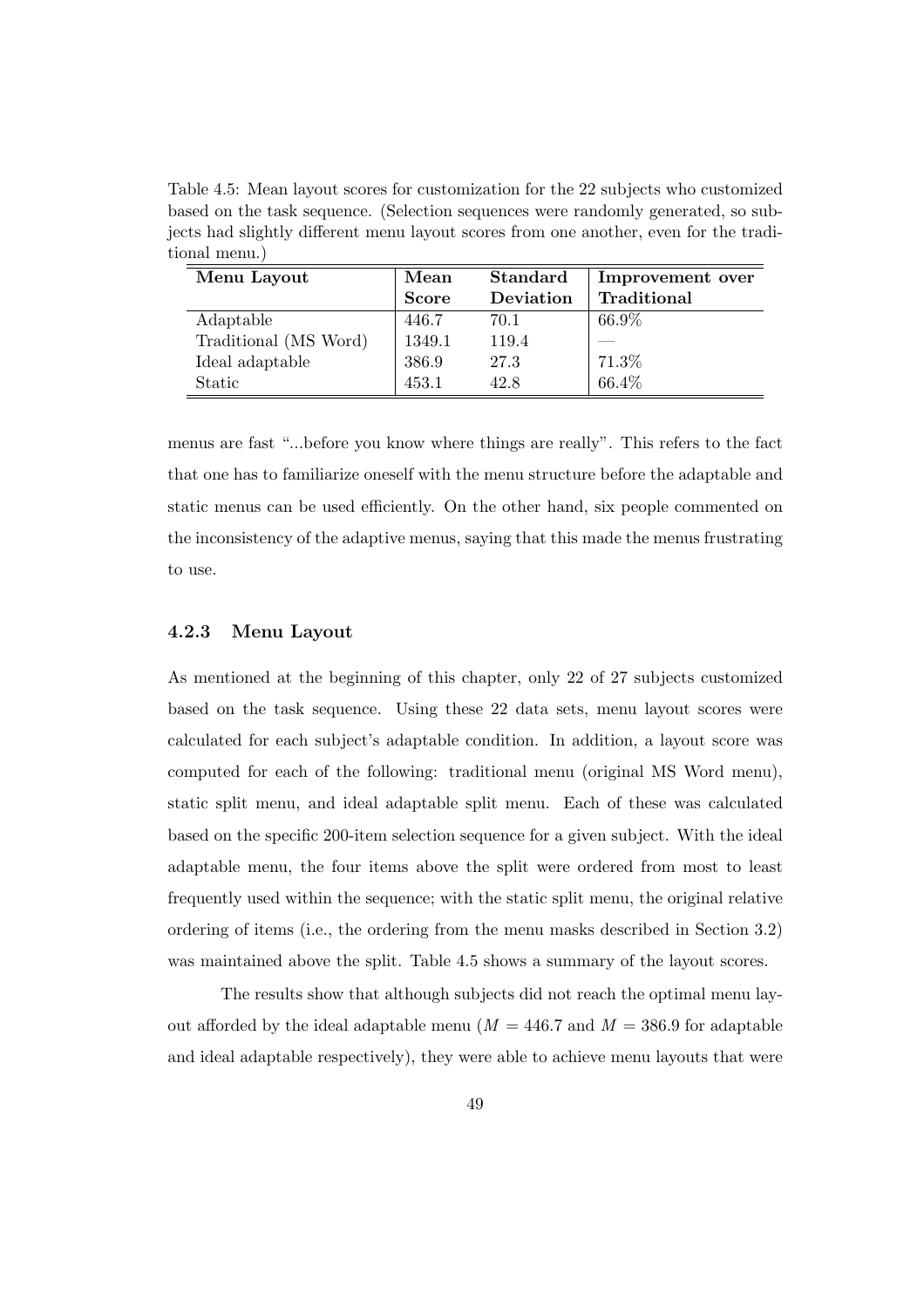comparable to the static split layout  $(M = 453.1)$ . This is complementary to the results obtained from the speed analysis.

## 4.2.4 Summary of Results

We summarize our results according to our hypotheses:

- **H1** (Adaptive is slower than both static and adaptable): The adaptive menu was slower than the static menu. The adaptive menu was also slower than the adaptable menu, except when subjects used the adaptable menu first.
- **H2** (Adaptable is not slower than static): The adaptable menu was not slower than the static menu, except when subjects used the adaptable menu first.
- H3 (Adaptable is preferred to both adaptive and static): The adaptable menu was preferred to the static menu. There was also a trend, though not statistically significant, that suggested the adaptable menu is preferred to the adaptive menu.
- H4 (Static is preferred to adaptive): Static was not preferred to adaptive.

## 4.3 Implications

Several factors for interface design can be drawn from the results of this study.

### Influence of Exposure on Customization

Four of the five subjects who did not customize were given the adaptable condition first. This interaction effect suggests that some users do not recognize the value of customizing, even when the customization mechanism is easy to use. Subjects who had seen the static or adaptive menus first recognized that placing the most frequent items near the top resulted in better performance. Previous work had suggested that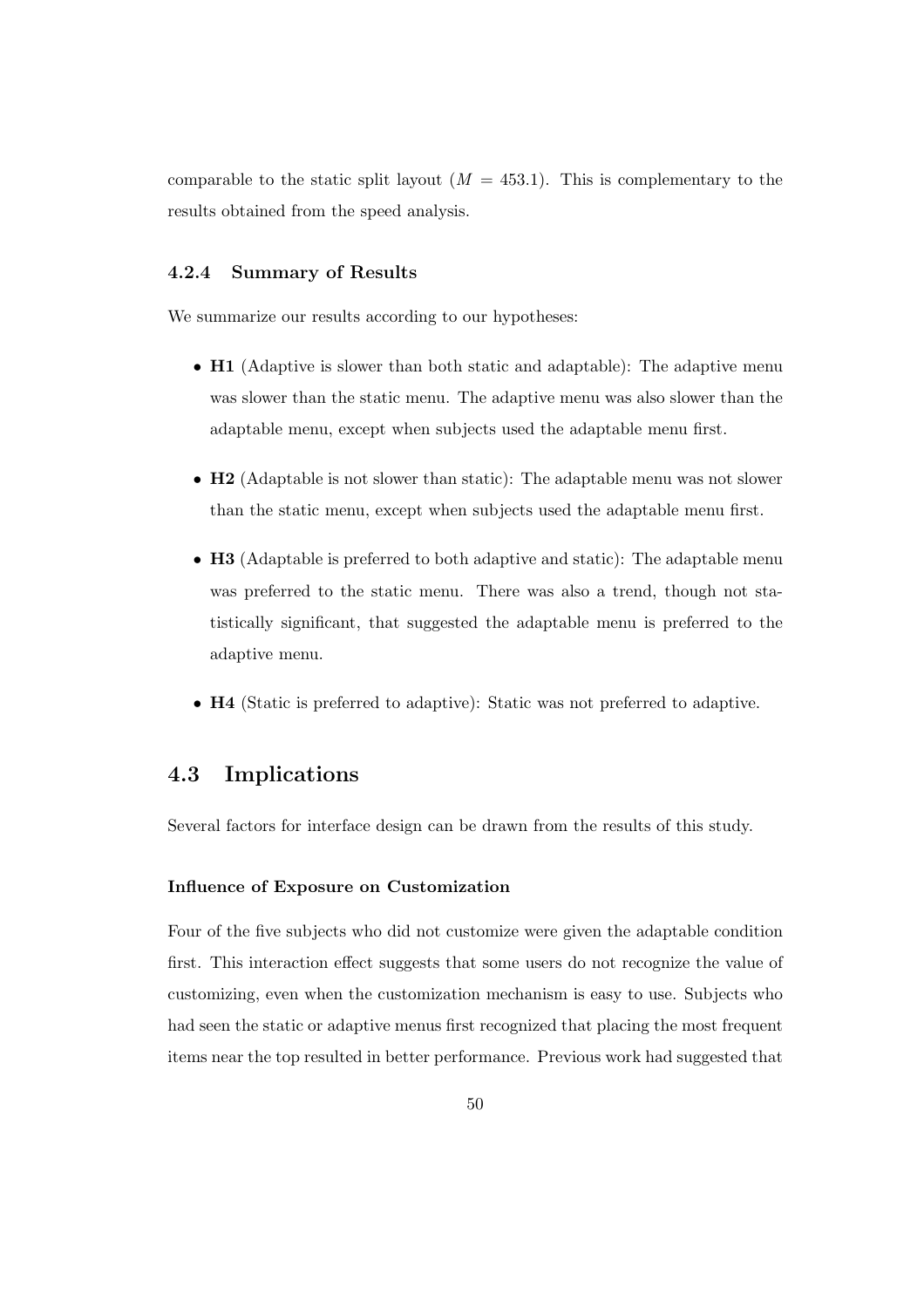users do not customize because the mechanisms are difficult to use [38]. Our work suggests that easy-to-use mechanisms are not sufficient; exposure is also a factor.

To understand the effect of exposure on customization, we need to understand what caused the interaction effect. We hypothesize the following explanations for the interaction:

- H1 The exposure to different menus, in particular those with frequently or recently accessed items at the top, impacts the user's willingness to customize (type of exposure).
- H2 The number of previous menu selections impacts the user's willingness to customize (duration of exposure).
- H3 It is a combination of type and duration of exposure that impacts the user's willingness to customize (combination of exposures).
- H4 This is simply a statistical artifact of our data and would not be present in a replication of the study.

If the effect is produced by type of exposure, this suggests that for effective customization, we may also need to guide users by providing examples, such as an efficiently organized static split menu. Previous work using GOMS modelling has shown that it is more efficient to customize up-front, prior to starting a task, than as-you-go, throughout the task [5]. If the effect of exposure on customization is produced by the duration of exposure, it may not be practical to expect users to customize up front. In that case, further work would need to be done on how to better encourage users to customize early on. In our Study 2, we chose to explore the type of exposure (H1) as an explanation for the interaction.

#### Users Can Customize Effectively

Static split menus are the most efficient static menus documented in the literature. Optimal efficiency can be achieved for a static split menu when the actual frequencies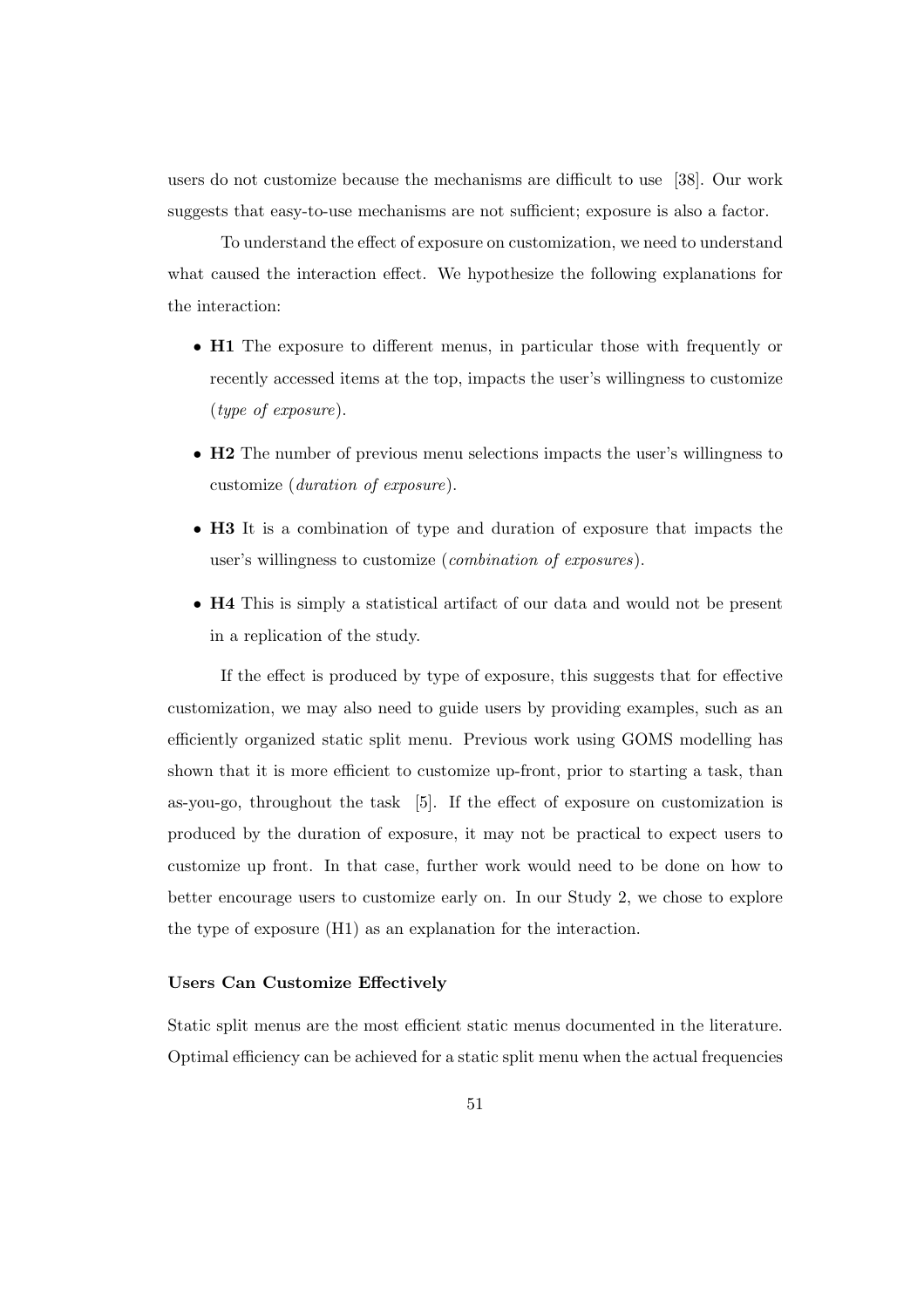of item selection are known in advance of the task, as was done in our experiment, but would be difficult to achieve in practice. The Block 1 data (Table 4.3) allows us to compare the static split menu to the non-customized version of the adaptable menu and shows that the static split menu was indeed 20% faster. (Recall that Block 1 of the adaptable menu had the same layout as the traditional menu, which is a straight menu mask of the original MS Word menu.) Therefore, the ability of users to customize their own menu (in two of the three orders) to achieve a result that was not found to be significantly different from the optimal efficiency of the static split menu is a strong result. Combining this with the finding that the adaptable condition was faster than the adaptive one (again for the same two orders), shows that adaptable interaction techniques can be effective and that more emphasis should be placed on them in interface design. In a previous field study, McGrenere, Baecker and Booth showed that users were willing and able to customize their menus based on their function usage [42]; thus, the comparable findings we report here are not simply an artifact of our laboratory study design.

#### Majority of Users Want a Personalized Interface

Users value an interface that can be modified to suit their individual needs. Although the adaptable menu was preferred by the majority of subjects (55%), the adaptive menu did have support (30%). By contrast, only 15% of subjects preferred the static menu, even though it was the optimal split menu. This distribution differs somewhat from that of McGrenere, Baecker and Booth, who found that 65% preferred adaptable, 15% adaptive, and 20% of the subjects requested static menus (although no static variant was actually evaluated in their field study) [42]. The slightly greater support for an adaptive menu found here  $(30\% \text{ vs. } 15\%)$  suggests that an adaptive split menu may be preferable to the Microsoft adaptive menus used by McGrenere, Baecker and Booth.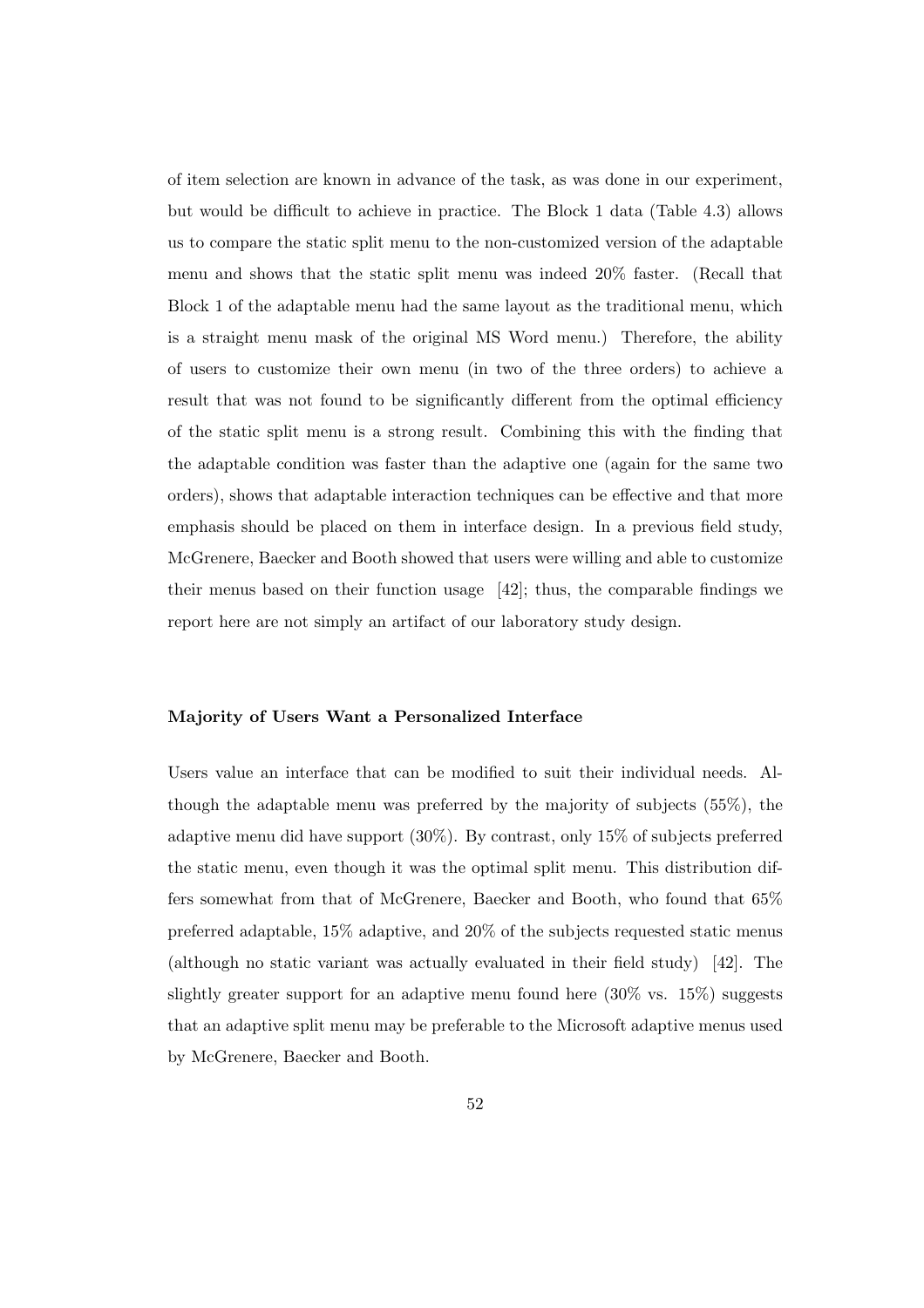## Perceived versus Measured Performance

The majority of subjects perceived themselves to be the most efficient with the adaptable menus, even though they were actually less efficient than with the static menus in one order, and were not significantly more or less efficient in the other two orders. This is a surprising result for which we have no concrete explanation. The results suggest, however, that providing users with control over their menus can lead to both better perceived performance and higher overall satisfaction.

## 4.4 Discussion and Follow-up Study

This study found that the static split menus were significantly faster than the adaptive split menus, and that there was an interaction effect between the type of menu and the order of presentation, such that the adaptable menus were faster than the adaptive menus under certain conditions. As mentioned previously, we had not anticipated that there would be an interaction effect between menu condition and the order of presentation. Understanding this effect is crucial to predicting the actual efficiency of adaptable menus.

One assumption of the Latin square design is that there are no interactions between blocking variables (such as order) and treatments, or between blocking variables themselves [47]. Since pilot testing with 8 subjects had indicated that there would not be an interaction effect that included order of presentation, the Latin square design appeared to be a valid approach to decrease the number of cells from 36 to 9. An interaction effect was found in the full study, but because Latin square designs are not fully-counterbalanced, we must be cautious about drawing strong conclusions about the interaction.

In Section 4.3 we hypothesized several explanations for the effect of exposure on customization. Given the results from Study 1, we considered the most likely hypothesis to be that the type of exposure affects the user's willingness to customize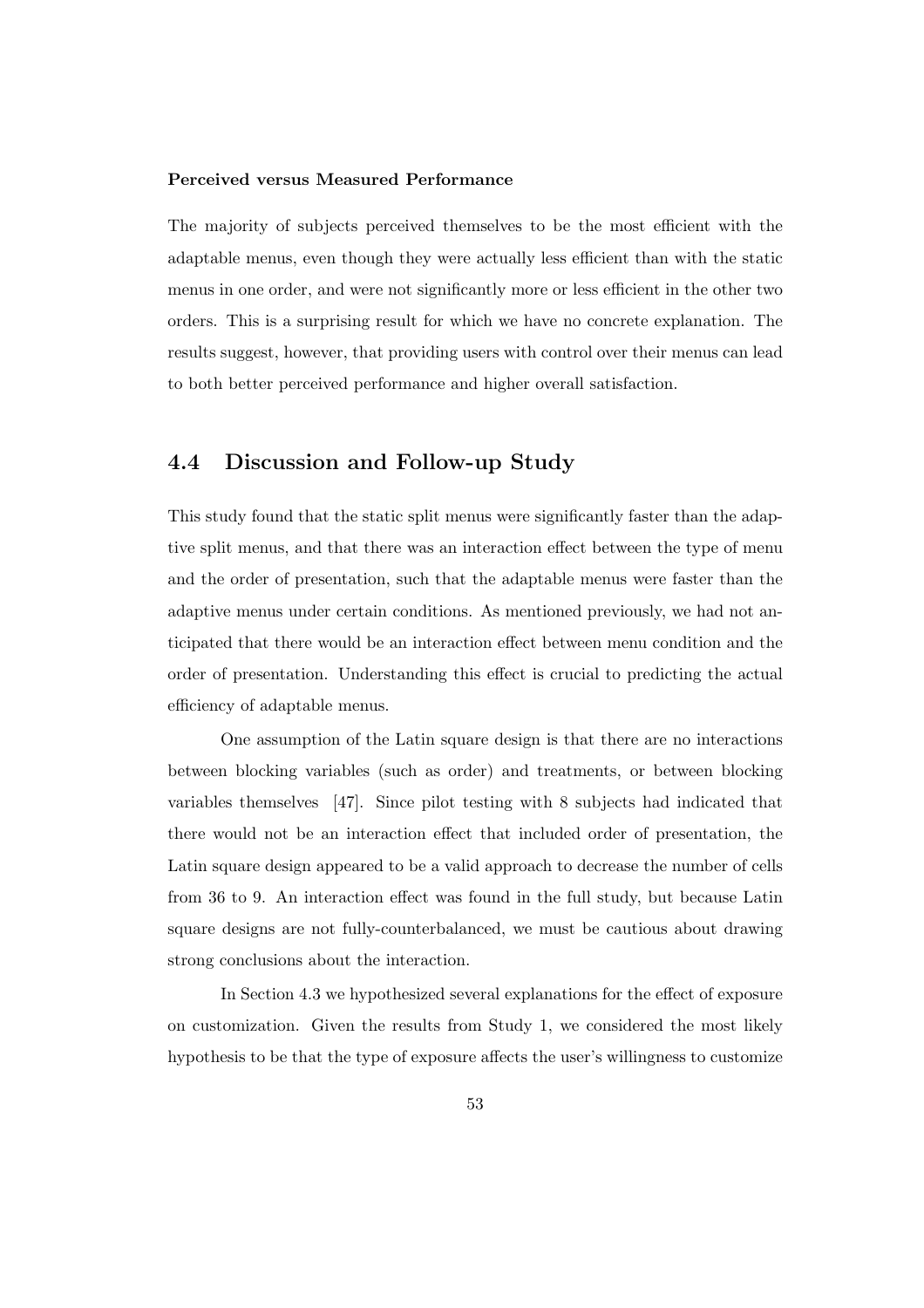(H1) and chose to explore it further. Since the Latin square design in Study 1 was not fully counterbalanced, those subjects who were not presented with the adaptable condition first were presented with either the adaptive condition or both the adaptive and static conditions before starting the adaptable condition. Therefore, it is not possible to discern whether exposure to the adaptive menu alone affected the user's willingness to customize, or whether exposure to the static menu would have had the same positive effect. Both of these possibilities are explored in Study 2.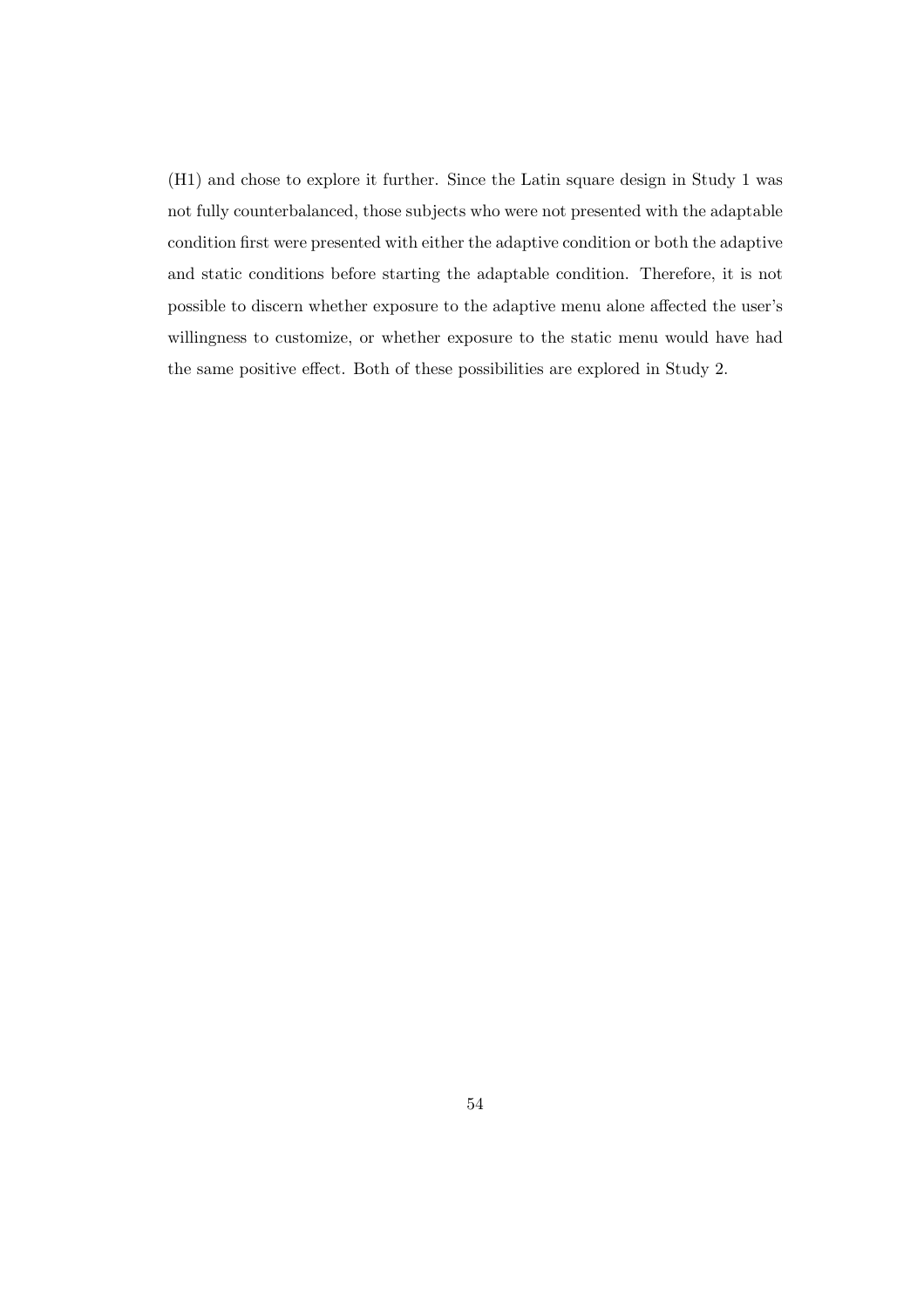## Chapter 5

# Study 2: Effect of Exposure on Customization

The results of Study 1 showed that there was an interaction effect involving the order of presentation and speed on the three menu types. Four out of the five people who did not customize effectively in that study were those who had seen the adaptable menu condition first, without the prior exposure to static and adaptive menus that was given with the other two orders of presentation. In Section 4.3, we hypothesized several explanations for this interaction effect. The study presented in this chapter was designed to investigate the first hypothesis: that the type of exposure a user has prior to using the adaptable menus impacts the user's willingness to customize. In particular, we hypothesized that exposure to menus with frequently or recently accessed items at the top provide the necessary experience to motivate the user to customize.

We chose different types of exposure for this study based on the results from Study 1. Each subject was presented with two conditions: one of three possible exposure conditions and an adaptable condition. For both conditions, each subject repeated the same selection sequence twice. In determining which types of exposure to use, static and adaptive split menus were first selected because some subjects were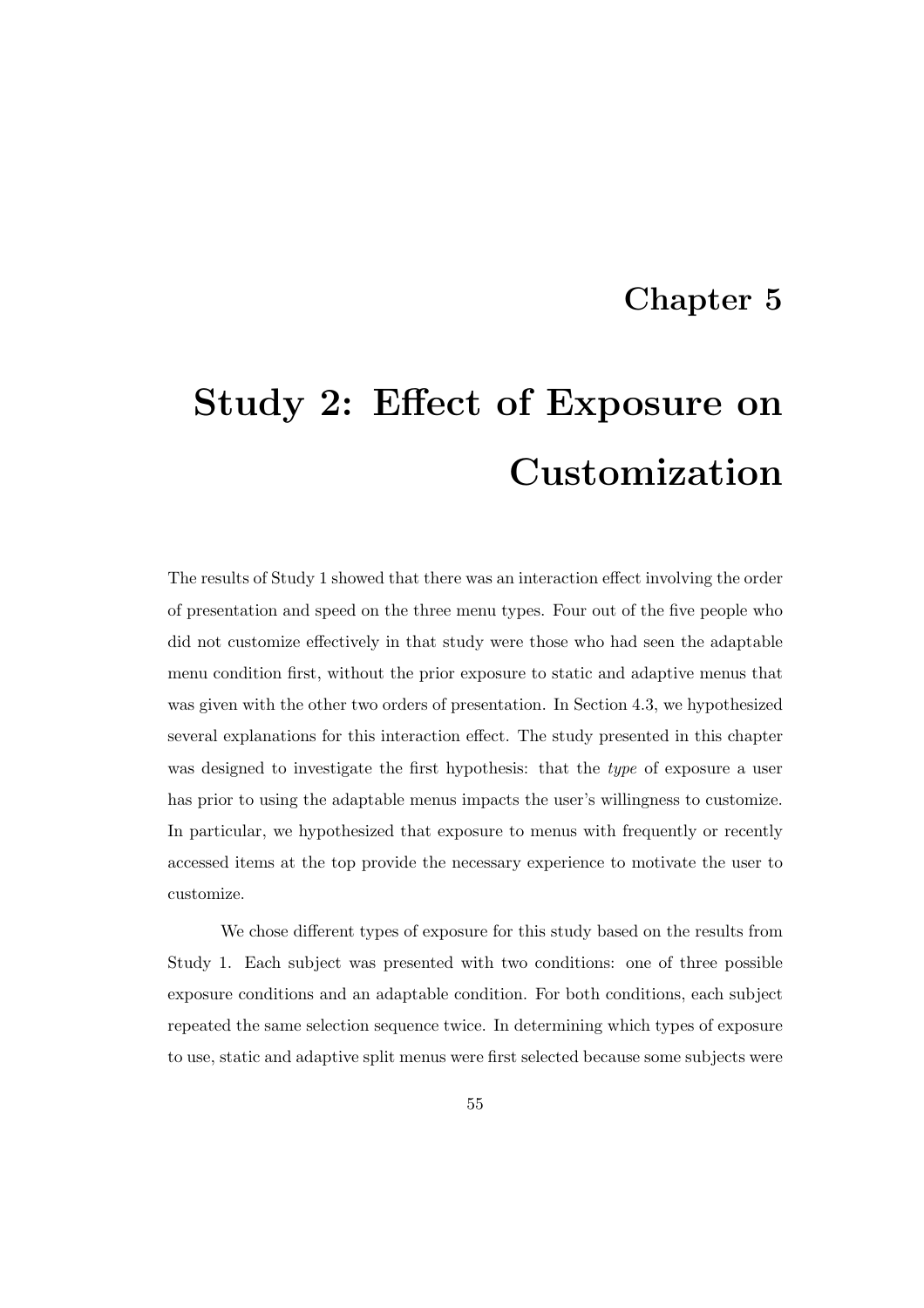exposed to these conditions prior to the adaptable menu in Study 1. It was unclear from Study 1 whether there is a difference in effect on customization efficiency between the static and adaptive split menus as a type of exposure. In addition, we chose to use the traditional menu as a type of exposure. With the split-block design used in these studies (training block and testing block), subjects performed the same task in a given condition twice; for the adaptable menu, the training block was done on the original menu layout, which is essentially a traditional menu. For this reason, we considered the traditional menu to be a third type of exposure which may have contributed to the interaction in Study 1.

To take greater advantage of the investment required in running a study, a secondary goal was also identified: to verify that a traditional menu layout is significantly slower than the static and adaptive split menu layouts. Since each subject in this study will use one of traditional, static split or adaptive split menus as a type of exposure prior to using the adaptable menus, we can compare the performance on these three types of menus to each other. Although we did record data on the traditional menu in Study 1 because it was an implicit part of the adaptable menu condition, that data represented only the training block that was used in our split-block design. The analysis done for Study 2 compares traditional, static split and adaptive split menus with both training and testing blocks, in the same manner as the three menu conditions were compared in Study 1. The comparison between traditional and static split menus is a partial replication of Sears and Shneiderman's split menu work [51]; however, the comparison of a traditional menu to an adaptive split menu is novel and was not answered in Study 1.

## 5.1 Methodology

Unless otherwise noted, the methodological details such as instructions for menu conditions and apparatus used are as described in Chapter 3. Throughout this chapter, we refer to types of exposure as "practice" menu conditions.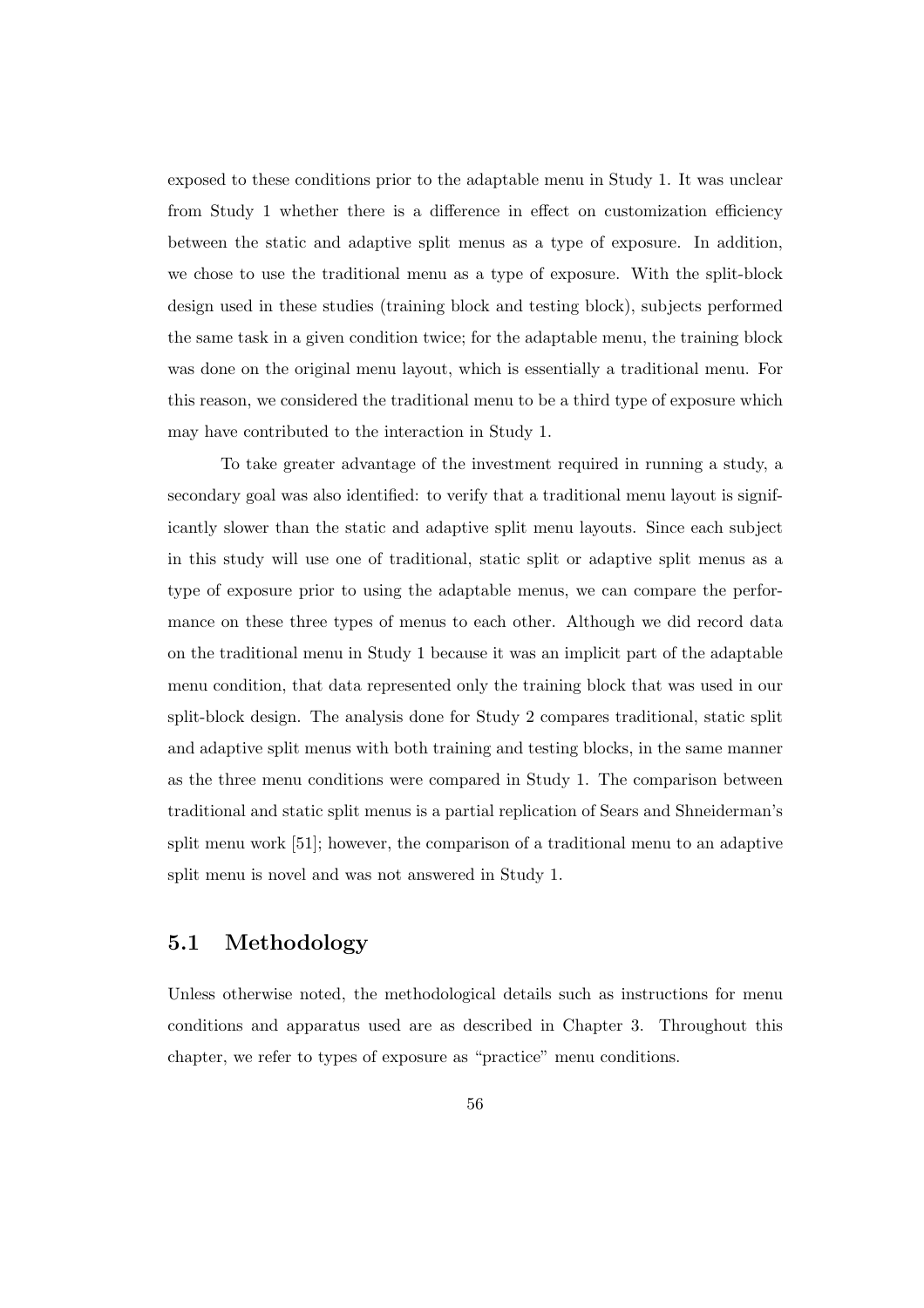## 5.1.1 Practice Conditions

Traditional menu, static split menu, and adaptive split menu were chosen as three types of practice.

#### 5.1.2 Task

Two similar tasks were needed: one for the practice menu blocks, and one for the adaptable menu blocks. These did not need to be isomorphic tasks, but to maintain consistency with Study 1, we chose to use two of the isomorphic tasks described in Chapter 3. In Study 1, no significant differences were found between the isomorphic tasks, so we arbitrarily chose to use the first two schemes for Study 2. The schemes were then paired with a different underlying 200-item selection sequence for each subject.

### 5.1.3 Measures

In addition to speed and error rate, an obvious measure to analyze is the binary variable of whether a subject customized or not. Given the variability we found between subjects in Study 1, we predicted that we would need more subjects than realistically possible for our subject pool and time-line to achieve statistical significance for this measure, so it was not included as a dependent variable.

Preference was recorded as a qualitative, self-reported measure on a postevaluation questionnaire (see Appendix A). Subjects were asked to rank their menu type preference (practice menu vs. adaptable menu) on a 5-point Likert scale.

## 5.1.4 Experimental Design

Since we wanted to measure the effect of exposure, each subject could be exposed to only one type of practice menu, thereby eliminating any possibility of learning or transfer effects. As such, the design was between-subjects with one factor: type of practice. Subjects were randomly assigned to one of the three levels of practice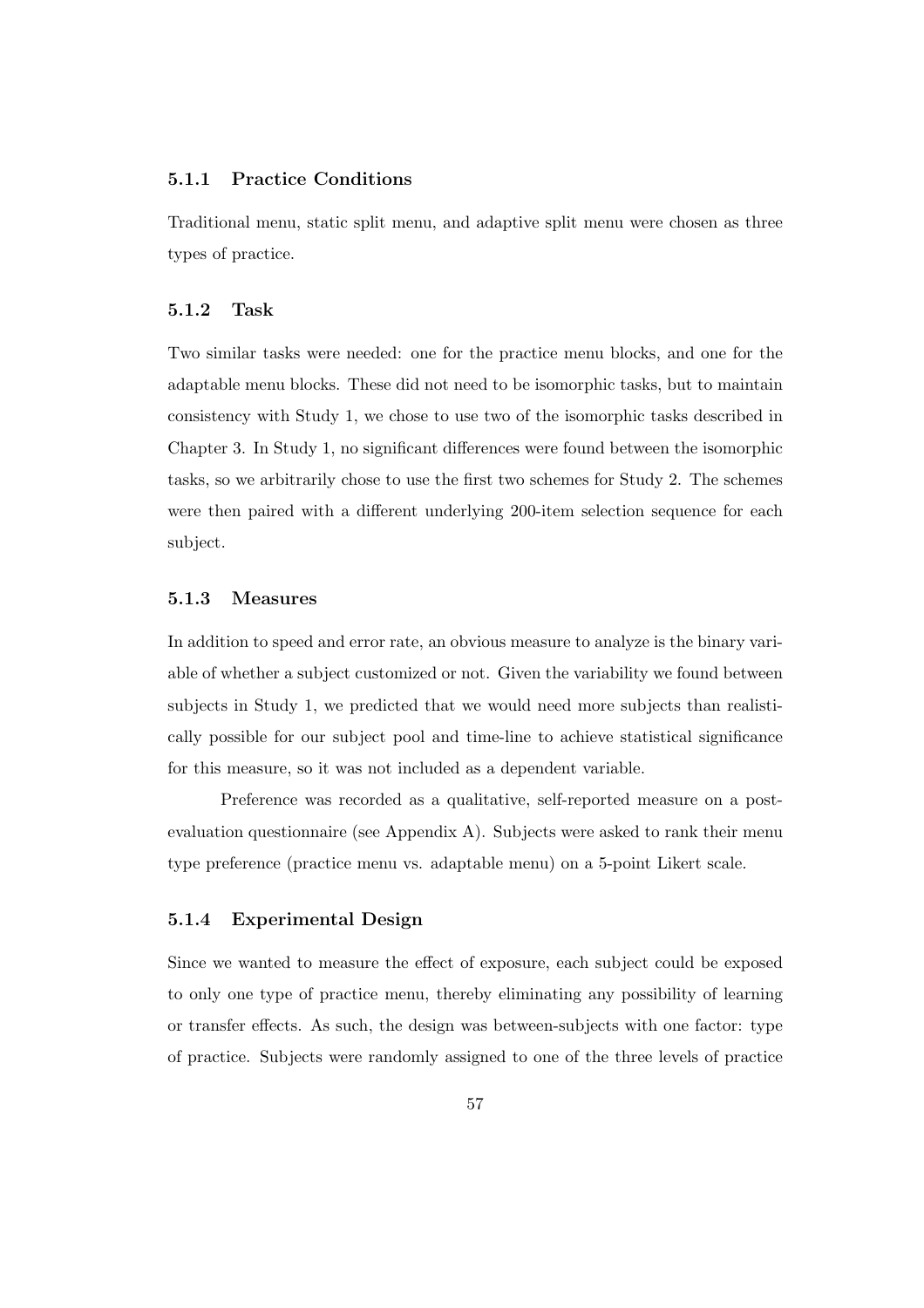so that each condition had an equal number of people. Separate one-way ANOVA's were used to calculate the main effect for each of speed and error rate.

Rather than assigning a randomly chosen selection sequence to each subject, as in Study 1, we generated only 10 sequences, and used each sequence once in each practice condition. Sequences were then randomly assigned within each condition. This increased power by decreasing variability between groups, while still reducing the effect of any one particular selection sequence.

Trade-offs always need to be made in designing a study, for example, betweenversus within-subjects designs, deciding on the total number of subjects required in total, and the number of cells in the design. As discussed in this section, it was necessary to use a between-subject design for Study 2. The statistical power of Study 2 is therefore lower in than in Study 1, even though a roughly equal number of subjects was used in each study.

## 5.1.5 Procedure

The experiment was designed to fit in a single 45 minute session. To clarify terminology, we refer to each subject as having completed two practice blocks (which could be on a traditional, static, or adaptive menu) and two adaptable blocks. The procedure was as follows:

- 1. A questionnaire was used to obtain information on user demographics and computer experience.
- 2. Verbal instructions, supplementary to the online instructions, were given to subjects. These provided an overview of the experiment and stressed the importance of speed, introducing the extra \$10 cash prize based on speed.
- 3. Short block (20 item selections) to introduce the subjects to the experimental system and to allow for questions, followed by a one minute break.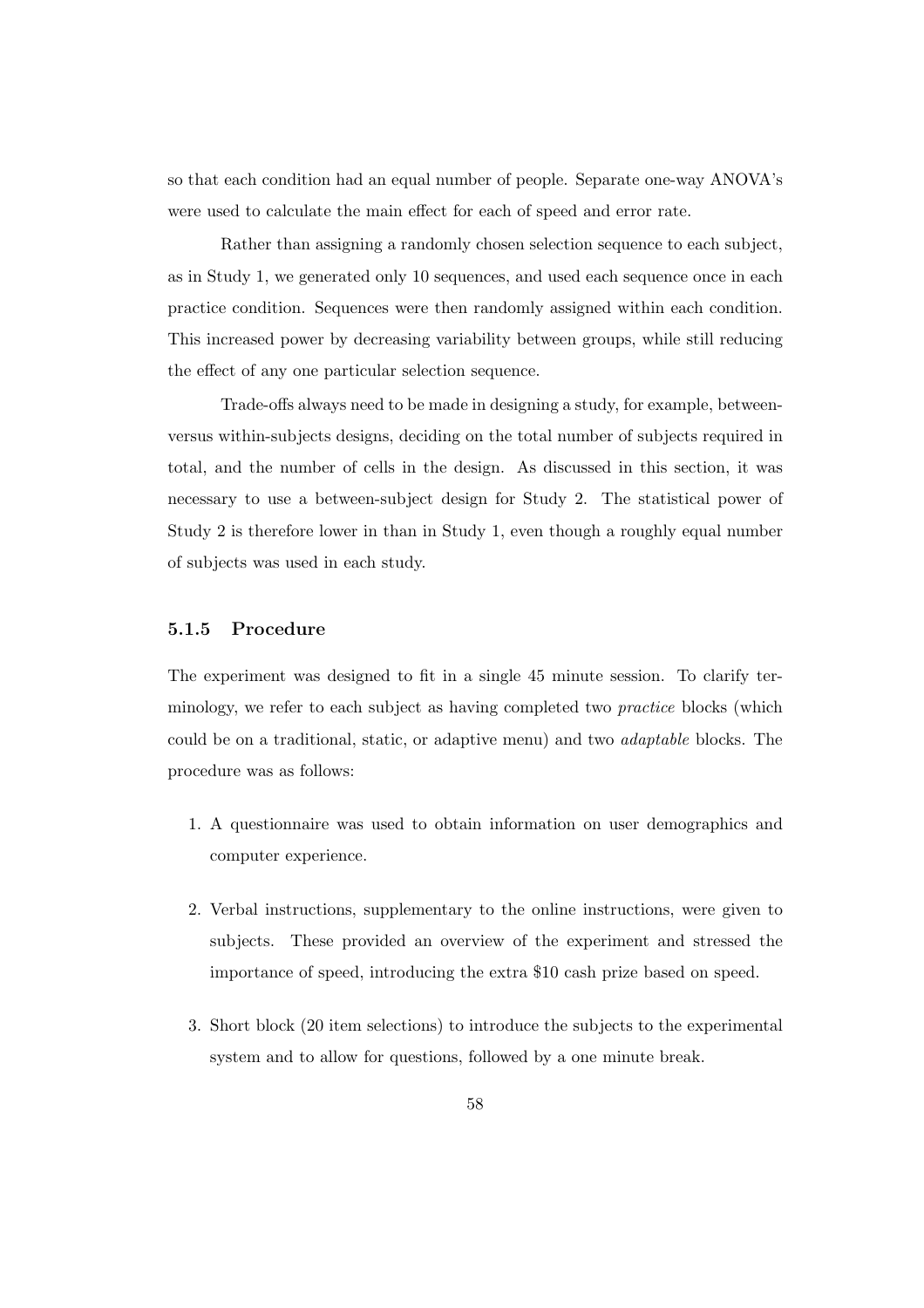- 4. Practice menu blocks: 200-item selection sequence, two minute break, repetition of the same 200-item selection sequence.
- 5. Five minute break.
- 6. Adaptable menu blocks: 200-item selection sequence, two minute break, customization period, repetition of the same 200-item selection sequence.

Extra \$10 cash prizes based on speed were awarded as in Study 1, with the additional step that we took into account each subject's practice condition when assessing comparative performance.

## 5.1.6 Apparatus

The experimental system used was similar to that of Study 1, with changes where appropriate to accommodate the procedure for Study 2.

## 5.2 Study

After piloting with three subjects to test our experimental procedure, a study was conducted in March and April 2004.

## 5.2.1 Subjects

Subjects were all undergraduate students with varying majors and were recruited through the Department of Psychology at the University of British Columbia. In total, 30 people participated. Each was paid either \$5 or \$10 (increased for the end-of-the-semester period) to participate for a 45 minute session. All subjects were between 18-29 years of age, with 6 males and 24 females. On the background questionnaire (see Appendix A), 6 identified themselves as novice computer users, 20 as intermediate users, and 4 as expert users. All subjects specified that they regularly used a Microsoft Windows operating system (ranging from Windows 98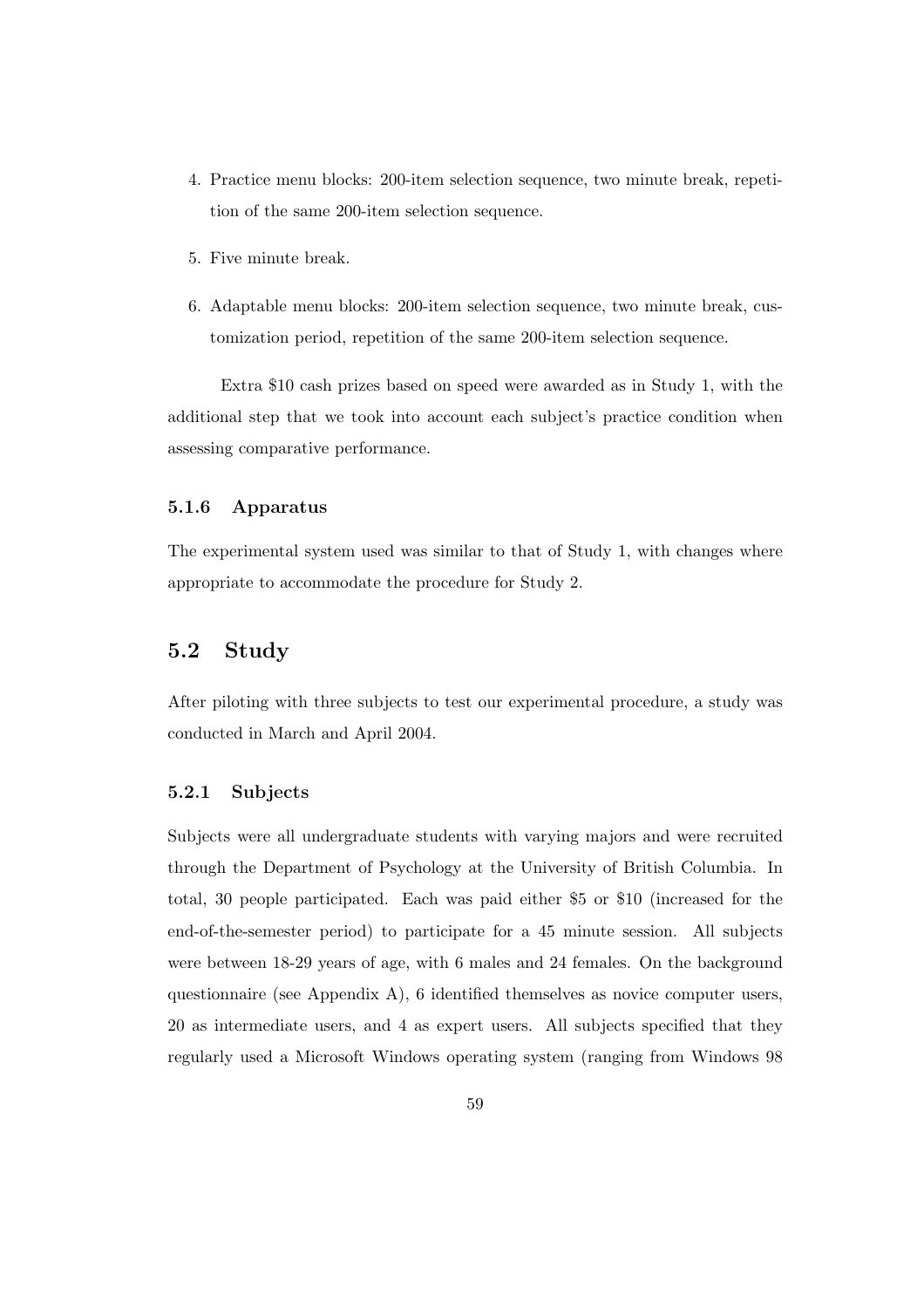to Windows XP); additionally, two people used Mac operating systems regularly. Three used a computer 1-5 hours per week; 11 used a computer 5-10 hours per week; 16 used a computer more than 10 hours per week.

## 5.2.2 Hypotheses

This study is designed based on one explanation for the interaction effect found in Study 1; that is, this study is based on the theory that exposure to different menus, in particular those with frequently (and possibly recently) accessed items near the top of the menu, impacts the user's willingness to customize. The following hypotheses were thus derived:

- H1. Efficiency of customization is no different for the adaptive and static split menu practice conditions, since these menus share the characteristic that the most frequently accessed items appear at the top of the menu.
- H2. Users customize least efficiently with the traditional practice condition (i.e., a practice condition similar to the initial layout of the adaptable menus), since the most frequently accessed items may be found anywhere in the menu.

## 5.3 Results

In total, 30 sets of data were obtained. Seven out of 10 subjects in each of the traditional and static practice conditions customized according to the task sequence, while all 10 subjects in the adaptive practice condition customized their menus. Although a frequency analysis of this data would not be statistically significant due to the small sample size, there may be a trend that people are more likely to customize when they have seen the adaptive menu.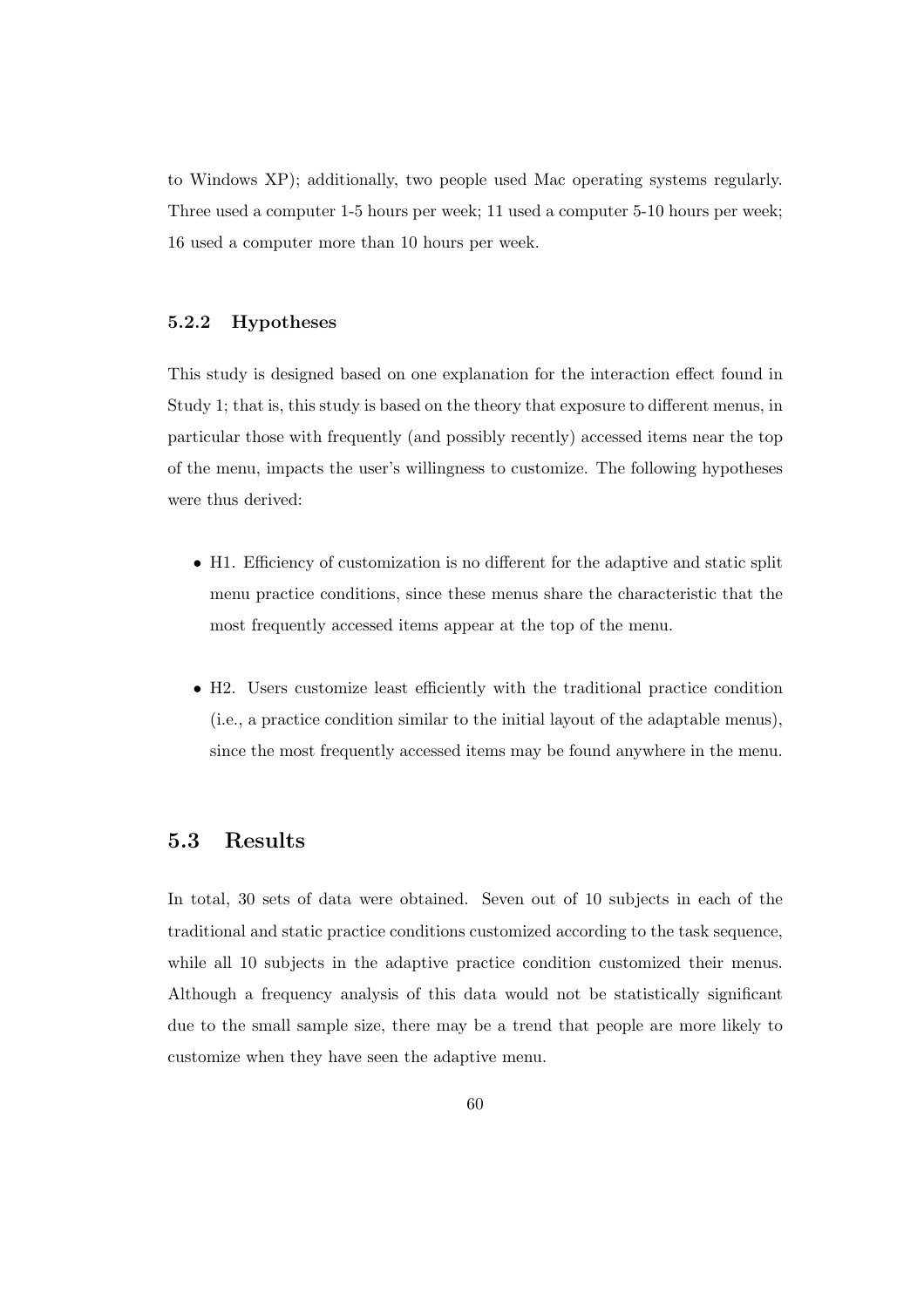### 5.3.1 Performance

One-way ANOVA's were calculated to assess the effect of practice on the speed and error rate of the adaptable menu. In addition, by examining the practice blocks only, a one-way ANOVA was calculated to compare the difference in efficiency of the static, adaptive and traditional menus, and descriptive statistics were calculated to examine learning between Block 1 and Block 2 of the static, adaptive and traditional menus.

#### Performance of Adaptable Menus with Varying Practice Conditions

No significant main effect was found for practice on speed in the adaptable condition using a one-way ANOVA  $(F(2, 27) = 1.379, p = .269,$  partial  $\eta^2 = .093$ ; that is, the type of exposure did not seem to impact performance of the adaptable menus. The test had relatively low statistical power (observed power  $= .271$ ), however, so the finding should not be considered conclusive. The mean completion times for all subjects who were in the traditional, static, and adaptive practice conditions were 347.0, 320.1, and 319.5 seconds respectively. To summarize the speed results, Table 5.1 shows the mean completion times for both blocks of the adaptable condition, broken into those subjects who did not customize, and those subjects who did. The percentage improvement between Block 1 and Block 2 for those subjects who customized was between 22.9% and 25.5% on average across the three practice conditions. If we include the data for those subjects who did not customize, however, the average percentage improvement for subjects in the traditional and static practice conditions decreases.

Using a one-way ANOVA, no significant effect was found for practice on error rate  $(F(2, 27) = .033, p = .968,$  partial  $p^2 = .002$ ). On average, 7.0, 7.6, and 7.9 errors were made during the adaptable Block 2 for the traditional, static, and adaptive practice conditions respectively. The observed power was low (.054), similar to the error rate ANOVA from Study 1, so the result is not conclusive.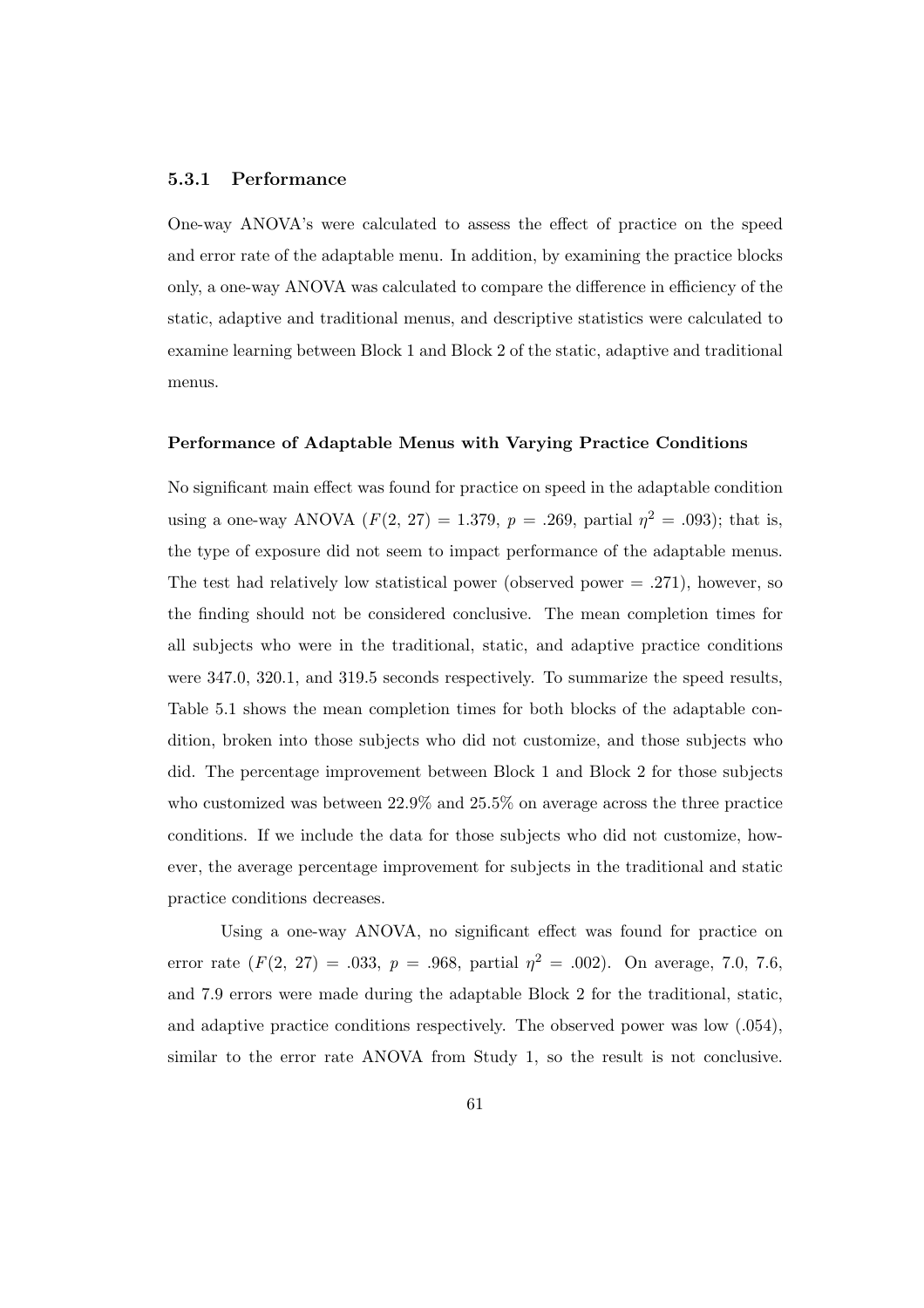Table 5.1: Means for selection speed for Blocks 1 and 2 of the adaptable condition, comparing those subjects who did not customize according to the task sequence to those subjects who did customize  $(N=30)$ .

| Practice    | Did Not Customize* |        |                     | Customized <sup>†</sup> |         |             |
|-------------|--------------------|--------|---------------------|-------------------------|---------|-------------|
| Condition   | Block 1            |        | Block 2 Improvement | Block 1                 | Block 2 | Improvement |
| Traditional | 407.37             | 383.42 | $5.9\%$             | 429.83                  | 331.40  | 22.9%       |
| Static      | 432.48             | 370.93 | 14.2%               | 397.47                  | 298.34  | 24.9%       |
| Adaptive    |                    |        |                     | 428.68                  | 319.50  | 25.5%       |

 $*N=3$  for traditional and static,  $N=0$  for adaptive

 $\dagger N = 7$  for traditional and static,  $N = 10$  for adaptive

However, this does not contradict the choice of an implicit error penalty (see Section 4.2.1 for detailed discussion).

## Performance of Traditional, Static and Adaptive Menus

To compare performance of traditional, static split and adaptive split menus, we analyzed the speed and error results from Block 2 of the practice conditions. Performance of the static menus was fastest  $(M = 323.28$  seconds), followed by the adaptive menus ( $M = 356.07$  seconds); the traditional menus were the slowest (M)  $= 413.01$  seconds). A main effect was found for type of menu on speed ( $F(2, 27) =$ 13.803,  $p < .001$ , partial  $\eta^2 = .506$ ). To compare each possible pair of conditions post-hoc pairwise comparisons were performed on the data. The results are shown in Table 5.2, adjusted for multiple comparisons using a Bonferroni adjustment. The traditional menu type was significantly slower than both static and adaptive ( $p =$ .001 and  $p = 0.008$  respectively). Unlike in Study 1, however, no significant difference was found between the adaptive and static conditions. This is most likely due to the lower power of Study 2 compared to Study 1.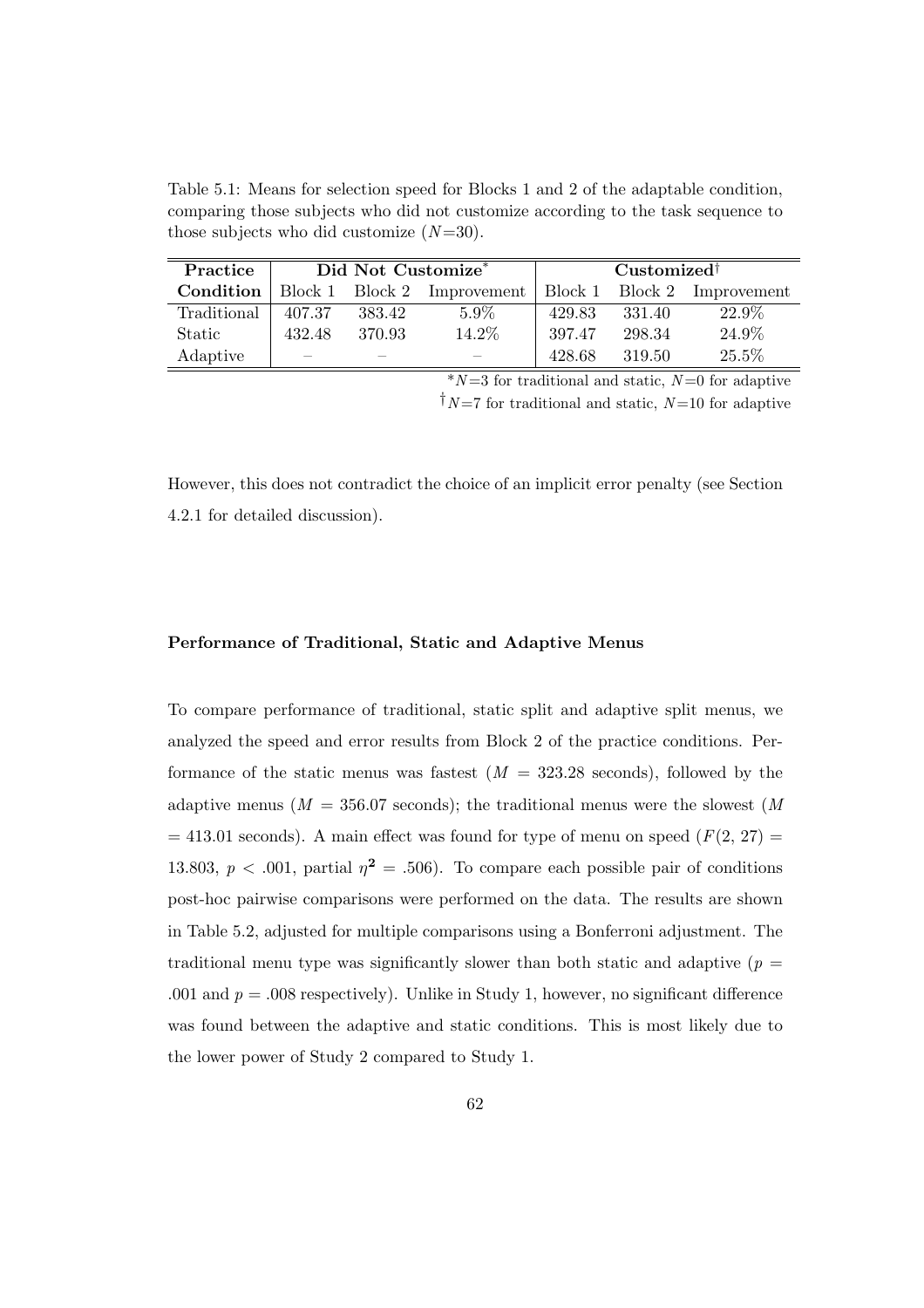| Menu $(i)$  | Menu $(i)$    | Mean Diff-     | Std.    | $\mathrm{Sig.}^{\mathrm{a}}$ | Partial $\eta^2$ |
|-------------|---------------|----------------|---------|------------------------------|------------------|
|             |               | erence $(i-j)$ | Error   |                              |                  |
| Traditional | <b>Static</b> | 89.731*        | 17.2834 | .001                         | .574             |
| Traditional | Adaptive      | $56.943*$      | 17.2834 | .008                         | .377             |
| Static      | Adaptive      | $-32.788$      | 17.2834 | .206                         | .183             |

Table 5.2: Pairwise comparisons for speed dependent variable for Block 2 of the practice conditions.

\* The mean difference is significant at  $p < .05$ 

a Adjusted for multiple comparisons using Bonferroni

Table 5.3: Summary of self-reported preference measures  $(N=30)$ .

| Practice    | Adaptable | Adaptable     | Undecided |
|-------------|-----------|---------------|-----------|
| Condition   | Preferred | Not Preferred |           |
| Adaptive    |           |               |           |
| Static      |           |               |           |
| Traditional |           |               |           |
| Total       | (۶۰       |               |           |

## Learning of Traditional, Static and Adaptive Menus

To compare learning between traditional, static and adaptive menus, we calculated the mean percentage decrease in completion time between Block 1 and Block 2 of the practice conditions. There was an improvement of approximately 9% for all three types of menu ( $N = 10$  for all types of menu;  $M = 9.4\%, SD = 3.3\%$  for traditional;  $M = 9.7\%$ ,  $SD = 2.5\%$  for static;  $M = 8.5\%$ ,  $SD = 8.5\%$  for adaptive). Thus, our data did not show any difference in learning across the three types of menus. However, since we only used two selection sequence blocks for this data, a longitudinal study would be required to determine if there is a change in relative learning performance over time.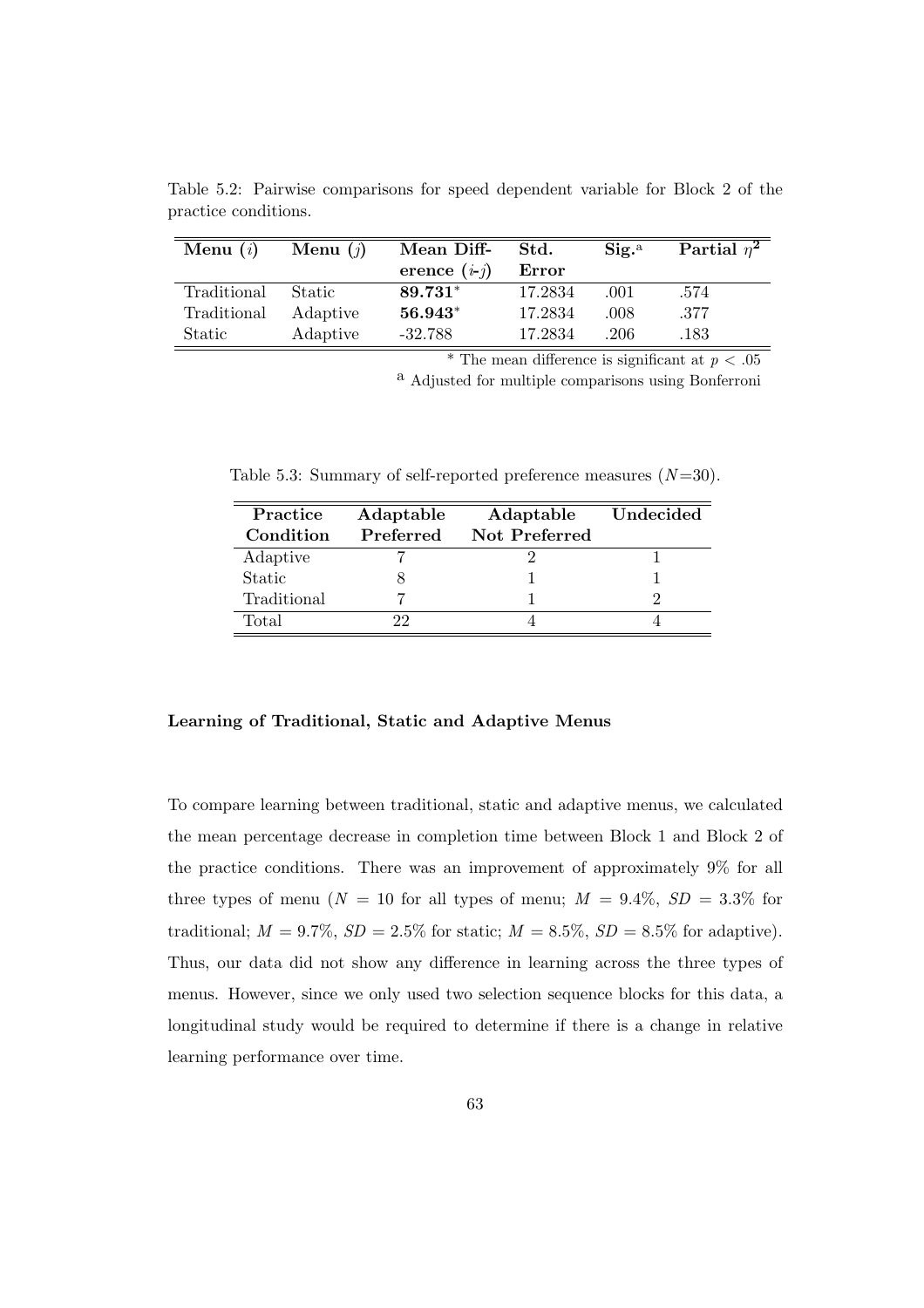### 5.3.2 Self-reported Measures

The preference rankings recorded by subjects are summarized in Table 5.3. The results are similar to the preference results from Study 1, with the addition of the traditional menu condition. Most people (22 of 30) in all three practice conditions preferred the adaptable menu to the menu they used in the practice condition. A Chi-square analysis to assess whether the total rankings differ from the case where all categories are rated equal shows that there is a significant difference in the number of people who preferred the adaptable menus to their respective practice menu condition  $(\chi^2(2,30) = 21.60, p < .001)$ .

All subjects who used the customization mechanisms stated that they did so based on the frequency with which items appeared in the task sequence. Beyond that, three subjects specified as well that they would choose an item closer to the bottom of the menu if they needed to select between two items of approximately similar frequency. Three subjects further ordered their items alphabetically within the top partition.

For the five participants who did not customize, the reason given was that they were already familiar with the menu layout and felt that it would be inefficient to change it. For example, one subject noted: "... I have familiarized myself with the location of items so did not want to change them."

## 5.3.3 Customization (Menu Layout)

The mean menu layout scores for the adaptable menu are presented in Table 5.4. When the layout scores of all subjects are compared, the subjects in the adaptive practice condition have the lowest (best) mean score  $(M = 283.2)$ , while mean layout scores for the traditional and static practice conditions are more similar (M  $= 553.5$  and  $M = 495.7$  respectively). With only those subjects who customized their adaptable menus, the mean scores are all relatively close  $(M = 278.3, M)$  $= 250.1$ , and  $M = 283.2$  for traditional, static, and adaptive practice conditions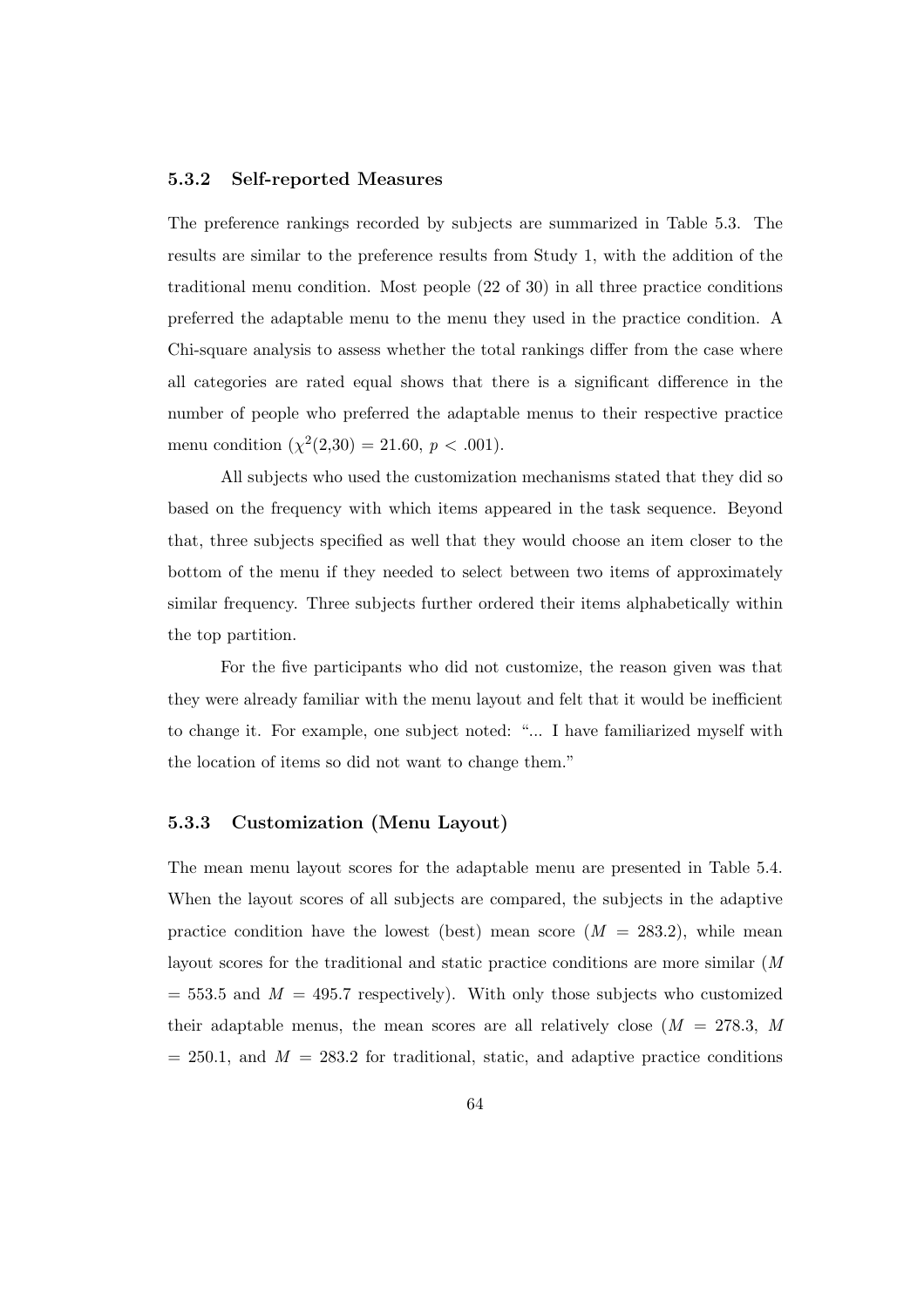| <b>Practice Condition</b> | Mean Score |                                   |  |
|---------------------------|------------|-----------------------------------|--|
|                           |            | All Subjects Those Who Customized |  |
| Traditional               | $553.5*$   | $278.3^{\dagger}$                 |  |
| Static                    | $495.7*$   | $250.1^{\dagger}$                 |  |
| Adaptive                  | $283.2*$   | $283.2*$                          |  |
|                           |            | $N=10, \mathsf{I} N=7$            |  |

Table 5.4: Layout scores for customization for the 24 subjects who customized based on the task sequence in Study 2.

respectively). Though the sample size is small, this suggests that a future study may not find an effect of practice on the ability to customize (i.e. on the quality of the menu layout). Although the average layout scores for all subjects suggests there will be a difference in the quality of menu layout across different practice conditions, the real effect is likely on whether users choose to customize or not.

## 5.4 Summary of Results

No significant effect was found to support either H1 (efficiency of customization is no different for the adaptive and static split menu practice conditions) or H2 (users customize least efficiently with the traditional practice condition). Though not statistically significant, we found that all 10 subjects in the adaptive practice condition customized their adaptable menus, whereas only 7 subjects in each of the static and traditional practice conditions customized. This suggests that the adaptive nature of the practice condition may have contributed to the subject's willingness to customize. As well, we built on the results of Study 1 by showing that the traditional menu is slower than the adaptive split menu, and that the adaptable menu is preferred to the traditional menu.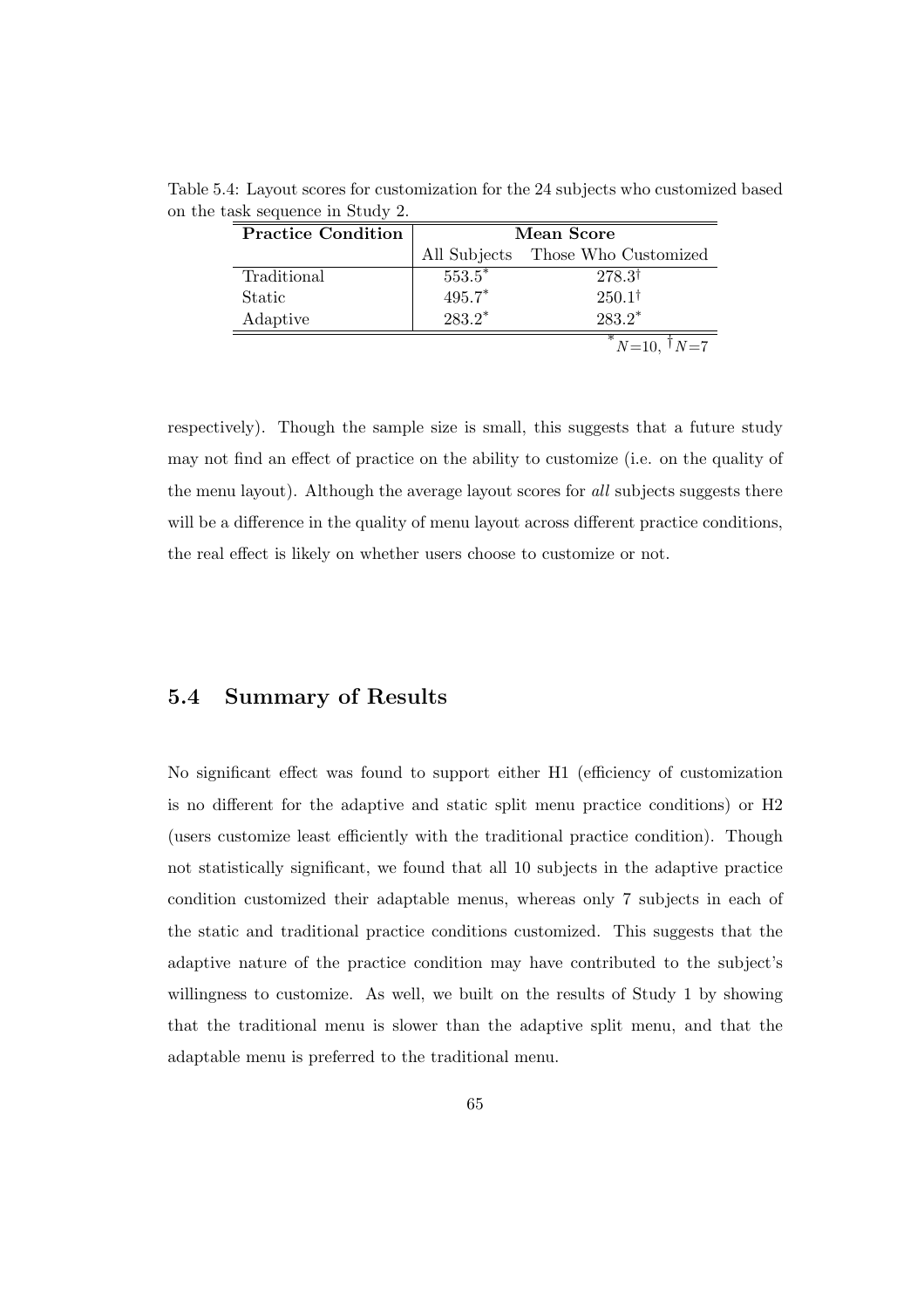## 5.5 Discussion

Unfortunately, the study design had lower statistical power than we had anticipated. This was the result of combining a between-subjects design with a task that had relatively high individual variance. In estimating the number of subjects that would be required to obtain significant results, we relied on similar individual variance as in Study 1; however, this was not enough to compensate for the drop in statistical power when using a between-subjects design over a within-subjects design. One possible trend which we identified was that subjects may customize more efficiently after exposure to the adaptive menu. If this trend were to hold for a larger sample size, given the observed power of this study, we estimate that at least twice as many subjects per cell would be needed to achieve statistical significance.

Study 2 tested the first of four possible explanations for the interaction effect that was found in Study 1 (see Section 4.3): that the type of prior exposure affects the user's willingness to customize. Although no statistically significant effect was found to support this hypothesis, we cannot safely conclude that the type of prior exposure does not have an affect on willingness to customize because of the study's low power. This hypothesis should be retested in a future study. In addition, the other three proposed explanations for the interaction effect in Study 1 have not yet been tested and remain for future work. A larger sample size would also be needed to determine if there is an effect of practice on the frequency of subjects choosing to customize or not (i.e., to analyze frequency data using Chi-square would require a much larger number of subjects).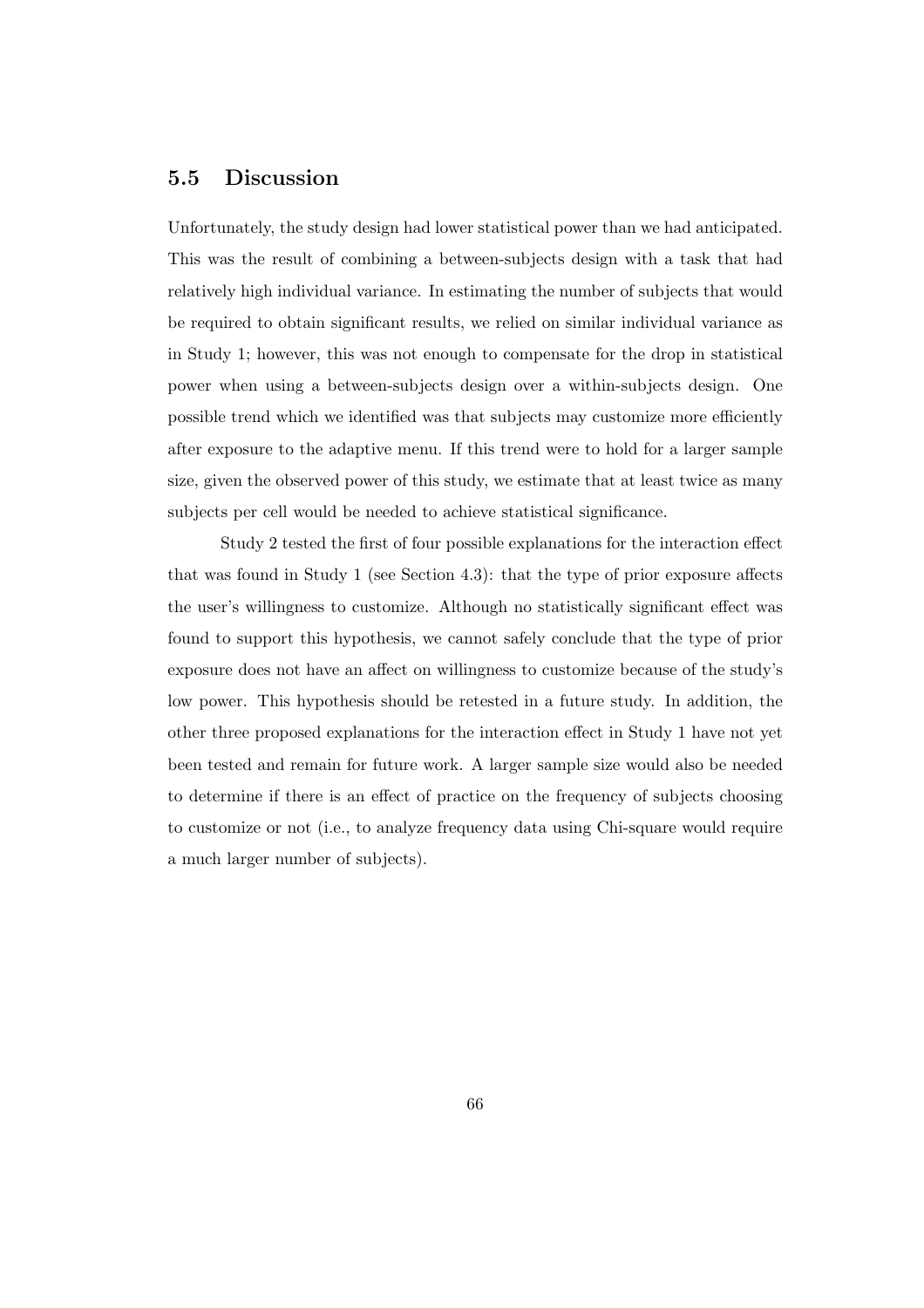## Chapter 6

## Conclusions and Future Work

The primary goal of the work presented in this thesis was to compare the efficiency of static, adaptive, and adaptable interaction techniques. While previous work has compared adaptive and adaptable interaction in a field setting [42], there has never been a controlled comparison of the efficiency of these three techniques. Our work addresses this gap and provides complementary results to strengthen the existing body of research on adaptive and adaptable systems, and more generally on menu design. Two separate studies were run to measure several aspects of the efficiency of static, adaptive, and adaptable interaction techniques in the context of pull-down menus. The implications for interface design and questions that have arisen will be useful for guiding further research in the area.

## 6.1 Limitations

These studies were conducted as lab experiments, and as with any lab experiment, there is a trade-off of realism and generalizability for increased precision [40]. The limitations are tempered by the close connection with previous field study work conducted by McGrenere, Baecker and Booth [42] in a more natural setting, and by steps taken to maintain a degree of ecological validity, such as basing the task on real usage data. Nonetheless, these issues should still be discussed.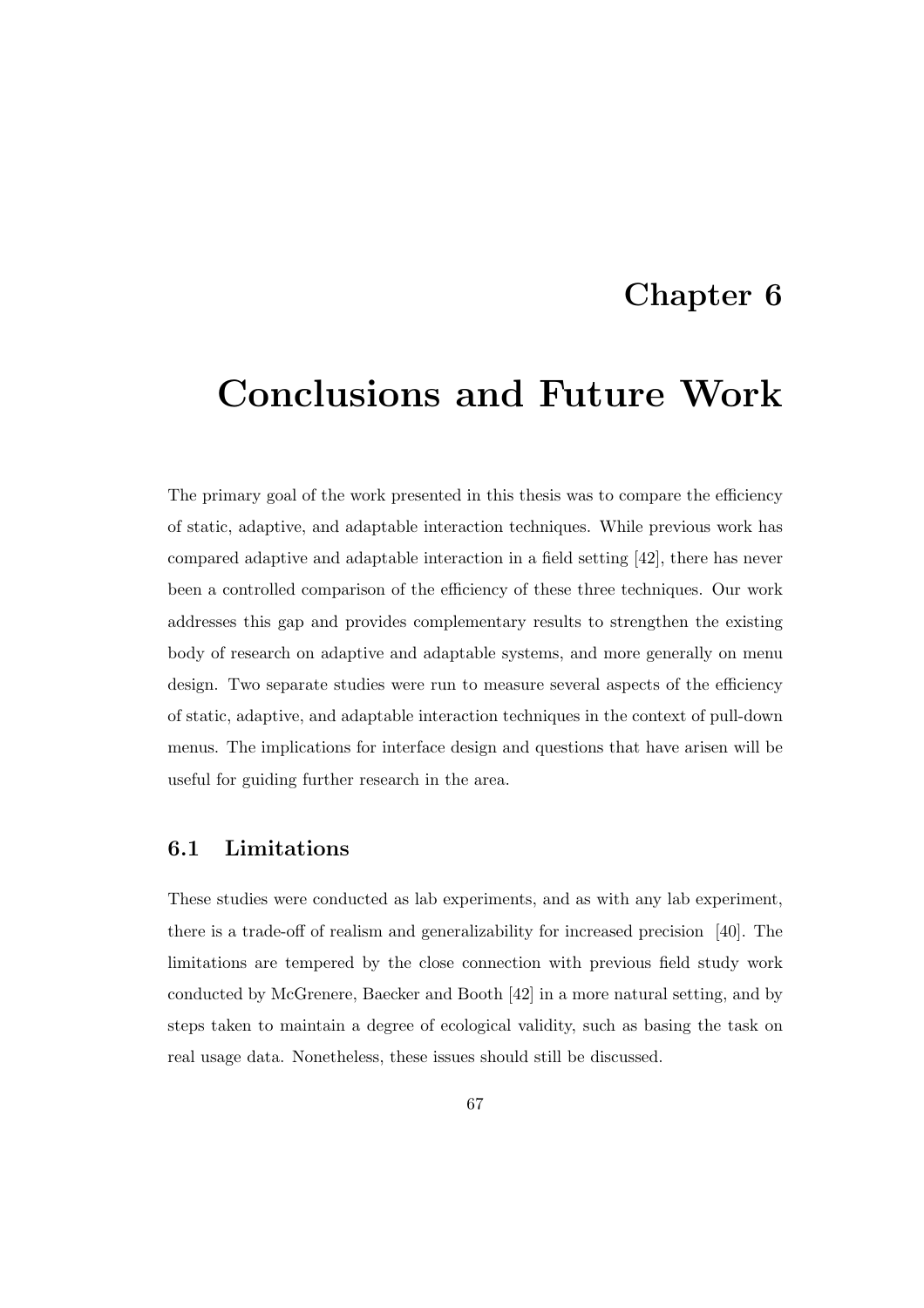In a realistic setting, several variables could affect the user's ability to select menu items and to customize a menu, including such factors as an extended time between selections, switching between tasks, and the range of distractions that can occur in a busy workplace. Since these experiments were performed over a relatively short period of time, memory requirements placed on the user will inevitably differ from those in a more realistic setting. In addition, though we addressed factors such as motivation and training in our studies, these cannot be accounted for perfectly in any lab setting.

The issue of generalizability arises for multiple reasons. First, our subject pool was relatively constrained. Almost all subjects identified themselves as students between the ages of 18 and 39. It is possible that due to the age and education level of this population they have, in general, relatively high technical exposure and expertise compared with other populations.

Furthermore, this experiment tested very specific adaptable and adaptive systems. Questions remain as to how generalizable these menu conditions are to other applications, and also how generalizable menu adaptivity is to other interaction techniques. In particular, the adaptive algorithm used here was based on simple values of frequency and recency, so that it would maintain some consistency with Microsoft's adaptive algorithm and would be reasonable to implement within the scope of this research. A more sophisticated adaptive interface, however, may behave differently and yield more positive (or possibly negative) results in comparison to an adaptable interface.

Another possible limitation of the adaptive algorithm is that it required an initial training period at the beginning of each selection block to attain a relatively stable state (i.e., for the two most frequent menu items to remain unchanged throughout the rest of the selection sequence). We chose to reset the adaptive algorithm at the beginning of each selection block because data from a previous selection block, or even from the end of the same selection block, may not have been relevant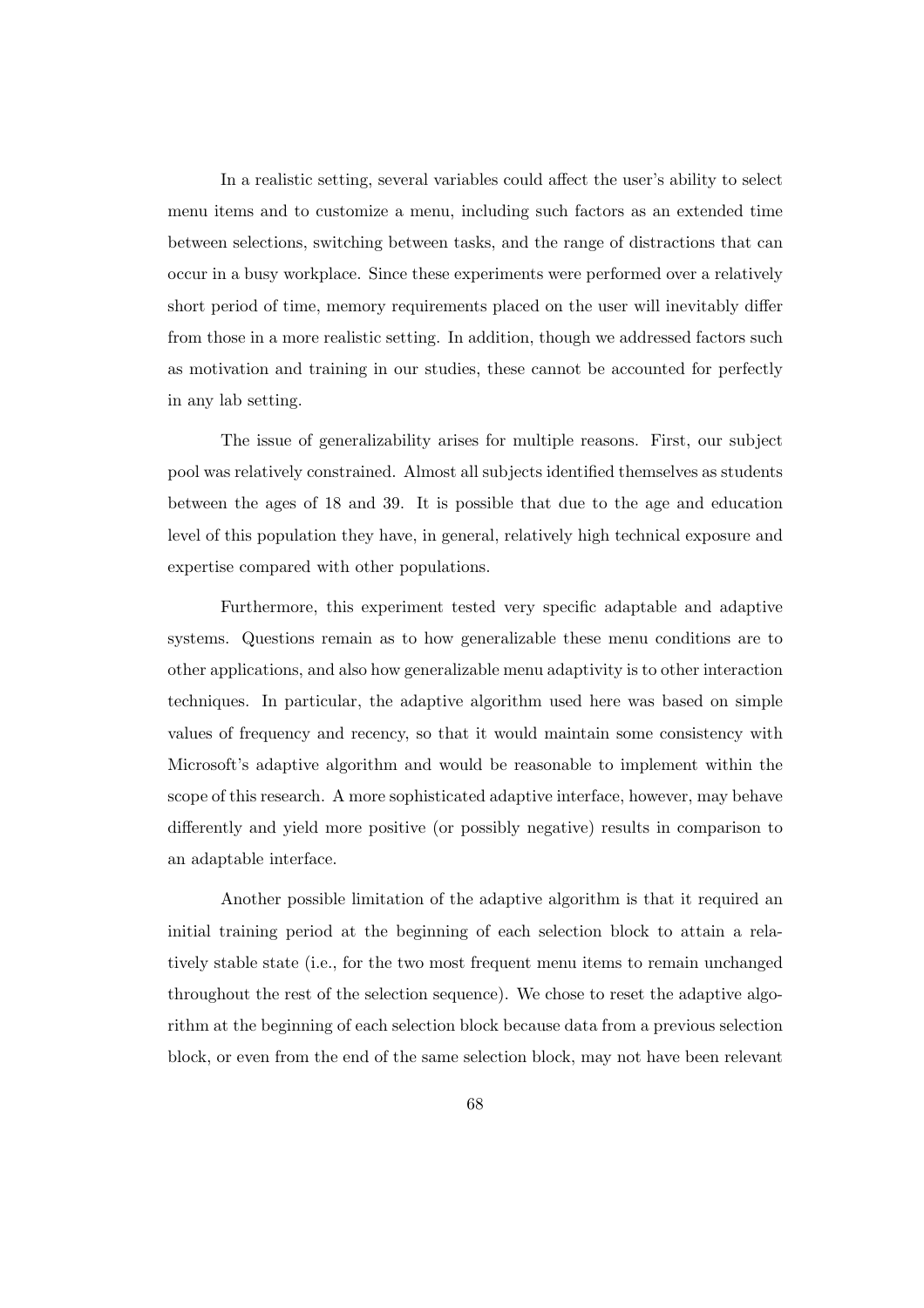to the current block. The result, however, was that 1, 8, and 18 selections were required on average from the Insert, Format, and File menus respectively for those menus to stabilize in a given 200-item selection sequence. While this behaviour may have had a negative impact on the performance of the adaptive menus, the extent of this impact is unclear. Finally, the choice to initially populate the top part of the adaptive split menus (consistent with the common commercial application, MS Word) may have removed an opportunity for the user to better understand the decisions of the adaptive algorithm. That is, if the top part of the adaptive split menus had been initially empty and subsequently populated as a subject performed a selection sequence, this may have given the subject a clearer understanding of the adaptive algorithm.

## 6.2 Satisfaction of Thesis Goals

The research goal defined at the outset of this research was to compare the efficiency of static, adaptive, and adaptable interaction techniques in a controlled setting. We hoped that in the process of accomplishing this goal, we would also be able to identify other trends about customization.

The primary goal was met through two studies. Study 1 was designed with the initial aim of comparing the efficiency of static, adaptive, and adaptable split menus, while Study 2 was designed as a follow-up study. The main measure of efficiency used in both studies was speed, which included an implicit error penalty.

The results of Study 1 showed that static split menus are significantly faster than adaptive split menus. In addition, the adaptable split menus were disproportionately affected by the order of presentation. When the adaptable menu was the first condition presented to the subject, the adaptable menu was slower than the static menu, and not significantly different from the adaptive menu. However, when the adaptable menu was not the first condition, the adaptable menu was faster than the adaptive menu, and not significantly different from the static menu. Un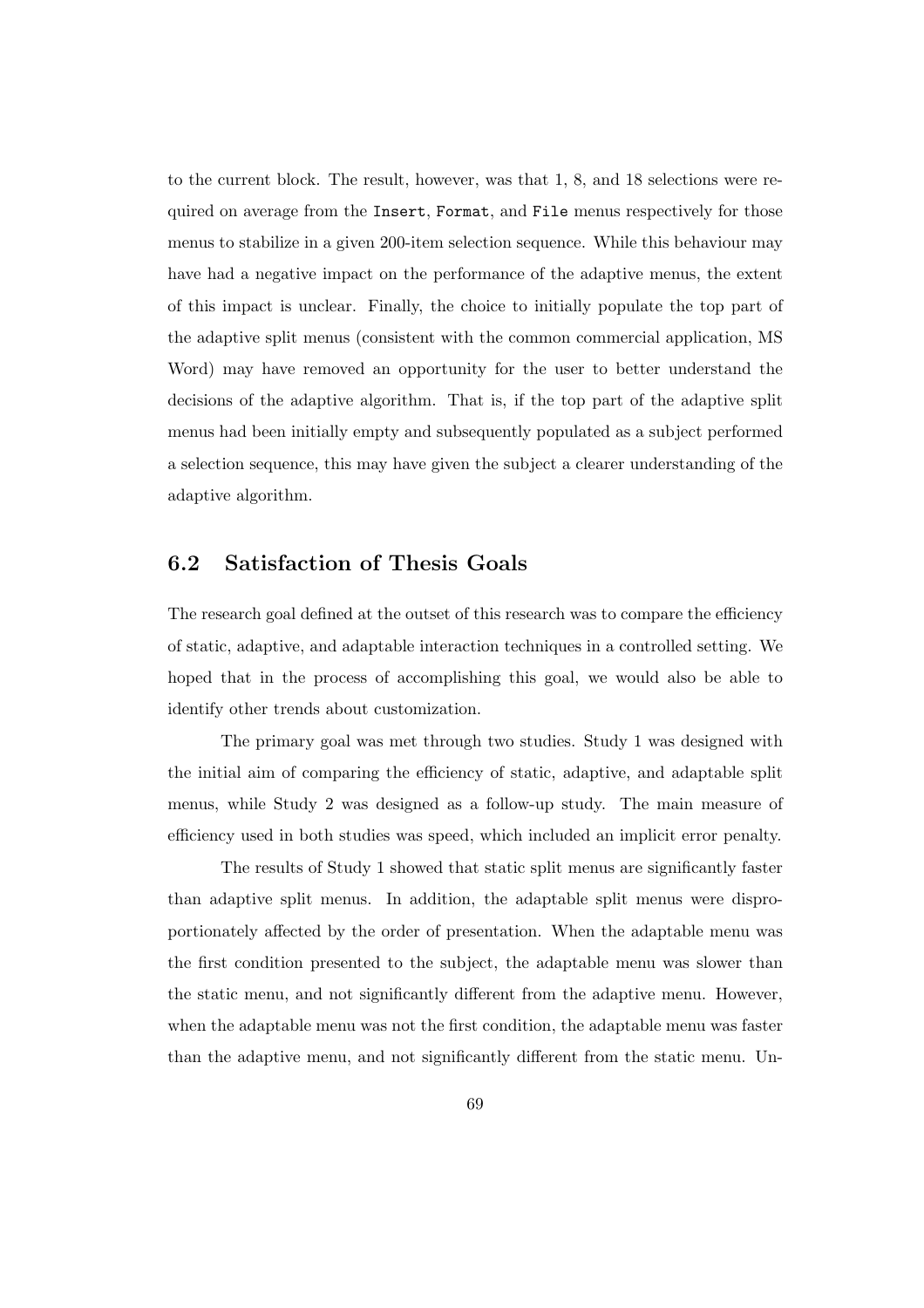derstanding this interaction is important to predicting the overall performance of adaptable menus; however, we were unable to draw strong conclusions about the nature of this effect because Study 1 used a Latin square design, which did not allow us to identify which component of the study caused the interaction effect.

Several possible explanations can be hypothesized for the interaction effect. In Study 2, we chose to explore whether the type of prior exposure affects the user's willingness to customize because we considered this to be the most likely explanation given the results from Study 1. No significant effect was found for type of exposure (i.e., traditional, static split, and adaptive split menus) on the performance of the adaptable menus. However, due to high individual variation on the experimental task, the study had low statistical power and the results should not be considered conclusive. This remains to be explored further, but leaves open the possibility that the duration of practice may have a stronger effect on the efficiency of the adaptable menus than does the type of practice.

Study 2 further contributed to the primary objective of this thesis because it allowed for the evaluation of a traditional menu (i.e., no split) to static and adaptive split menus. As expected, the traditional menu was significantly slower than the static split menu, replicating previous results by Sears and Shneiderman [51]. In addition, however, the traditional menus were found to be significantly slower than the adaptive split menus. Since a static split menu may not be feasible in a realistic setting because the frequently used menu items need to be known in advance of deployment to the user, traditional and adaptive menus may be more useful in practice. In such a situation, our results show that an adaptive alternative may be preferable.

Through Study 1, we have shown that adaptable menus can be as efficient as an optimal static split menu, and more efficient than an adaptive split menu. Study 1 implies that there are conditions that need to exist in order to achieve this efficiency, in particular the duration and/or type of prior exposure; however, we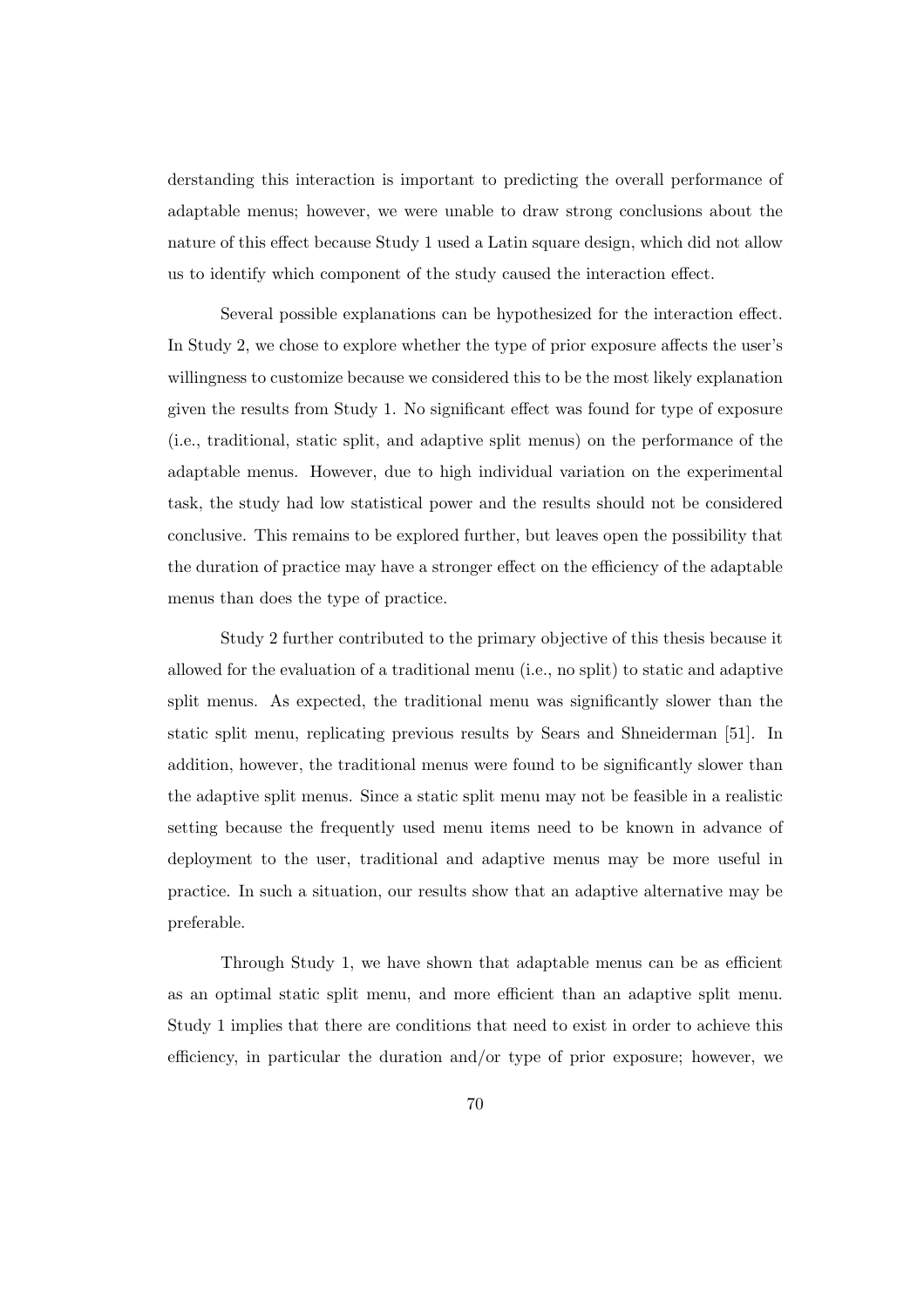have not yet proven which of these conditions is required.

Implications and secondary trends have been discussed throughout this thesis, contributing to a deeper understanding of customization. The results of Study 1 suggested that giving users control over their menus through an adaptable mechanism may increase the perceived efficiency of the menus. In Study 2, based on the post-evaluation questionnaires, we found that subjects unanimously chose to place items in the top section of their adaptable menu based on the perceived frequency with which those items had occurred in the selection sequence. In addition, a few subjects chose to further arrange menu items alphabetically within the top part of the menu. Finally, our studies found overwhelming support for personalized menu design. Even though more users preferred the adaptable menu to the adaptive menu in Study 1, the users who preferred the adaptive one expressed strong support for it. This suggests that combining the two in a mixed-initiative design may be the best way to satisfy a wide range of users.

## 6.3 Future Work

In addition to retesting the hypotheses of Study 2, several possibilities for future research arise from our results. Some of these are direct extensions that explore specific trends we have identified, whereas others are broader, more open possibilities that build upon these results to examine new issues. The following points briefly outline some areas for potential research.

#### Adaptive versus Adaptable Interaction for Different User Groups

Adaptable and adaptive approaches need to be explored in the context of accessible interfaces for diverse user populations. Our sample was quite homogeneous; the generalizability to other populations is worth further study. For example, children may acclimatize easily to an adaptive interface, while elderly users may find adaptive interfaces to be relatively incomprehensible.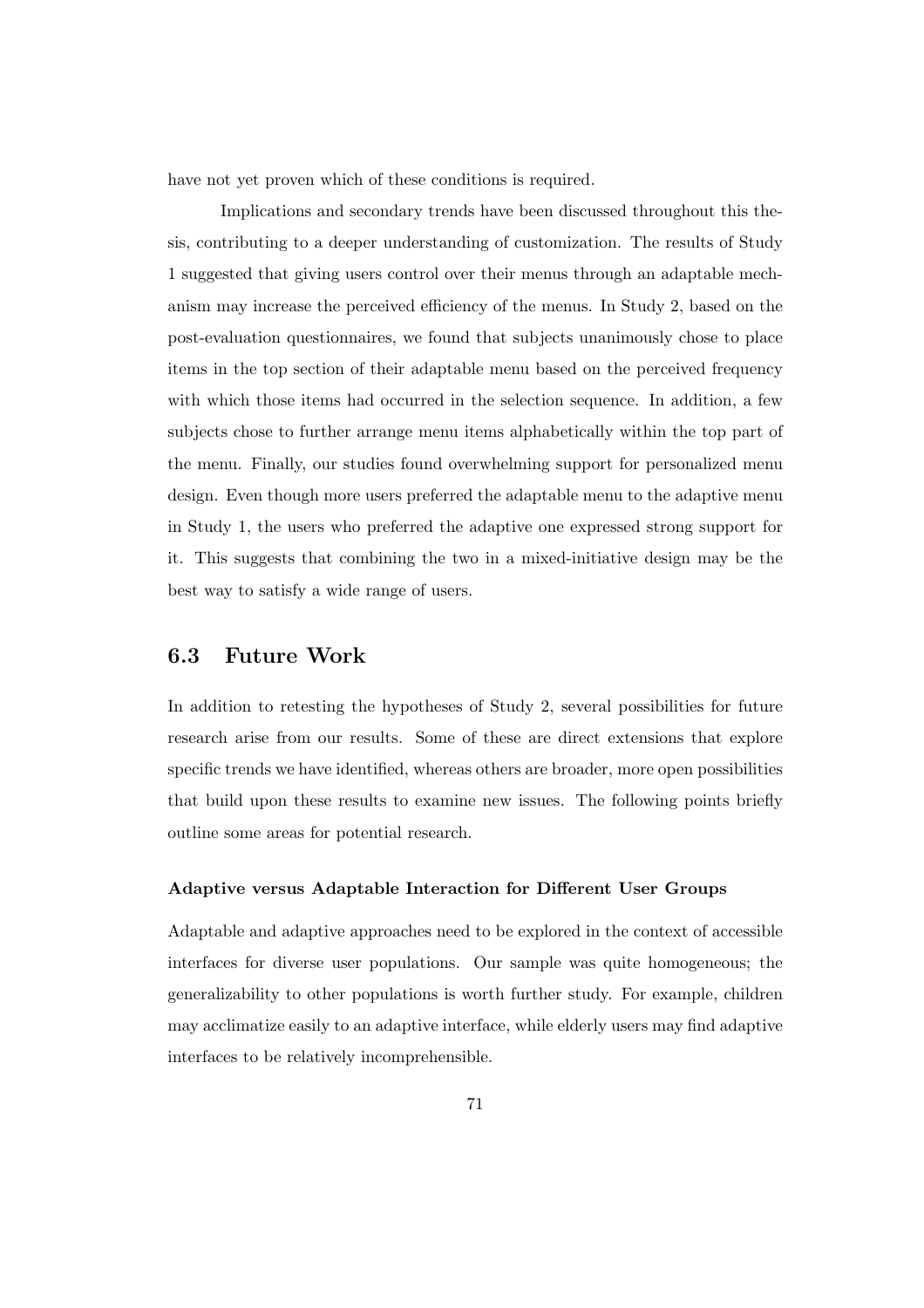### Mixed-Initiative Interfaces

In mixed-initiative interfaces, the system and the user share control of the interaction. Evaluation of this interaction style has received little attention in the research literature. One possibility for extending our work into this area would be to provide periodic suggestions from an adaptive system on what to add or delete from the top partition of a user's split menu, and measure the effect of these suggestions on the user's customization efficiency (as proposed in [5]). Another option would be to use a "pinning" metaphor like the Microsoft Windows XP start menu; that is, an adaptive algorithm would place items in the menu, and users could permanently choose to keep items in the menu by "pinning" them to the menu [45]. These types of approaches have potential to produce more efficient interfaces than either adaptive or adaptable interaction alone.

#### Adaptive Algorithm Transparency

The issue of predictability has been identified as a major challenge facing adaptive interfaces [23]. One question that is a direct extension of this work is whether knowledge of the internal process of the adaptive algorithm will affect the user's satisfaction and perceived efficiency. One could examine, for example, three levels of knowledge: no knowledge, a high-level overview (i.e., this algorithm chooses the most recent and most frequent items), and detailed understanding.

## Other Types of Menus: Replication with Microsoft's Personalized Menus

The adaptive menus found in Microsoft Office 2000 and XP display only a subset of the menu items when they are initially opened. The full set is opened by hovering the mouse pointer in the menu for a few seconds, or by clicking on an arrow at the bottom of the menu. The performance differences between the static, adaptive, and adaptable approaches may in fact be larger for menus with hidden items than for split menus, as it takes longer for people to search for an item that is absent than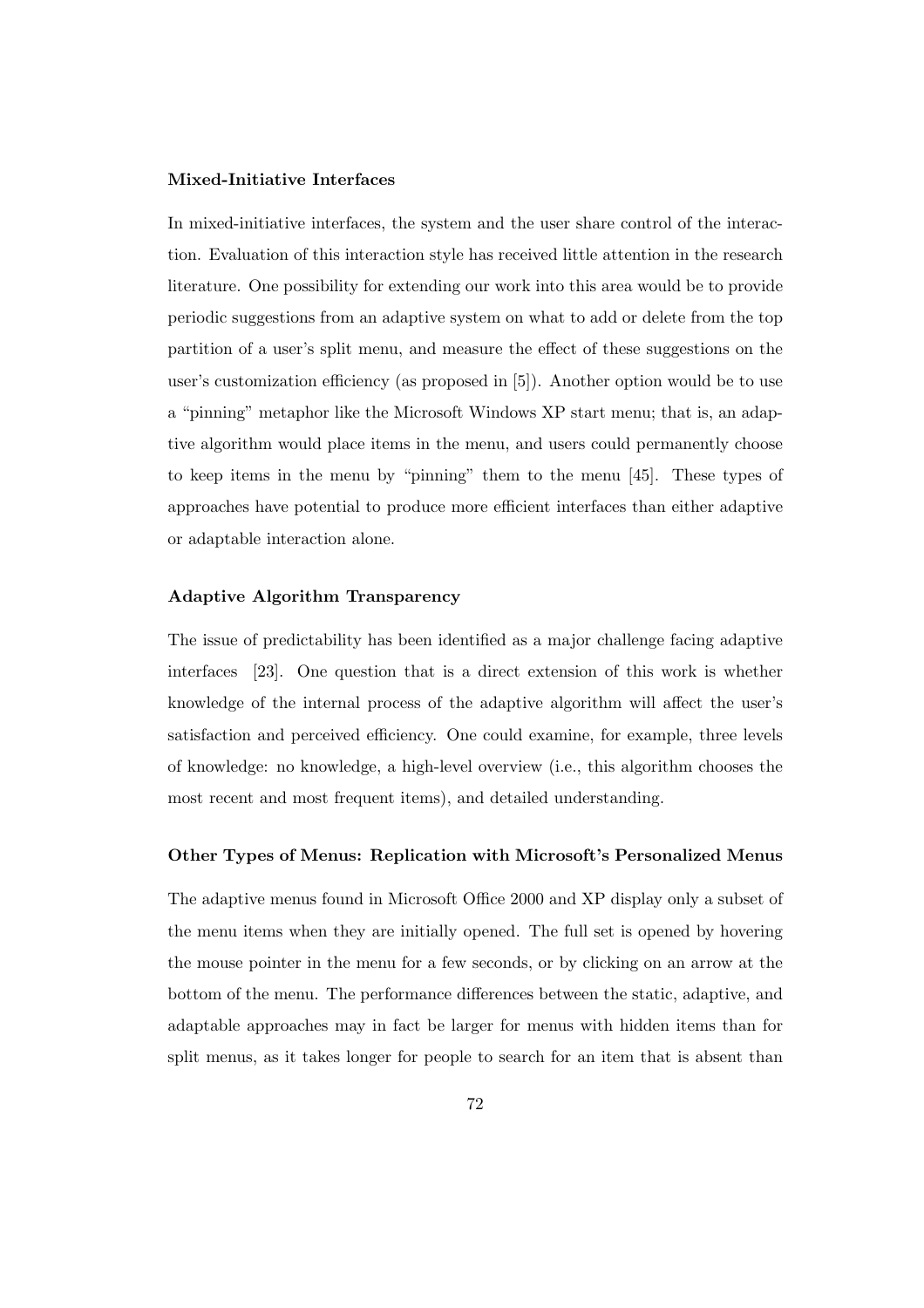for an item which is visible [63]. As well, the delay or extra click to view the full set of menu items is likely to slow down performance on this type of adaptive menu even more. These two aspects combined could exaggerate differences between the three types of menu.

## Field Study

The hypotheses from the studies discussed in this thesis should be retested in a field study to explore issues that would arise in a more naturalistic setting. In particular, a field study would be useful to follow-up on the trend (identified in Study 2) that suggests that exposure to an adaptive interface could encourage users to customize. Although we dealt with the issue of motivation in our lab study, it will be important to determine what types of differences there are in a setting with realistic time and motivation constraints. For example, when users are distracted by tasks and environmental factors, or are under other external pressure (such as deadlines at work), their willingness to customize may decrease but could be partially offset by providing exposure to an adaptive interface.

## 6.4 Concluding Remarks

This work should be seen as an initial step towards developing a thorough understanding of the efficiency of static, adaptive, and adaptable interaction techniques. The results and implications presented in this thesis should in particular motivate further research on customization and the factors which affect it. Before developing guidelines and theories that will be appropriate for a wide range of applications, further work needs to be done to evaluate these interaction techniques in terms of other interface components and interaction metaphors.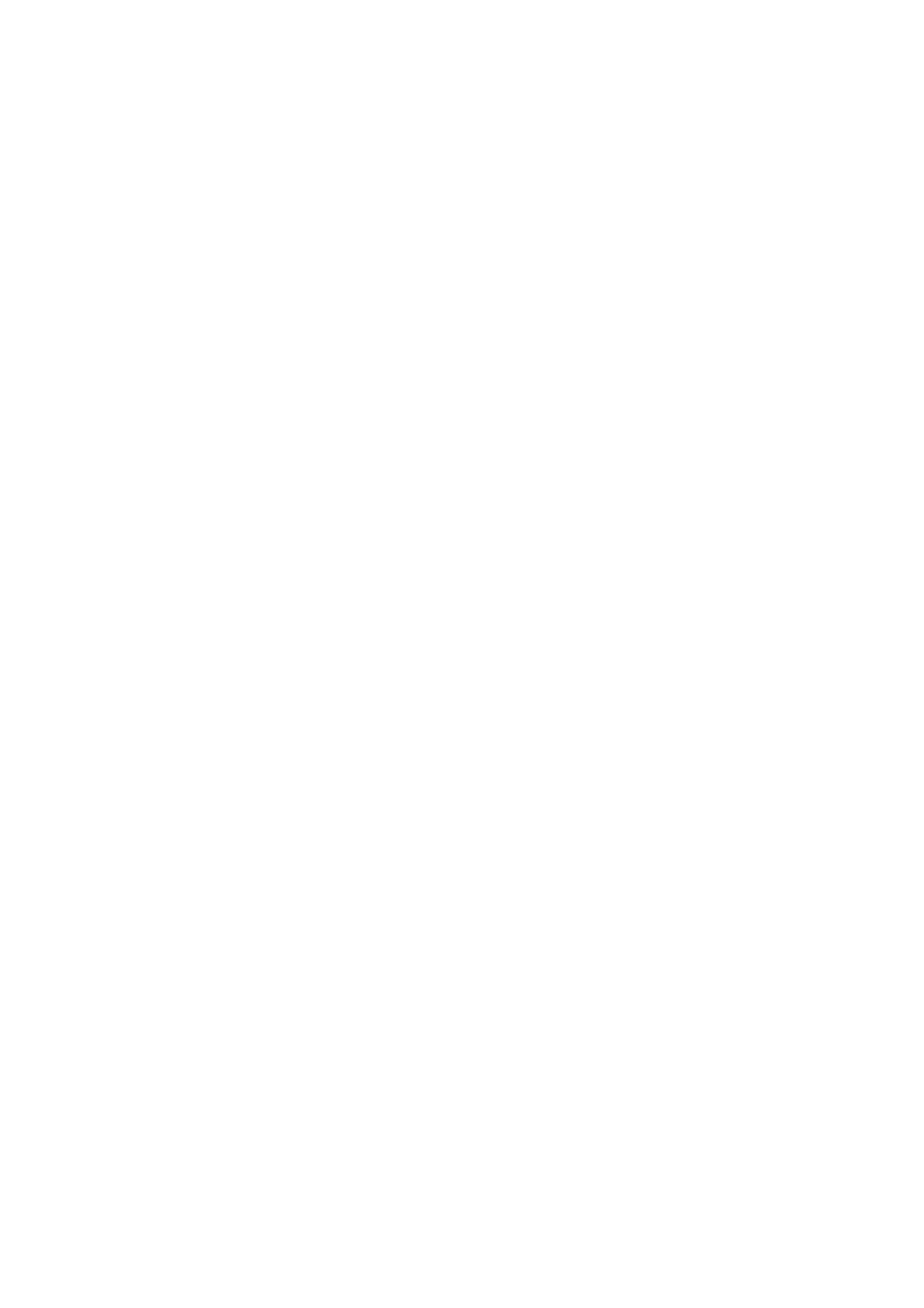## Bibliography

- [1] Bederson, B. B. (2000). Fisheye menus. In Proceedings of the 13th annual ACM symposium on User interface software and technology, (pp. 217–225). ACM Press.
- [2] Billsus, D., Brunk, C., Evans, C., Gladish, B., & Pazzani, M. J. (2002). Adaptive interfaces for ubiquitous web access. Communications of the ACM,  $45(5)$ , 34–38.
- [3] Blom, J. (2000). Personalization: A taxonomy. In CHI '00 extended abstracts on Human factors in computing systems, (pp. 313–314). ACM Press.
- [4] Brusilovsky, P. (2001). Adaptive hypermedia. User Modeling and User-Adapted Interaction, 11 (1-2), 87–110.
- [5] Bunt, A., Conati, C., & McGrenere, J. (2004). What role can adaptive support play in an adaptable system? In Proceedings of the 9th international conference on Intelligent user interface, (pp. 117–124). ACM Press.
- [6] Chin, D. N. (2001). Empirical evaluation of user models and user-adapted systems. User Modeling and User-Adapted Interaction, 11 (1-2), 181–194.
- [7] Conati, C., & VanLehn, K. (2000). Toward computer-based support of metacognitive skills: A computational framework to coach self-explanation. International Journal of Artificial Intelligence in Education, 11, 389–415.
- [8] Debevc, M., Meyer, B., Donlagic, D., & Svecko, R. (1996). Design and evaluation of an adaptive icon toolbar. User Modeling and User-Adapted Interaction, 6, 1–21.
- [9] Eisenberg, M., & Fischer, G. (1994). Programmable design environments: integrating end-user programming with domain-oriented assistance. In Proceedings of the SIGCHI conference on Human factors in computing systems, (pp. 431– 437). ACM Press.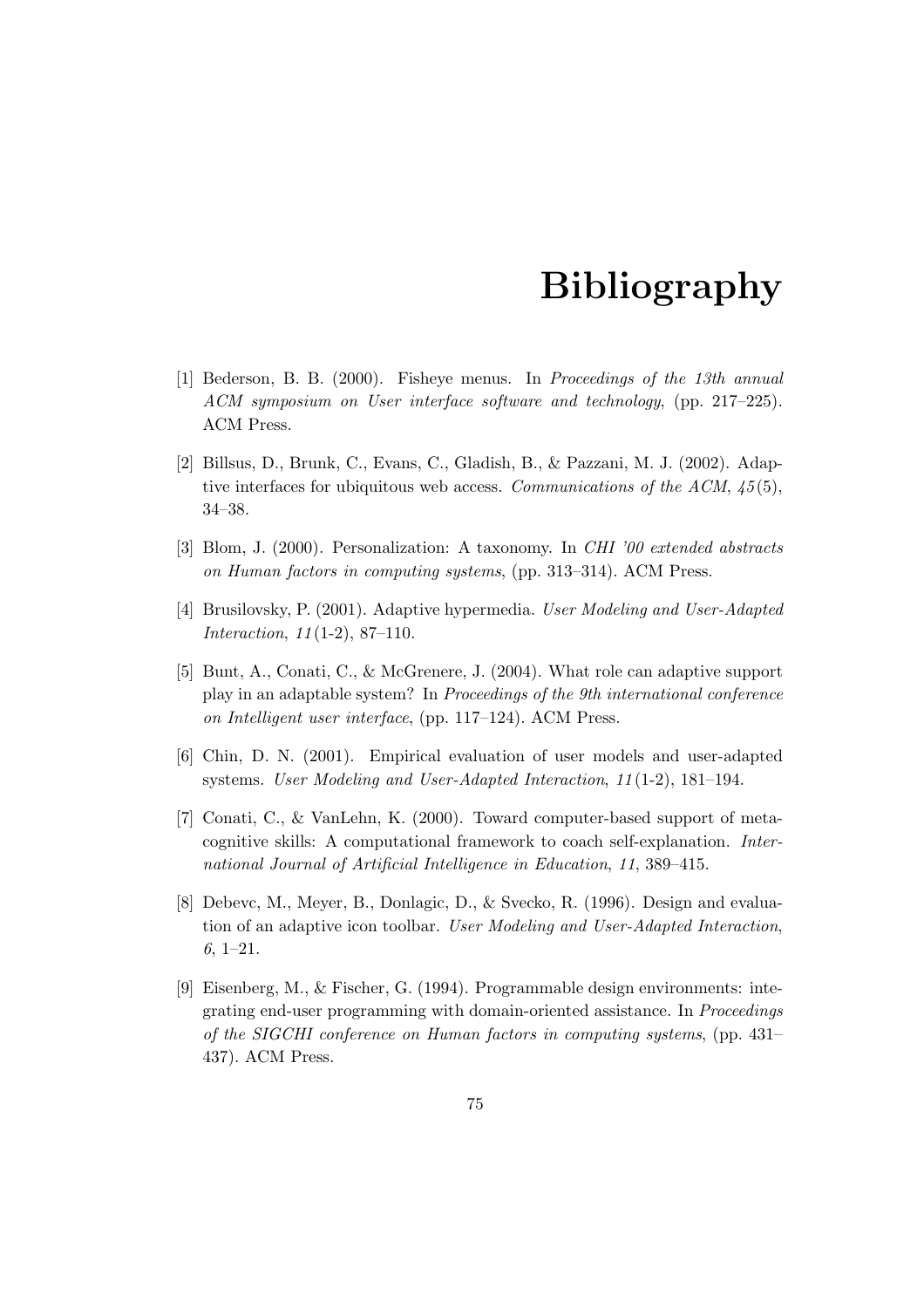- [10] Findlater, L., & McGrenere, J. (2004). A comparison of static, adaptive, and adaptable menus. In Proceedings of the ACM Conference on Human Factors in Computing (CHI 2004), (pp. 89–96).
- [11] Fink, J., Kobsa, A., & Nill, A. (1998). Adaptable and adaptive information provision for all users, including disabled and elderly people. New Review of Hypermedia and Multimedia, 4, 163–188.
- [12] Fischer, G. (2001). User modeling in human-computer interaction. User Modeling and User-Adapted Interaction, 11 (1-2), 65–86.
- [13] Fitzmaurice, G., Khan, A., Pieké, R., Buxton, B., & Kurtenbach, G. (2003). Tracking menus. In Proceedings of the 16th annual ACM symposium on User interface software and technology, (pp. 71–79). ACM Press.
- [14] Gajos, K., & Weld, D. S. (2004). Supple: automatically generating user interfaces. In Proceedings of the 9th international conference on Intelligent user interface, (pp. 93–100). ACM Press.
- [15] Gong, Q., & Salvendy, G. (1995). An approach to the design of skill adaptive interface. International Journal of Human-Computer Interaction,  $7(4)$ , 365– 383.
- [16] Greenberg, S. (1993). The computer user as toolsmith: The use, reuse, and organization of computer-based tools. Cambridge University Press.
- [17] Greenberg, S., & Witten, I. (1985). Adaptive personalized interfaces: A question of viability. *Behaviour and Information Technology*,  $\chi(1)$ , 31–45.
- [18] Greenberg, S., & Witten, I. (1988). How users repeat their actions on computers: principles for design of history mechanisms. In Proceedings of the SIGCHI conference on Human factors in computing systems, (pp. 171–178). ACM Press.
- [19] Grundy, J. C., & Hosking, J. G. (2002). Developing adaptable user interfaces for component-based systems. Interacting with Computers,  $14(3)$ , 175–194.
- [20] Gustafson, T., Schafer, J. B., & Konstan, J. (1998). Agents in their midst: Evaluating user adaptation to agent-assisted interfaces. In Proceedings of the 3rd international conference on Intelligent user interfaces, (pp. 163–170). ACM Press.
- [21] Hochheiser, H., Kositsyna, N., Ville, G., & Shneiderman, B. (1999). Performance benefits of simultaneous over sequential menus as task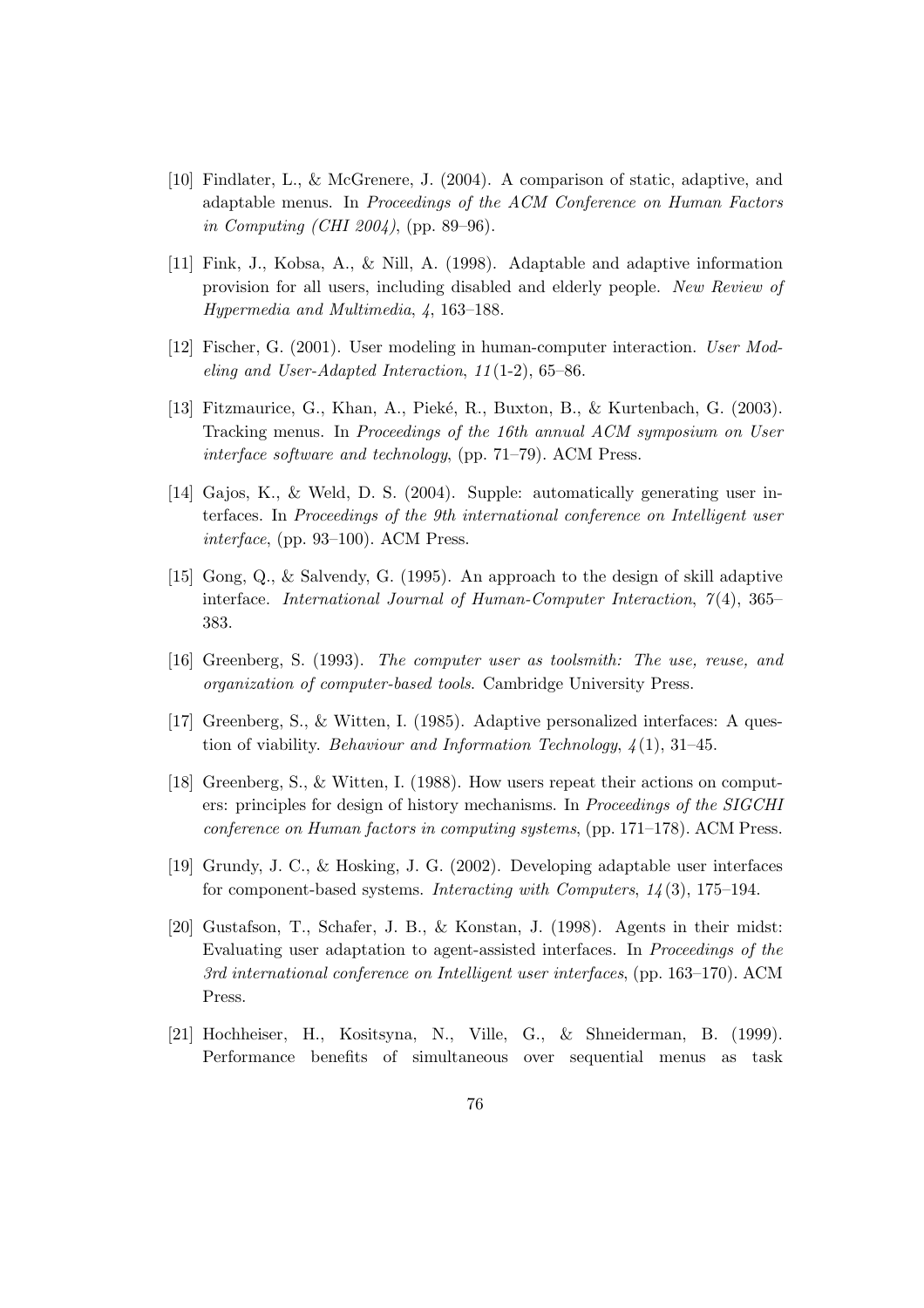complexity increases. CS-TR-4066, University of Maryland. URL citeseer.ist.psu.edu/article/hochheiser00performance.html.

- [22] Höök, K. (1997). Evaluating the utility and usability of an adaptive hypermedia system. In Proceedings of the 2nd International Conference on Intelligent User Interfaces, (pp. 179–186). ACM Press.
- [23] Höök, K. (2000). Steps to take before intelligent user interfaces become real. Journal of Interacting with Computers, 12 (4), 409–426.
- [24] Horvitz, E. (1999). Principles of mixed-initiative user interfaces. In Proceedings of the Conference on Human Factors in Computing Systems (CHI '99), (pp. 159–166). ACM Press.
- [25] Hsi, I., & Potts, C. (2000). Studying the evolution and enhancement of software features. In Proceedings of the International Conference on Software Maintenance, (pp. 143–151).
- [26] Jameson, A. (2003). Adaptive interfaces and agents. In J. A. Jacko & A. Sears (Eds.), The human-computer interaction handbook, (pp. 305–330). Lawrence Erlbaum Associates.
- [27] Jameson, A., & Schwarzkopf, E. (2002). Pros and cons of controllability: An empirical study. In Proceedings of Adaptive Hypermedia, (pp. 193–202).
- [28] Kaufman, L., & Weed, B. (1998). Too much of a good thing? Identifying and resolving bloat in the user interface: A CHI 98 workshop. SIGCHI Bulletin,  $30(4)$ , 46-47.
- [29] Kay, J. (2001). Learner control. User Modeling and User-Adapted Interaction, 11, 111–127.
- [30] Kühme, T., Malinowski, U., & Foley, J. D. (1993). Facilitating interactive tool selection by adaptive prompting. In INTERACT '93 and CHI '93 conference companion on Human factors in computing systems, (pp. 149–150). ACM Press.
- [31] Kurtenbach, G., & Buxton, W. (1994). User learning and performance with marking menus. In Proceedings of the SIGCHI conference on Human factors in computing systems, (pp. 258–264). ACM Press.
- [32] Kurtenbach, G., Fitzmaurice, G. W., Owen, R. N., & Baudel, T. (1999). The hotbox: efficient access to a large number of menu-items. In *Proceedings of the* SIGCHI conference on Human factors in computing systems, (pp. 231–237). ACM Press.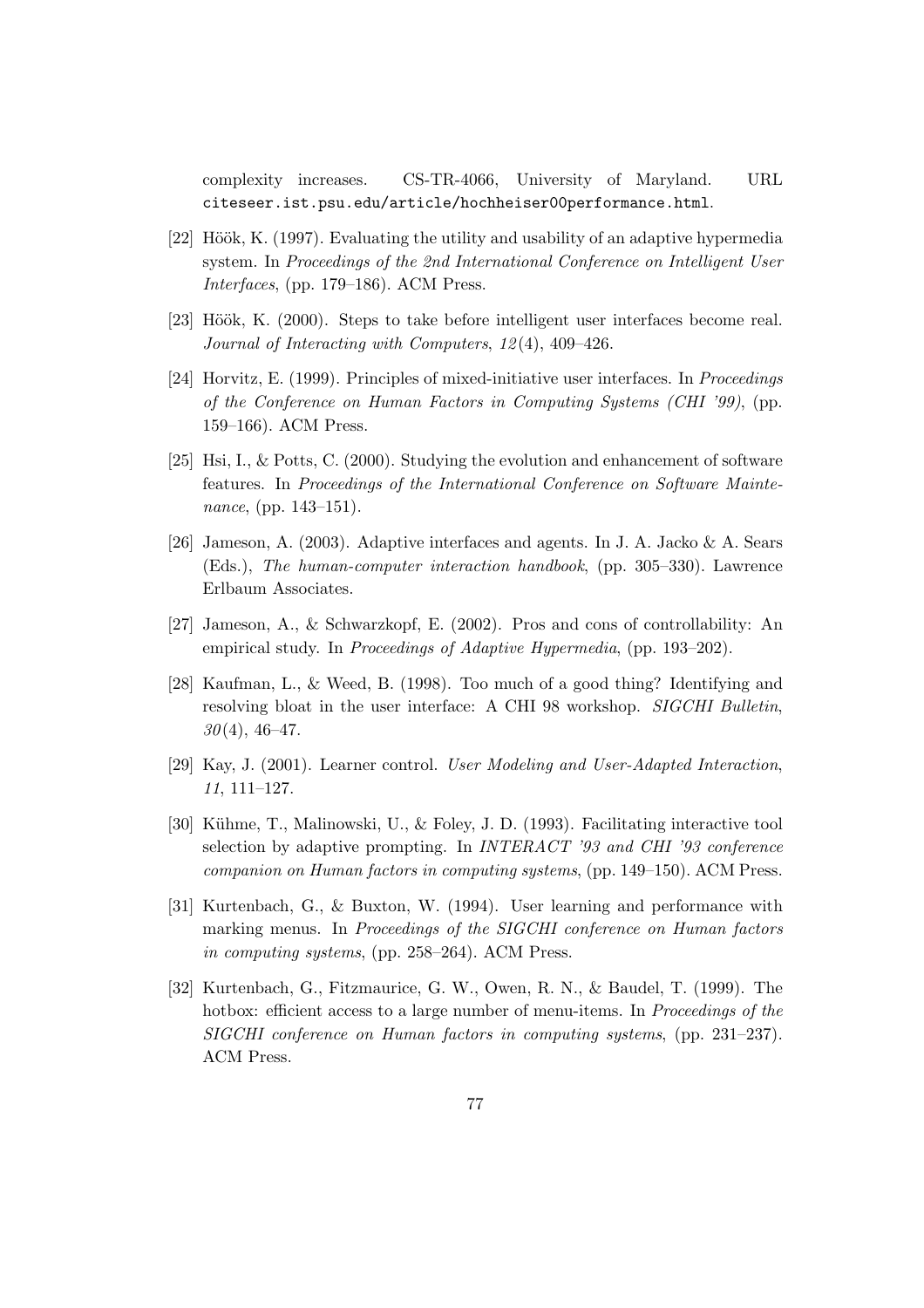- [33] Landauer, T. (1997). Chapter 9: Behavioral research methods in humancomputer interaction, (pp. 203–227). 2nd ed. Elsevier Science B.V.
- [34] Lee, B., & Bederson, B. B. (2003). Favorite folders: A configurable, scalable file browser. Tech report HCIL-2003-12, CS-TR-4468, UMIACS-TR-2003-38, University of Maryland.
- [35] Linton, F., Joy, D., Schaefer, H.-P., & Charron, A. (2000). Owl: A recommender system for organization-wide learning. Educational Technology & Society,  $3(1)$ .
- [36] Ma, J., Kienle, H. M., Kaminski, P., Weber, A., & Litoiu, M. (2003). Customizing Lotus Notes to build software engineering tools. In Proceedings of the 2003 conference of the Centre for Advanced Studies conference on Collaborative research, (pp. 211–222). IBM Press.
- [37] Mackay, W. E. (1990). Patterns of sharing customizable software. In Proceedings of the 1990 ACM conference on Computer-supported cooperative work, (pp. 209– 221). ACM Press.
- [38] Mackay, W. E. (1991). Triggers and barriers to customizing software. In Proceedings of the Conference on Human Factors in Computing Systems (CHI '91), (pp. 153–160).
- [39] MacLean, A., Carter, K., Lövstrand, L., & Moran, T. (1990). User-tailorable systems: pressing the issues with buttons. In Proceedings of the SIGCHI conference on Human factors in computing systems, (pp. 175–182). ACM Press.
- [40] McGrath, J. E. Methodology matters: Doing research in the behavioral and social sciences. In R. M. Baecker, J. Grudin, W. Buxton, & S. Greenberg (Eds.), Readings in Human-Computer Interaction: Towards the Year 2000, (pp. 152– 169).
- [41] McGrenere, J. (2002). The Design and Evaluation of Multiple Interfaces: A Solution for Complex Software. Ph.D. thesis, University of Toronto.
- [42] McGrenere, J., Baecker, R., & Booth, K. (2002). An evaluation of a multiple interface design solution for bloated software. CHI Letters,  $\lambda(1)$ , 163–170.
- [43] McGrenere, J., & Moore, G. (2000). Are we all in the same "bloat"? In Proceedings of Graphics Interface, (pp. 187–196).
- [44] Microsoft Corporation (1998). Microsoft Office 2000 Product Enhancements Guide. URL http://www.microsoft.com/Office/previous/2000/ ofcpeg2000.asp. Available online July 2004.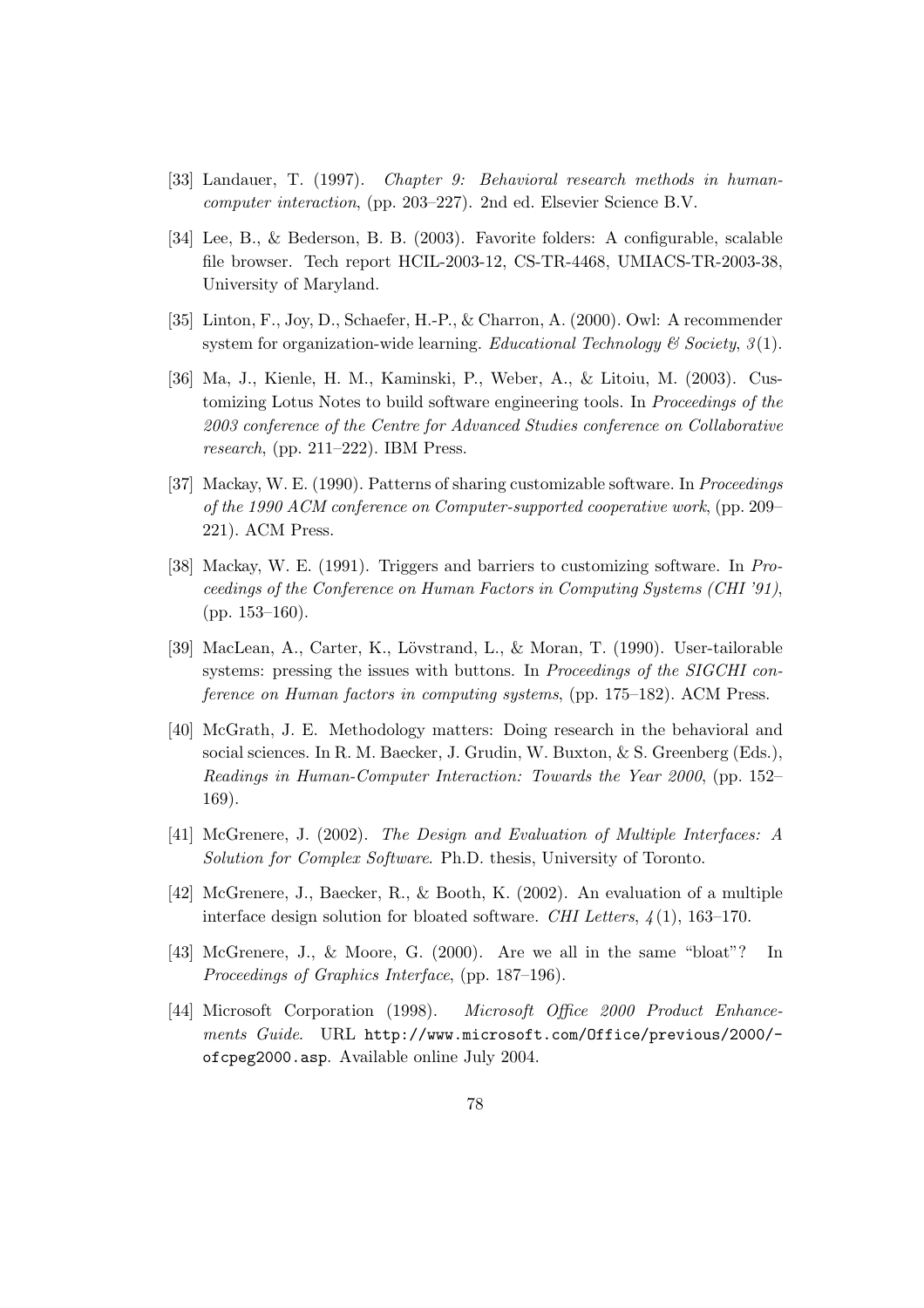- [45] Microsoft Corporation (2004). Windows XP Professional Product Documentation: Start menu overview. URL http://www.microsoft.com/ resources/documentation/windows/xp/all/proddocs/en/us/ win\_start\_overview.mspx.
- [46] Mitchell, J., & Shneiderman, B. (1989). Dynamic versus static menus: An exploratory comparison. *SIGCHI Bulletin*,  $20(4)$ , 33-37.
- [47] Neter, J., Wasserman, W., & Kutner, M. H. (1990). Applied Linear Statistical Models. 3rd ed. Homewood, Illinois: Irwin.
- [48] Norman, D. (1998). *The invisible computer*. MIT Press.
- [49] Norman, K. L. (1991). The Psychology of Menu Selection: Designing Cognitive Control at the Human/Computer Interface. Ablex Publishing Corporation.
- [50] Page, S. R., Johnsgard, T. J., Albert, U., & Allen, C. D. (1996). User customization of a word processor. In Proceedings of the SIGCHI Conference on Human Factors in Computing Systems, (pp. 340–346). ACM Press.
- [51] Sears, A., & Shneiderman, B. (1994). Split menus: Effectively using selection frequency to organize menus. ACM TOCHI,  $1(1)$ , 27-51.
- [52] Shneiderman, B. (1997). Direct manipulation for comprehensible, predictable and controllable user interfaces. In Intelligent User Interfaces, (pp. 33–39).
- [53] Shneiderman, B., & Maes, P. (1997). Direct manipulation vs. interface agents: Excerpts from debates at IUI 97 and CHI 97. Interactions,  $\frac{1}{6}$ , 42–61.
- [54] Shute, V. J., & Psotka, J. (1996). Intelligent tutoring systems: Past, present, and future. In D. Jonassen (Ed.), Handbook of Research on Educational Communications and Technology, (pp. 570–600). Macmillan.
- [55] Stephanidis, C., Akoumianakis, D., & Savidis, A. (1995). Design representations and development support for user interface adaptation. In Proceedings of 1st ERCIM Workshop on User Interfaces for all. ERCIM Press. URL citeseer.ist.psu.edu/stephanidis95design.html.
- [56] Stephanidis, C., Paramythis, A., Sfyrakis, M., Stergiou, A., Maou, N., Leventis, A., Paparoulis, G., & Karagiannidis, C. (1998). Adaptable and adaptive user interfaces for disabled users in the AVANTI project. In Proceedings of the 5th International Conference on Intelligence and Services in Networks, (pp. 153– 166). Springer-Verlag.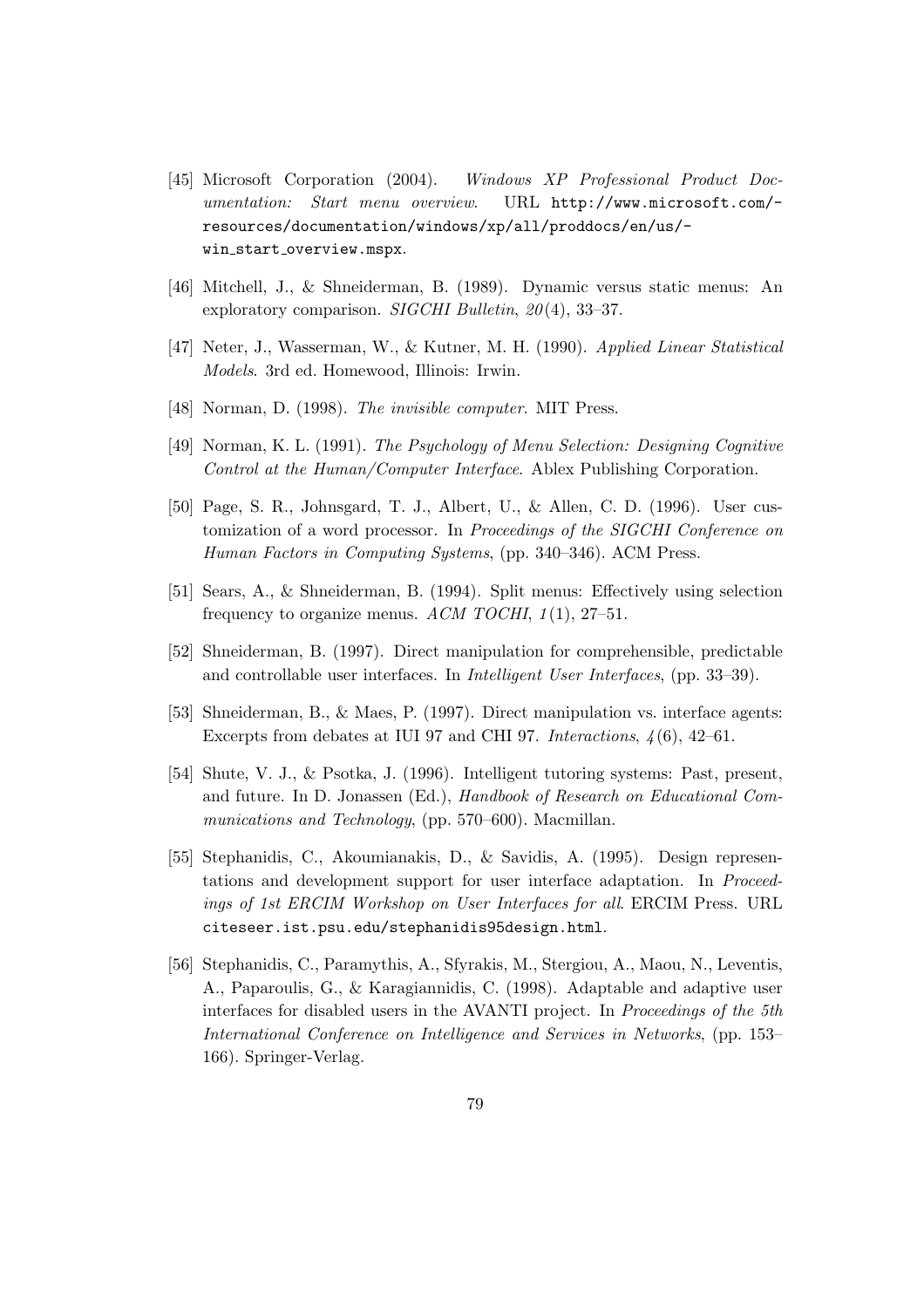- [57] Thomas, C., & Krogsoeter, M. (1993). An adaptive environment for the user interface of excel. In Proceedings of Intelligent User Interfaces (IUI '93), (pp. 123–130).
- [58] Trewin, S. (2000). Configuration agents, control and privacy. In Proceedings of the 2000 Conference on Universal Usability, (pp. 9–16). ACM Press.
- [59] Tsandilas, T., & m. c. schraefel (2003). User-controlled link adaptation. In Proceedings of the Fourteenth ACM Conference on Hypertext and Hypermedia, (pp. 152–160). ACM Press.
- [60] Warren, J. (2001). Cost/benefit based adaptive dialog: Case study using empirical medical practice norms and intelligent split menus. In Proceedings IEEE Australasian User Interface Conference (AUIC 2001), (pp. 100–107).
- [61] Weibelzahl, S., & Weber, G. (2002). Advantages, opportunities, and limits of empirical evaluations: Evaluating adaptive systems. Künstliche Intelligenz, 3/02, 17–20.
- [62] Weld, D. S., Anderson, C., Domingos, P., Etzioni, O., Gajos, K., Lau, T., & Wolfman, S. (2003). Automatically personalizing user interfaces. In Proceedings of the 18th International Joint Conference on Artificial Intelligence.
- [63] Wolfe, J. M. (1998). What can 1 million trials tell us about visual search? Psychological Science, 9, 33–39.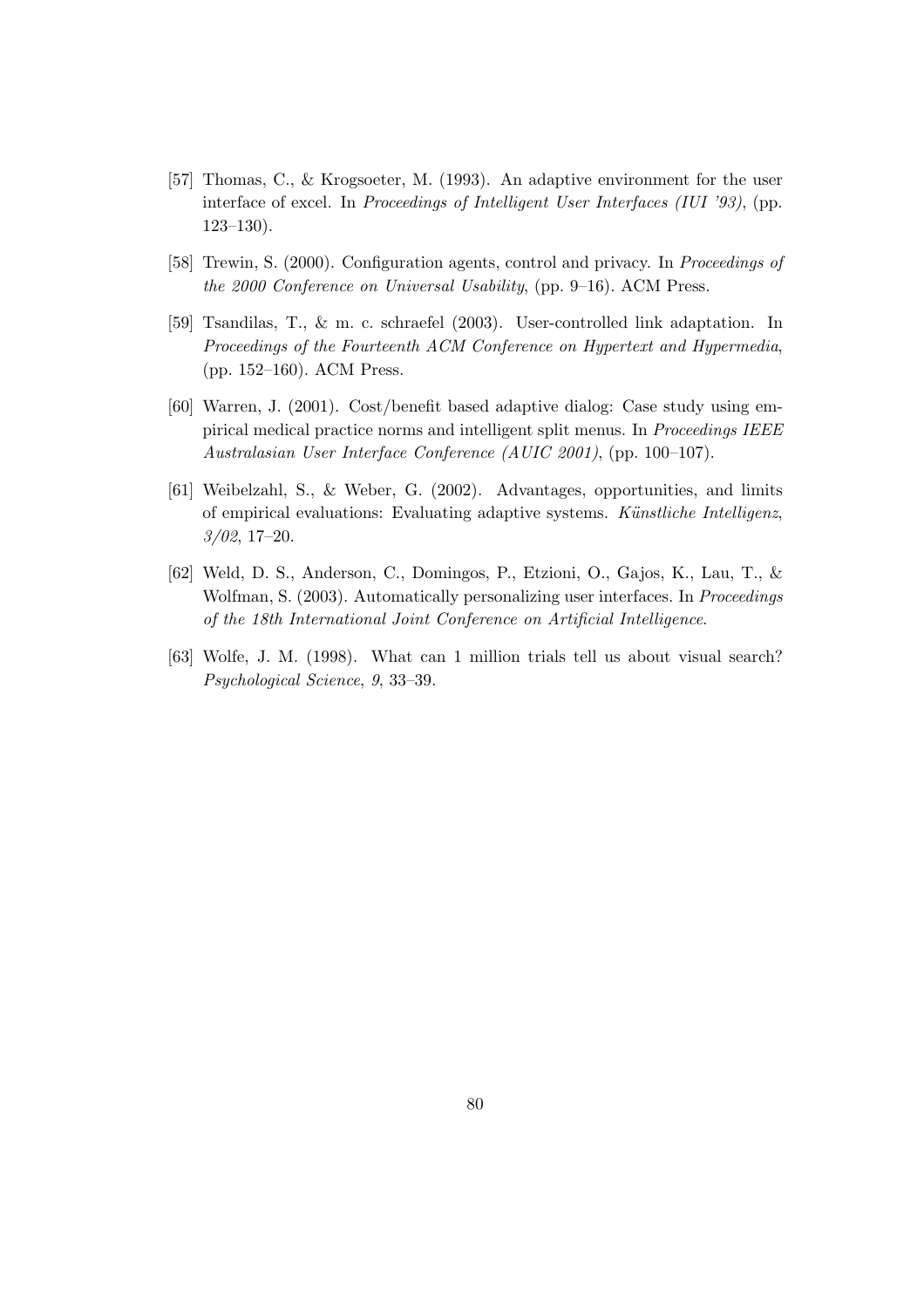Appendix A

# Study 1 Questionnaires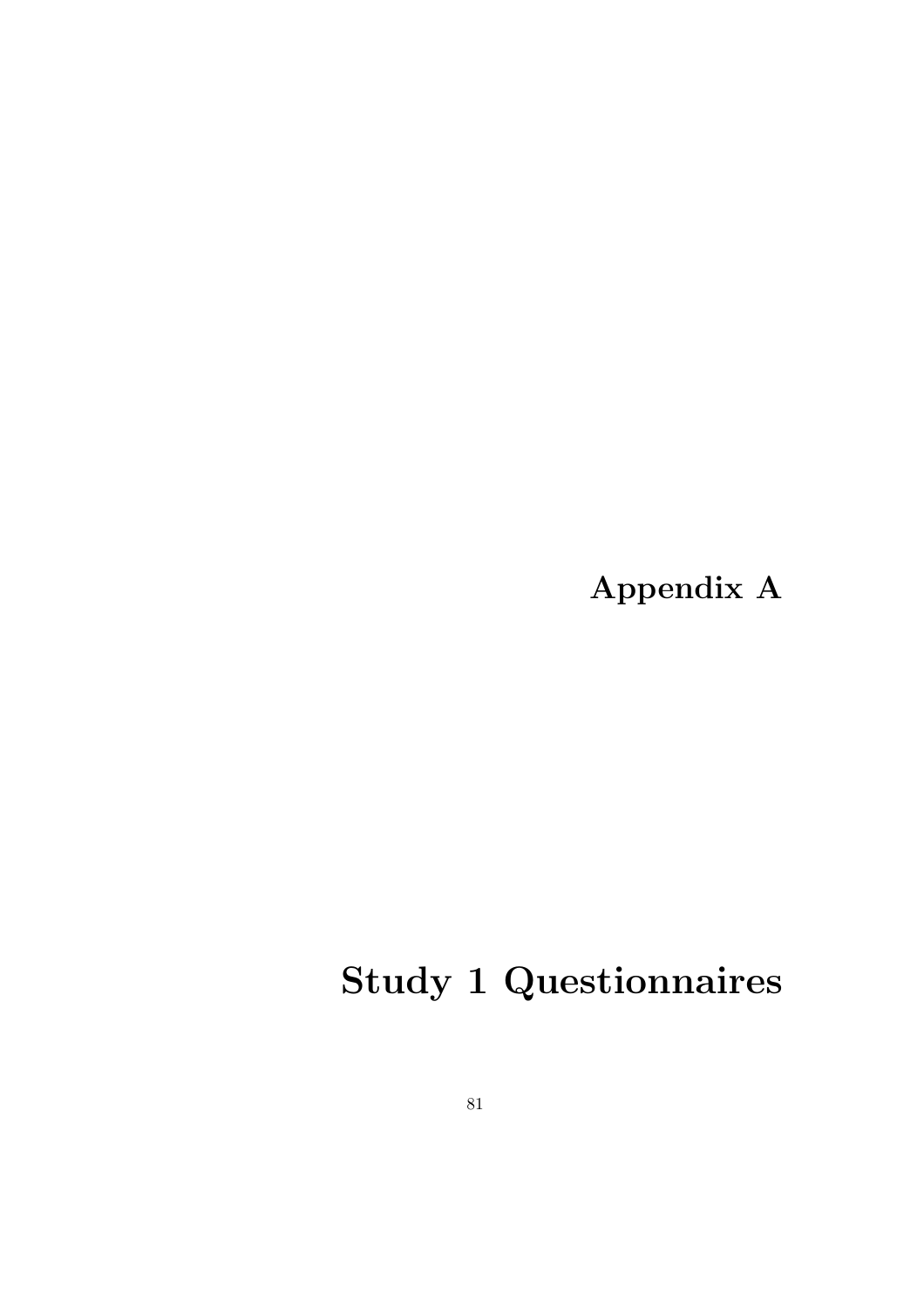## Part I: Background Questionnaire

1. In what age group are you?

- $\Box$  19 and under  $\Box$  20 - 29  $\Box$  30 - 39  $\Box$  40 - 49  $\Box$  50 - 59  $\Box$  60+
- 2. Gender:
	- $\Box$  Male
	- $\hfill \Box$  Female
- 3. Are you right-handed or left-handed?
	- $\Box$  Right-handed
	- $\Box$  Left-handed
- 4. How many hours a week on average do you use a computer (including work and non-work related activities)?
	- $\square\,<1$
	- $\Box$  1 5
	- $\Box$  5 10
	- $\Box > 10$
- 5. Which operating systems do you currently use on a regular basis (at least on a weekly basis)? Please tick all that apply.
	- $\Box$  Windows (Microsoft)
		- $\Box$  Windows XP
		- $\Box$  Windows 2000
		- $\Box$  Windows ME
		- $\Box$  Windows 98
		- $\Box$  Windows 95
		- $\hfill\Box$ <br> <br> Other please specify: <br> <br> <br> <br> <br>
	- $\Box$  Mac (Apple)
		- $\Box$  OS X
		- $\Box$  OS 9 or lower
	- $\Box$  Unix specify window manager:  $\Box$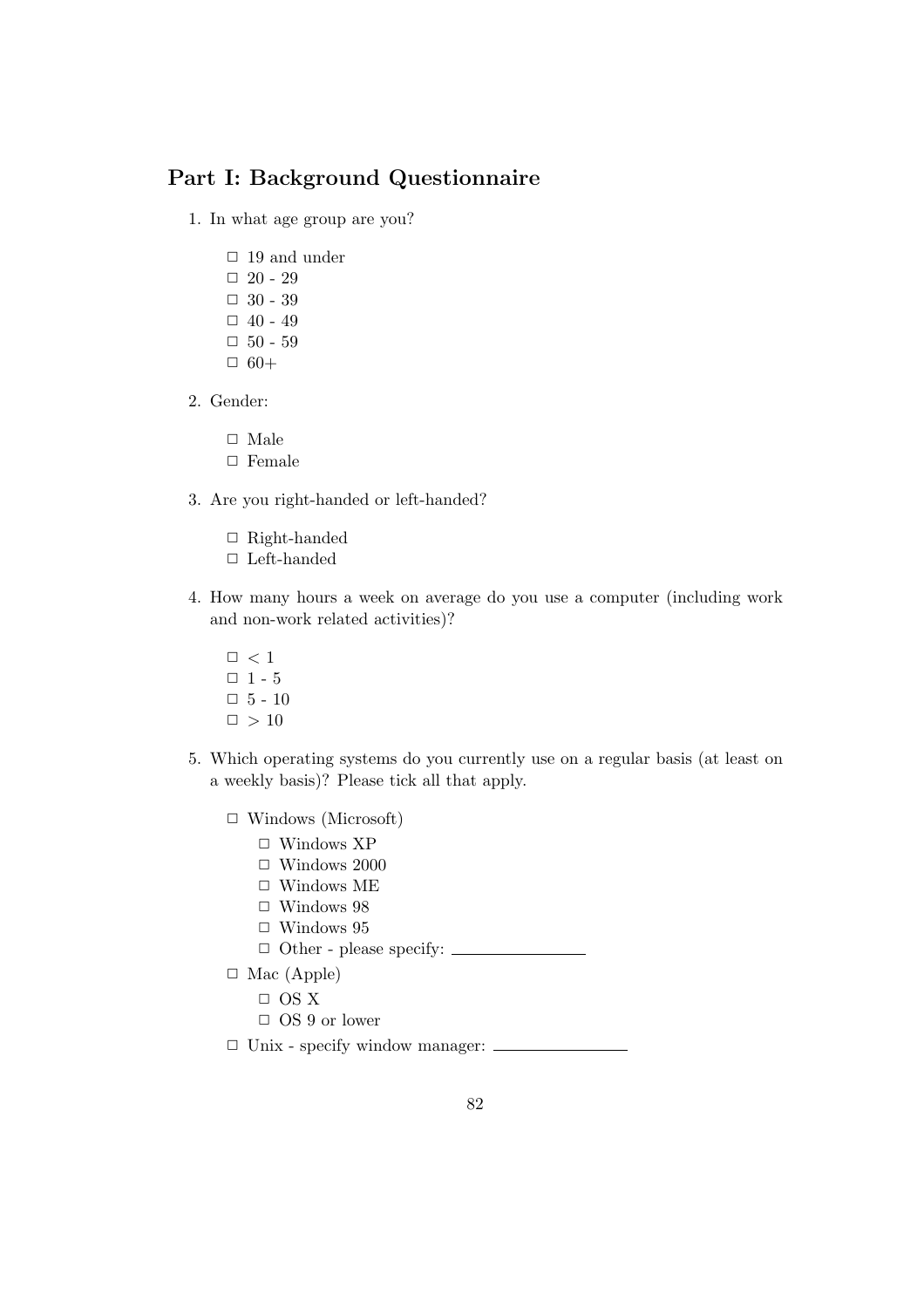6. In terms of computer expertise, would you consider yourself to be:

- $\Box$  Novice
- $\hfill\Box$ <br> <br> Intermediate
- □ Expert

7. In terms of your current occupation, how would you characterize yourself?

- $\hfill\Box\,$  Writer
- $\hfill\Box$  <br> Administrative Assistant
- $\hfill\Box$  Journalist
- $\Box$  Secretary
- $\Box$  Academic
- $\hfill\Box$  Professional
- $\Box$  Technical expert
- $\hfill\Box$ <br> <br> Student
- ✷ Designer
- $\Box$  Adminstrator/Manager
- $\Box$  Other, please specify: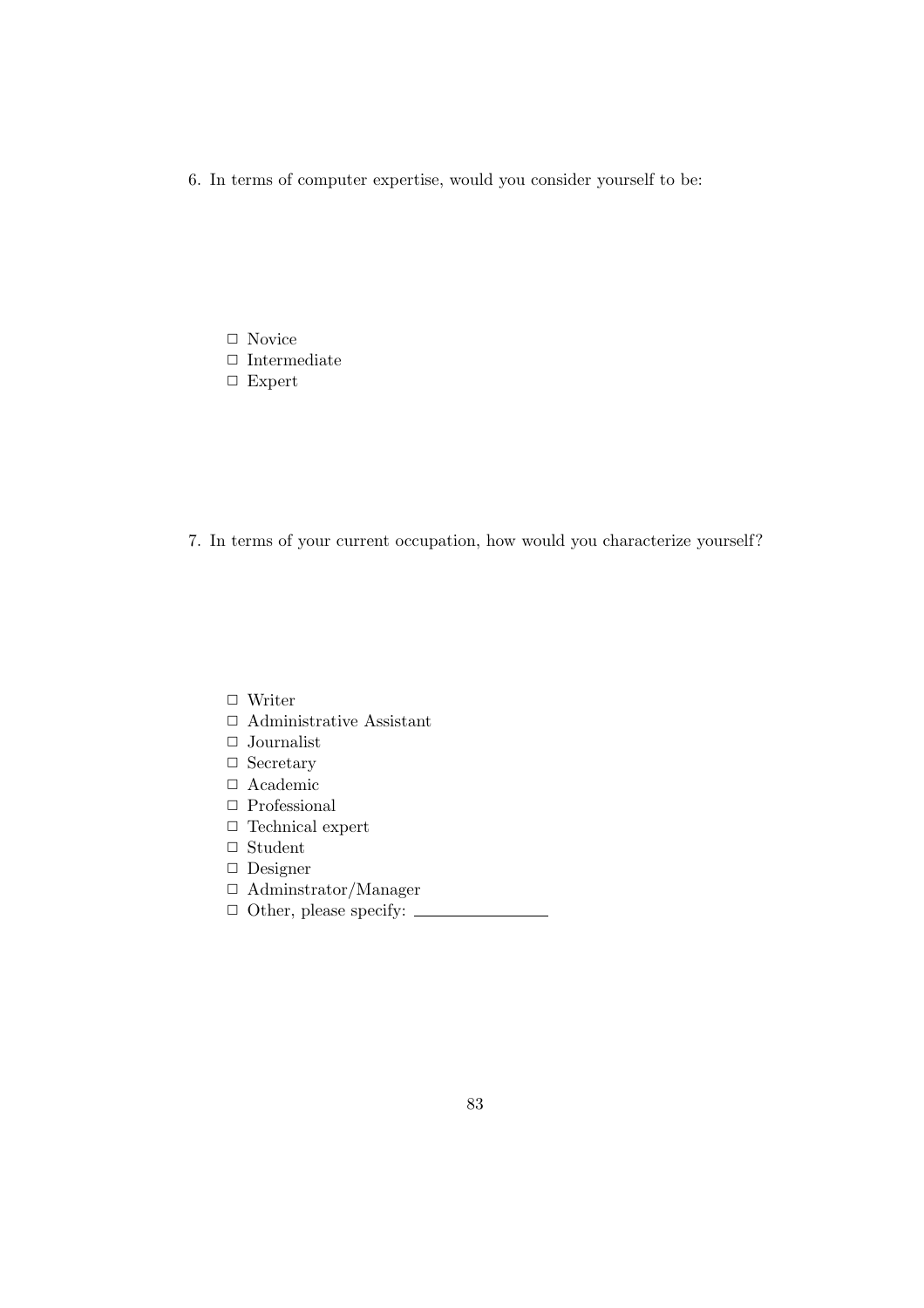## Part II: Feedback Questionnaire

To refresh your memory, there were three menu schemes used in the experiment:

| Static scheme:   | Locations of items in the menu did not change while you                          |  |
|------------------|----------------------------------------------------------------------------------|--|
|                  | used the menus.                                                                  |  |
| Adaptive scheme: | Placement of items was adjusted by the computer as you                           |  |
|                  | used the menus.                                                                  |  |
|                  | <b>Adaptable scheme:</b> The menus did not change as you used them, however, you |  |
|                  | were given an opportunity to customize them yourself.                            |  |

Please answer the following questions. A space below each question is provided for any additional comments you may wish to make.

1. Which menu scheme did you prefer overall? Please put a 1 beside that scheme and a 2 beside the next preferred scheme.

Static scheme Adaptive scheme Customizable scheme Comments:

2. With which menu scheme did you feel you were the most efficient (quick)? Please put a 1 beside that scheme and a 2 beside the scheme with which you were the second most efficient.

 $\Box$  Static scheme  $\Box$  Adaptive scheme  $\Box$  Customizable scheme Comments:

3. With which menu scheme did you feel you made the least number of errors (incorrect menu selections)? Please put a 1 beside that scheme and a 2 beside the scheme with which you felt you made the second least number of errors.

 $\Box$  Static scheme  $\Box$  Adaptive scheme  $\Box$  Customizable scheme Comments:

4. With which menu scheme did you feel the most frustrated? Please put a 1 beside that scheme and a 2 beside the scheme that was the second most frustrating.

Static scheme Adaptive scheme Customizable scheme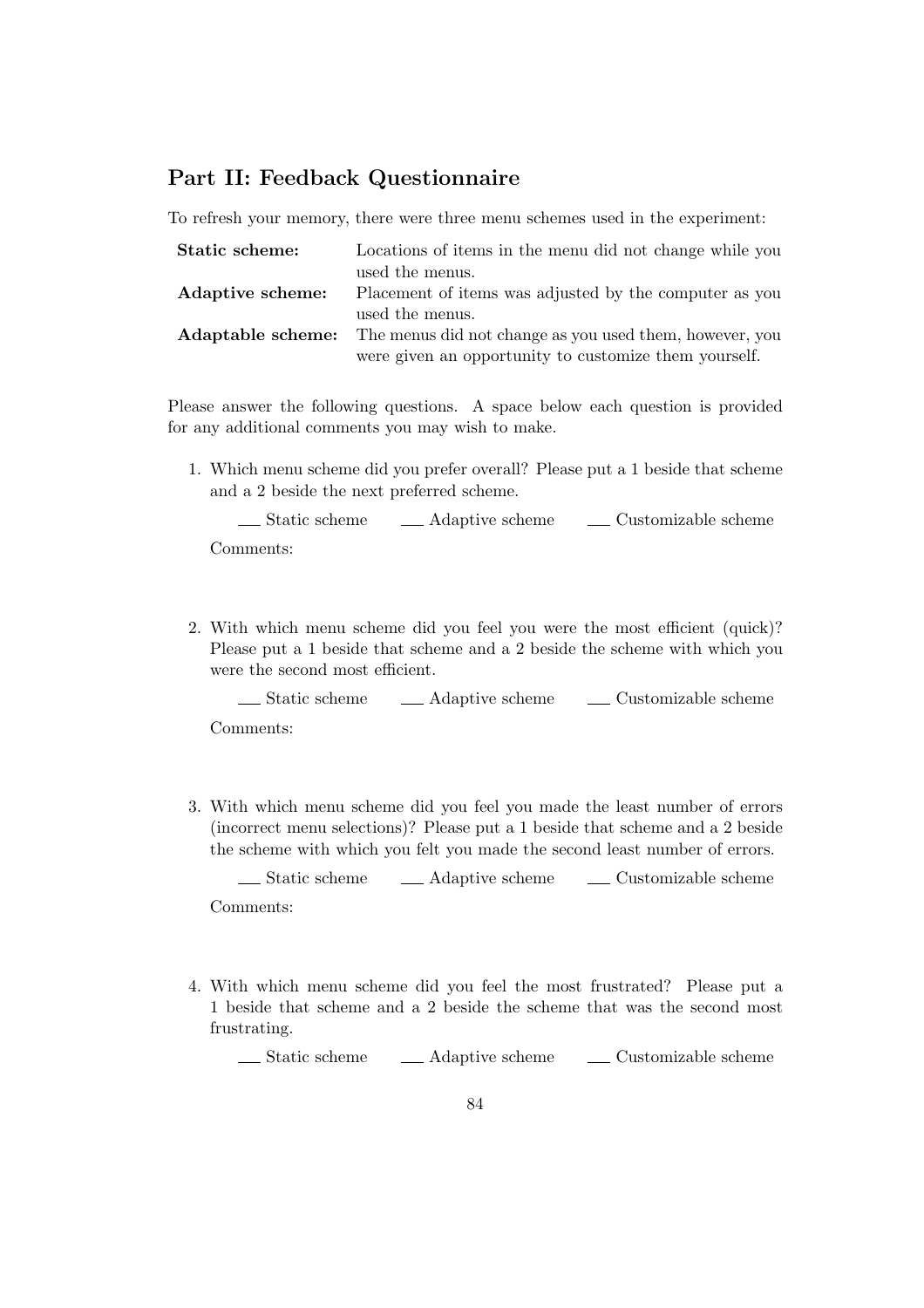Comments:

5. Which menu scheme did you initially find the easiest to use? Please put a 1 beside that scheme and a 2 beside the scheme that you initially found the second easiest to use.

 $\begin{tabular}{ll} \textbf{\textcolor{blue}{\bf{1}}\end{tabular} \begin{tabular}{p{0.8cm} \bf{1}} \end{tabular} \begin{tabular}{p{0.8cm} \bf{2}} \end{tabular} \begin{tabular}{p{0.8cm} \bf{2}} \end{tabular} \begin{tabular}{p{0.8cm} \bf{2}} \end{tabular} \begin{tabular}{p{0.8cm} \bf{2}} \end{tabular} \begin{tabular}{p{0.8cm} \bf{2}} \end{tabular} \begin{tabular}{p{0.8cm} \bf{2}} \end{tabular} \begin{tabular}{p{0.8cm} \bf{2}} \end{tabular}$ Comments:

Please use this space to make any additional comments on the menu schemes, or the study:

Thank you for your participation!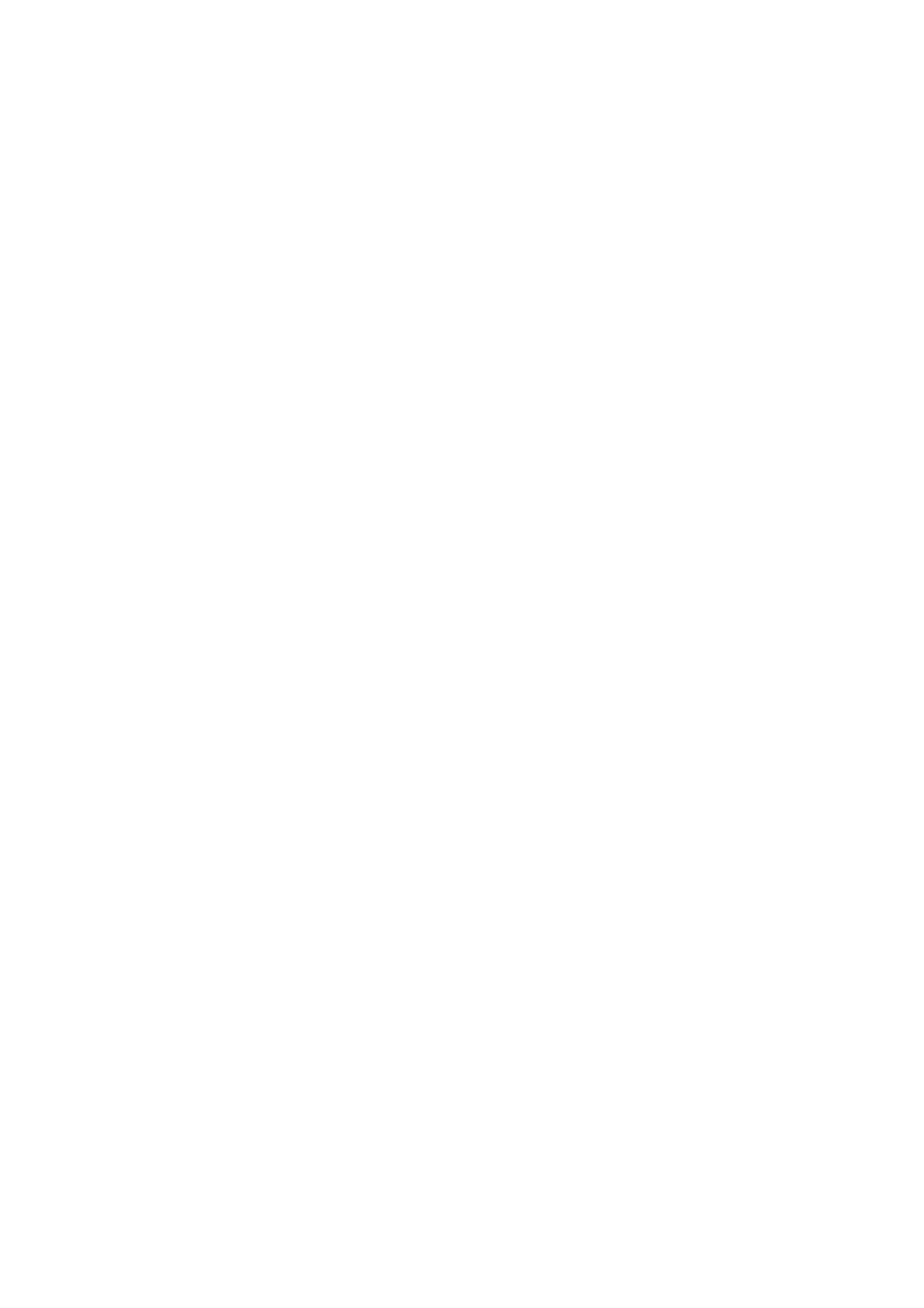## Appendix B

## Online Instructions

This appendix contains all textual descriptions and instructions included in the experimental system.

## B.1 Study 1

Study 1 used the following descriptions:

## Introduction screen

#### Introduction

This experiment tests three different menu schemes. For each scheme you will be given a sequence of menu items. When an item name appears on the screen, please select that item as quickly as possible from the corresponding menu. If you select the wrong item by mistake, you will need to select the correct item before continuing.

To get used to the task, you will be given a short untimed practice session. To select an item, click once to open the menu, then click on the item.

#### End of practice session

This is the end of the practice session. If you have any questions before starting the experiment, please ask the researcher.

## Static condition

### Static Menu Scheme

The locations of menu items will remain the same throughout the course of the selection sequence.

You will be given a sequence of 200 items to select. This will be followed by a short break, then you will be asked to repeat the same sequence.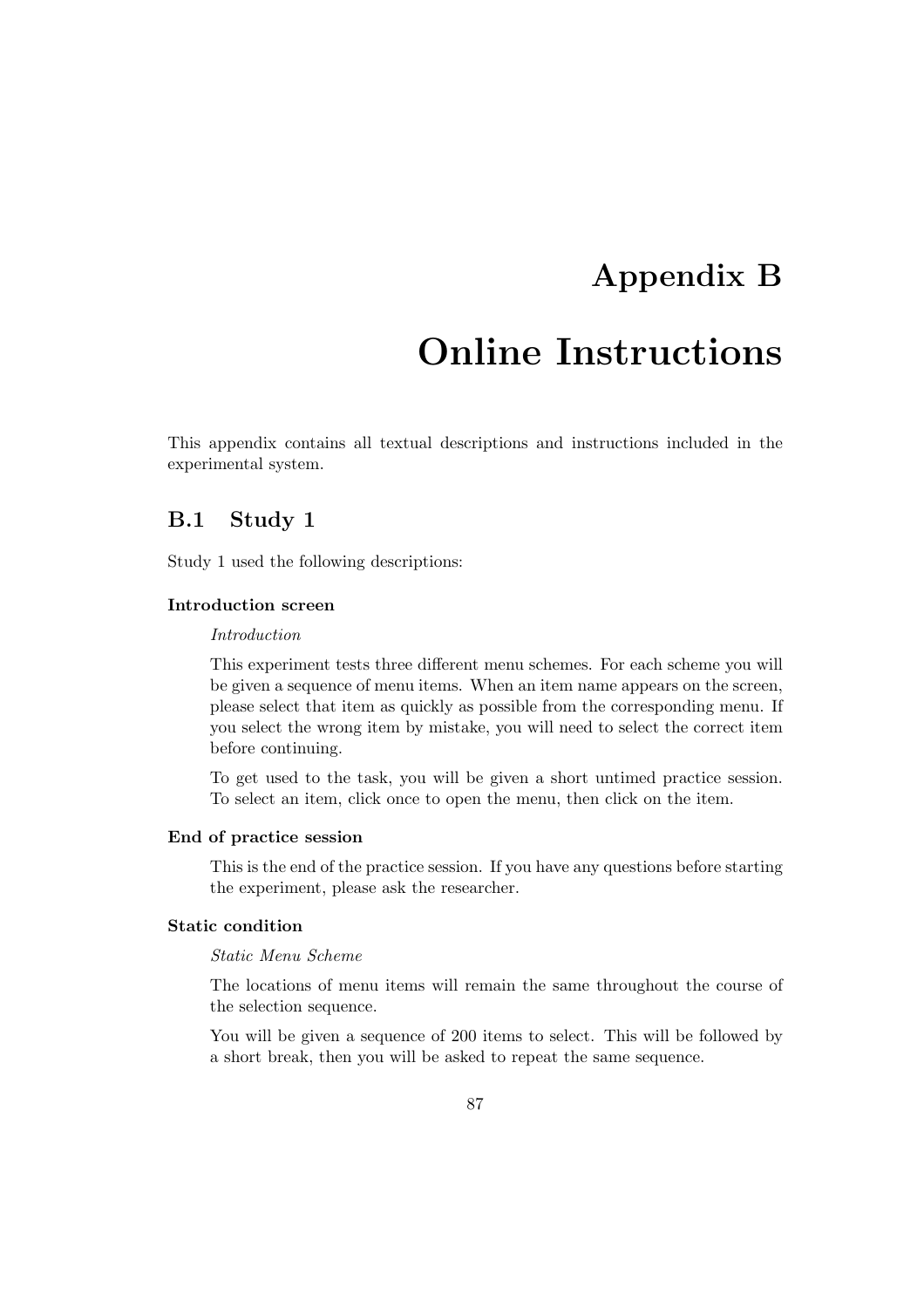### Adaptive condition

#### Adaptive Menu Scheme

The top four items in each menu may change as you use the menu.

You will be given a sequence of 200 items to select. This will be followed by a short break, then you will be asked to repeat the same sequence.

### Adaptable condition

Customizable Menu Scheme

The locations of menu items will remain the same throughout the sequence.

You will be given a sequence of 200 items to select. This will be followed by a short break, then you will be asked to repeat the same sequence.

Between the two repetitions, you will be given time to customize the menu yourself by moving items around.

#### Break between Block 1 and Block 2 of Static and Adaptive conditions

This is the end of the first repetition for the [current condition] menu scheme. Please take a 2 minute break before continuing.

## Break between Block 1 and Block 2 of Adaptable condition

This is the end of the first repetition for the adaptable menu scheme.

Before starting the second repetition, you will be given a few minutes to customize or change the menus if you would like to do so.

Please take a 2 minute break before continuing to the customization step.

#### Customization instructions

#### Instructions

To customize the menus above, move items to the top section of the menu using the single up arrows. There can be at most four items in the top section.

When an item is in the top section of the menu, two arrows will appear beside it. These can be used to move the item within the top section, or to move it back down to the original menu. When you are done customizing, click the button below to continue.

## Confirmation dialogue box

You will not be able to change the menus after this point. Are you sure you are done customizing?

## Break between conditions

This is the end of the [current condition] menu scheme. Please take a 5 minute break before continuing on to the next scheme.